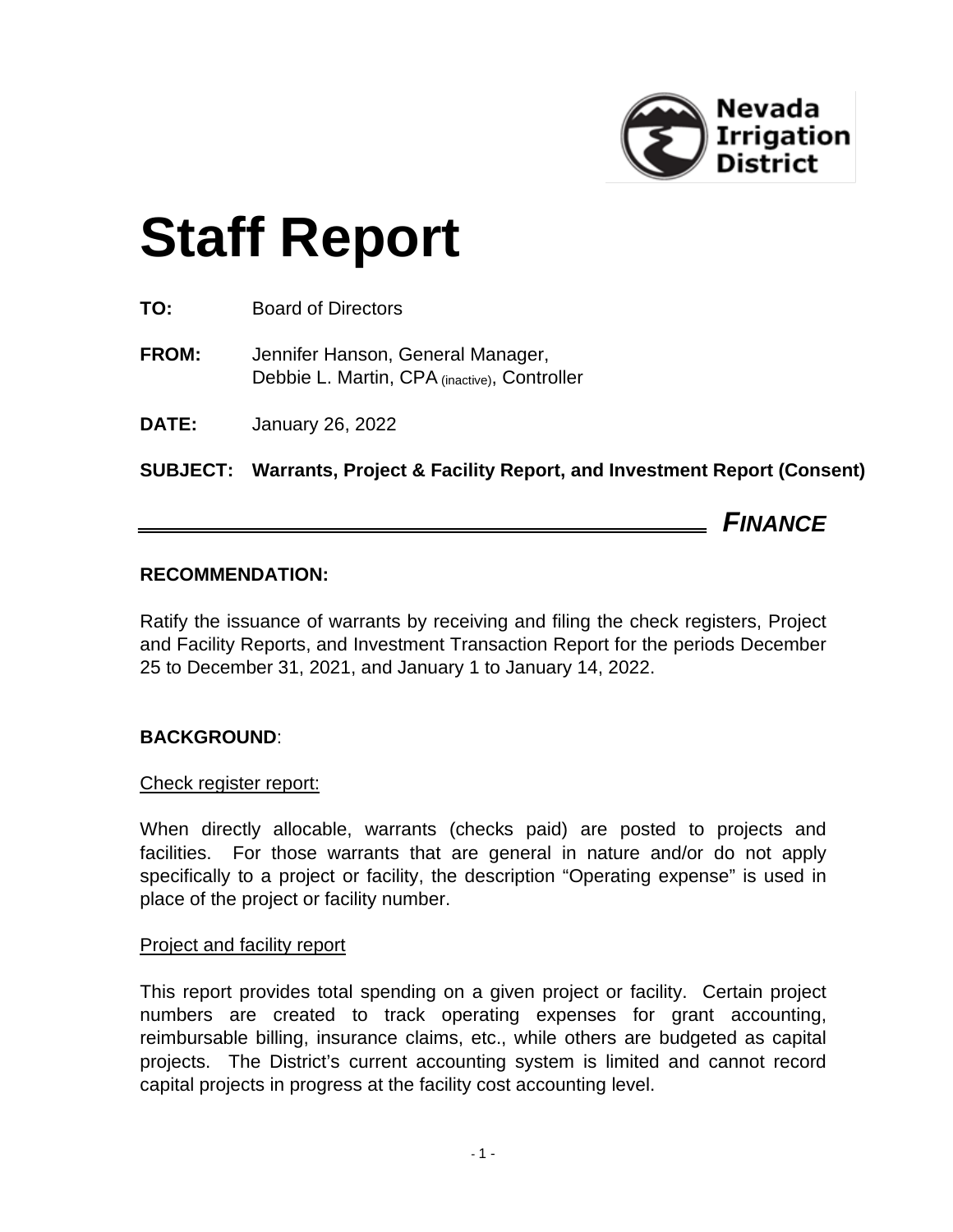The report is not intended to determine if project spending is within budget as the report includes staff labor costs and benefits as well as other direct costs for the projects and facilities. Labor/benefit costs and direct costs are budgeted and accounted for separately in the District's annual budget. This report, however, is informative as it provides the Board with an understanding of the level of activity occurring with the management of resources for the projects and facilities.

# Investment Transaction Report:

This report is provided in accordance with Government Code Section 53607 and Investment Policy 3035.16, listing monthly transactions.

# Strategic Goal:

Timely financial reporting achieves Goal Number 1 of the District's Strategic Plan and demonstrates proactive management of the District's financial resources.

# **BUDGETARY IMPACT**: N/A

/JH, DM

Attachments: (6)

- Payroll Fund Certificates (1)
- Check register reports (2)
- Project and facility reports (2)
- Investment transactions report (1)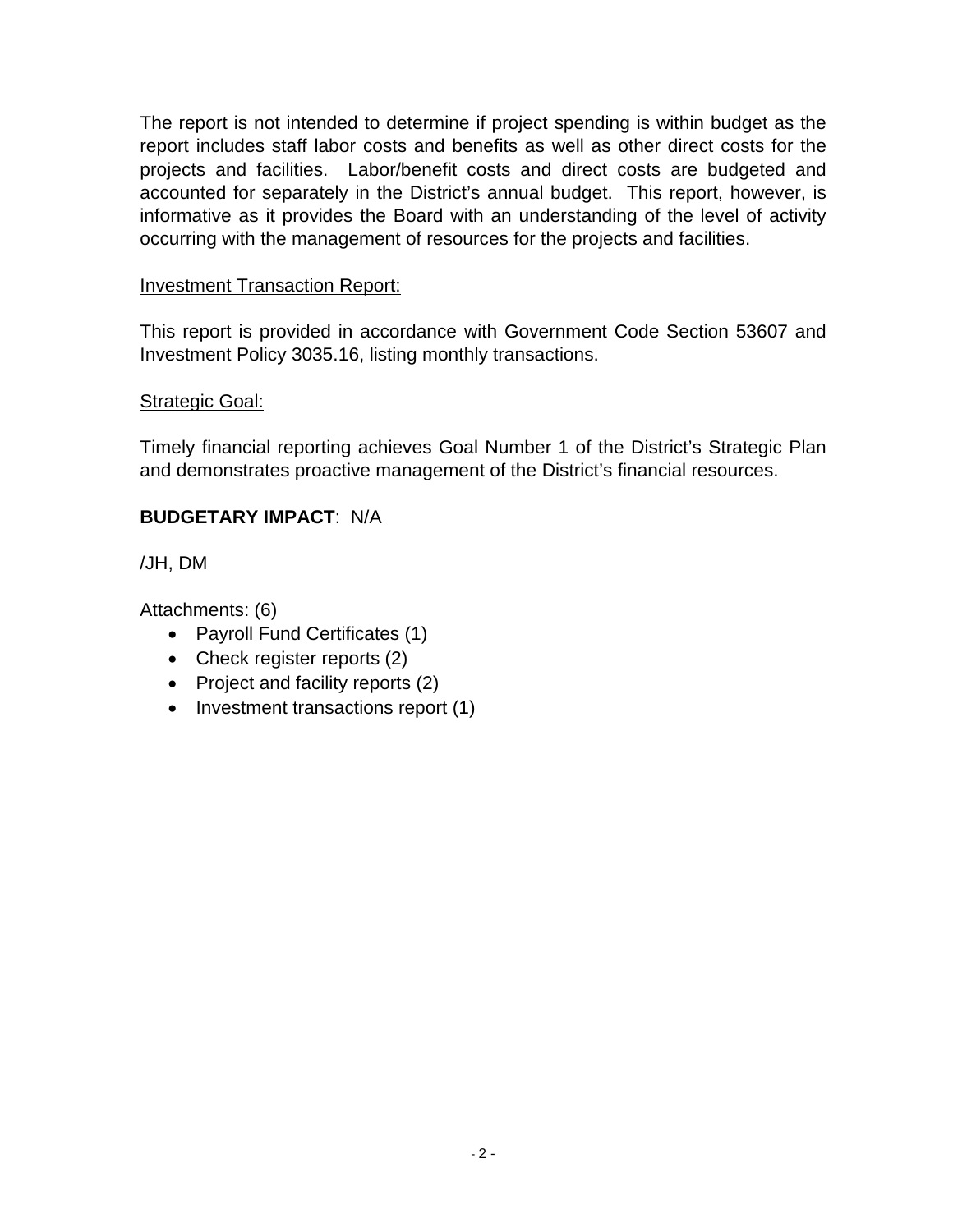## **Payroll Fund Certificate**

## **WARRANT NUMBERS: 81925- 81931 VOUCHER NUMBERS: V103015 - V103208 VOIDED VOUCHER/CHECKS: MANUAL CHECKS 81932**

## **TO:** The Board of Directors

The following is a report of disbursements from the Payroll Fund for the period:

| 12/20/2021<br><b>THROUGH</b>                                             | 1/7/2022              |   | <b>PAID THRU</b>  | 1/14/2022        |                      |                       |
|--------------------------------------------------------------------------|-----------------------|---|-------------------|------------------|----------------------|-----------------------|
| <b>DISBURSEMENTS</b>                                                     | <b>WATER</b>          |   | <b>RECREATION</b> | <b>HYDRO</b>     |                      | <b>TOTAL</b>          |
| <b>Gross Payroll</b>                                                     | 522,819.93            |   | 23,898.13         | 116,563.56       |                      | 663,281.62            |
| Less: Voluntary Deductions                                               | (55, 417.88)          |   | (2,315.71)        | (14, 115.44)     |                      | (71,849.03)           |
| Less: Withholding Taxes                                                  | (80, 589.40)          |   | (3,913.34)        | (19, 364.38)     |                      | (103, 867.12)         |
| <b>Net Pay</b>                                                           | 386,812.65            |   | 17,669.08         | 83,083.74        |                      | 487,565.47            |
| Add: FICA (EE+ER)<br>Add: Medicare (EE+ER)                               | 1,864.34<br>14,976.32 |   | 376.96<br>692.70  | 0.00<br>3,361.70 |                      | 2,241.30<br>19,030.72 |
| Add: FIT                                                                 | 53,521.21             |   | 2,528.91          | 12,772.37        |                      | 68,822.49             |
|                                                                          | 70,361.87             |   | 3,598.57          | 16,134.07        |                      | 90,094.51             |
| Add: SIT                                                                 | 18,647.86             |   | 849.60            | 4,911.16         |                      | 24,408.62             |
| <b>Total Payroll Taxes</b>                                               | 89,009.73             |   | 4,448.17          | 21,045.23        |                      | 114,503.13            |
| <b>Amount Deducted from Payroll Account</b><br><b>Other Adjustments:</b> | \$<br>475,822.38      | Ŝ | 22,117.25         | \$<br>104,128.97 | $\boldsymbol{\zeta}$ | 602,068.60            |
| Add: Voluntary Deductions                                                | 55,417.88             |   | 2,315.71          | 14,115.44        |                      | 71,849.03             |
| Add: PERS- (Employer Share)                                              | 47,253.40             |   | 2,061.32          | 10,878.06        |                      | 60,192.78             |
| Less: Medical - EMPLOYEE                                                 | (5,910.55)            |   | (11.90)           | (590.34)         |                      | (6,512.79)            |
| <b>NET PAYROLL PAID</b>                                                  | \$<br>572,583.11      | S | 26,482.38         | \$<br>128,532.13 | \$                   | 727,597.62            |

*I declare under penalty of perjury that the foregoing is a correct report of the payroll account.*

Fund Custodian: Greg Jones, Assistant General Manager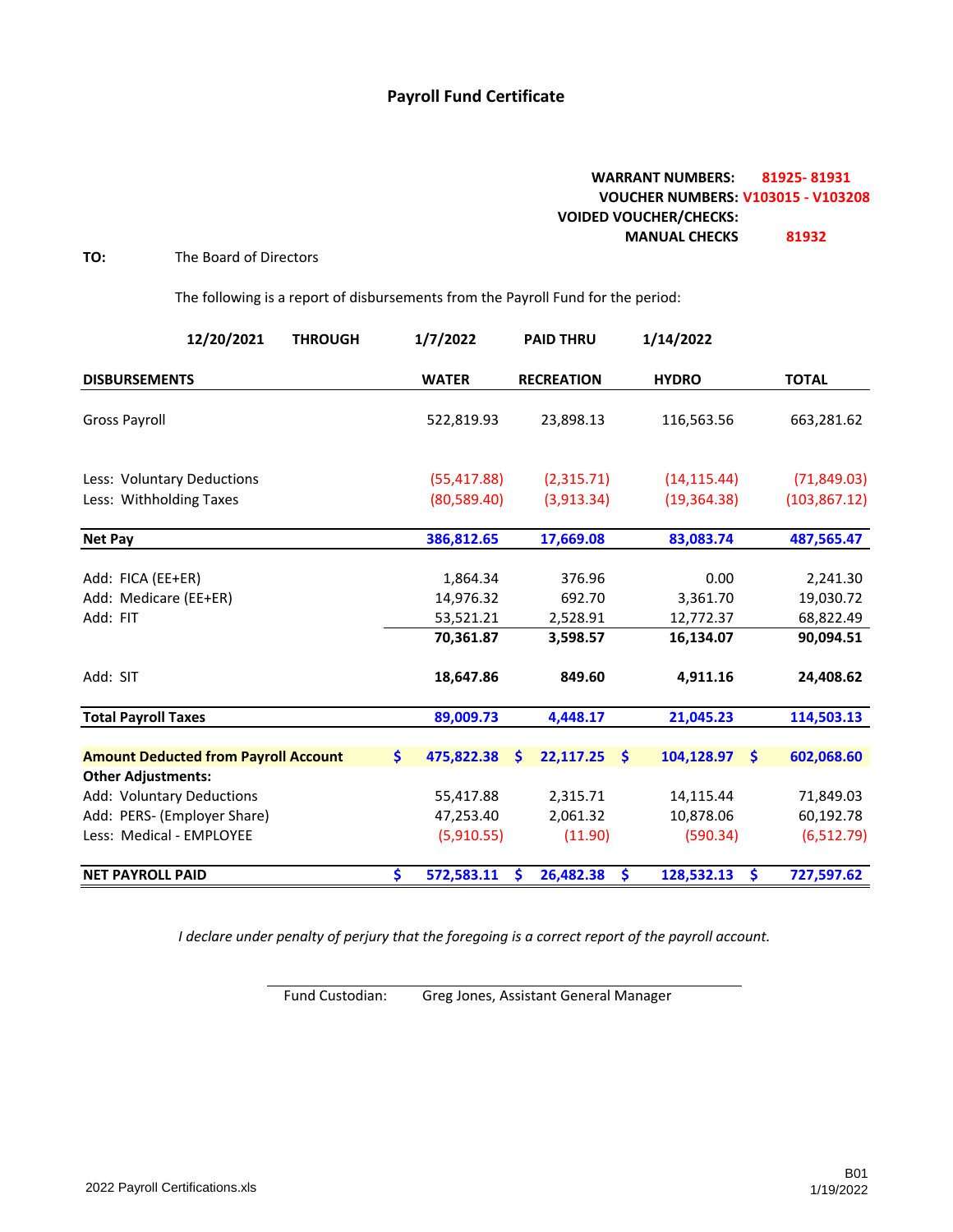#### **Nevada Irrigation District Check Register Report Check Date: 12/25/21 thru 12/31/21** NID\traylord 1/18/2022 12:17:36 PM p. 1 of 38 p. 1 of 38 p. 1 of 38 p. 1 of 38 p. 1 of 38 p. 1 of 38 p. 1 of 38

| <b>Vendor</b>       | Check # | <b>Account</b>          | <b>Project/Facility</b>       | <b>Description</b>           | <b>Total</b>              |
|---------------------|---------|-------------------------|-------------------------------|------------------------------|---------------------------|
| <b>Accountemps</b>  |         |                         |                               |                              |                           |
|                     | 55099   |                         |                               |                              |                           |
|                     |         | 52609 - Temporary Labor | OPERATING EXPENSE             | W/E 11/26/21 HRS 24          | \$1,796.40                |
|                     |         | 52609 - Temporary Labor | <b>OPERATING EXPENSE</b>      | W/E 12/03/21 HRS 40          | \$2,994.00                |
|                     |         | 52609 - Temporary Labor | OPERATING EXPENSE             | W/E 12/10/21 HRS 40          | \$2,994.00                |
|                     |         | 52603 - Consultant Fees | <b>OPERATING EXPENSE</b>      | W/E 12/17/21 HRS 16          | \$940.00                  |
| <b>Accountemps</b>  |         |                         |                               | Vendor Subtotal: \$8,724.40  |                           |
| <b>ACWA</b>         |         |                         |                               |                              |                           |
|                     | 55063   |                         |                               |                              |                           |
|                     |         | 14030 - Prepaid - Other | OPERATING EXPENSE             | 2022 ANNUAL AGENCY DUES      | \$31,770.00               |
| <b>ACWA</b>         |         |                         |                               | Vendor Subtotal: \$31,770.00 |                           |
| <b>Afforda-Test</b> |         |                         |                               |                              |                           |
|                     | 55165   |                         |                               |                              |                           |
|                     |         | 52608 - Fed/St/Co Fees  | 30256 - LONG RAVINE - REC     | VAPOR RECOVERY TESTING       | \$385.00                  |
| <b>Afforda-Test</b> |         |                         |                               |                              | Vendor Subtotal: \$385.00 |
| <b>Afman Supply</b> |         |                         |                               |                              |                           |
|                     | 55197   |                         |                               |                              |                           |
|                     |         | 52504 - Materials       | OPERATING EXPENSE             | <b>T-SHIRTS</b>              | \$518.33                  |
| <b>Afman Supply</b> |         |                         |                               |                              | Vendor Subtotal: \$518.33 |
| <b>AFSCME</b>       |         |                         |                               |                              |                           |
|                     | 55104   |                         |                               |                              |                           |
|                     |         | 24452 - Union Dues      | <b>WITHHOLDING</b>            | UNION DUES PR-A25            | \$2,054.59                |
|                     |         | 24452 - Union Dues      | WITHHOLDING                   | UNION DUES PR-A25            | \$125.73                  |
|                     |         | 24452 - Union Dues      | <b>WITHHOLDING</b>            | <b>UNION DUES PR-A25</b>     | \$574.62                  |
| <b>AFSCME</b>       |         |                         |                               | Vendor Subtotal: \$2,754.94  |                           |
| <b>Airgas USA</b>   |         |                         |                               |                              |                           |
|                     | 55065   |                         |                               |                              |                           |
|                     |         | 52504 - Materials       | 57200 - DUTCH FLAT POWERHOUSE | NITROGEN CYLINDER            | \$73.56                   |
| <b>Airgas USA</b>   |         |                         |                               |                              | Vendor Subtotal: \$73.56  |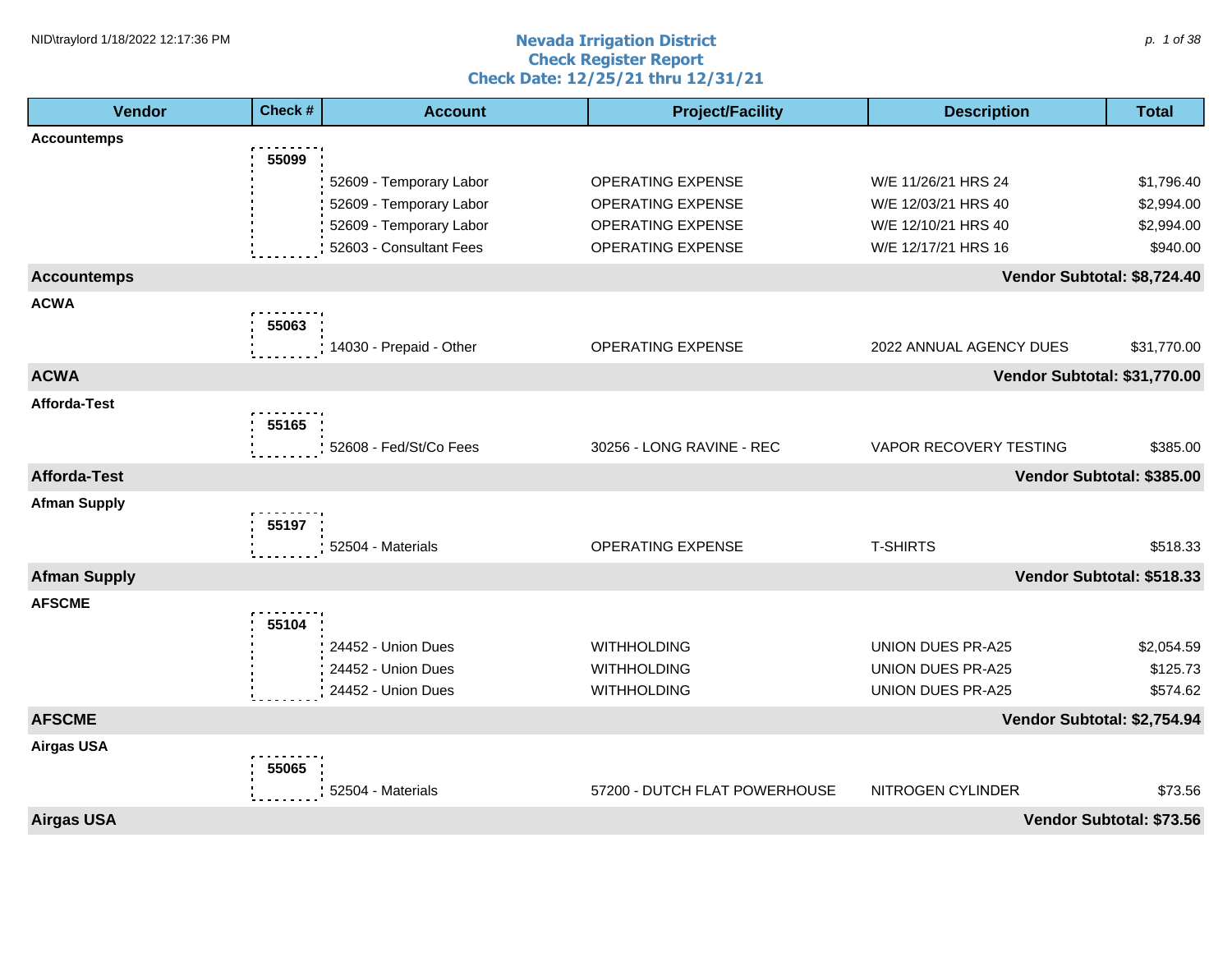#### **Nevada Irrigation District Check Register Report Check Date: 12/25/21 thru 12/31/21** NID\traylord 1/18/2022 12:17:36 PM p. 2 of 38

| Vendor                               | Check # | <b>Account</b>      | <b>Project/Facility</b>      | <b>Description</b>          | <b>Total</b> |
|--------------------------------------|---------|---------------------|------------------------------|-----------------------------|--------------|
| Alhambra & Sierra Springs            |         |                     |                              |                             |              |
|                                      | 55105   |                     |                              |                             |              |
|                                      |         | 52504 - Materials   | <b>OPERATING EXPENSE</b>     | POTABLE WATER               | \$68.42      |
|                                      |         | 52504 - Materials   | <b>OPERATING EXPENSE</b>     | POTABLE WATER               | \$57.94      |
|                                      |         | 52504 - Materials   | 10232 - PLACER YARD          | POTABLE WATER               | \$415.11     |
|                                      |         | 52504 - Materials   | <b>OPERATING EXPENSE</b>     | POTABLE WATER               | \$12.09      |
| <b>Alhambra &amp; Sierra Springs</b> |         |                     |                              | Vendor Subtotal: \$553.56   |              |
| Alta Saw & Mower                     |         |                     |                              |                             |              |
|                                      | 55166   |                     |                              |                             |              |
|                                      |         | 52504 - Materials   | 10432 - GOLD HILL            | <b>FILES/FILING GAUGE</b>   | \$32.13      |
| <b>Alta Saw &amp; Mower</b>          |         |                     |                              | Vendor Subtotal: \$32.13    |              |
| Amazon.Com                           |         |                     |                              |                             |              |
|                                      | 55167   |                     |                              |                             |              |
|                                      |         | 52710 - Supplies    | <b>OPERATING EXPENSE</b>     | <b>DAMAGE RETURN CREDIT</b> | (\$57.42)    |
|                                      |         | 52506 - Small Tools | OPERATING EXPENSE            | <b>IMPACT BIT SET</b>       | \$19.52      |
|                                      |         | 52710 - Supplies    | <b>OPERATING EXPENSE</b>     | POST-ITS/HAND SOAP/PAD      | \$68.74      |
|                                      | 55198   |                     |                              |                             |              |
|                                      |         | 52710 - Supplies    | <b>OPERATING EXPENSE</b>     | <b>WRITING PADS</b>         | \$9.75       |
|                                      |         | 52710 - Supplies    | <b>OPERATING EXPENSE</b>     | <b>STAPLE CARTRIDGE</b>     | \$24.60      |
|                                      |         | 52710 - Supplies    | <b>OPERATING EXPENSE</b>     | REPLACEMENT PUNCH           | \$39.33      |
|                                      |         | 52710 - Supplies    | <b>OPERATING EXPENSE</b>     | POST-ITS/HAND SOAP          | \$57.34      |
|                                      |         | 52710 - Supplies    | OPERATING EXPENSE            | CALENDARS/PHONE CASE/MASKS  | \$80.44      |
|                                      |         | 52710 - Supplies    | OPERATING EXPENSE            | GIFT CARD/KLEENEX/ENVELOPES | \$253.22     |
|                                      |         | 52710 - Supplies    | 10303 - E GEORGE TRMT PLANT  | <b>FLASH DRIVES</b>         | \$271.88     |
| Amazon.Com                           |         |                     |                              | Vendor Subtotal: \$767.40   |              |
| <b>Anderson Septic</b>               |         |                     |                              |                             |              |
|                                      | 55168   |                     |                              |                             |              |
|                                      |         | 52713 - Utilities   | 30254 - UPPER DIVISION - REC | PUMP SEPTIC TANK            | \$4,037.00   |
|                                      | 55199   |                     |                              |                             |              |
|                                      |         | 52713 - Utilities   | 30254 - UPPER DIVISION - REC | PUMP/INSPECT SEPTIC TANKS   | \$3,490.00   |
| <b>Anderson Septic</b>               |         |                     |                              | Vendor Subtotal: \$7,527.00 |              |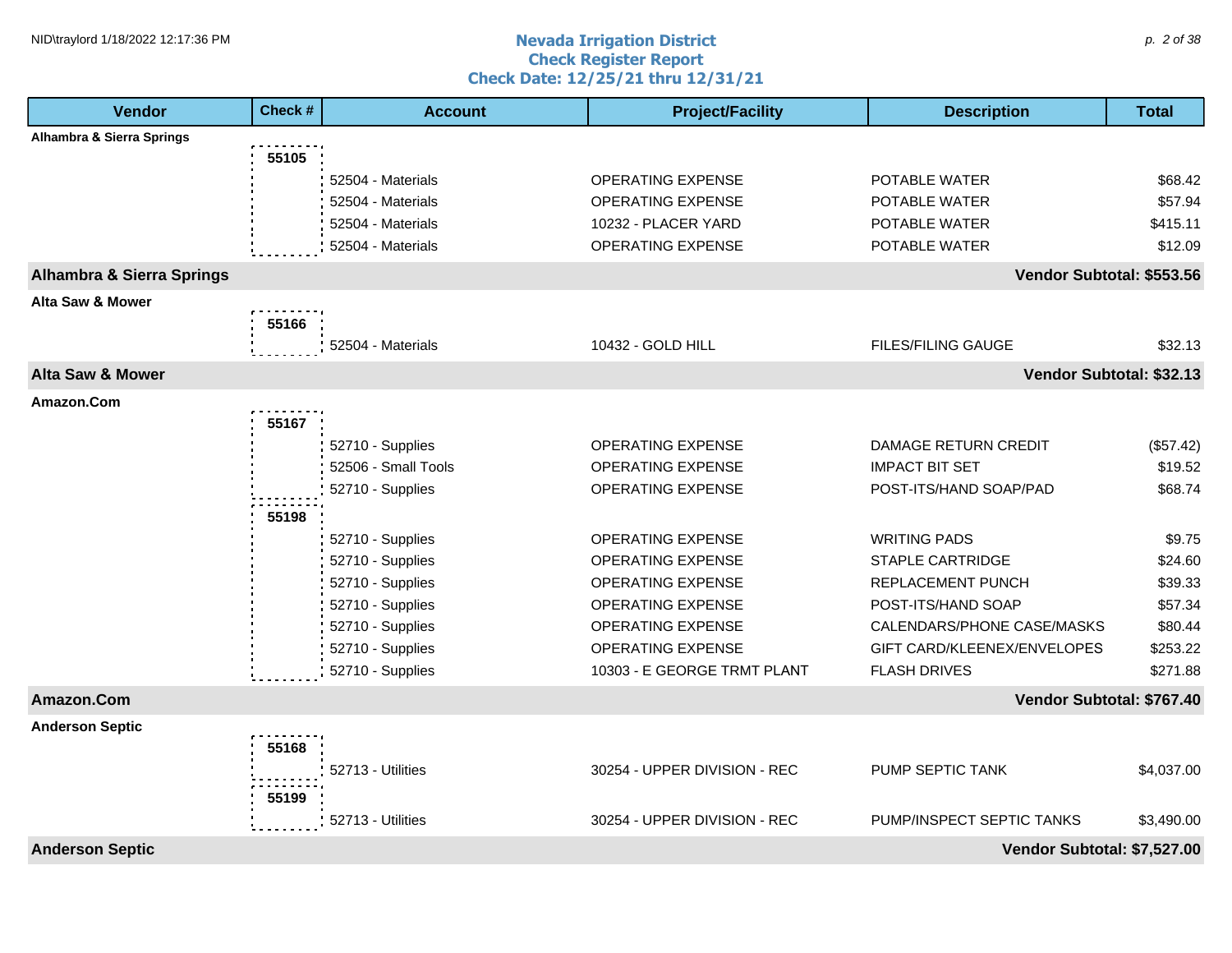#### **Nevada Irrigation District Check Register Report Check Date: 12/25/21 thru 12/31/21** NID\traylord 1/18/2022 12:17:36 PM p. 3 of 38

| <b>Vendor</b>                                | Check # | <b>Account</b>                | <b>Project/Facility</b>              | <b>Description</b>        | <b>Total</b> |
|----------------------------------------------|---------|-------------------------------|--------------------------------------|---------------------------|--------------|
| <b>Anderson Sierra Pipe</b>                  |         |                               |                                      |                           |              |
|                                              | 55200   |                               |                                      |                           |              |
|                                              |         | 52503 - Equipment Maintenance | 57600 - COMBIE NORTH POWERHOUSE      | PVC WATER PIPE RETURN     | (\$174.51)   |
|                                              |         | 52503 - Equipment Maintenance | 57600 - COMBIE NORTH POWERHOUSE      | COUPLING/PVC ELL/PIPE     | \$356.96     |
| <b>Anderson Sierra Pipe</b>                  |         |                               |                                      | Vendor Subtotal: \$182.45 |              |
| Arthur J Gallagher & Co Insurance            |         |                               |                                      |                           |              |
|                                              | 55106   |                               |                                      |                           |              |
|                                              |         | 52704 - Insurance             | <b>OPERATING EXPENSE</b>             | ENDORSEMENT V#11104       | \$598.00     |
| <b>Arthur J Gallagher &amp; Co Insurance</b> |         |                               |                                      | Vendor Subtotal: \$598.00 |              |
| AT&T                                         |         |                               |                                      |                           |              |
|                                              | 55067   |                               |                                      |                           |              |
|                                              |         | 52713 - Utilities             | <b>OPERATING EXPENSE</b>             | 11/01-11/30/21 SERVICE    | \$843.43     |
|                                              | 55068   |                               |                                      |                           |              |
|                                              |         | 52713 - Utilities             | 10230 - MAIN OFFICE                  | 10/20-11/19/21 SERVICE    | \$65.31      |
|                                              |         | 52713 - Utilities             | 10230 - MAIN OFFICE                  | 10/20-11/19/21 SERVICE    | \$87.99      |
|                                              |         | 52713 - Utilities             | 10230 - MAIN OFFICE                  | 10/20-11/19/21 SERVICE    | \$774.10     |
|                                              |         | 52713 - Utilities             | 10303 - E GEORGE TRMT PLANT          | 10/20-11/19/21 SERVICE    | \$22.77      |
|                                              |         | 52713 - Utilities             | 10304 - LOMA RICA TRMT PLANT         | 10/20-11/19/21 SERVICE    | \$87.58      |
|                                              |         | 52713 - Utilities             | 10305 - LAKE WILDWOOD TRMT PLANT     | 10/20-11/19/21 SERVICE    | \$46.53      |
|                                              |         | 52713 - Utilities             | 10306 - SMARTVILLE TRMT PLANT        | 10/20-11/19/21 SERVICE    | \$43.77      |
|                                              |         | 52713 - Utilities             | 10307 - LAKE OF THE PINES TRMT PLANT | 10/20-11/19/21 SERVICE    | \$43.83      |
|                                              |         | 52713 - Utilities             | 10308 - NORTH AUBURN TRMT PLANT      | 10/20-11/19/21 SERVICE    | \$42.11      |
|                                              |         | 52713 - Utilities             | 10313 - E GEORGE SYSTEM              | 10/20-11/19/21 SERVICE    | \$89.25      |
|                                              |         | 52713 - Utilities             | 10231 - PLACER OFFICE                | 10/20-11/19/21 SERVICE    | \$65.45      |
|                                              |         | 52713 - Utilities             | 10232 - PLACER YARD                  | 10/20-11/19/21 SERVICE    | \$63.61      |
|                                              | 55069   |                               |                                      |                           |              |
|                                              |         | 52713 - Utilities             | 10230 - MAIN OFFICE                  | 11/01-11/30/21 SERVICE    | \$361.75     |
|                                              |         | 52713 - Utilities             | 10303 - E GEORGE TRMT PLANT          | 11/01-11/30/21 SERVICE    | \$361.75     |
|                                              |         | 52713 - Utilities             | 57010 - HYDRO FIELD OFFICE           | 11/01-11/30/21 SERVICE    | \$361.75     |
|                                              | 55103   |                               |                                      |                           |              |
|                                              |         | 52713 - Utilities             | OPERATING EXPENSE                    | <b>LATE CHARGE</b>        | \$0.20       |
|                                              |         | 52713 - Utilities             | OPERATING EXPENSE                    | DEC-21 YP LISTING         | \$14.70      |
|                                              |         |                               |                                      |                           |              |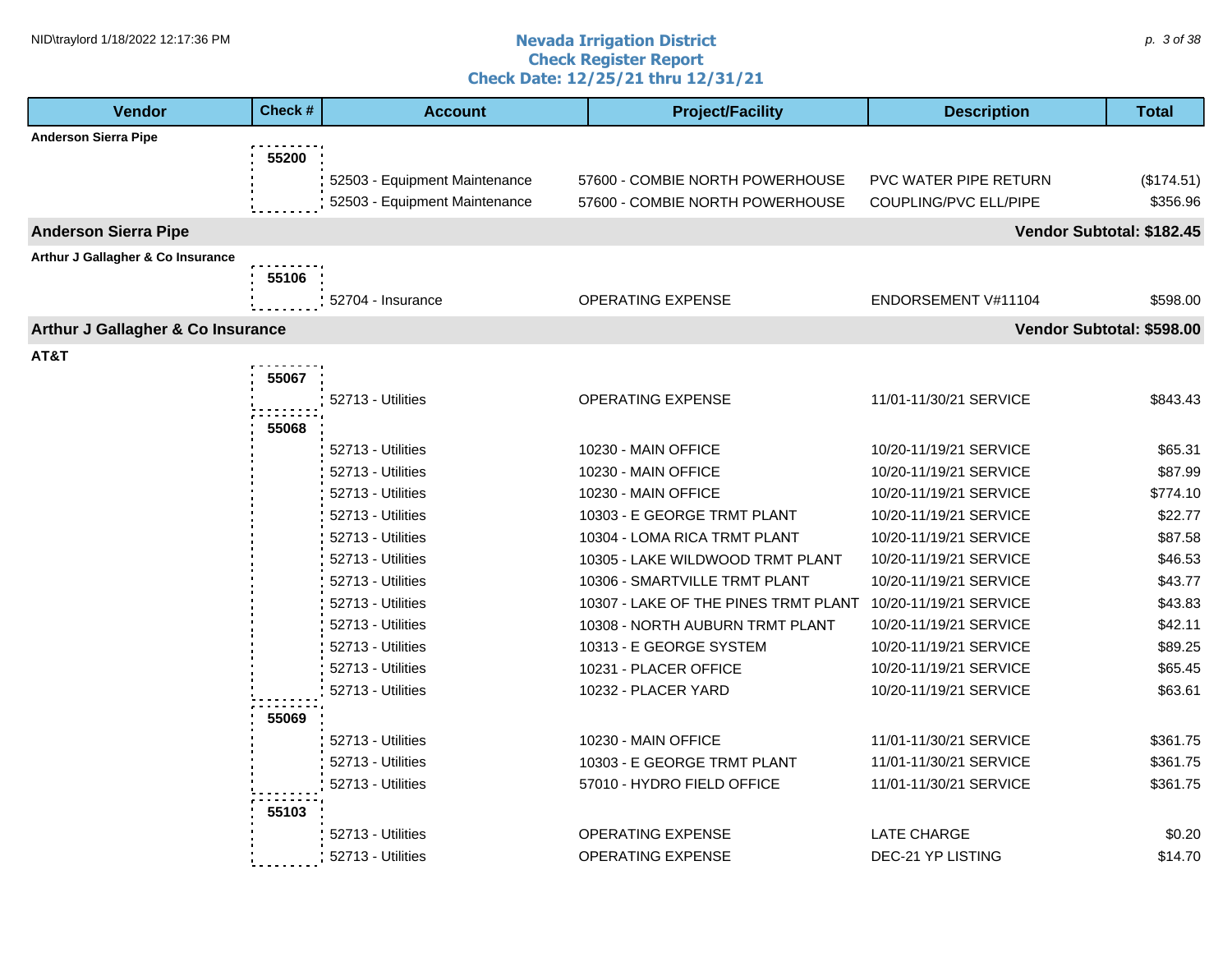#### **Nevada Irrigation District Check Register Report Check Date: 12/25/21 thru 12/31/21** NID\traylord 1/18/2022 12:17:36 PM p. 4 of 38 p. 4 of 38 p. 4 of 38 p. 4 of 38 p. 4 of 38 p. 4 of 38 p. 4 of 38

| <b>Vendor</b> | Check #    | <b>Account</b>       | <b>Project/Facility</b>                                    | <b>Description</b>           | <b>Total</b> |
|---------------|------------|----------------------|------------------------------------------------------------|------------------------------|--------------|
| AT&T          |            |                      |                                                            |                              |              |
|               | 55107      |                      |                                                            |                              |              |
|               |            | 52713 - Utilities    | 30253 - SCOTTS FLAT - REC                                  | 11/07-12/06/21 SERVICE       | \$98.06      |
|               | 55108      |                      |                                                            |                              |              |
|               |            | 52713 - Utilities    | 57010 - HYDRO FIELD OFFICE                                 | 11/16-12/15/21 SERVICE       | \$1,429.39   |
|               | .<br>55109 |                      |                                                            |                              |              |
|               |            | 52713 - Utilities    | 57200 - DUTCH FLAT POWERHOUSE                              | 11/07-12/06/21 SERVICE       | \$22.86      |
|               |            |                      |                                                            |                              |              |
|               | 55110      |                      |                                                            |                              |              |
|               |            | 52713 - Utilities    | 10354 - D/S (DEER CREEK SO CANAL)                          | 11/07-12/06/21 SERVICE       | \$22.73      |
|               | 55111      |                      |                                                            |                              |              |
|               |            | 52713 - Utilities    | 57010 - HYDRO FIELD OFFICE                                 | 11/01-11/30/21 ALARM SERVICE | \$44.22      |
|               |            | 52713 - Utilities    | 57300 - CHICAGO PARK POWERHOUSE                            | 11/01-11/30/21 SERVICE       | \$21.04      |
|               |            | 52713 - Utilities    | 57100 - BOWMAN POWERHOUSE                                  | 11/01-11/30/21 SERVICE       | \$59.90      |
|               |            | 52713 - Utilities    | 57209 - BEAR VALLEY HOUSE                                  | 11/01-11/30/21 SERVICE       | \$22.68      |
|               |            | 52713 - Utilities    | 57112 - BOWMAN HOUSE                                       | 11/01-11/30/21 SERVICE       | \$36.60      |
|               | 55112      |                      |                                                            |                              |              |
|               |            | 52713 - Utilities    | 57010 - HYDRO FIELD OFFICE                                 | 11/07-12/06/21 SERVICE       | \$499.24     |
|               | 82546      |                      |                                                            |                              |              |
|               |            | 52713 - Utilities    | VOIDED CHECK - CHICAGO PARK                                | 08/20-09/19/17 SERVICE       | $(\$21.53)$  |
|               |            |                      | <b>POWERHOUSE</b>                                          |                              |              |
|               | 82548      |                      |                                                            |                              |              |
|               |            | 52713 - Utilities    | VOIDED CHECK - HYDRO FIELD OFFICE                          | 08/20-09/19/17 USOC CIRCUITS | (\$262.77)   |
|               |            |                      |                                                            |                              |              |
|               | 82549      |                      |                                                            |                              |              |
|               |            | 35150 - Fund Balance | <b>VOIDED CHECK</b>                                        | 08/20-09/19/17 SERVICE       | (\$995.98)   |
|               |            | 35150 - Fund Balance | <b>VOIDED CHECK</b>                                        | 08/20-09/19/17 SERVICE       | (\$54.71)    |
|               |            | 35150 - Fund Balance | VOIDED CHECK - CASCADE<br>SHORES TRMT PLANT                | 08/20-09/19/17 SERVICE       | (\$38.80)    |
|               |            | 35150 - Fund Balance | VOIDED CHECK - SNOW MOUNTAIN<br><b>TRMT PLANT</b>          | 08/20-09/19/17 SERVICE       | (\$20.56)    |
|               |            | 35150 - Fund Balance | VOIDED CHECK - E GEORGE TRMT PLANT 08/20-09/19/17 SERVICE  |                              | (\$130.10)   |
|               |            | 35150 - Fund Balance | VOIDED CHECK - LOMA RICA TRMT PLANT 08/20-09/19/17 SERVICE |                              | (\$39.05)    |
|               |            | 35150 - Fund Balance | VOIDED CHECK - LAKE WILDWOOD<br><b>TRMT PLANT</b>          | 08/20-09/19/17 SERVICE       | (\$38.79)    |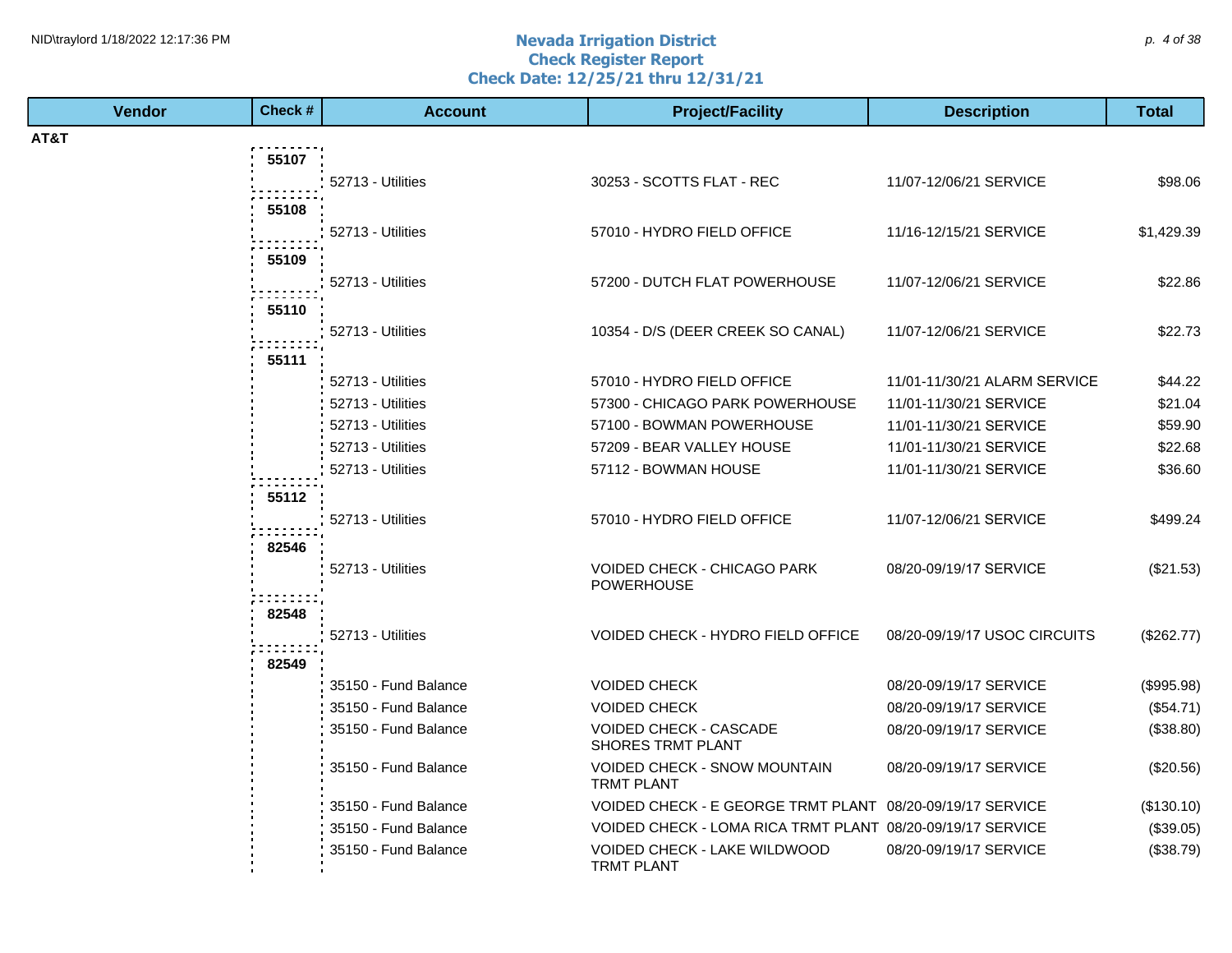#### **Nevada Irrigation District Check Register Report Check Date: 12/25/21 thru 12/31/21** NID\traylord 1/18/2022 12:17:36 PM p. 5 of 38 p. to a set of the set of the set of the set of the set of the set of the set of the set of the set of the set of the set of the set of the set of the set of the set of the se

| <b>Vendor</b>                | Check # | <b>Account</b>                | <b>Project/Facility</b>                               | <b>Description</b>              | <b>Total</b> |
|------------------------------|---------|-------------------------------|-------------------------------------------------------|---------------------------------|--------------|
| AT&T                         |         |                               |                                                       |                                 |              |
|                              | 82549   |                               |                                                       |                                 |              |
|                              |         | 35150 - Fund Balance          | VOIDED CHECK - SMARTVILLE TRMT<br><b>PLANT</b>        | 08/20-09/19/17 SERVICE          | (\$38.82)    |
|                              |         | 35150 - Fund Balance          | VOIDED CHECK - LAKE OF THE PINES<br><b>TRMT PLANT</b> | 08/20-09/19/17 SERVICE          | (\$38.91)    |
|                              |         | 35150 - Fund Balance          | VOIDED CHECK - NORTH AUBURN<br><b>TRMT PLANT</b>      | 08/20-09/19/17 SERVICE          | (\$37.16)    |
|                              |         | 35150 - Fund Balance          | <b>VOIDED CHECK - E GEORGE SYSTEM</b>                 | 08/20-09/19/17 SERVICE          | (\$20.34)    |
|                              |         | 35150 - Fund Balance          | <b>VOIDED CHECK</b>                                   | 08/20-09/19/17 SERVICE          | (\$193.07)   |
| AT&T                         |         |                               |                                                       | Vendor Subtotal: \$3,702.01     |              |
| <b>AT&amp;T Mobility II</b>  | 55066   |                               |                                                       |                                 |              |
|                              |         | 52713 - Utilities             | <b>OPERATING EXPENSE</b>                              | 09/09-10/08/21 BOD IPAD SERVICE | \$103.47     |
|                              |         | 52713 - Utilities             | <b>OPERATING EXPENSE</b>                              | 08/09-09/08/21 BOD IPAD SERVICE | \$103.47     |
|                              |         | 52713 - Utilities             | OPERATING EXPENSE                                     | 10/09-11/08/21 BOD IPAD SERVICE | \$103.47     |
| <b>AT&amp;T Mobility II</b>  |         |                               |                                                       | Vendor Subtotal: \$310.41       |              |
| <b>Auburn Ford</b>           |         |                               |                                                       |                                 |              |
|                              | 55201   |                               |                                                       |                                 |              |
|                              |         | 52503 - Equipment Maintenance | 2449 - FLEET MAINTENANCE - WATER                      | <b>SMOG INSPECTION</b>          | \$68.20      |
|                              |         | 52503 - Equipment Maintenance | 2449 - FLEET MAINTENANCE - WATER                      | <b>SMOG INSPECTION</b>          | \$68.20      |
|                              |         | 52503 - Equipment Maintenance | 2449 - FLEET MAINTENANCE - WATER                      | <b>SMOG INSPECTION</b>          | \$68.20      |
|                              |         | 52503 - Equipment Maintenance | 2449 - FLEET MAINTENANCE - WATER                      | <b>SMOG INSPECTION</b>          | \$68.20      |
|                              |         | 52503 - Equipment Maintenance | 2450 - FLEET MAINTENANCE - REC                        | SENSOR/TUBE ASSEMBLY            | \$232.34     |
| <b>Auburn Ford</b>           |         |                               |                                                       | Vendor Subtotal: \$505.14       |              |
| <b>Badger Meter</b>          | 55135   |                               |                                                       |                                 |              |
|                              |         | 13110 - N-10 Meters           | <b>INVENTORY STOCKING</b>                             | ORION ME MOBILE/TRUCK           | \$6,700.35   |
| <b>Badger Meter</b>          |         |                               |                                                       | Vendor Subtotal: \$6,700.35     |              |
| <b>Banner Communications</b> |         |                               |                                                       |                                 |              |
|                              | 55169   | 52902 - Vehicle Purchases     | <b>OPERATING EXPENSE</b>                              | BRACKET/MOUNT/ADAPTER           | \$175.71     |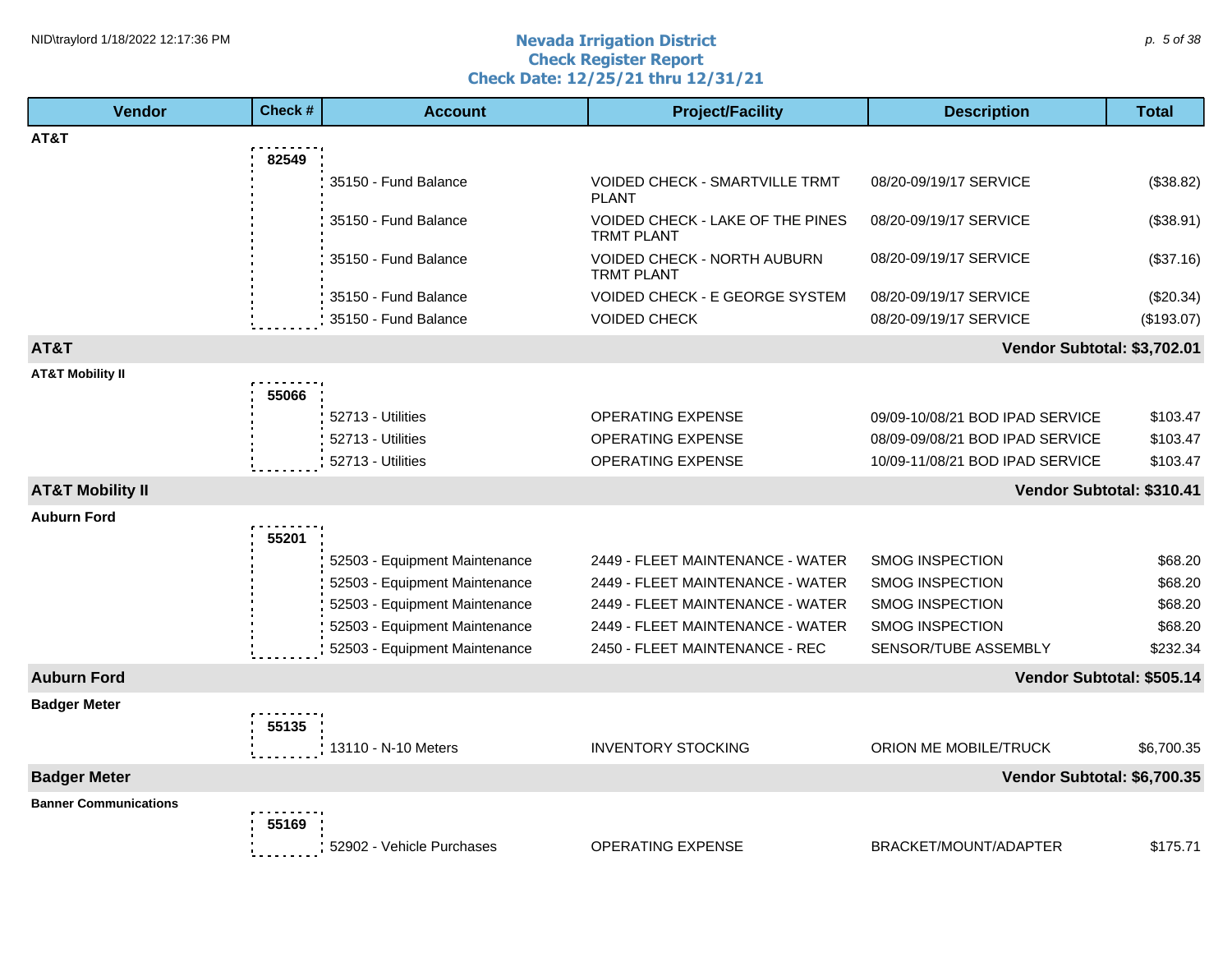#### **Nevada Irrigation District Check Register Report Check Date: 12/25/21 thru 12/31/21** NID\traylord 1/18/2022 12:17:36 PM p. 6 of 38

| <b>Vendor</b>                            | Check #     | <b>Account</b>                                                        | <b>Project/Facility</b>                                                                               | <b>Description</b>                                                                | <b>Total</b>                             |
|------------------------------------------|-------------|-----------------------------------------------------------------------|-------------------------------------------------------------------------------------------------------|-----------------------------------------------------------------------------------|------------------------------------------|
| <b>Banner Communications</b>             |             |                                                                       |                                                                                                       |                                                                                   | Vendor Subtotal: \$175.71                |
| <b>Ben's Door &amp; Gate</b>             | 55202       | 52603 - Consultant Fees                                               | 57209 - BEAR VALLEY HOUSE                                                                             | FUEL SHED DOOR                                                                    | \$800.00                                 |
| <b>Ben's Door &amp; Gate</b>             |             |                                                                       |                                                                                                       |                                                                                   | Vendor Subtotal: \$800.00                |
| <b>Best Trailer</b>                      | 55203       | 52503 - Equipment Maintenance                                         | 2449 - FLEET MAINTENANCE - WATER                                                                      | <b>SEAL</b>                                                                       | \$6.51                                   |
| <b>Best Trailer</b>                      |             |                                                                       |                                                                                                       |                                                                                   | Vendor Subtotal: \$6.51                  |
| <b>Black Bart Ornamental Iron Works</b>  | 55204       | 52504 - Materials                                                     | OPERATING EXPENSE                                                                                     | <b>WELDING GLOVES</b>                                                             | \$35.21                                  |
| <b>Black Bart Ornamental Iron Works</b>  |             |                                                                       |                                                                                                       |                                                                                   | Vendor Subtotal: \$35.21                 |
| <b>Black Dog Enterprises</b>             | 55136       | 60110 - Interest Expense<br>24310 - Retention Payable                 | OPERATING EXPENSE<br>2380 RENTENTION PAYOFF                                                           | <b>RETENTION INTEREST</b><br><b>RENTENTION PAYOFF</b>                             | \$1.06<br>\$962.50                       |
| <b>Black Dog Enterprises</b>             |             |                                                                       |                                                                                                       |                                                                                   | Vendor Subtotal: \$963.56                |
| <b>CA Dept of Child Support Services</b> | : 20210493: | 24490 - Withholding Orders                                            | <b>WITHHOLDING</b>                                                                                    | <b>WITHHOLDING PR-A26</b>                                                         | \$137.53                                 |
| <b>CA Dept of Child Support Services</b> |             |                                                                       |                                                                                                       |                                                                                   | Vendor Subtotal: \$137.53                |
| <b>CA Dept of Fish &amp; Wildlife</b>    | 55139       | 52504 - Materials<br>52608 - Fed/St/Co Fees<br>52608 - Fed/St/Co Fees | 2592 - ENGLISH MEADOW WCB GRANT<br>2592 - ENGLISH MEADOW WCB GRANT<br>2592 - ENGLISH MEADOW WCB GRANT | <b>CODING CORRECTION</b><br><b>CODING CORRECTION</b><br>EMPIMS #24853 PERMIT FEES | (\$9,060.00)<br>\$9,060.00<br>\$6,653.75 |
| <b>CA Dept of Fish &amp; Wildlife</b>    |             |                                                                       |                                                                                                       | Vendor Subtotal: \$6,653.75                                                       |                                          |
| CA Dept of Tax & Fee Admin               | 20210496    | 52608 - Fed/St/Co Fees                                                | 57900 - SCOTTS FLAT POWERHOUSE                                                                        | WR STF 094-011419                                                                 | \$1,849.69                               |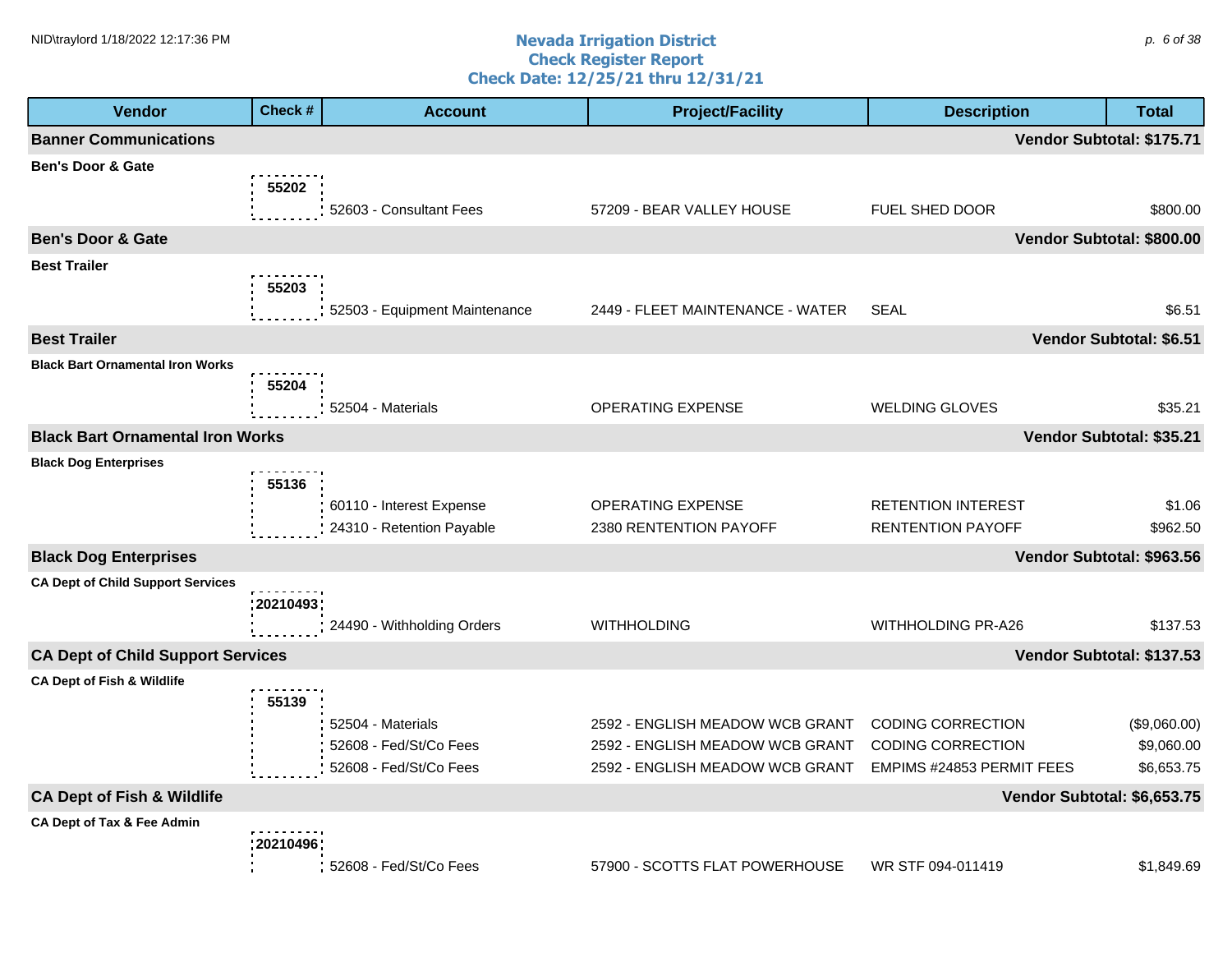#### **Nevada Irrigation District Check Register Report Check Date: 12/25/21 thru 12/31/21** NID\traylord 1/18/2022 12:17:36 PM p. 7 of 38 and the set of the set of the set of the set of the set of the set of the set of the set of the set of the set of the set of the set of the set of the set of the set of the set

| <b>Vendor</b>                         | Check #  | <b>Account</b>          | <b>Project/Facility</b>  | <b>Description</b> | <b>Total</b> |
|---------------------------------------|----------|-------------------------|--------------------------|--------------------|--------------|
| <b>CA Dept of Tax &amp; Fee Admin</b> |          |                         |                          |                    |              |
|                                       | 20210496 |                         |                          |                    |              |
|                                       |          | 14030 - Prepaid - Other | <b>OPERATING EXPENSE</b> | WR STF 094-011419  | \$1,849.69   |
|                                       |          | 52608 - Fed/St/Co Fees  | <b>OPERATING EXPENSE</b> | WR STF 094-000510  | \$3,119.51   |
|                                       |          | 14030 - Prepaid - Other | <b>OPERATING EXPENSE</b> | WR STF 094-000510  | \$3,119.50   |
|                                       |          | 52608 - Fed/St/Co Fees  | <b>OPERATING EXPENSE</b> | WR STF 094-000511  | \$1,956.08   |
|                                       |          | 14030 - Prepaid - Other | OPERATING EXPENSE        | WR STF 094-000511  | \$1,956.07   |
|                                       |          | 52608 - Fed/St/Co Fees  | OPERATING EXPENSE        | WR STF 094-000601  | \$935.85     |
|                                       |          | 14030 - Prepaid - Other | <b>OPERATING EXPENSE</b> | WR STF 094-000601  | \$935.85     |
|                                       |          | 52608 - Fed/St/Co Fees  | OPERATING EXPENSE        | WR STF 094-000602  | \$3,119.51   |
|                                       |          | 14030 - Prepaid - Other | <b>OPERATING EXPENSE</b> | WR STF 094-000602  | \$3,119.50   |
|                                       |          | 52608 - Fed/St/Co Fees  | <b>OPERATING EXPENSE</b> | WR STF 094-000617  | \$2,453.84   |
|                                       |          | 14030 - Prepaid - Other | OPERATING EXPENSE        | WR STF 094-000617  | \$2,453.83   |
|                                       |          | 52608 - Fed/St/Co Fees  | OPERATING EXPENSE        | WR STF 094-001009  | \$1,496.25   |
|                                       |          | 14030 - Prepaid - Other | <b>OPERATING EXPENSE</b> | WR STF 094-001009  | \$1,496.24   |
|                                       |          | 52608 - Fed/St/Co Fees  | <b>OPERATING EXPENSE</b> | WR STF 094-001528  | \$402.81     |
|                                       |          | 52608 - Fed/St/Co Fees  | OPERATING EXPENSE        | WR STF 094-001529  | \$783.05     |
|                                       |          | 52608 - Fed/St/Co Fees  | OPERATING EXPENSE        | WR STF 094-001834  | \$455.43     |
|                                       |          | 52608 - Fed/St/Co Fees  | OPERATING EXPENSE        | WR STF 094-001836  | \$300.00     |
|                                       |          | 52608 - Fed/St/Co Fees  | <b>OPERATING EXPENSE</b> | WR STF 094-004606  | \$1,829.83   |
|                                       |          | 14030 - Prepaid - Other | <b>OPERATING EXPENSE</b> | WR STF 094-004606  | \$1,829.82   |
|                                       |          | 52608 - Fed/St/Co Fees  | OPERATING EXPENSE        | WR STF 094-007798  | \$11,397.98  |
|                                       |          | 14030 - Prepaid - Other | <b>OPERATING EXPENSE</b> | WR STF 094-007798  | \$11,397.97  |
|                                       |          | 52608 - Fed/St/Co Fees  | OPERATING EXPENSE        | WR STF 094-007799  | \$5,957.94   |
|                                       |          | 14030 - Prepaid - Other | OPERATING EXPENSE        | WR STF 094-007799  | \$5,957.93   |
|                                       |          | 52608 - Fed/St/Co Fees  | OPERATING EXPENSE        | WR STF 094-010101  | \$8,555.09   |
|                                       |          | 14030 - Prepaid - Other | <b>OPERATING EXPENSE</b> | WR STF 094-010101  | \$8,555.09   |
|                                       |          | 52608 - Fed/St/Co Fees  | <b>OPERATING EXPENSE</b> | WR STF 094-000655  | \$3,367.01   |
|                                       |          | 14030 - Prepaid - Other | OPERATING EXPENSE        | WR STF 094-000655  | \$3,367.00   |
|                                       |          | 52608 - Fed/St/Co Fees  | OPERATING EXPENSE        | WR STF 094-007116  | \$787.35     |
|                                       |          | 14030 - Prepaid - Other | OPERATING EXPENSE        | WR STF 094-007116  | \$787.35     |
|                                       |          | 52608 - Fed/St/Co Fees  | OPERATING EXPENSE        | WR STF 094-011611  | \$4,471.95   |
|                                       |          | 14030 - Prepaid - Other | <b>OPERATING EXPENSE</b> | WR STF 094-011611  | \$4,471.94   |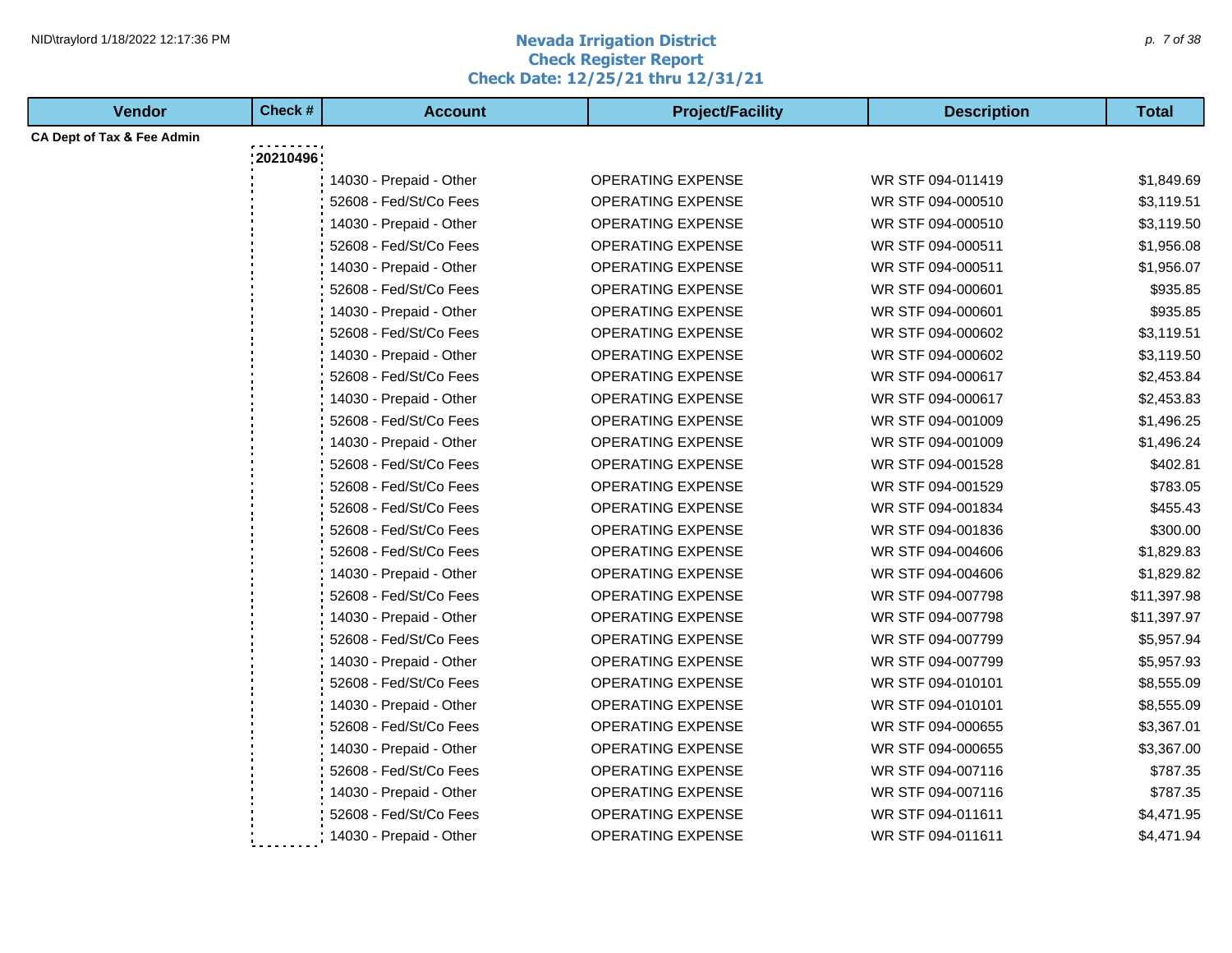#### **Nevada Irrigation District Check Register Report Check Date: 12/25/21 thru 12/31/21** NID\traylord 1/18/2022 12:17:36 PM p. 8 of 38

| <b>Vendor</b>                         | Check #  | <b>Account</b>                    | <b>Project/Facility</b>         | <b>Description</b> | <b>Total</b> |
|---------------------------------------|----------|-----------------------------------|---------------------------------|--------------------|--------------|
| <b>CA Dept of Tax &amp; Fee Admin</b> |          |                                   |                                 |                    |              |
|                                       | 20210497 |                                   |                                 |                    |              |
|                                       |          | 52915 - Project: Non-Programmatic | 7013 - CENTENNIAL WATER SUPPLY  | WR STF 094-024552  | \$11,333.81  |
|                                       |          | 14030 - Prepaid - Other           | <b>OPERATING EXPENSE</b>        | WR STF 094-024552  | \$11,333.80  |
|                                       | 20210498 |                                   |                                 |                    |              |
|                                       |          | 52608 - Fed/St/Co Fees            | <b>OPERATING EXPENSE</b>        | WR STF 094-001424  | \$2,670.85   |
|                                       |          | 14030 - Prepaid - Other           | OPERATING EXPENSE               | WR STF 094-001424  | \$2,670.85   |
|                                       |          | 52608 - Fed/St/Co Fees            | <b>OPERATING EXPENSE</b>        | WR STF 094-018655  | \$500.00     |
|                                       |          | 52608 - Fed/St/Co Fees            | OPERATING EXPENSE               | WR STF 094-001493  | \$636.76     |
|                                       |          | 52608 - Fed/St/Co Fees            | OPERATING EXPENSE               | WR STF 094-001835  | \$834.87     |
|                                       |          | 14030 - Prepaid - Other           | <b>OPERATING EXPENSE</b>        | WR STF 094-001835  | \$834.87     |
|                                       |          | 52608 - Fed/St/Co Fees            | OPERATING EXPENSE               | WR STF 094-007082  | \$5,156.93   |
|                                       |          | 14030 - Prepaid - Other           | <b>OPERATING EXPENSE</b>        | WR STF 094-007082  | \$5,156.92   |
|                                       |          | 52608 - Fed/St/Co Fees            | <b>OPERATING EXPENSE</b>        | WR STF 094-018623  | \$500.00     |
|                                       |          | 52608 - Fed/St/Co Fees            | <b>OPERATING EXPENSE</b>        | WR STF 094-001837  | \$10,440.31  |
|                                       |          | 14030 - Prepaid - Other           | <b>OPERATING EXPENSE</b>        | WR STF 094-001837  | \$10,440.30  |
|                                       |          | 52608 - Fed/St/Co Fees            | OPERATING EXPENSE               | WR STF 094-018639  | \$500.00     |
|                                       |          | 52608 - Fed/St/Co Fees            | <b>OPERATING EXPENSE</b>        | WR STF 094-018651  | \$500.00     |
|                                       |          | 52608 - Fed/St/Co Fees            | OPERATING EXPENSE               | WR STF 094-018621  | \$500.00     |
|                                       |          | 52608 - Fed/St/Co Fees            | OPERATING EXPENSE               | WR STF 094-021268  | \$500.00     |
|                                       |          | 52608 - Fed/St/Co Fees            | <b>OPERATING EXPENSE</b>        | WR STF 094-018641  | \$500.00     |
|                                       |          | 52608 - Fed/St/Co Fees            | 57700 - COMBIE SOUTH POWERHOUSE | WR STF 094-011294  | \$10,795.92  |
|                                       |          | 14030 - Prepaid - Other           | OPERATING EXPENSE               | WR STF 094-011294  | \$10,795.91  |
|                                       |          | 52608 - Fed/St/Co Fees            | <b>OPERATING EXPENSE</b>        | WR STF 094-001010  | \$1,399.49   |
|                                       |          | 14030 - Prepaid - Other           | <b>OPERATING EXPENSE</b>        | WR STF 094-001010  | \$1,399.48   |
|                                       |          | 52608 - Fed/St/Co Fees            | <b>OPERATING EXPENSE</b>        | WR STF 094-001225  | \$2,624.51   |
|                                       |          | 14030 - Prepaid - Other           | <b>OPERATING EXPENSE</b>        | WR STF 094-001225  | \$2,624.50   |
|                                       |          | 52608 - Fed/St/Co Fees            | <b>OPERATING EXPENSE</b>        | WR STF 094-021166  | \$500.00     |
|                                       |          | 52608 - Fed/St/Co Fees            | <b>OPERATING EXPENSE</b>        | WR STF 094-021112  | \$500.00     |
|                                       |          | 52608 - Fed/St/Co Fees            | <b>OPERATING EXPENSE</b>        | WR STF 094-000654  | \$768.26     |
|                                       |          | 14030 - Prepaid - Other           | <b>OPERATING EXPENSE</b>        | WR STF 094-000654  | \$768.25     |
|                                       |          | 52608 - Fed/St/Co Fees            | OPERATING EXPENSE               | WR STF 094-021107  | \$500.00     |
|                                       |          | 52608 - Fed/St/Co Fees            | OPERATING EXPENSE               | WR STF 094-021108  | \$500.00     |
|                                       |          | 52608 - Fed/St/Co Fees            | <b>OPERATING EXPENSE</b>        | WR STF 094-021109  | \$500.00     |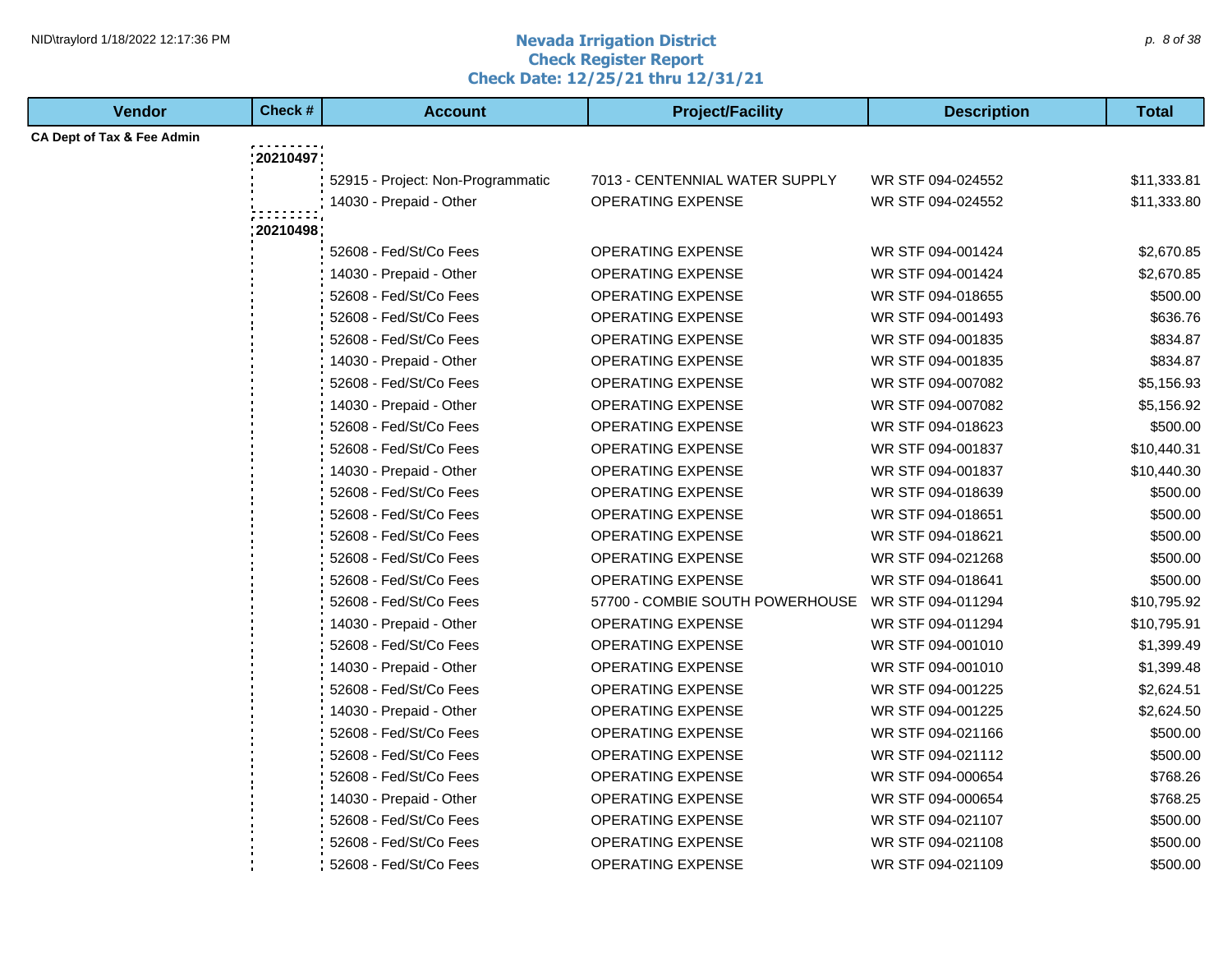#### **Nevada Irrigation District Check Register Report Check Date: 12/25/21 thru 12/31/21** NID\traylord 1/18/2022 12:17:36 PM p. 9 of 38 and the set of the set of the set of the set of the set of the set of the set of the set of the set of the set of the set of the set of the set of the set of the set of the set

| <b>Vendor</b>                         | Check #     | <b>Account</b>                    | <b>Project/Facility</b>        | <b>Description</b>            | <b>Total</b> |
|---------------------------------------|-------------|-----------------------------------|--------------------------------|-------------------------------|--------------|
| CA Dept of Tax & Fee Admin            |             |                                   |                                |                               |              |
|                                       | 20210498    |                                   |                                |                               |              |
|                                       |             | 52608 - Fed/St/Co Fees            | <b>OPERATING EXPENSE</b>       | WR STF 094-000463             | \$6,619.23   |
|                                       |             | 14030 - Prepaid - Other           | <b>OPERATING EXPENSE</b>       | WR STF 094-000463             | \$6,619.23   |
|                                       |             | 52608 - Fed/St/Co Fees            | <b>OPERATING EXPENSE</b>       | WR STF 094-021110             | \$500.00     |
|                                       |             | 52608 - Fed/St/Co Fees            | 57900 - SCOTTS FLAT POWERHOUSE | WR STF 094-018647             | \$500.00     |
| <b>CA Dept of Tax &amp; Fee Admin</b> |             |                                   |                                | Vendor Subtotal: \$217,462.00 |              |
| <b>California Laboratory Services</b> |             |                                   |                                |                               |              |
|                                       | 55170       |                                   |                                |                               |              |
|                                       |             | 52608 - Fed/St/Co Fees            | 10318 - NORTH AUBURN SYSTEM    | WATER TESTING SERVICES        | \$524.00     |
|                                       |             | 52608 - Fed/St/Co Fees            | 10318 - NORTH AUBURN SYSTEM    | <b>WATER TESTING SERVICES</b> | \$726.00     |
| <b>California Laboratory Services</b> |             |                                   |                                | Vendor Subtotal: \$1,250.00   |              |
| <b>CalPERS</b>                        |             |                                   |                                |                               |              |
|                                       | : 20210504: |                                   |                                |                               |              |
|                                       |             | 20024 - PR-Medical-ER Min Contrib | OPERATING EXPENSE              | DEC-21 EE MED BEN             | \$21,164.00  |
|                                       |             | 24440 - Health Ins Prem-Employee  | <b>OPERATING EXPENSE</b>       | DEC-21 EE HRA BEN             | \$209,521.01 |
|                                       |             | 24441 - Reimb Medical Ins Premium | WITHHOLDING                    | DEC-21 EE RECEIVABLE          | \$12,093.02  |
|                                       |             | 51312 - Health Insurance          | <b>OPERATING EXPENSE</b>       | DEC-21 EE ADMIN FEES          | \$7.30       |
|                                       |             | 51312 - Health Insurance          | <b>OPERATING EXPENSE</b>       | DEC-21 EE ADMIN FEES          | \$19.79      |
|                                       |             | 51312 - Health Insurance          | <b>OPERATING EXPENSE</b>       | <b>DEC-21 EE ADMIN FEES</b>   | \$12.05      |
|                                       |             | 51312 - Health Insurance          | <b>OPERATING EXPENSE</b>       | DEC-21 EE ADMIN FEES          | \$4.40       |
|                                       |             | 51312 - Health Insurance          | <b>OPERATING EXPENSE</b>       | DEC-21 EE ADMIN FEES          | \$7.79       |
|                                       |             | 51312 - Health Insurance          | <b>OPERATING EXPENSE</b>       | DEC-21 EE ADMIN FEES          | \$7.46       |
|                                       |             | 51312 - Health Insurance          | <b>OPERATING EXPENSE</b>       | DEC-21 EE ADMIN FEES          | \$0.90       |
|                                       |             | 51312 - Health Insurance          | OPERATING EXPENSE              | DEC-21 EE ADMIN FEES          | \$8.31       |
|                                       |             | 51312 - Health Insurance          | <b>OPERATING EXPENSE</b>       | DEC-21 EE ADMIN FEES          | \$31.55      |
|                                       |             | 51312 - Health Insurance          | <b>OPERATING EXPENSE</b>       | DEC-21 EE ADMIN FEES          | \$18.04      |
|                                       |             | 51312 - Health Insurance          | <b>OPERATING EXPENSE</b>       | <b>DEC-21 EE ADMIN FEES</b>   | \$55.18      |
|                                       |             | 51312 - Health Insurance          | OPERATING EXPENSE              | DEC-21 EE ADMIN FEES          | \$182.68     |
|                                       |             | 51312 - Health Insurance          | <b>OPERATING EXPENSE</b>       | DEC-21 EE ADMIN FEES          | \$191.32     |
|                                       |             | 51312 - Health Insurance          | OPERATING EXPENSE              | DEC-21 EE ADMIN FEES          | \$29.12      |
|                                       |             | 51312 - Health Insurance          | <b>OPERATING EXPENSE</b>       | DEC-21 EE ADMIN FEES          | \$14.75      |
|                                       |             | 51312 - Health Insurance          | <b>OPERATING EXPENSE</b>       | DEC-21 EE ADMIN FEES          | \$16.30      |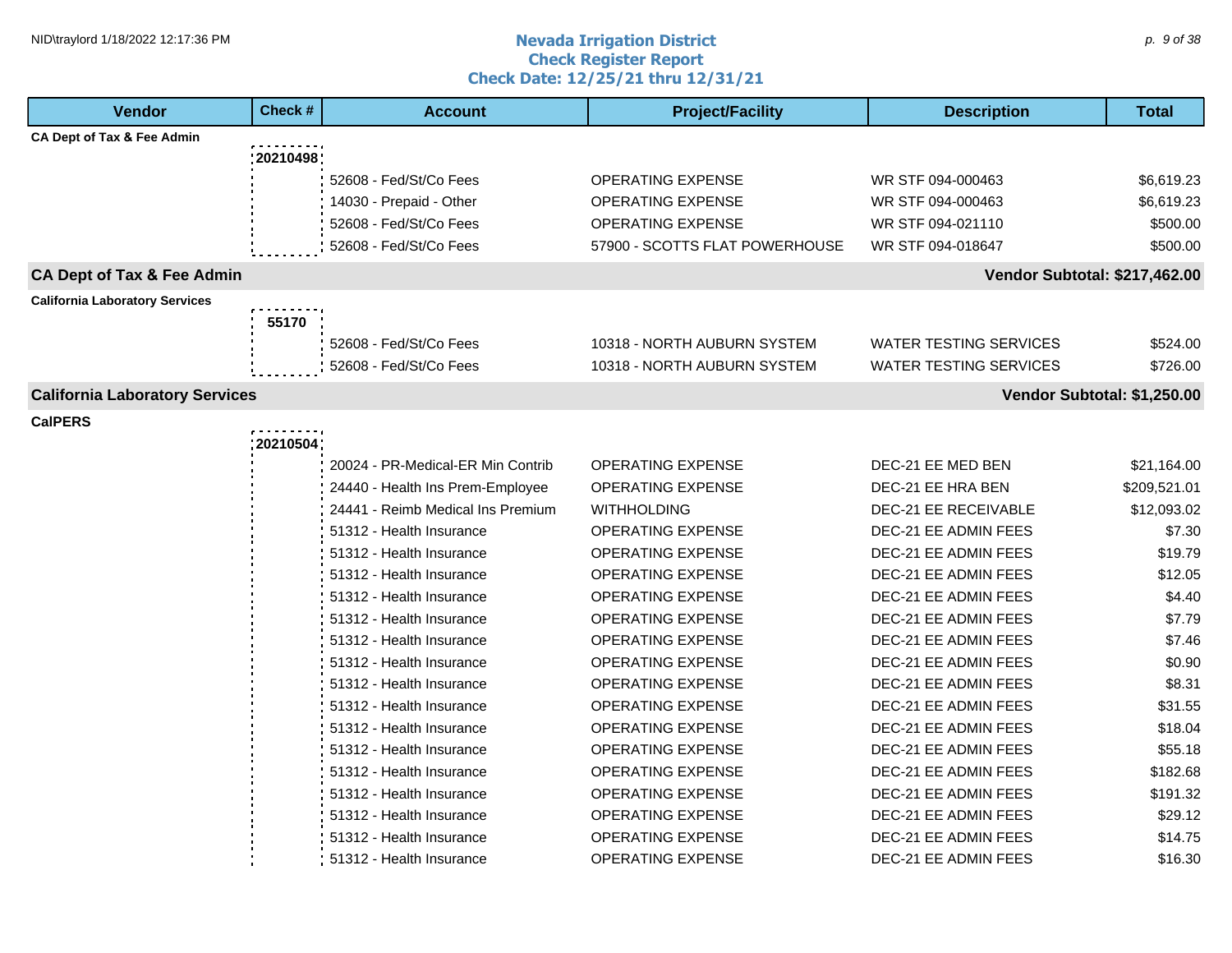#### **Nevada Irrigation District Check Register Report Check Date: 12/25/21 thru 12/31/21** NID\traylord 1/18/2022 12:17:36 PM p. to the set of 38 and the set of the set of the set of the set of the set of  $p$ . to of 38 and the set of the set of the set of the set of the set of the set of the set of the set of t

| <b>Vendor</b>      | Check #     | <b>Account</b>                    | <b>Project/Facility</b>  | <b>Description</b>            | <b>Total</b> |
|--------------------|-------------|-----------------------------------|--------------------------|-------------------------------|--------------|
| <b>CalPERS</b>     |             |                                   |                          |                               |              |
|                    | : 20210504: |                                   |                          |                               |              |
|                    |             | 20024 - PR-Medical-ER Min Contrib | <b>OPERATING EXPENSE</b> | DEC-21 EE MED BEN             | \$858.00     |
|                    |             | 24440 - Health Ins Prem-Employee  | OPERATING EXPENSE        | DEC-21 EE HRA BEN             | \$6,432.35   |
|                    |             | 51312 - Health Insurance          | OPERATING EXPENSE        | DEC-21 EE ADMIN FEES          | \$18.23      |
|                    |             | 20024 - PR-Medical-ER Min Contrib | <b>OPERATING EXPENSE</b> | DEC-21 EE MED BEN             | \$3,289.00   |
|                    |             | 24440 - Health Ins Prem-Employee  | <b>OPERATING EXPENSE</b> | DEC-21 EE HRA BEN             | \$31,737.89  |
|                    |             | 24441 - Reimb Medical Ins Premium | <b>WITHHOLDING</b>       | DEC-21 EE MED RECEIVABLE      | \$1,104.62   |
|                    |             | 51312 - Health Insurance          | <b>OPERATING EXPENSE</b> | DEC-21 EE ADMIN FEES          | \$20.72      |
|                    |             | 51312 - Health Insurance          | <b>OPERATING EXPENSE</b> | DEC-21 EE ADMIN FEES          | \$35.96      |
|                    |             | 51312 - Health Insurance          | <b>OPERATING EXPENSE</b> | DEC-21 EE ADMIN FEES          | \$33.64      |
|                    |             | 51321 - Health Benefit-Retirees   | OPERATING EXPENSE        | DEC-21 REE MED BEN            | \$21,513.97  |
|                    |             | 51321 - Health Benefit-Retirees   | <b>OPERATING EXPENSE</b> | DEC-21 REE ADMIN FEES         | \$228.87     |
|                    |             | 51321 - Health Benefit-Retirees   | OPERATING EXPENSE        | DEC-21 REE MED BEN            | \$429.00     |
|                    |             | 51321 - Health Benefit-Retirees   | <b>OPERATING EXPENSE</b> | DEC-21 REE ADMIN FEES         | \$3.67       |
|                    |             | 51321 - Health Benefit-Retirees   | <b>OPERATING EXPENSE</b> | DEC-21 REE MED BEN            | \$2,860.00   |
|                    |             | 51321 - Health Benefit-Retirees   | <b>OPERATING EXPENSE</b> | DEC-21 REE ADMIN FEES         | \$33.50      |
| <b>CalPERS</b>     |             |                                   |                          | Vendor Subtotal: \$311,984.39 |              |
| <b>CalPERS 457</b> |             |                                   |                          |                               |              |
|                    | : 20210494: |                                   |                          |                               |              |
|                    |             | 24464 - Deferred Comp Withholding | <b>WITHHOLDING</b>       | <b>PERS 457 PR-A26</b>        | \$1,644.42   |
|                    |             | 24465 - Deferred Comp Withholding | <b>WITHHOLDING</b>       | PERS 457 PR-A26               | \$1,628.15   |
| <b>CalPERS 457</b> |             |                                   |                          | Vendor Subtotal: \$3,272.57   |              |
| <b>ACWA-JPIA</b>   |             |                                   |                          |                               |              |
|                    | 55064       |                                   |                          |                               |              |
|                    |             | 20025 - PR Clearing-Dental/Vision | <b>OPERATING EXPENSE</b> | JAN-22 DENT/VISION            | \$17,938.36  |
|                    |             | 11692 - EE/REE Visn/Dent Receivbl | <b>COBRA RECEIVABLE</b>  | JAN-22 DENT/VISION            | \$475.76     |
|                    |             | 20025 - PR Clearing-Dental/Vision | OPERATING EXPENSE        | JAN-22 DENT/VISION            | \$505.37     |
|                    |             | 11692 - EE/REE Visn/Dent Receivbl | <b>COBRA RECEIVABLE</b>  | JAN-22 DENT/VISION            | \$33.72      |
|                    |             | 20025 - PR Clearing-Dental/Vision | OPERATING EXPENSE        | JAN-22 DENT/VISION            | \$3,131.47   |
|                    |             | 11692 - EE/REE Visn/Dent Receivbl | <b>COBRA RECEIVABLE</b>  | JAN-22 DENT/VISION            | \$49.35      |
| <b>ACWA-JPIA</b>   |             |                                   |                          | Vendor Subtotal: \$22,134.03  |              |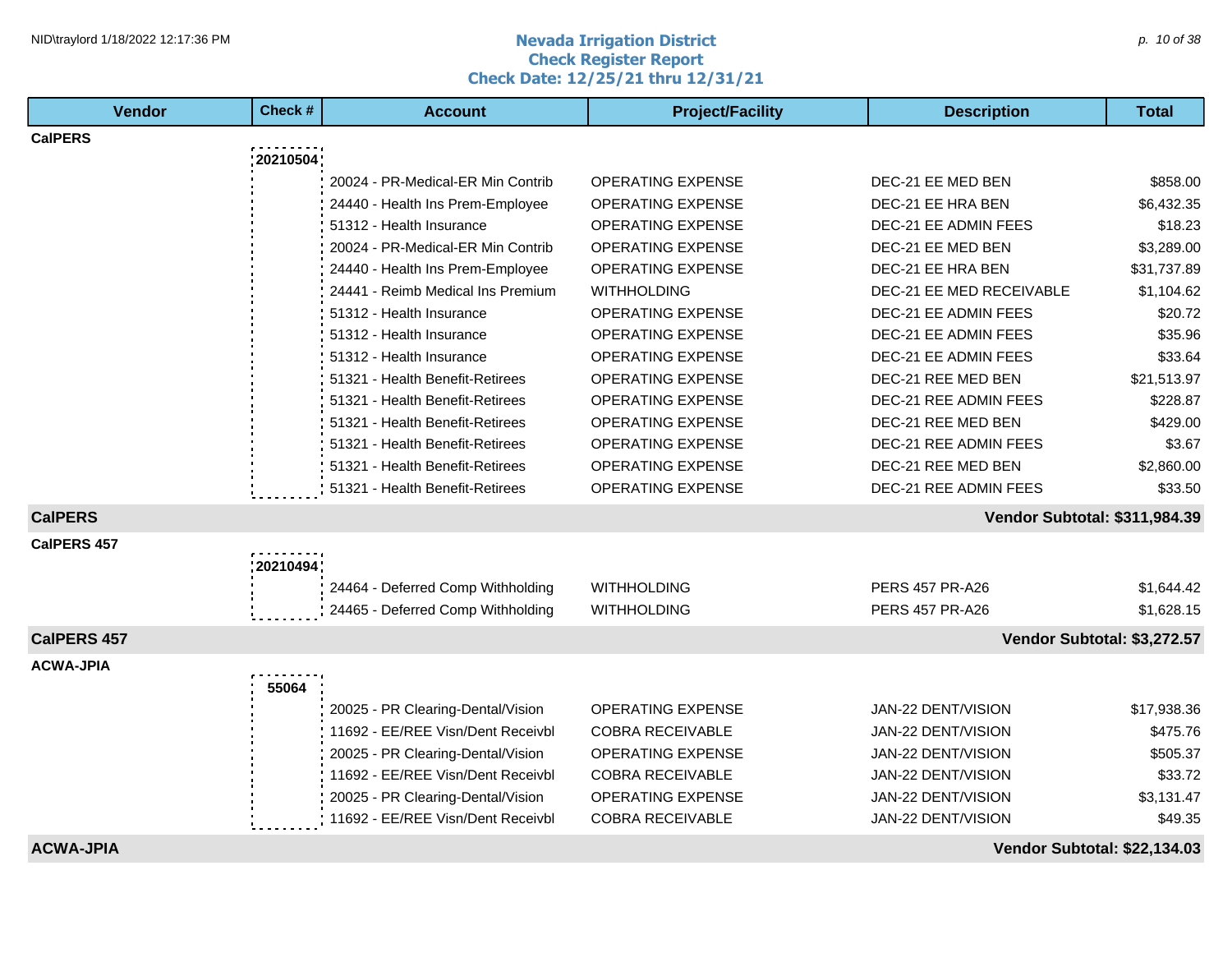#### **Nevada Irrigation District Check Register Report Check Date: 12/25/21 thru 12/31/21** NID\traylord 1/18/2022 12:17:36 PM p. the state of the state of the **Nevada Irrigation District** the state of the state of the state of the state of the state of the state of the state of the state of the state of the sta

| <b>Vendor</b>                         | Check # | <b>Account</b>                   | <b>Project/Facility</b>                             | <b>Description</b>           | <b>Total</b>              |
|---------------------------------------|---------|----------------------------------|-----------------------------------------------------|------------------------------|---------------------------|
| <b>CentralSquare Technologies</b>     |         |                                  |                                                     |                              |                           |
|                                       | 55072   |                                  |                                                     |                              |                           |
|                                       |         | 14030 - Prepaid - Other          | <b>OPERATING EXPENSE</b>                            | 02/01/22-01/31/23 MAINT FEE  | \$23,702.37               |
| <b>CentralSquare Technologies</b>     |         |                                  |                                                     | Vendor Subtotal: \$23,702.37 |                           |
| <b>Check Processors</b>               |         |                                  |                                                     |                              |                           |
|                                       | 55074   |                                  |                                                     |                              |                           |
|                                       |         | 52804 - Bank Fees                | <b>OPERATING EXPENSE</b>                            | NOV-21 HBC PMT/MAINT         | \$224.36                  |
| <b>Check Processors</b>               |         |                                  |                                                     |                              | Vendor Subtotal: \$224.36 |
| <b>Cintas</b>                         |         |                                  |                                                     |                              |                           |
|                                       | 55075   |                                  |                                                     |                              |                           |
|                                       |         | 52505 - Safety Supplies          | <b>OPERATING EXPENSE</b>                            | FIRST AID SUPPLIES           | \$80.12                   |
| <b>Cintas</b>                         |         |                                  |                                                     |                              | Vendor Subtotal: \$80.12  |
| <b>City of Grass Valley</b>           |         |                                  |                                                     |                              |                           |
|                                       | 55113   |                                  |                                                     |                              |                           |
|                                       |         | 52608 - Fed/St/Co Fees           | OPERATING EXPENSE                                   | 2022 ENCROACHMENT PERMIT     | \$260.00                  |
| <b>City of Grass Valley</b>           |         |                                  |                                                     |                              | Vendor Subtotal: \$260.00 |
| <b>Clark Pest Control of Stockton</b> |         |                                  |                                                     |                              |                           |
|                                       | 55114   |                                  |                                                     |                              |                           |
|                                       |         | 52615 - Contractor Fees          | 57600 - COMBIE NORTH POWERHOUSE DEC-21 PEST CONTROL |                              | \$56.00                   |
|                                       |         | 52615 - Contractor Fees          | 30253 - SCOTTS FLAT - REC                           | DEC-21 PEST CONTROL          | \$112.00                  |
|                                       |         | 52615 - Contractor Fees          | 10304 - LOMA RICA TRMT PLANT                        | DEC-21 PEST CONTROL          | \$115.00                  |
|                                       |         | 52615 - Contractor Fees          | 30253 - SCOTTS FLAT - REC                           | DEC-21 PEST CONTROL          | \$125.00                  |
|                                       |         | 52615 - Contractor Fees          | 30253 - SCOTTS FLAT - REC                           | DEC-21 PEST CONTROL          | \$189.00                  |
|                                       |         | 52615 - Contractor Fees          | 10232 - PLACER YARD                                 | DEC-21 PEST CONTROL          | \$232.00                  |
|                                       |         | 52615 - Contractor Fees          | 57700 - COMBIE SOUTH POWERHOUSE                     | DEC-21 PEST CONTROL          | \$56.00                   |
| <b>Clark Pest Control of Stockton</b> |         |                                  |                                                     |                              | Vendor Subtotal: \$885.00 |
| <b>Consolidated Electrical</b>        |         |                                  |                                                     |                              |                           |
|                                       | 55137   |                                  |                                                     |                              |                           |
|                                       |         | 52920 - Program: PH Improvements | 2351 - RPH OCB REPLACEMENT                          | <b>TERMINAL CONNECTOR</b>    | \$137.48                  |
|                                       |         | 52920 - Program: PH Improvements | 2351 - RPH OCB REPLACEMENT                          | <b>EXPEDITED SHIPPING</b>    | \$18.23                   |
| <b>Consolidated Electrical</b>        |         |                                  |                                                     |                              | Vendor Subtotal: \$155.71 |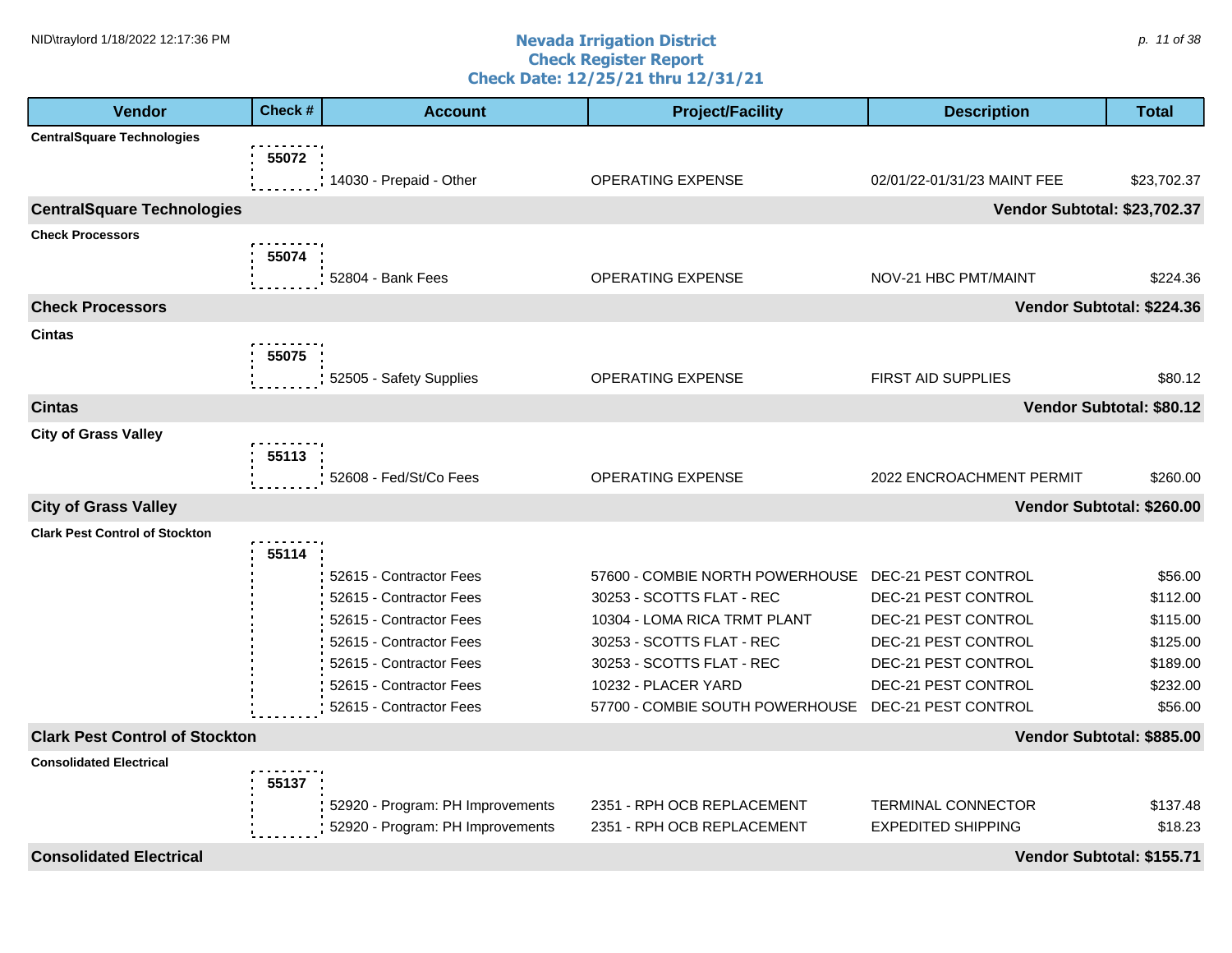#### **Nevada Irrigation District Check Register Report Check Date: 12/25/21 thru 12/31/21** NID\traylord 1/18/2022 12:17:36 PM p. the set of 38 and the set of the set of the set of the set of  $p$ . the set of  $p$  and  $p$  and  $p$  and  $p$  and  $p$  and  $p$  and  $p$  and  $p$  and  $p$  and  $p$  and  $p$  and  $p$  and  $p$  and

| Vendor                       | Check # | <b>Account</b>          | <b>Project/Facility</b>          | <b>Description</b>          | <b>Total</b> |
|------------------------------|---------|-------------------------|----------------------------------|-----------------------------|--------------|
| <b>County of Nevada</b>      |         |                         |                                  |                             |              |
|                              | 55076   |                         |                                  |                             |              |
|                              |         | 52608 - Fed/St/Co Fees  | 10314 - LOMA RICA SYSTEM         | EP-21-0016-095              | \$135.87     |
|                              |         | 52608 - Fed/St/Co Fees  | 10314 - LOMA RICA SYSTEM         | EP-21-0016-096              | \$135.87     |
|                              |         | 52608 - Fed/St/Co Fees  | 10314 - LOMA RICA SYSTEM         | EP-21-0016-097              | \$135.87     |
|                              |         | 52608 - Fed/St/Co Fees  | 10314 - LOMA RICA SYSTEM         | EP-21-0016-099              | \$135.87     |
|                              |         | 52608 - Fed/St/Co Fees  | 10314 - LOMA RICA SYSTEM         | EP-21-0016-101              | \$135.87     |
|                              |         | 52608 - Fed/St/Co Fees  | 10314 - LOMA RICA SYSTEM         | EP-21-0016-102              | \$135.87     |
|                              |         | 52608 - Fed/St/Co Fees  | 10314 - LOMA RICA SYSTEM         | EP-21-0016-103              | \$135.87     |
|                              |         | 52608 - Fed/St/Co Fees  | 10313 - E GEORGE SYSTEM          | EP-21-0016-098              | \$135.87     |
|                              |         | 52603 - Consultant Fees | 10317 - LAKE OF THE PINES SYSTEM | EP-21-0016-100              | \$135.87     |
|                              | 55077   |                         |                                  |                             |              |
|                              |         | 52608 - Fed/St/Co Fees  | 10314 - LOMA RICA SYSTEM         | EP-21-0016-092              | \$135.87     |
|                              |         | 52608 - Fed/St/Co Fees  | 10314 - LOMA RICA SYSTEM         | EP-21-0016-094              | \$135.87     |
|                              |         | 52908 - Program: PRV    | 2370 - BERGGREN LANE PRV RPLCMNT | EP-21-0016-033              | \$122.97     |
|                              |         | 52908 - Program: PRV    | 2370 - BERGGREN LANE PRV RPLCMNT | EP-21-0016-033              | \$122.97     |
|                              |         | 52608 - Fed/St/Co Fees  | 10313 - E GEORGE SYSTEM          | EP-21-0016-085              | \$135.87     |
|                              |         | 52608 - Fed/St/Co Fees  | 10314 - LOMA RICA SYSTEM         | EP-21-0016-090              | \$135.87     |
|                              |         | 52608 - Fed/St/Co Fees  | 10314 - LOMA RICA SYSTEM         | EP-21-0016-091              | \$135.87     |
|                              |         | 52608 - Fed/St/Co Fees  | 10314 - LOMA RICA SYSTEM         | EP-21-0016-087              | \$135.87     |
|                              |         | 52608 - Fed/St/Co Fees  | 10314 - LOMA RICA SYSTEM         | EP-21-0016-088              | \$135.87     |
|                              |         | 52608 - Fed/St/Co Fees  | 10313 - E GEORGE SYSTEM          | EP-21-0016-093              | \$135.87     |
|                              |         | 52608 - Fed/St/Co Fees  | 10314 - LOMA RICA SYSTEM         | EP-21-0016-086              | \$135.87     |
|                              |         | 52608 - Fed/St/Co Fees  | 10313 - E GEORGE SYSTEM          | EP-21-0016-089              | \$135.87     |
|                              | 55115   |                         |                                  |                             |              |
|                              |         | 52608 - Fed/St/Co Fees  | <b>OPERATING EXPENSE</b>         | 2022 ENCROACHMENT PERMIT    | \$258.84     |
| <b>County of Nevada</b>      |         |                         |                                  | Vendor Subtotal: \$3,086.31 |              |
| <b>CPS Temp Power Supply</b> |         |                         |                                  |                             |              |
|                              | 55116   |                         |                                  |                             |              |
|                              |         | 52713 - Utilities       | 30253 - SCOTTS FLAT - REC        | <b>WASTE REMOVAL</b>        | \$100.00     |
|                              |         | 52713 - Utilities       | 30252 - ORCHARD SPRINGS - REC    | <b>WASTE REMOVAL</b>        | \$100.00     |
|                              |         | 52713 - Utilities       | 30256 - LONG RAVINE - REC        | <b>WASTE REMOVAL</b>        | \$100.00     |
|                              |         | 52713 - Utilities       | 30257 - PENINSULA - REC          | WASTE REMOVAL               | \$100.00     |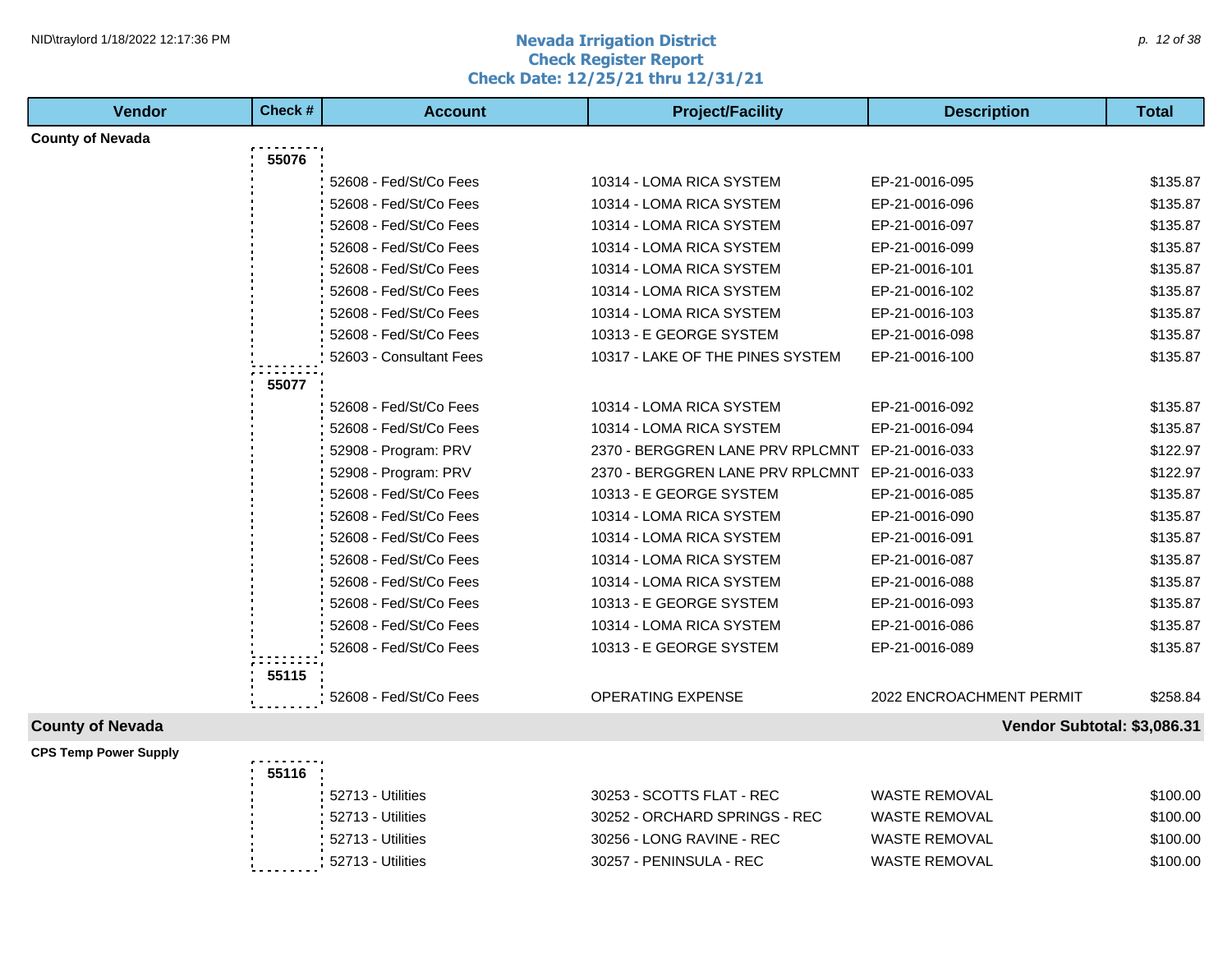#### **Nevada Irrigation District Check Register Report Check Date: 12/25/21 thru 12/31/21** NID\traylord 1/18/2022 12:17:36 PM p. to the contract the contract of the **Nevada Irrigation District** p. the contract of the contract of the contract of the contract of the contract of the contract of the contract of the

| <b>Vendor</b>                | Check # | <b>Account</b>                    | <b>Project/Facility</b>       | <b>Description</b>            | <b>Total</b>              |
|------------------------------|---------|-----------------------------------|-------------------------------|-------------------------------|---------------------------|
| <b>CPS Temp Power Supply</b> |         |                                   |                               |                               | Vendor Subtotal: \$400.00 |
| <b>Cranmer Engineering</b>   |         |                                   |                               |                               |                           |
|                              | 55171   |                                   |                               |                               |                           |
|                              |         | 52603 - Consultant Fees           | 57901 - SCOTTS FLAT RESERVOIR | WATER TESTING SERVICES        | \$270.00                  |
|                              |         | 52603 - Consultant Fees           | 57701 - LAKE COMBIE           | <b>WATER TESTING SERVICES</b> | \$270.00                  |
|                              |         | 52603 - Consultant Fees           | 57401 - ROLLINS RESERVOIR     | <b>WATER TESTING SERVICES</b> | \$360.00                  |
|                              |         | 52608 - Fed/St/Co Fees            | 2590 - RIVER FIRE             | WATER TESTING SERVICES        | \$7,155.00                |
|                              | 55205   |                                   |                               |                               |                           |
|                              |         | 52608 - Fed/St/Co Fees            | 30256 - LONG RAVINE - REC     | <b>WATER TESTING SERVICES</b> | \$80.00                   |
|                              |         | 52608 - Fed/St/Co Fees            | 30257 - PENINSULA - REC       | MONTHLY REPORTING             | \$100.00                  |
|                              |         | 52608 - Fed/St/Co Fees            | 30256 - LONG RAVINE - REC     | <b>MONTHLY REPORTING</b>      | \$100.00                  |
|                              |         | 52608 - Fed/St/Co Fees            | 30252 - ORCHARD SPRINGS - REC | MONTHLY REPORTING             | \$100.00                  |
|                              |         | 52608 - Fed/St/Co Fees            | 30253 - SCOTTS FLAT - REC     | MONTHLY REPORTING             | \$100.00                  |
| <b>Cranmer Engineering</b>   |         |                                   |                               | Vendor Subtotal: \$8,535.00   |                           |
| <b>Customer Refunds</b>      |         |                                   |                               |                               |                           |
|                              | 55050   |                                   |                               |                               |                           |
|                              |         |                                   | <b>CUSTOMER REFUND</b>        | <b>HIGHT</b>                  | \$192.42                  |
|                              |         | 20037 - Util Bill Unapplied Crdit |                               |                               |                           |
|                              | 55051   |                                   |                               |                               |                           |
|                              |         | 20037 - Util Bill Unapplied Crdit | <b>CUSTOMER REFUND</b>        | <b>BOGDANOFF</b>              | \$54.87                   |
|                              | 55052   |                                   |                               |                               |                           |
|                              |         | 20037 - Util Bill Unapplied Crdit | <b>CUSTOMER REFUND</b>        | <b>ADAMS</b>                  | \$43.10                   |
|                              | 55053   |                                   |                               |                               |                           |
|                              |         | 20037 - Util Bill Unapplied Crdit | <b>CUSTOMER REFUND</b>        | CAMARENA                      | \$71.43                   |
|                              |         |                                   |                               |                               |                           |
|                              | 55054   |                                   |                               |                               |                           |
|                              |         | 20037 - Util Bill Unapplied Crdit | <b>CUSTOMER REFUND</b>        | <b>MALMSTROM</b>              | \$155.10                  |
|                              | 55055   |                                   |                               |                               |                           |
|                              |         | 20037 - Util Bill Unapplied Crdit | <b>CUSTOMER REFUND</b>        | <b>IRELAND</b>                | \$296.03                  |
|                              | 55056   |                                   |                               |                               |                           |
|                              |         | 20037 - Util Bill Unapplied Crdit | <b>CUSTOMER REFUND</b>        | <b>BIEBEL</b>                 | \$68.17                   |
|                              |         |                                   |                               |                               |                           |
|                              | 55057   |                                   |                               |                               |                           |
|                              |         | 20037 - Util Bill Unapplied Crdit | <b>CUSTOMER REFUND</b>        | <b>LOCKYER</b>                | \$34.90                   |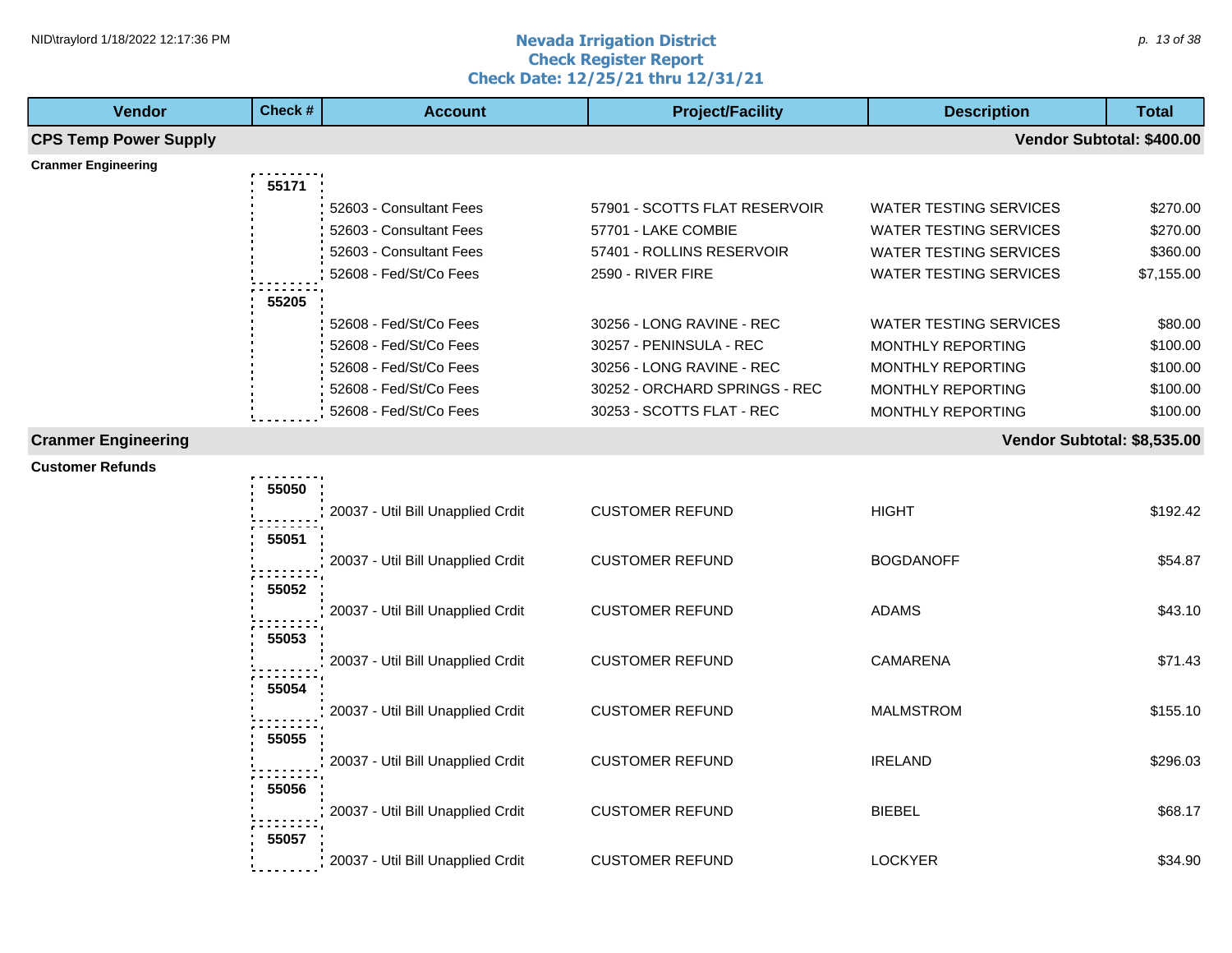#### **Nevada Irrigation District Check Register Report Check Date: 12/25/21 thru 12/31/21** NID\traylord 1/18/2022 12:17:36 PM p. the state of the state of the **Nevada Irrigation District** the state of the state of the state of the state of the state of the state of the state of the state of the state of the sta

| <b>Vendor</b>           | Check # | <b>Account</b>                                     | <b>Project/Facility</b>                                     | <b>Description</b>               | <b>Total</b>              |
|-------------------------|---------|----------------------------------------------------|-------------------------------------------------------------|----------------------------------|---------------------------|
| <b>Customer Refunds</b> |         |                                                    |                                                             |                                  |                           |
|                         | 55058   |                                                    |                                                             |                                  |                           |
|                         |         | 20039 - Misc AR Unapplied Credit                   | <b>CUSTOMER REFUND</b>                                      | A&F ENTERPRISES                  | \$639.90                  |
|                         | 55059   |                                                    |                                                             |                                  |                           |
|                         |         | 20039 - Misc AR Unapplied Credit                   | <b>CUSTOMER REFUND</b>                                      | <b>BLUE NORTHERN</b>             | \$9,838.08                |
|                         | 55060   |                                                    |                                                             |                                  |                           |
|                         |         | 20039 - Misc AR Unapplied Credit                   | <b>CUSTOMER REFUND</b>                                      | <b>CCFG CONSTRUCT</b>            | \$679.48                  |
|                         | 55061   |                                                    | <b>CUSTOMER REFUND</b>                                      | H <sub>2</sub> O TO GO           | \$650.44                  |
|                         |         | 20039 - Misc AR Unapplied Credit                   |                                                             |                                  |                           |
|                         | 55062   | 20039 - Misc AR Unapplied Credit                   | <b>CUSTOMER REFUND</b>                                      | <b>J&amp;M LEYVA ENTERPRISES</b> | \$689.16                  |
| <b>Customer Refunds</b> |         |                                                    |                                                             | Vendor Subtotal: \$13,413.08     |                           |
| <b>DataProse</b>        |         |                                                    |                                                             |                                  |                           |
|                         | 55078   |                                                    |                                                             |                                  |                           |
|                         |         | 52710 - Supplies                                   | OPERATING EXPENSE                                           | NOV-21 BILL PACKAGE              | \$10,867.56               |
| <b>DataProse</b>        |         |                                                    |                                                             | Vendor Subtotal: \$10,867.56     |                           |
| <b>Datco Services</b>   |         |                                                    |                                                             |                                  |                           |
|                         | 55117   |                                                    |                                                             |                                  |                           |
|                         |         | 52603 - Consultant Fees                            | <b>OPERATING EXPENSE</b>                                    | <b>DRUG SCREENING</b>            | \$163.50                  |
| <b>Datco Services</b>   |         |                                                    |                                                             |                                  | Vendor Subtotal: \$163.50 |
| <b>Dawson Oil</b>       |         |                                                    |                                                             |                                  |                           |
|                         | 55172   |                                                    |                                                             |                                  |                           |
|                         |         | 52501 - Chemicals<br>52503 - Equipment Maintenance | 57100 - BOWMAN POWERHOUSE<br>57900 - SCOTTS FLAT POWERHOUSE | HD 32<br><b>GST OIL</b>          | \$171.76<br>\$464.55      |
|                         |         |                                                    |                                                             |                                  |                           |
| <b>Dawson Oil</b>       |         |                                                    |                                                             |                                  | Vendor Subtotal: \$636.31 |
| <b>Dell Marketing</b>   | 55138   |                                                    |                                                             |                                  |                           |
|                         |         | 52710 - Supplies                                   | OPERATING EXPENSE                                           | <b>INTERNAL ADJUSTMENT</b>       | \$0.02                    |
|                         |         | 52710 - Supplies                                   | OPERATING EXPENSE                                           | <b>DELL WORKSTATIONS</b>         | \$9,922.70                |
|                         |         | 52710 - Supplies                                   | <b>OPERATING EXPENSE</b>                                    | <b>DELL WORKSTATIONS</b>         | \$9,277.61                |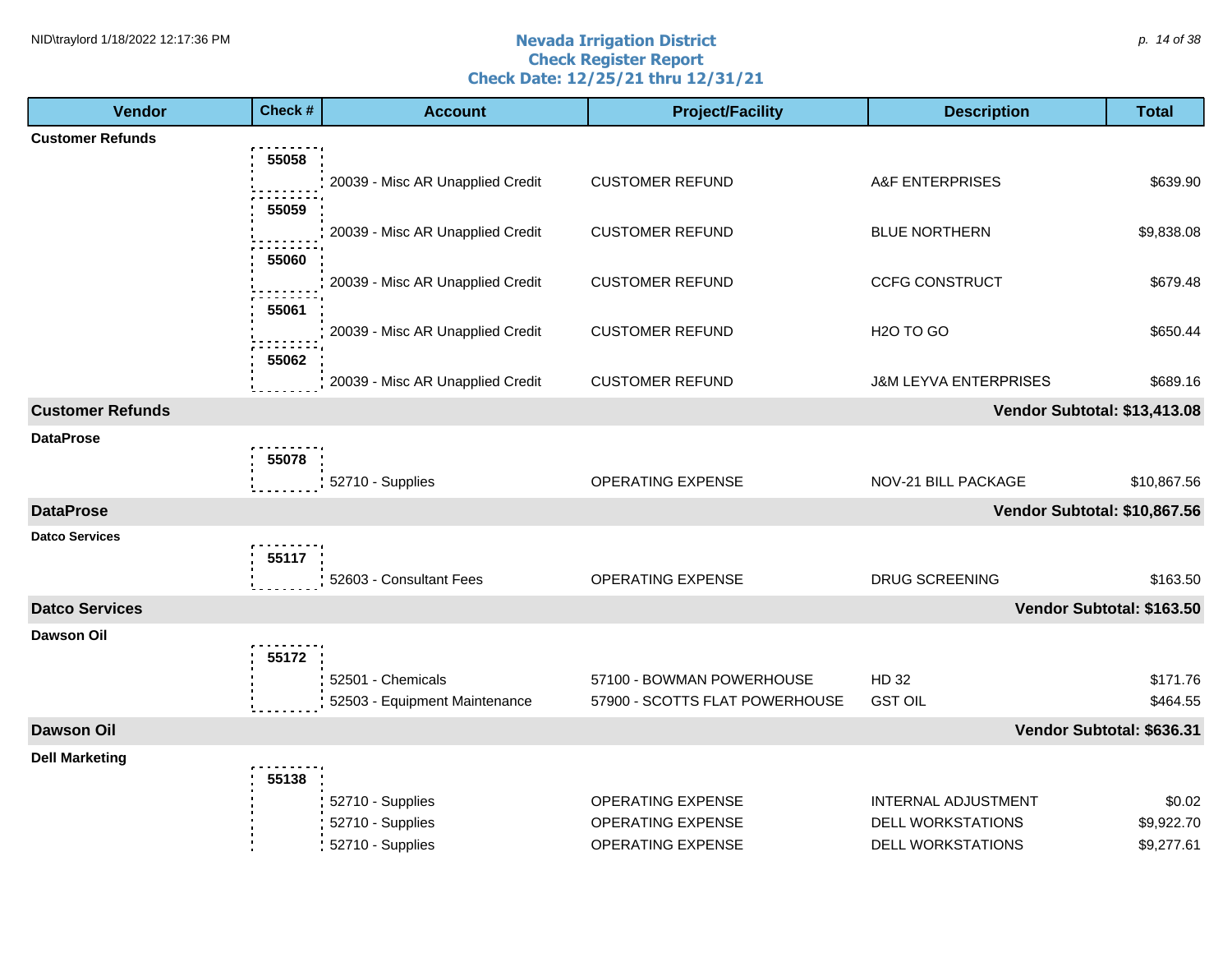#### **Nevada Irrigation District Check Register Report Check Date: 12/25/21 thru 12/31/21** NID\traylord 1/18/2022 12:17:36 PM p. the state of the state of the **Nevada Irrigation District** the state of the state of the state of the state of the state of the state of the state of the state of the state of the sta

| <b>Vendor</b>                      | Check #   | <b>Account</b>                   | <b>Project/Facility</b>      | <b>Description</b>           | <b>Total</b>             |
|------------------------------------|-----------|----------------------------------|------------------------------|------------------------------|--------------------------|
| <b>Dell Marketing</b>              |           |                                  |                              |                              |                          |
|                                    | 55138     |                                  |                              |                              |                          |
|                                    |           | 52710 - Supplies                 | OPERATING EXPENSE            | <b>INTERNAL ADJUSTMENT</b>   | \$0.03                   |
| <b>Dell Marketing</b>              |           |                                  |                              | Vendor Subtotal: \$19,200.36 |                          |
| <b>D'Heurle Systems</b>            |           |                                  |                              |                              |                          |
|                                    | 55140     | 52920 - Program: PH Improvements | 2393 - RPH BALANCE OF PLANT  | <b>INTEGRATION</b>           | \$16,992.62              |
|                                    |           |                                  |                              |                              |                          |
| <b>D'Heurle Systems</b>            |           |                                  |                              | Vendor Subtotal: \$16,992.62 |                          |
| <b>Employee Reimbursements</b>     | 55071     |                                  |                              |                              |                          |
|                                    |           | 52711 - Education/Training/Meals | 10315 - LAKE WILDWOOD SYSTEM | 12/18/21 CALL OUT MILEAGE    | \$6.27                   |
|                                    | 55073     |                                  |                              |                              |                          |
|                                    |           | 52711 - Education/Training/Meals | 10315 - LAKE WILDWOOD SYSTEM | 12/18/21 CALL OUT MILEAGE    | \$2.46                   |
|                                    | 55083     |                                  |                              |                              |                          |
|                                    |           | 52711 - Education/Training/Meals | OPERATING EXPENSE            | <b>WDO/WTO REFRESHMENTS</b>  | \$42.15                  |
|                                    | 55084     |                                  |                              |                              |                          |
|                                    |           | 52711 - Education/Training/Meals | 10315 - LAKE WILDWOOD SYSTEM | 12/18/21 CALL OUT MILEAGE    | \$8.06                   |
| <b>Employee Reimbursements</b>     |           |                                  |                              |                              | Vendor Subtotal: \$58.94 |
| <b>Employer Solutions Staffing</b> |           |                                  |                              |                              |                          |
|                                    | 55141     |                                  |                              |                              |                          |
|                                    |           | 52603 - Consultant Fees          | 2612 - IT SECURITY BREACH    | IT CONSULTING SERVICES       | \$3,000.00               |
| <b>Employer Solutions Staffing</b> |           |                                  |                              | Vendor Subtotal: \$3,000.00  |                          |
| <b>Employment Development Dept</b> |           |                                  |                              |                              |                          |
|                                    | :20210495 |                                  |                              |                              |                          |
|                                    |           | 20011 - Payroll Taxes Payable    | <b>WITHHOLDING</b>           | STATE W/H PR-A26             | \$23,729.40              |
|                                    |           | 20011 - Payroll Taxes Payable    | <b>WITHHOLDING</b>           | STATE W/H PR-A26             | \$3,976.26               |
|                                    |           | 20011 - Payroll Taxes Payable    | <b>WITHHOLDING</b>           | STATE W/H PR-A26             | \$6,979.67               |
| <b>Employment Development Dept</b> |           |                                  |                              | Vendor Subtotal: \$34,685.33 |                          |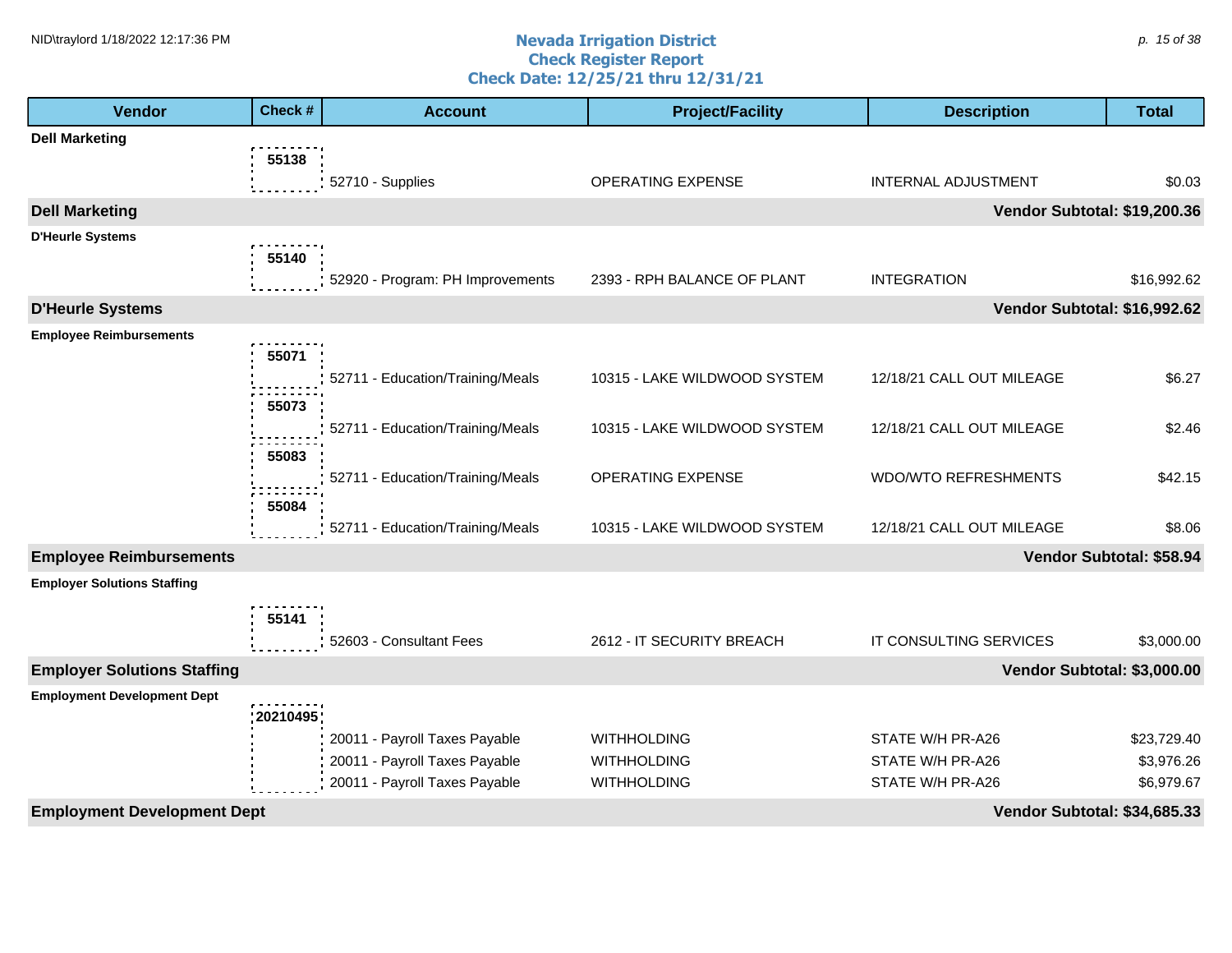#### **Nevada Irrigation District Check Register Report Check Date: 12/25/21 thru 12/31/21** NID\traylord 1/18/2022 12:17:36 PM p. the orientation to the contract the contract of the contract of  $p$ . 16 of 38

| <b>Vendor</b>                          | Check # | <b>Account</b>                    | <b>Project/Facility</b>          | <b>Description</b>          | <b>Total</b> |
|----------------------------------------|---------|-----------------------------------|----------------------------------|-----------------------------|--------------|
| <b>Employment Screening Services</b>   |         |                                   |                                  |                             |              |
|                                        | 55079   |                                   |                                  |                             |              |
|                                        |         | 52603 - Consultant Fees           | OPERATING EXPENSE                | <b>BACKGROUND CHECKS</b>    | \$156.00     |
|                                        |         |                                   |                                  |                             |              |
|                                        | 71015   |                                   |                                  |                             |              |
|                                        |         | 35150 - Fund Balance              | <b>VOIDED CHECK</b>              | <b>BACKGROUND CHECKS</b>    | $(\$289.00)$ |
| <b>Employment Screening Services</b>   |         |                                   |                                  | Vendor Subtotal: (\$133.00) |              |
| <b>Fastenal Company</b>                |         |                                   |                                  |                             |              |
|                                        | 55173   |                                   |                                  |                             |              |
|                                        |         | 52506 - Small Tools               | <b>OPERATING EXPENSE</b>         | <b>TAPE MEASURES</b>        | \$58.57      |
|                                        |         | 52503 - Equipment Maintenance     | 30253 - SCOTTS FLAT - REC        | <b>CONCRETE ANCHORS</b>     | \$87.08      |
|                                        |         | 52504 - Materials                 | OPERATING EXPENSE                | <b>MARKING PAINT</b>        | \$477.89     |
|                                        | 55206   |                                   |                                  |                             |              |
|                                        |         | 52503 - Equipment Maintenance     | 2449 - FLEET MAINTENANCE - WATER | <b>QUICK LINK</b>           | \$9.32       |
|                                        |         | 52503 - Equipment Maintenance     | 10303 - E GEORGE TRMT PLANT      | PLASTIC ROD                 | \$14.28      |
|                                        |         | 52506 - Small Tools               | <b>OPERATING EXPENSE</b>         | <b>STEAL PUNCH</b>          | \$44.13      |
|                                        |         | 52505 - Safety Supplies           | OPERATING EXPENSE                | <b>BLACK GLOVES</b>         | \$84.02      |
|                                        |         | 13111 - N-11 Miscellaneous        | <b>INVENTORY STOCKING</b>        | 7-1/4" HINGE HASPS          | \$292.30     |
| <b>Fastenal Company</b>                |         |                                   |                                  | Vendor Subtotal: \$1,067.59 |              |
| Ferguson Ent, dba Groeniger<br>Company |         |                                   |                                  |                             |              |
|                                        | 55142   |                                   |                                  |                             |              |
|                                        |         | 13103 - N-3 Pipe and Culvert      | <b>INVENTORY STOCKING</b>        | 6" PVC PIPE                 | \$6,759.55   |
|                                        |         | 52611 - Discount                  | <b>DISCOUNT</b>                  | <b>DISCOUNT</b>             | (\$7.20)     |
|                                        |         | 13113 - N-13 Fittings, Plastic    | <b>INVENTORY STOCKING</b>        | 1/2" 90 DEG ELBOW PVC       | \$16.69      |
|                                        |         | 13117 - N-17 Bolts Screws Washers | <b>INVENTORY STOCKING</b>        | 4" BOLTUP ST GRD            | \$373.78     |
|                                        |         | 52611 - Discount                  | <b>DISCOUNT</b>                  | <b>DISCOUNT</b>             | (\$50.98)    |
|                                        |         | 13118 - N-18 Wtr Mtr Valve Boxes  | <b>INVENTORY STOCKING</b>        | <b>CONCRETE METER BOX</b>   | \$638.85     |
|                                        |         | 13118 - N-18 Wtr Mtr Valve Boxes  | <b>INVENTORY STOCKING</b>        | TRAFFIC LID SOLID STEEL     | \$2,126.60   |
|                                        |         | 52611 - Discount                  | <b>DISCOUNT</b>                  | <b>DISCOUNT</b>             | (\$25.86)    |
|                                        |         | 13116 - N-16 Pipe Fittings        | <b>INVENTORY STOCKING</b>        | 2" HYMAX COUPLING           | \$1,321.42   |
|                                        |         | 13119 - N-19 Brass Pipe Fittings  | <b>INVENTORY STOCKING</b>        | 3/4" X 1/4" BUSHING BRASS   | \$81.64      |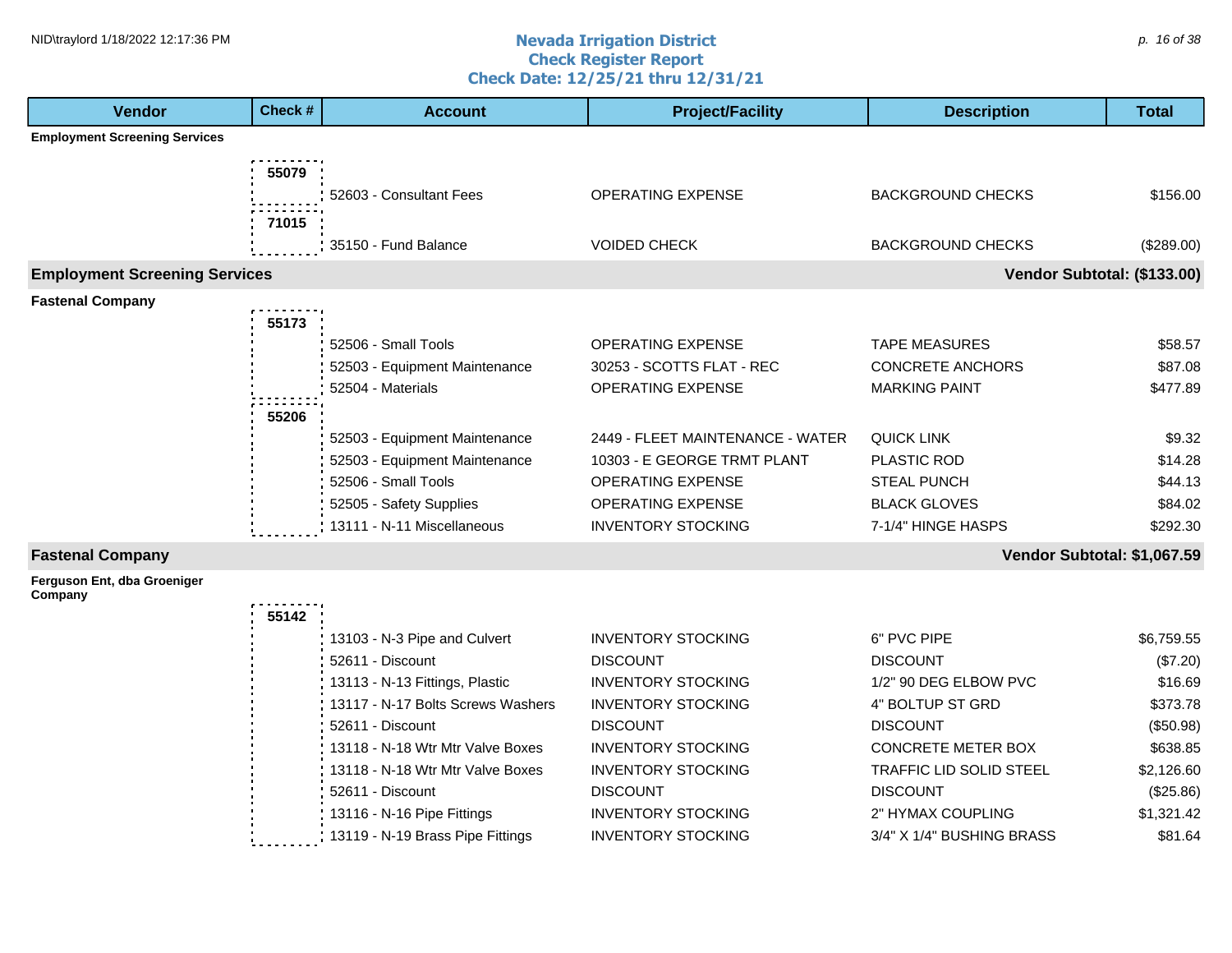#### **Nevada Irrigation District Check Register Report Check Date: 12/25/21 thru 12/31/21** NID\traylord 1/18/2022 12:17:36 PM p. the state of the state of the **Nevada Irrigation District** the state of the state of the state of the state of the state of the state of the state of the state of the state of the sta

| <b>Vendor</b>                       | Check #        | <b>Account</b>                                                                                                 | <b>Project/Facility</b>                                                                                                   | <b>Description</b>                                                                              | <b>Total</b>                               |
|-------------------------------------|----------------|----------------------------------------------------------------------------------------------------------------|---------------------------------------------------------------------------------------------------------------------------|-------------------------------------------------------------------------------------------------|--------------------------------------------|
| Ferguson Ent, dba Groeniger Company |                |                                                                                                                |                                                                                                                           | Vendor Subtotal: \$11,234.49                                                                    |                                            |
| <b>Fletcher's Autoglass</b>         | 55174          |                                                                                                                |                                                                                                                           |                                                                                                 |                                            |
|                                     |                | 52503 - Equipment Maintenance<br>52503 - Equipment Maintenance                                                 | 2451 - FLEET MAINTENANCE - HYDRO<br>2449 - FLEET MAINTENANCE - WATER                                                      | <b>WINDOW INSTALL</b><br>WINDSHIELD                                                             | \$152.13<br>\$643.74                       |
| <b>Fletcher's Autoglass</b>         |                |                                                                                                                |                                                                                                                           |                                                                                                 | Vendor Subtotal: \$795.87                  |
| <b>Frontier California</b>          | 55080          |                                                                                                                |                                                                                                                           |                                                                                                 |                                            |
|                                     |                | 52713 - Utilities<br>52713 - Utilities                                                                         | 30252 - ORCHARD SPRINGS - REC<br>30252 - ORCHARD SPRINGS - REC                                                            | 12/04-12/31/21 SERVICE<br>01/01-01/03/22 SERVICE                                                | \$321.54<br>\$34.45                        |
| <b>Frontier California</b>          |                |                                                                                                                |                                                                                                                           |                                                                                                 | Vendor Subtotal: \$355.99                  |
| <b>Future Ford Lincoln</b>          | 55175          |                                                                                                                |                                                                                                                           |                                                                                                 |                                            |
|                                     |                | 52503 - Equipment Maintenance<br>52503 - Equipment Maintenance                                                 | 2449 - FLEET MAINTENANCE - WATER<br>2449 - FLEET MAINTENANCE - WATER                                                      | AERIAL ASSEMBLY<br><b>SEAT BELT</b>                                                             | \$12.12<br>\$52.93                         |
| <b>Future Ford Lincoln</b>          |                |                                                                                                                |                                                                                                                           |                                                                                                 | Vendor Subtotal: \$65.05                   |
| <b>Gold Country Security</b>        |                |                                                                                                                |                                                                                                                           |                                                                                                 |                                            |
|                                     | 55081          | 52603 - Consultant Fees                                                                                        | OPERATING EXPENSE                                                                                                         | NOV-21 DEPOSIT COLLECTION                                                                       | \$360.00                                   |
| <b>Gold Country Security</b>        |                |                                                                                                                |                                                                                                                           |                                                                                                 | Vendor Subtotal: \$360.00                  |
| Grainger                            |                |                                                                                                                |                                                                                                                           |                                                                                                 |                                            |
|                                     | 55143<br>55176 | 52504 - Materials<br>52504 - Materials<br>52504 - Materials                                                    | OPERATING EXPENSE<br><b>OPERATING EXPENSE</b><br>OPERATING EXPENSE                                                        | PRESSURE GAUGES<br>PRESSURE GAUGES<br><b>INTERNAL ADJUSTMENT</b>                                | \$480.48<br>\$261.27<br>\$0.01             |
|                                     |                | 52503 - Equipment Maintenance<br>52504 - Materials<br>52503 - Equipment Maintenance<br>52505 - Safety Supplies | 2449 - FLEET MAINTENANCE - WATER<br>57400 - ROLLINS POWERHOUSE<br>10303 - E GEORGE TRMT PLANT<br><b>OPERATING EXPENSE</b> | <b>MAINT SWITCH</b><br>LOTO TAGS/GLOVES<br>DOUBLE SHIELD BEARING<br><b>INDUSTRIAL HEADLAMPS</b> | \$7.71<br>\$137.17<br>\$152.01<br>\$247.63 |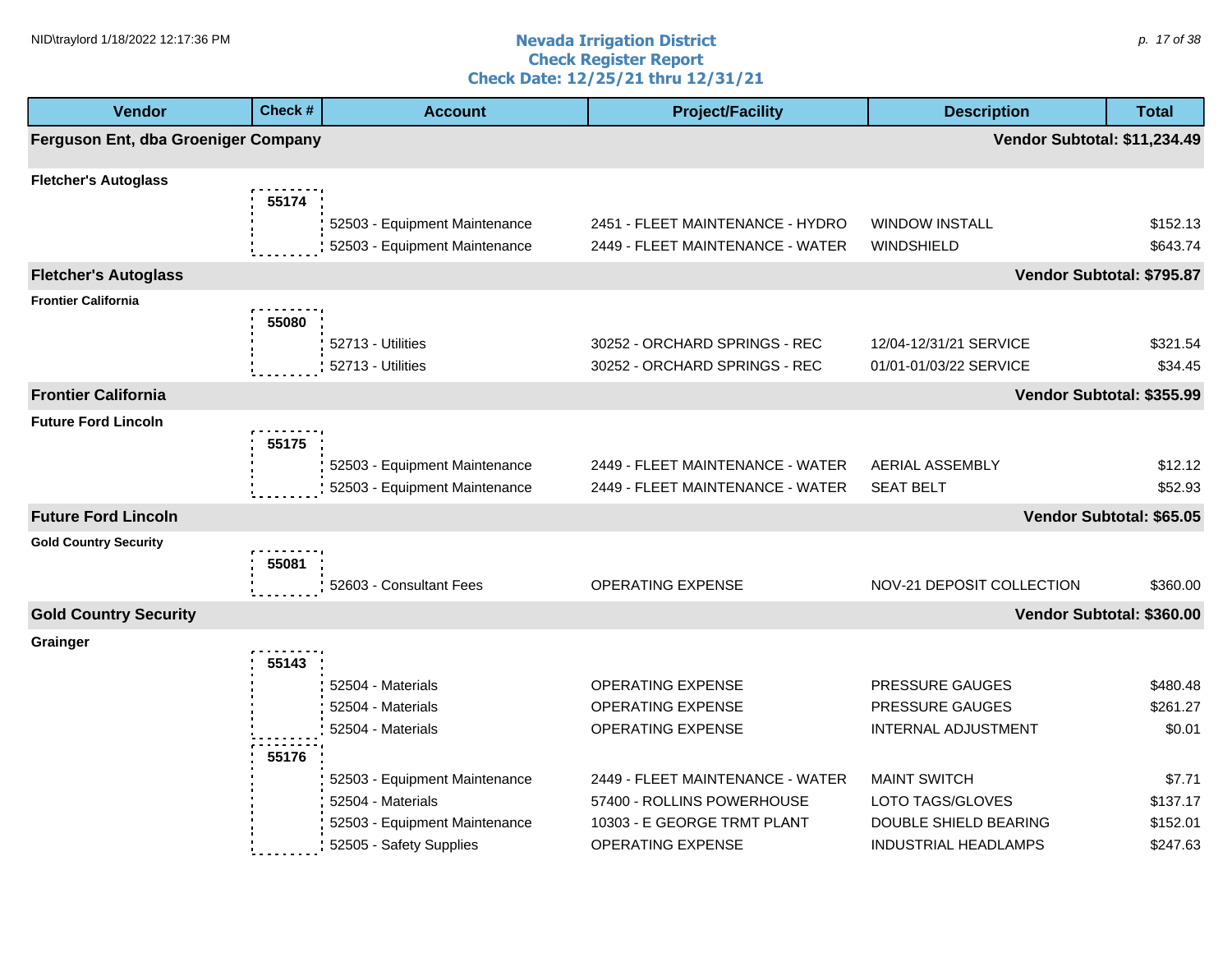#### **Nevada Irrigation District Check Register Report Check Date: 12/25/21 thru 12/31/21** NID\traylord 1/18/2022 12:17:36 PM p. the orientation to the contract the contract of the contract of  $p$ . 18 of 38  $p$ . 18 of 38  $p$ . 18 of 38  $p$ . 18 of 38  $p$ . 18 of 38  $p$ . 18 of 38  $p$ . 18 of 38  $p$ . 18  $p$ . 18  $p$ .

| <b>Vendor</b>                  | Check# | <b>Account</b>                                    | <b>Project/Facility</b>                           | <b>Description</b>                | <b>Total</b>              |
|--------------------------------|--------|---------------------------------------------------|---------------------------------------------------|-----------------------------------|---------------------------|
| <b>Grainger</b>                |        |                                                   |                                                   | Vendor Subtotal: \$1,286.28       |                           |
| <b>Gray Electric</b>           | 55177  |                                                   |                                                   |                                   |                           |
|                                |        | 52713 - Utilities                                 | 30253 - SCOTTS FLAT - REC                         | DEC-21 ALARM MONITORING           | \$80.00                   |
| <b>Gray Electric</b>           |        |                                                   |                                                   |                                   | Vendor Subtotal: \$80.00  |
| <b>Graybar Electric</b>        | 55144  | 52503 - Equipment Maintenance                     | 10303 - E GEORGE TRMT PLANT                       | <b>VARIABLE FREQUENCY DRIVES</b>  | \$2,048.39                |
|                                |        | 52503 - Equipment Maintenance<br>52611 - Discount | 10303 - E GEORGE TRMT PLANT<br><b>DISCOUNT</b>    | <b>FREIGHT</b><br><b>DISCOUNT</b> | \$51.75<br>(\$18.88)      |
| <b>Graybar Electric</b>        |        |                                                   |                                                   | Vendor Subtotal: \$2,081.26       |                           |
| <b>Green Vista Holdings</b>    | 55207  |                                                   |                                                   |                                   |                           |
|                                |        | 52504 - Materials                                 | OPERATING EXPENSE                                 | 3/4" MA                           | \$162.30                  |
|                                |        | 52504 - Materials                                 | 10503 - DOTY NORTH CANAL                          | 3/4" AB-2                         | \$215.43                  |
|                                |        | 52504 - Materials                                 | 57700 - COMBIE SOUTH POWERHOUSE 3/4" MA/3/4" AB-2 |                                   | \$245.99                  |
| <b>Green Vista Holdings</b>    |        |                                                   |                                                   |                                   | Vendor Subtotal: \$623.72 |
| <b>Hach Company</b>            | 55145  |                                                   |                                                   |                                   |                           |
|                                |        | 52504 - Materials                                 | OPERATING EXPENSE                                 | INTERNAL ADJUSTMENT               | (\$0.03)                  |
|                                |        | 52504 - Materials                                 | OPERATING EXPENSE                                 | <b>HANDLING FEE</b>               | \$16.80                   |
|                                |        | 13122 - N-22 Trmnt Plt Spare Prts                 | <b>INVENTORY STOCKING</b>                         | HACH 246149 TURBIDITY STD         | \$383.40                  |
| <b>Hach Company</b>            |        |                                                   |                                                   |                                   | Vendor Subtotal: \$400.17 |
| <b>Hansen Bros Enterprises</b> | 54818  |                                                   |                                                   |                                   |                           |
|                                |        | 52920 - Program: PH Improvements                  | VOIDED CHECK - RPH BALANCE OF<br><b>PLANT</b>     | <b>CORE DRILL</b>                 | (\$740.00)                |
|                                | 55208  | 52504 - Materials                                 | 10230 - MAIN OFFICE                               | <b>WEIGHT CHECK</b>               | \$20.00                   |
|                                |        | 52920 - Program: PH Improvements                  | 2552 - SFPH FIRE DETECTION<br>UPGRADE             | 6 SK 1"MA 4% AIR/PUB WRKS         | \$1,086.44                |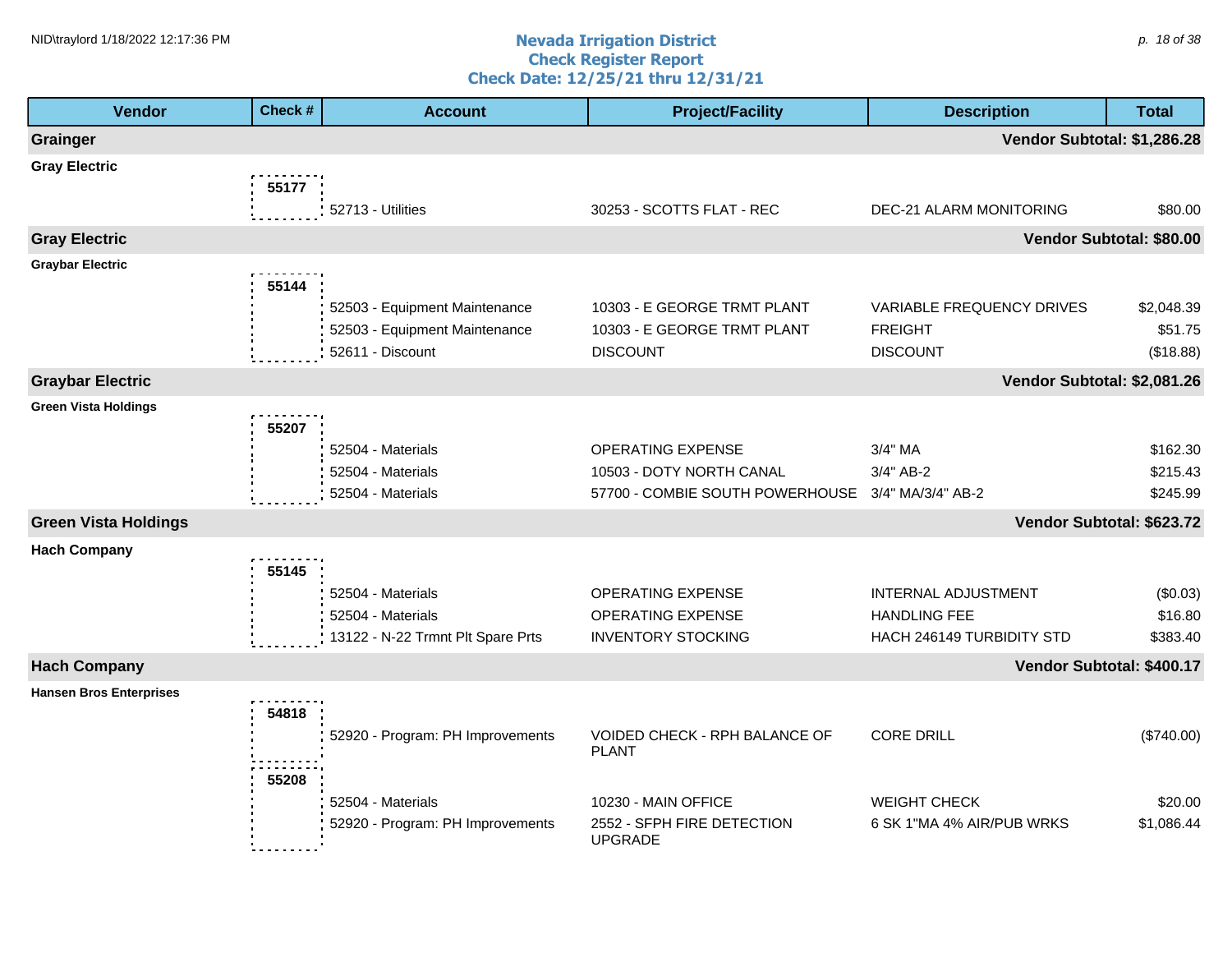#### **Nevada Irrigation District Check Register Report Check Date: 12/25/21 thru 12/31/21** NID\traylord 1/18/2022 12:17:36 PM p. the set of 38 and the set of the set of the set of the set of the set of  $p$ . 19 of 38 and the set of the set of the set of the set of the set of the set of the set of the set of the

| <b>Vendor</b>                      | Check # | <b>Account</b>                    | <b>Project/Facility</b>          | <b>Description</b>       | <b>Total</b>              |
|------------------------------------|---------|-----------------------------------|----------------------------------|--------------------------|---------------------------|
| <b>Hansen Bros Enterprises</b>     |         |                                   |                                  |                          | Vendor Subtotal: \$366.44 |
| <b>Harris Industrial Gases</b>     |         |                                   |                                  |                          |                           |
|                                    | 55178   |                                   |                                  |                          |                           |
|                                    |         | 52504 - Materials                 | OPERATING EXPENSE                | FORKLIFT PROPANE         | \$153.15                  |
| <b>Harris Industrial Gases</b>     |         |                                   |                                  |                          | Vendor Subtotal: \$153.15 |
| <b>Haulaway Storage Containers</b> |         |                                   |                                  |                          |                           |
|                                    | 55118   |                                   |                                  |                          |                           |
|                                    |         | 52503 - Equipment Maintenance     | 30252 - ORCHARD SPRINGS - REC    | 10/25-11/21/21 RENTAL    | \$105.00                  |
| <b>Haulaway Storage Containers</b> |         |                                   |                                  |                          | Vendor Subtotal: \$105.00 |
| <b>HBE Rentals</b>                 |         |                                   |                                  |                          |                           |
|                                    | 55179   |                                   |                                  |                          |                           |
|                                    |         | 52503 - Equipment Maintenance     | 10317 - LAKE OF THE PINES SYSTEM | <b>BOOM LIFT/HARNESS</b> | \$290.00                  |
|                                    | 55209   |                                   |                                  |                          |                           |
|                                    |         | 52503 - Equipment Maintenance     | 2449 - FLEET MAINTENANCE - WATER | THROTTLE CABLE           | \$71.44                   |
| <b>HBE Rentals</b>                 |         |                                   |                                  |                          | Vendor Subtotal: \$361.44 |
| <b>Hills Flat Lumber</b>           |         |                                   |                                  |                          |                           |
|                                    | 55146   |                                   |                                  |                          |                           |
|                                    |         | 52503 - Equipment Maintenance     | 30253 - SCOTTS FLAT - REC        | <b>LUMBER</b>            | \$20.60                   |
|                                    |         | 52504 - Materials                 | 10230 - MAIN OFFICE              | TARP CORDS/UMBRELLA      | \$35.77                   |
|                                    |         | 52915 - Project: Non-Programmatic | 2607 - GV PARKING FOUNDATION     | ABRASIVE SAW BLADE       | \$12.99                   |
|                                    |         | 52504 - Materials                 | 10320 - CASCADE CANAL            | <b>LUMBER</b>            | \$118.52                  |
|                                    |         | 52611 - Discount                  | <b>DISCOUNT</b>                  | <b>DISCOUNT</b>          | (\$10.82)                 |
|                                    |         | 52611 - Discount                  | <b>DISCOUNT</b>                  | <b>DISCOUNT</b>          | (\$7.35)                  |
|                                    |         | 52611 - Discount                  | <b>DISCOUNT</b>                  | <b>DISCOUNT</b>          | (\$1.20)                  |
|                                    |         | 52611 - Discount                  | <b>DISCOUNT</b>                  | <b>DISCOUNT</b>          | (\$1.10)                  |
|                                    |         | 13101 - N-1 Lumber                | <b>INVENTORY STOCKING</b>        | 4FT X 8FT X 5/8" PLYFORM | \$5,624.64                |
|                                    |         | 52504 - Materials                 | 10306 - SMARTVILLE TRMT PLANT    | <b>LUMBER</b>            | \$275.63                  |
|                                    | 55147   |                                   |                                  |                          |                           |
|                                    |         | 52503 - Equipment Maintenance     | 57400 - ROLLINS POWERHOUSE       | <b>DUCT TAPE</b>         | \$22.93                   |
|                                    | 55148   |                                   |                                  |                          |                           |
|                                    |         | 52503 - Equipment Maintenance     | 30256 - LONG RAVINE - REC        | OIL                      | \$23.11                   |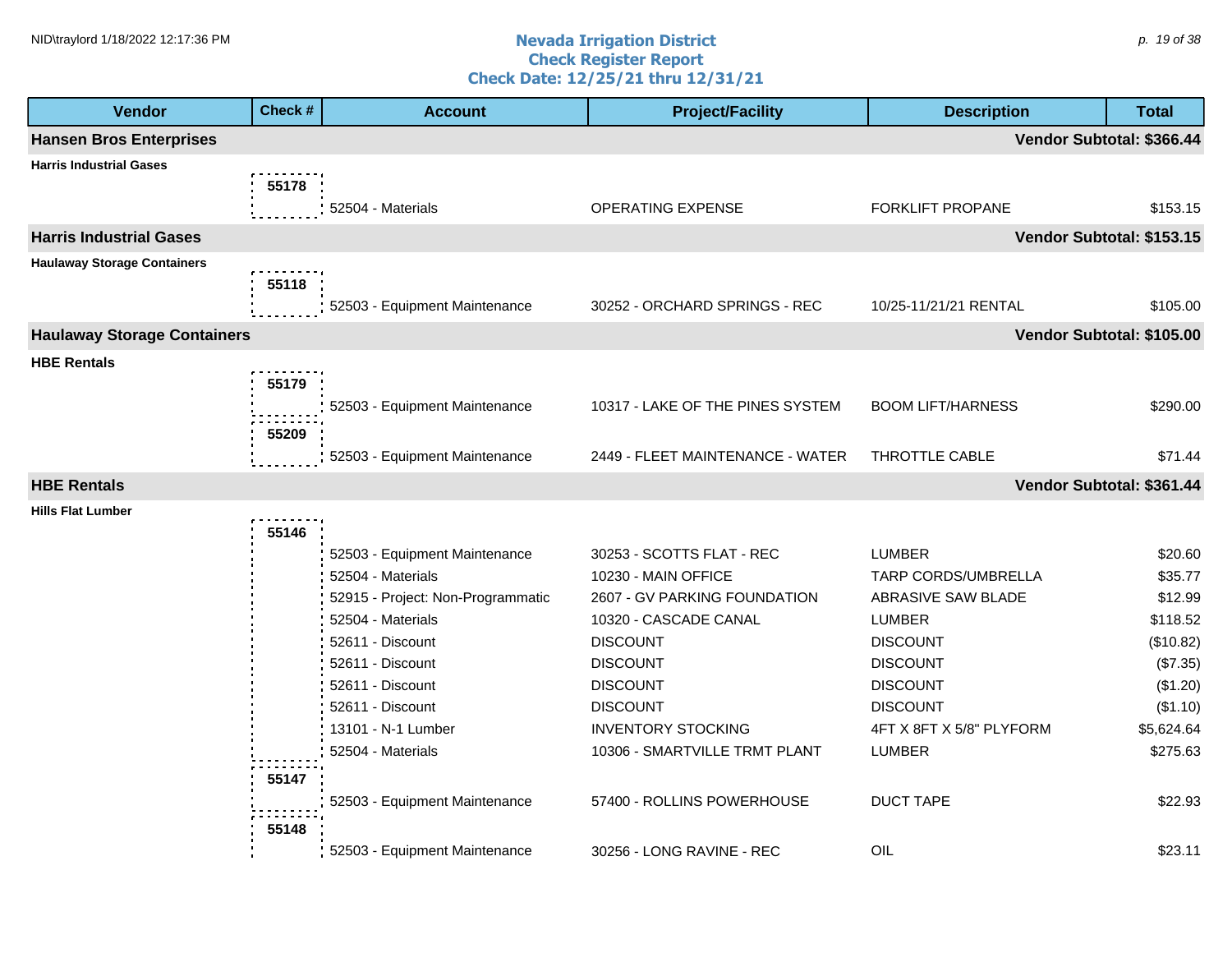#### **Nevada Irrigation District Check Register Report Check Date: 12/25/21 thru 12/31/21** NID\traylord 1/18/2022 12:17:36 PM p. 20 of 38 and  $\alpha$  and  $\alpha$  are not all the  $\alpha$  and  $\alpha$  are not all the  $\alpha$  and  $\alpha$  are not all the  $\alpha$  and  $\alpha$  are not all the  $\alpha$  are not all the  $\alpha$  are not all the  $\alpha$  are

| <b>Vendor</b>                     | Check # | <b>Account</b>                  | <b>Project/Facility</b>          | <b>Description</b>              | <b>Total</b>             |
|-----------------------------------|---------|---------------------------------|----------------------------------|---------------------------------|--------------------------|
| <b>Hills Flat Lumber</b>          |         |                                 |                                  |                                 |                          |
|                                   | 55148   |                                 |                                  |                                 |                          |
|                                   |         | 52503 - Equipment Maintenance   | 30253 - SCOTTS FLAT - REC        | <b>CUT OFF WHEEL</b>            | \$26.82                  |
|                                   |         | 52503 - Equipment Maintenance   | 30252 - ORCHARD SPRINGS - REC    | <b>LUMBER</b>                   | \$151.60                 |
|                                   |         | 52503 - Equipment Maintenance   | 30253 - SCOTTS FLAT - REC        | <b>HAMMER DRILL BIT</b>         | \$16.11                  |
|                                   |         | 52503 - Equipment Maintenance   | 30253 - SCOTTS FLAT - REC        | <b>LUMBER</b>                   | \$55.55                  |
|                                   |         | 52503 - Equipment Maintenance   | 30253 - SCOTTS FLAT - REC        | <b>EXTENSION SCREWS</b>         | \$59.11                  |
|                                   |         | 52503 - Equipment Maintenance   | 30253 - SCOTTS FLAT - REC        | ROUNDOVER BIT/SPADE BIT         | \$77.37                  |
|                                   |         | 52503 - Equipment Maintenance   | 30253 - SCOTTS FLAT - REC        | <b>ANTIFREEZE</b>               | \$78.93                  |
|                                   |         | 52611 - Discount                | <b>DISCOUNT</b>                  | <b>DISCOUNT</b>                 | (\$14.00)                |
|                                   |         | 52611 - Discount                | <b>DISCOUNT</b>                  | <b>DISCOUNT</b>                 | (\$7.20)                 |
|                                   |         | 52611 - Discount                | <b>DISCOUNT</b>                  | <b>DISCOUNT</b>                 | (\$5.50)                 |
|                                   |         | 52611 - Discount                | <b>DISCOUNT</b>                  | <b>DISCOUNT</b>                 | (\$2.50)                 |
|                                   |         | 52611 - Discount                | <b>DISCOUNT</b>                  | <b>DISCOUNT</b>                 | (\$2.16)                 |
|                                   |         | 52611 - Discount                | <b>DISCOUNT</b>                  | <b>DISCOUNT</b>                 | (\$1.50)                 |
| <b>Hills Flat Lumber</b>          |         |                                 |                                  | Vendor Subtotal: \$6,546.35     |                          |
| <b>Holt of California</b>         |         |                                 |                                  |                                 |                          |
|                                   | 55210   |                                 |                                  |                                 |                          |
|                                   |         | 52910 - Program: Raw Water Rplc | 1098 - SANTINI SIPHON 1&2 RPLMT  | <b>BILLING ERROR CREDIT</b>     | (\$537.11)               |
|                                   |         | 52503 - Equipment Maintenance   | 2449 - FLEET MAINTENANCE - WATER | PIPE ASSEMBLY/ELEMENTS          | \$563.27                 |
| <b>Holt of California</b>         |         |                                 |                                  |                                 | Vendor Subtotal: \$26.16 |
| <b>Home Depot Credit Services</b> |         |                                 |                                  |                                 |                          |
|                                   | 55180   |                                 |                                  |                                 |                          |
|                                   |         | 52506 - Small Tools             | <b>OPERATING EXPENSE</b>         | <b>TOOL SET RETURN CREDIT</b>   | (\$239.97)               |
|                                   |         | 52608 - Fed/St/Co Fees          | 10308 - NORTH AUBURN TRMT PLANT  | <b>PVC BUSHING</b>              | \$7.94                   |
|                                   |         | 52506 - Small Tools             | <b>OPERATING EXPENSE</b>         | <b>TOOL SET/IMPACT SET</b>      | \$239.97                 |
|                                   | 55211   |                                 |                                  |                                 |                          |
|                                   |         | 52504 - Materials               | 10230 - MAIN OFFICE              | <b>TOOL SET/TOOL BAG/LIGHTS</b> | \$250.66                 |
| <b>Home Depot Credit Services</b> |         |                                 |                                  | Vendor Subtotal: \$258.60       |                          |
| <b>Home Depot Pro</b>             |         |                                 |                                  |                                 |                          |
|                                   | 55212   |                                 |                                  |                                 |                          |
|                                   |         | 52504 - Materials               | OPERATING EXPENSE                | CLEANER/TOWELS                  | \$709.87                 |
|                                   |         |                                 |                                  |                                 |                          |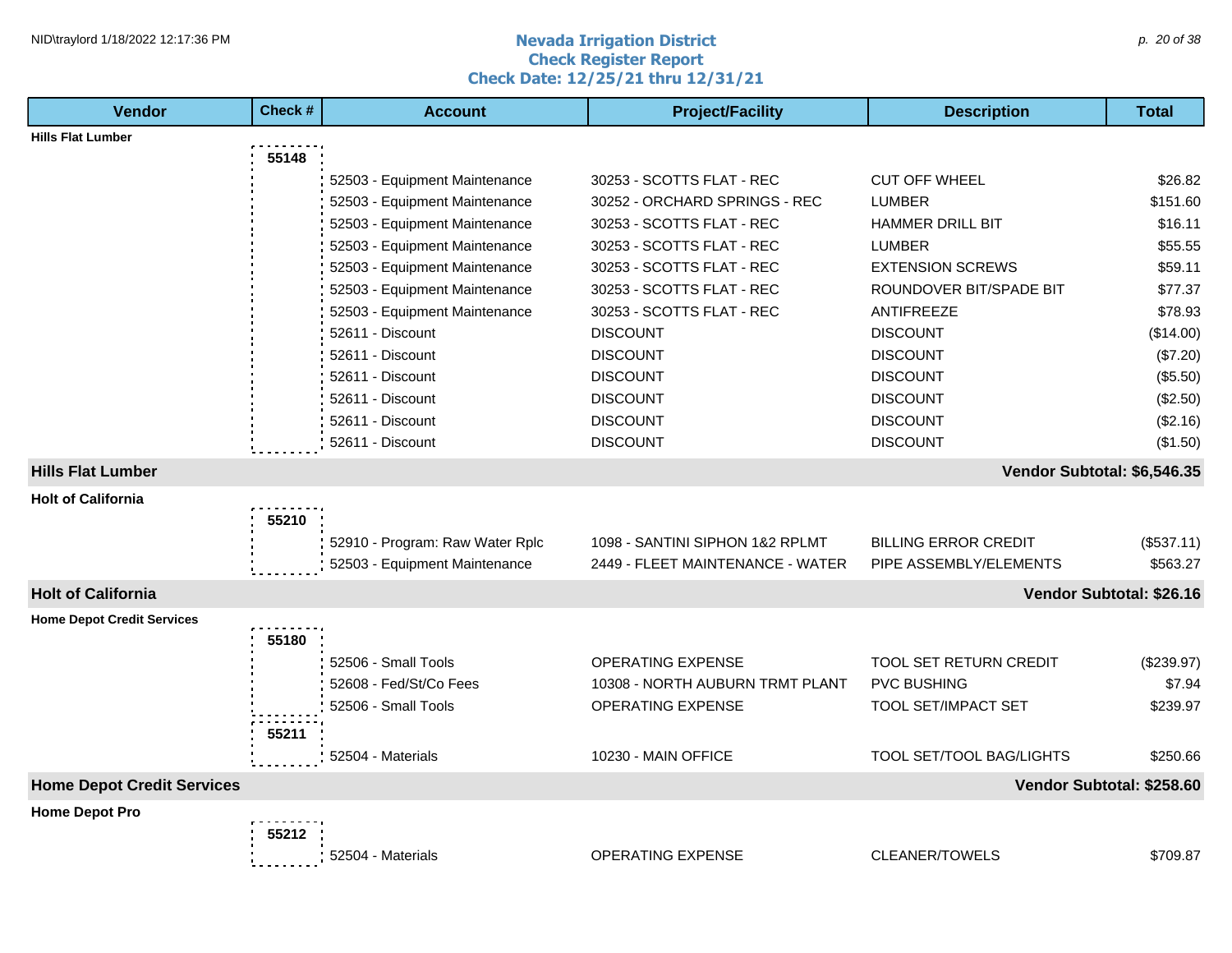#### **Nevada Irrigation District Check Register Report Check Date: 12/25/21 thru 12/31/21** NID\traylord 1/18/2022 12:17:36 PM p. 21 of 38 p. 21 of 38 p. 21 of 38 p. 21 of 38 p. 21 of 38 p. 21 of 38 p. 21 of 38 p. 21 of 38 p. 21 of 38 p. 21 of 38 p. 21 of 38 p. 21 of 38 p. 21 of 38 p. 21 of 38 p. 21 of 38 p. 21

| <b>Vendor</b>                   | Check #    | <b>Account</b>                    | <b>Project/Facility</b>    | <b>Description</b>           | <b>Total</b>              |
|---------------------------------|------------|-----------------------------------|----------------------------|------------------------------|---------------------------|
| <b>Home Depot Pro</b>           |            |                                   |                            |                              | Vendor Subtotal: \$709.87 |
| Hunt & Sons                     |            |                                   |                            |                              |                           |
|                                 | 55181      |                                   |                            |                              |                           |
|                                 |            | 52503 - Equipment Maintenance     | 30256 - LONG RAVINE - REC  | <b>FUEL LINE HOSE</b>        | \$52.73                   |
|                                 |            | 52501 - Chemicals                 | <b>OPERATING EXPENSE</b>   | OIL                          | \$149.88                  |
|                                 |            | 52501 - Chemicals                 | 10230 - MAIN OFFICE        | DIESEL EXHAUST FLUID         | \$192.94                  |
|                                 |            | 52501 - Chemicals                 | OPERATING EXPENSE          | 69 GALS UNLEADED             | \$250.27                  |
|                                 |            | 52501 - Chemicals                 | <b>OPERATING EXPENSE</b>   | 120 GALS UNLEADED            | \$445.33                  |
|                                 |            | 52501 - Chemicals                 | 10230 - MAIN OFFICE        | OIL                          | \$630.76                  |
|                                 |            | 52501 - Chemicals                 | 10230 - MAIN OFFICE        | OIL                          | \$753.70                  |
|                                 |            | 52501 - Chemicals                 | 10230 - MAIN OFFICE        | OIL                          | \$925.27                  |
|                                 |            | 52504 - Materials                 | 30253 - SCOTTS FLAT - REC  | 416 GALS UNLEADED            | \$1,572.07                |
|                                 |            | 52501 - Chemicals                 | 10232 - PLACER YARD        | 700 GALS UNLEADED            | \$2,648.08                |
|                                 |            | 20015 - Accrued Sales Tax Payable | <b>OPERATING EXPENSE</b>   | PREPAID SALES TAX            | \$22.88                   |
|                                 |            | 52501 - Chemicals                 | <b>OPERATING EXPENSE</b>   | 100 GALS DIESEL              | \$388.47                  |
|                                 |            | 52501 - Chemicals                 | OPERATING EXPENSE          | 200 GALS DIESEL              | \$763.88                  |
|                                 |            | 52501 - Chemicals                 | 10232 - PLACER YARD        | 400 GALS DIESEL              | \$1,477.42                |
|                                 |            | 52501 - Chemicals                 | 10232 - PLACER YARD        | <b>COMPLIANCE FEE</b>        | \$9.75                    |
|                                 |            | 52501 - Chemicals                 | <b>OPERATING EXPENSE</b>   | <b>COMPLIANCE FEE</b>        | \$9.75                    |
|                                 |            | 52501 - Chemicals                 | <b>OPERATING EXPENSE</b>   | 55 GALS DYED DIESEL          | \$183.50                  |
|                                 |            | 52501 - Chemicals                 | <b>OPERATING EXPENSE</b>   | <b>COMPLIANCE FEE</b>        | \$9.75                    |
|                                 | 55213      |                                   |                            |                              |                           |
|                                 |            | 52501 - Chemicals                 | <b>OPERATING EXPENSE</b>   | 400 GALS UNLEADED            | \$1,386.32                |
|                                 |            | 52501 - Chemicals                 | <b>OPERATING EXPENSE</b>   | <b>COMPLIANCE FEE</b>        | \$9.75                    |
|                                 |            |                                   |                            |                              |                           |
| <b>Hunt &amp; Sons</b>          |            |                                   |                            | Vendor Subtotal: \$11,882.50 |                           |
| lecob's Industrial Equipment    |            |                                   |                            |                              |                           |
|                                 | 55149      |                                   |                            |                              |                           |
|                                 |            | 52503 - Equipment Maintenance     | <b>OPERATING EXPENSE</b>   | PRESSURE WASHER REPAIR       | \$567.06                  |
|                                 |            | 52904 - Equipment Purchases       | 57010 - HYDRO FIELD OFFICE | <b>WASH RACK</b>             | \$27,621.21               |
| lecob's Industrial Equipment    |            |                                   |                            | Vendor Subtotal: \$28,188.27 |                           |
| <b>Internal Revenue Service</b> |            |                                   |                            |                              |                           |
|                                 | : 20210509 |                                   |                            |                              |                           |
|                                 |            | 20011 - Payroll Taxes Payable     | <b>WITHHOLDING</b>         | FED PR TAX PR-A26            | \$83,804.42               |
|                                 |            |                                   |                            |                              |                           |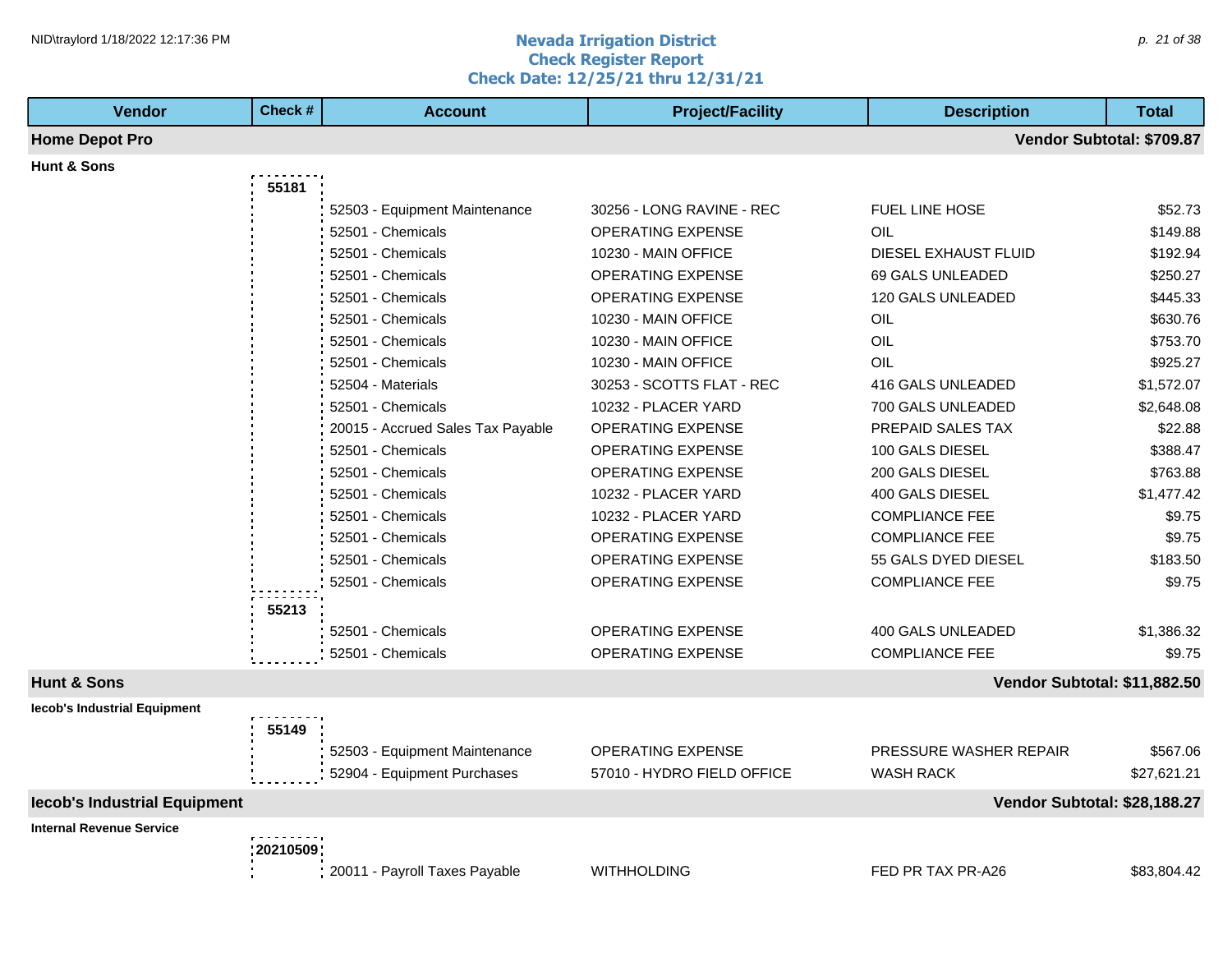#### **Nevada Irrigation District Check Register Report Check Date: 12/25/21 thru 12/31/21** NID\traylord 1/18/2022 12:17:36 PM p. 22 of 38 and  $\alpha$  and  $\alpha$  are  $\alpha$  and  $\alpha$  are  $\alpha$  and  $\alpha$  are  $\alpha$  are  $\alpha$  are  $\alpha$  and  $\alpha$  are  $\alpha$  are  $\alpha$  are  $\alpha$  are  $\alpha$  are  $\alpha$  are  $\alpha$  are  $\alpha$  are  $\alpha$  are  $\alpha$  are

| <b>Vendor</b>                   | Check #      | <b>Account</b>                                                                          | <b>Project/Facility</b>                                                                                               | <b>Description</b>                                                                   | <b>Total</b>                       |
|---------------------------------|--------------|-----------------------------------------------------------------------------------------|-----------------------------------------------------------------------------------------------------------------------|--------------------------------------------------------------------------------------|------------------------------------|
| <b>Internal Revenue Service</b> |              |                                                                                         |                                                                                                                       |                                                                                      |                                    |
|                                 | : 20210509 ; | 20011 - Payroll Taxes Payable<br>20011 - Payroll Taxes Payable                          | <b>WITHHOLDING</b><br><b>WITHHOLDING</b>                                                                              | FED PR TAX PR-A26<br>FED PR TAX PR-A26                                               | \$13,022.66<br>\$21,928.42         |
| <b>Internal Revenue Service</b> |              |                                                                                         |                                                                                                                       | <b>Vendor Subtotal: \$118,755.50</b>                                                 |                                    |
| Jay R Patt DC                   |              |                                                                                         |                                                                                                                       |                                                                                      |                                    |
|                                 | 55082        | 52603 - Consultant Fees                                                                 | <b>OPERATING EXPENSE</b>                                                                                              | 08/13-08/16/21 DRUG TESTING                                                          | \$225.00                           |
| <b>Jay R Patt DC</b>            |              |                                                                                         |                                                                                                                       | Vendor Subtotal: \$225.00                                                            |                                    |
| <b>Laura Peters</b>             | 55085        | 52711 - Education/Training/Meals                                                        | <b>OPERATING EXPENSE</b>                                                                                              | ACWA 21 CONFERENCE REIMB                                                             | \$252.28                           |
|                                 |              | 52711 - Education/Training/Meals                                                        | OPERATING EXPENSE                                                                                                     | <b>ACWA 21 CONFERENCE REIMB</b>                                                      | \$252.28                           |
| <b>Laura Peters</b>             |              |                                                                                         |                                                                                                                       | Vendor Subtotal: \$504.56                                                            |                                    |
| <b>Mark Hubbard</b>             |              |                                                                                         |                                                                                                                       |                                                                                      |                                    |
|                                 | 55150        | 52603 - Consultant Fees<br>52603 - Consultant Fees<br>52915 - Project: Non-Programmatic | 57300 - CHICAGO PARK POWERHOUSE INTERFERENCE STUDY<br>57400 - ROLLINS POWERHOUSE<br>8464 - DEER CRK/SO YUBA CANAL ACQ | <b>INTERFERENCE STUDY</b><br>MICROWAVE STUDY                                         | \$710.00<br>\$710.00<br>\$1,500.00 |
| <b>Mark Hubbard</b>             |              |                                                                                         |                                                                                                                       | Vendor Subtotal: \$2,920.00                                                          |                                    |
| <b>Maxum Tree Service</b>       | 55151        |                                                                                         |                                                                                                                       |                                                                                      |                                    |
|                                 |              | 52615 - Contractor Fees                                                                 | 57111 - BOWMAN TRANSMISSION LINE                                                                                      | <b>TREE REMOVAL</b>                                                                  | \$2,500.00                         |
| <b>Maxum Tree Service</b>       |              |                                                                                         |                                                                                                                       | Vendor Subtotal: \$2,500.00                                                          |                                    |
| <b>MCI</b>                      | 55119        |                                                                                         |                                                                                                                       |                                                                                      |                                    |
|                                 |              | 52713 - Utilities                                                                       |                                                                                                                       |                                                                                      | \$14.90                            |
| <b>MCI</b>                      |              |                                                                                         |                                                                                                                       |                                                                                      |                                    |
|                                 | 55152        |                                                                                         |                                                                                                                       |                                                                                      | \$504.99                           |
| <b>Mission Linen Supply</b>     |              | : 52615 - Contractor Fees                                                               | 57400 - ROLLINS POWERHOUSE<br>10230 - MAIN OFFICE                                                                     | 11/18-11/24/21 SERVICE<br>Vendor Subtotal: \$14.90<br><b>DEC-21 UNIFORM SERVICES</b> |                                    |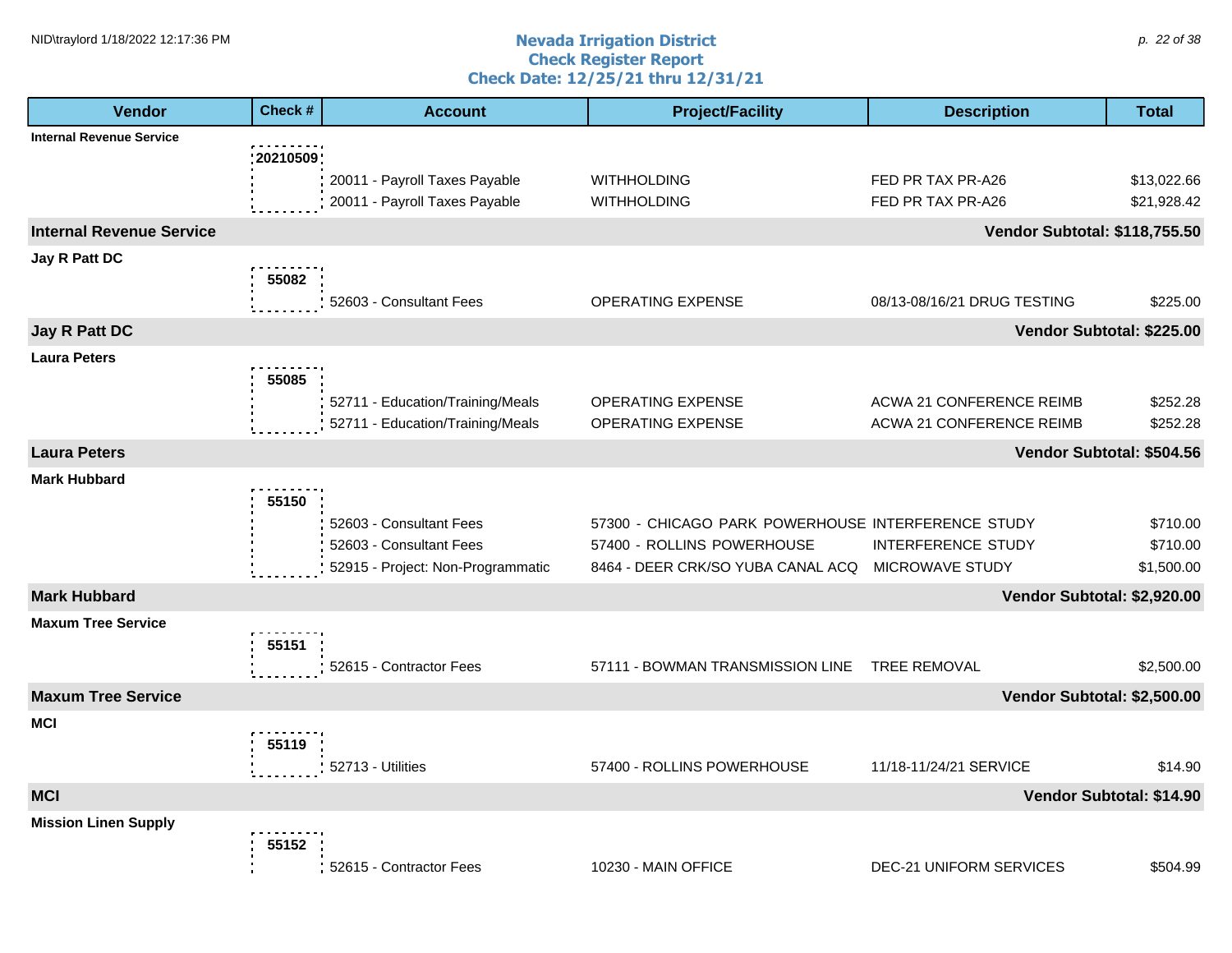#### **Nevada Irrigation District Check Register Report Check Date: 12/25/21 thru 12/31/21** NID\traylord 1/18/2022 12:17:36 PM p. 23 of 38 p. 23 of 38 p. 23 of 38 p. 23 of 38 p. 23 of 38 p. 23 of 38 p. 23 of 38 p. 23 of 38 p. 23 of 38 p. 23 of 38 p. 23 of 38 p. 23 of 38 p. 23 of 38 p. 23 of 38 p. 23 of 38 p. 23

| <b>Vendor</b>                    | Check # | <b>Account</b>                    | <b>Project/Facility</b>          | <b>Description</b>             | <b>Total</b>              |
|----------------------------------|---------|-----------------------------------|----------------------------------|--------------------------------|---------------------------|
| <b>Mission Linen Supply</b>      |         |                                   |                                  |                                |                           |
|                                  | 55152   |                                   |                                  |                                |                           |
|                                  |         | 52615 - Contractor Fees           | 57010 - HYDRO FIELD OFFICE       | DEC-21 UNIFORM SERVICES        | \$59.74                   |
|                                  |         | 52615 - Contractor Fees           | 30253 - SCOTTS FLAT - REC        | <b>DEC-21 UNIFORM SERVICES</b> | \$17.47                   |
|                                  |         | 52611 - Discount                  | <b>DISCOUNT</b>                  | <b>DISCOUNT</b>                | (\$25.25)                 |
|                                  |         | 52611 - Discount                  | <b>DISCOUNT</b>                  | <b>DISCOUNT</b>                | (\$2.99)                  |
|                                  |         | 52611 - Discount                  | <b>DISCOUNT</b>                  | <b>DISCOUNT</b>                | (\$0.87)                  |
| <b>Mission Linen Supply</b>      |         |                                   |                                  |                                | Vendor Subtotal: \$553.09 |
| <b>Mitch's Certified Classes</b> |         |                                   |                                  |                                |                           |
|                                  | 55086   |                                   |                                  |                                |                           |
|                                  |         | 14030 - Prepaid - Other           | <b>OPERATING EXPENSE</b>         | BF PREVENTION ASSEMBLY         | \$1,250.00                |
|                                  |         | 14030 - Prepaid - Other           | <b>OPERATING EXPENSE</b>         | BF PREVENTION ASSEMBLY         | \$1,250.00                |
| <b>Mitch's Certified Classes</b> |         |                                   |                                  | Vendor Subtotal: \$2,500.00    |                           |
| <b>Mitel Cloud Services</b>      |         |                                   |                                  |                                |                           |
|                                  | 55153   |                                   |                                  |                                |                           |
|                                  |         | 14030 - Prepaid - Other           | <b>OPERATING EXPENSE</b>         | JAN-22 SERVICE                 | \$135.92                  |
|                                  |         | 14030 - Prepaid - Other           | OPERATING EXPENSE                | JAN-22 SERVICE                 | \$3,107.58                |
|                                  |         | 14030 - Prepaid - Other           | OPERATING EXPENSE                | JAN-22 SERVICE                 | \$997.01                  |
| <b>Mitel Cloud Services</b>      |         |                                   |                                  | Vendor Subtotal: \$4,240.51    |                           |
| <b>Motor Electric</b>            |         |                                   |                                  |                                |                           |
|                                  | 55214   |                                   |                                  |                                |                           |
|                                  |         | 52503 - Equipment Maintenance     | 2449 - FLEET MAINTENANCE - WATER | <b>BATTERY</b>                 | \$137.34                  |
| <b>Motor Electric</b>            |         |                                   |                                  |                                | Vendor Subtotal: \$137.34 |
| <b>MSC Industrial Supply</b>     |         |                                   |                                  |                                |                           |
|                                  | 55154   |                                   |                                  |                                |                           |
|                                  |         | 13117 - N-17 Bolts Screws Washers | <b>INVENTORY STOCKING</b>        | 1/2" PLATED HEX NUTS           | \$42.92                   |
| <b>MSC Industrial Supply</b>     |         |                                   |                                  |                                | Vendor Subtotal: \$42.92  |
| <b>Mutual of Omaha Insurance</b> |         |                                   |                                  |                                |                           |
|                                  | 55087   |                                   |                                  |                                |                           |
|                                  |         | 20027 - PR Clearing-Life Ins      | <b>OPERATING EXPENSE</b>         | DEC-21 LIFE                    | \$10,621.04               |
|                                  |         | 20027 - PR Clearing-Life Ins      | <b>OPERATING EXPENSE</b>         | DEC-21 LIFE                    | \$457.54                  |
|                                  |         |                                   |                                  |                                |                           |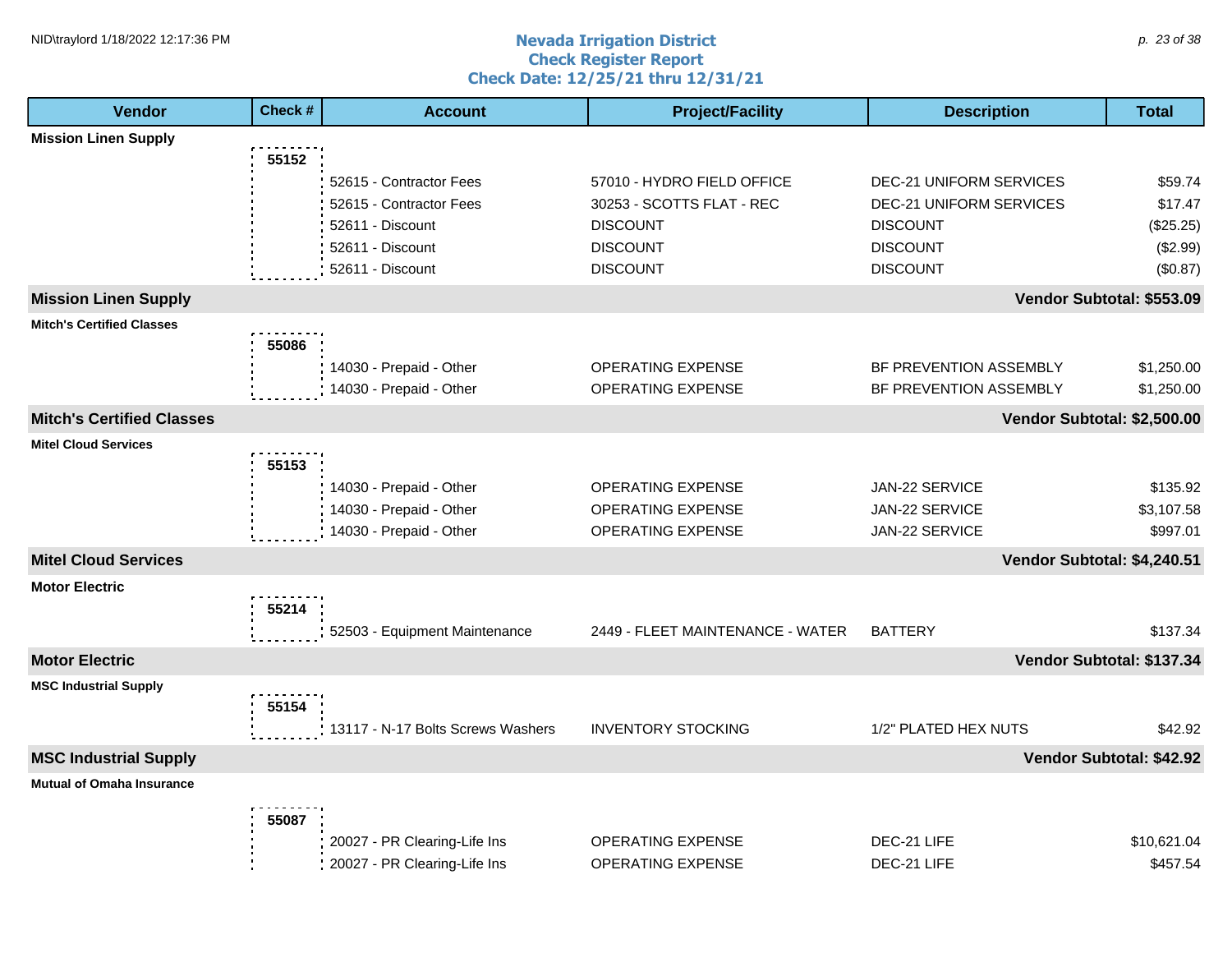#### **Nevada Irrigation District Check Register Report Check Date: 12/25/21 thru 12/31/21** NID\traylord 1/18/2022 12:17:36 PM p. 24 of 38 p. 24 of 38 p. 24 of 38 p. 24 of 38 p. 24 of 38 p. 24 of 38 p. 24 of 38 p. 24 of 38 p. 24 of 38 p. 24 of 38 p. 24 of 38 p. 24 of 38 p. 24 of 38 p. 24 of 38 p. 24 of 38 p. 24

**Vendor Check # Account Project/Facility Description Total**

| <b>Mutual of Omaha Insurance</b>       |       |                                  |                                 |                                  |                           |
|----------------------------------------|-------|----------------------------------|---------------------------------|----------------------------------|---------------------------|
|                                        | 55087 |                                  |                                 |                                  |                           |
|                                        |       | 20027 - PR Clearing-Life Ins     | <b>OPERATING EXPENSE</b>        | DEC-21 LIFE                      | \$2,178.52                |
|                                        |       | 51313 - Life Insurance           | <b>OPERATING EXPENSE</b>        | DEC-21 LIFE                      | \$1,239.32                |
|                                        |       | 51313 - Life Insurance           | <b>OPERATING EXPENSE</b>        | DEC-21 LIFE                      | \$17.85                   |
|                                        |       | 51313 - Life Insurance           | <b>OPERATING EXPENSE</b>        | DEC-21 LIFE                      | \$211.23                  |
|                                        |       | 20021 - Short Term Disability-ER | <b>OPERATING EXPENSE</b>        | DEC-21 STD (ER)                  | \$2,084.30                |
|                                        |       | 24445 - Short Term Disability-EE | <b>WITHHOLDING</b>              | DEC-21 STD (EE)                  | \$2,084.30                |
|                                        |       | 20021 - Short Term Disability-ER | <b>OPERATING EXPENSE</b>        | DEC-21 STD (ER)                  | \$15.15                   |
|                                        |       | 24445 - Short Term Disability-EE | <b>WITHHOLDING</b>              | DEC-21 STD (EE)                  | \$15.15                   |
|                                        |       | 20021 - Short Term Disability-ER | <b>OPERATING EXPENSE</b>        | DEC-21 STD (ER)                  | \$315.23                  |
|                                        |       | 24445 - Short Term Disability-EE | <b>WITHHOLDING</b>              | DEC-21 STD (EE)                  | \$315.23                  |
|                                        |       | 20026 - PR Clearing-LTD          | <b>OPERATING EXPENSE</b>        | DEC-21 LTD                       | \$1,988.29                |
|                                        |       | 20026 - PR Clearing-LTD          | <b>OPERATING EXPENSE</b>        | DEC-21 LTD                       | \$77.13                   |
|                                        |       | 20026 - PR Clearing-LTD          | <b>OPERATING EXPENSE</b>        | DEC-21 LTD                       | \$338.00                  |
| <b>Mutual of Omaha Insurance</b>       |       |                                  |                                 | Vendor Subtotal: \$21,958.28     |                           |
| <b>NID Hydro Petty Cash Fund</b>       |       |                                  |                                 |                                  |                           |
|                                        | 55120 |                                  |                                 |                                  |                           |
|                                        |       | 52711 - Education/Training/Meals | OPERATING EXPENSE               | <b>CRANE TRAINING FUEL REIMB</b> | \$25.00                   |
|                                        |       | 52713 - Utilities                | <b>OPERATING EXPENSE</b>        | DRUM DISPOSAL FEE REIMB          | \$36.00                   |
|                                        |       | 52711 - Education/Training/Meals | 57400 - ROLLINS POWERHOUSE      | 04/07/21 OT EE MEAL REIMB        | \$21.49                   |
|                                        |       | 52711 - Education/Training/Meals | 57300 - CHICAGO PARK POWERHOUSE | 04/21/21 OT EE MEAL REIMB        | \$19.99                   |
|                                        |       | 52501 - Chemicals                | <b>2590 - RIVER FIRE</b>        | 08/04/21 FUEL REIMB              | \$50.01                   |
|                                        |       | 52501 - Chemicals                | 2360 - FRENCH DAM UPGRADES      | 09/01/21 FUEL REIMB              | \$30.68                   |
|                                        |       | 52711 - Education/Training/Meals | 57400 - ROLLINS POWERHOUSE      | 10/27/21 OT EE MEAL REIMB        | \$12.45                   |
|                                        |       | 52711 - Education/Training/Meals | 57300 - CHICAGO PARK POWERHOUSE | 11/05/21 OT EE MEAL REIMB        | \$12.50                   |
|                                        |       | 52711 - Education/Training/Meals | 2360 - FRENCH DAM UPGRADES      | 11/15/21 OT EE MEAL REIMB        | \$19.45                   |
|                                        |       | 52711 - Education/Training/Meals | 57400 - ROLLINS POWERHOUSE      | 11/19/21 OT EE MEAL REIMB        | \$34.00                   |
| <b>NID Hydro Petty Cash Fund</b>       |       |                                  |                                 |                                  | Vendor Subtotal: \$261.57 |
| <b>Nevada County Consolidated Fire</b> |       |                                  |                                 |                                  |                           |
|                                        | 55088 |                                  |                                 |                                  |                           |
|                                        |       | 52608 - Fed/St/Co Fees           | <b>OPERATING EXPENSE</b>        | FIRE TAX:036-040-041-000         | \$40.40                   |
|                                        |       | 52608 - Fed/St/Co Fees           | <b>OPERATING EXPENSE</b>        | FIRE TAX:038-530-033-000         | \$40.40                   |
|                                        |       |                                  |                                 |                                  |                           |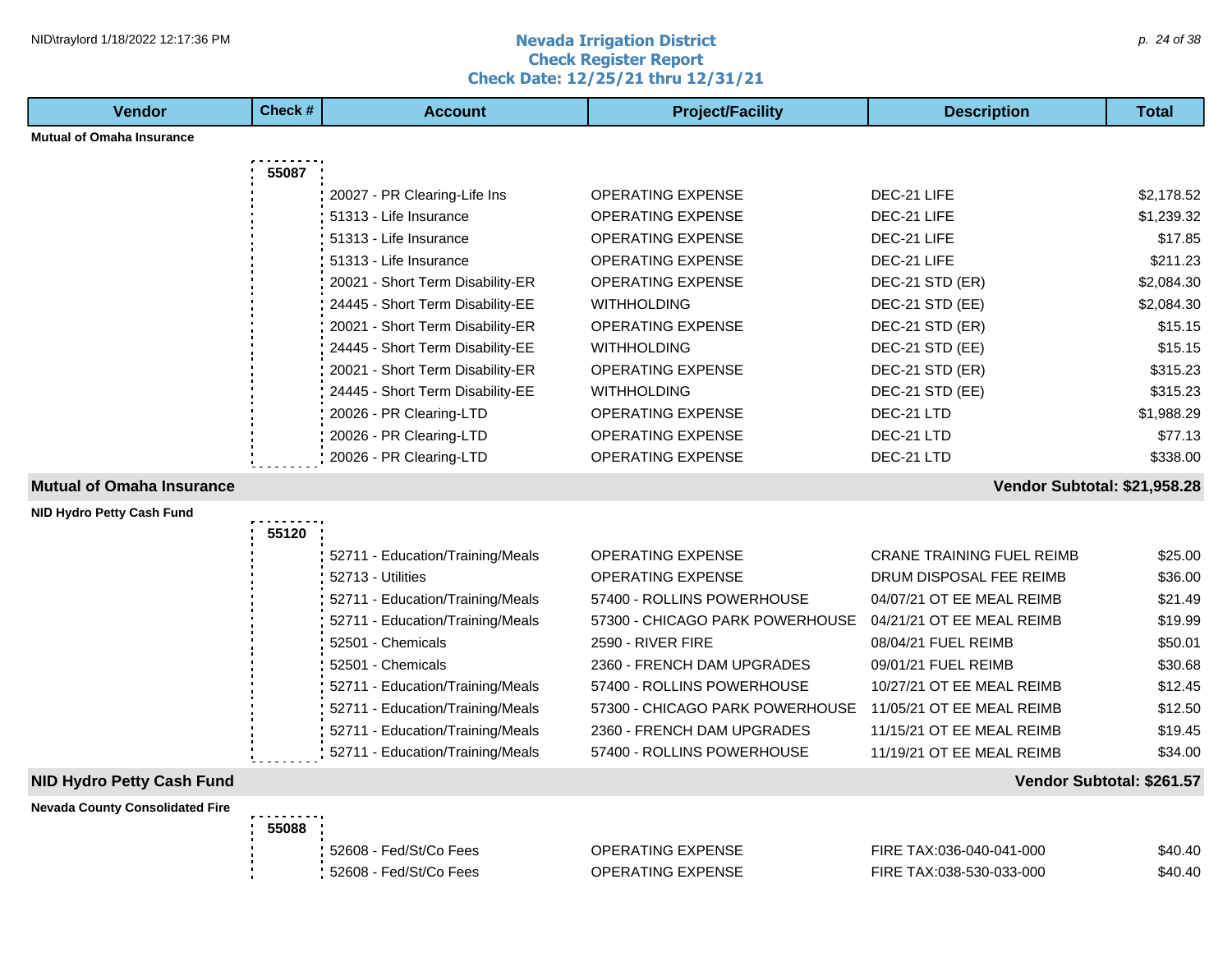#### **Nevada Irrigation District Check Register Report Check Date: 12/25/21 thru 12/31/21** NID\traylord 1/18/2022 12:17:36 PM p. 25 of 38 p. 25 of 38 p. 25 of 38 p. 25 of 38 p. 25 of 38 p. 25 of 38 p. 25 of 38 p. 25 of 38 p. 25 of 38 p. 25 of 38 p. 25 of 38 p. 25 of 38 p. 25 of 38 p. 25 of 38 p. 25 of 38 p. 25

| <b>Vendor</b>                          | Check # | <b>Account</b>                    | <b>Project/Facility</b>       | <b>Description</b>          | <b>Total</b>              |
|----------------------------------------|---------|-----------------------------------|-------------------------------|-----------------------------|---------------------------|
| <b>Nevada County Consolidated Fire</b> |         |                                   |                               |                             |                           |
|                                        | 55088   |                                   |                               |                             |                           |
|                                        |         | 52608 - Fed/St/Co Fees            | <b>OPERATING EXPENSE</b>      | FIRE TAX:038-050-030-000    | \$40.40                   |
|                                        |         | 52608 - Fed/St/Co Fees            | <b>OPERATING EXPENSE</b>      | FIRE TAX:037-130-026-000    | \$40.40                   |
|                                        |         | 52608 - Fed/St/Co Fees            | <b>OPERATING EXPENSE</b>      | FIRE TAX:038-040-011-000    | \$40.40                   |
|                                        |         | 52608 - Fed/St/Co Fees            | <b>OPERATING EXPENSE</b>      | FIRE TAX:038-050-005-000    | \$40.40                   |
| <b>Nevada County Consolidated Fire</b> |         |                                   |                               |                             | Vendor Subtotal: \$242.40 |
| <b>Nevada Irrigation District</b>      |         |                                   |                               |                             |                           |
|                                        | 55089   |                                   |                               |                             |                           |
|                                        |         | 52713 - Utilities                 | 30252 - ORCHARD SPRINGS - REC | 11/09-12/14/21 WATER        | \$16.10                   |
| <b>Nevada Irrigation District</b>      |         |                                   |                               |                             | Vendor Subtotal: \$16.10  |
| <b>NID Employee's Fund</b>             |         |                                   |                               |                             |                           |
|                                        | 55121   |                                   |                               |                             |                           |
|                                        |         | 24470 - Employee Relations Fund   | <b>WITHHOLDING</b>            | <b>WITHHOLDING PR-A25</b>   | \$120.00                  |
|                                        |         | 24470 - Employee Relations Fund   | <b>WITHHOLDING</b>            | <b>WITHHOLDING PR-A25</b>   | \$10.00                   |
|                                        |         | 24470 - Employee Relations Fund   | <b>WITHHOLDING</b>            | <b>WITHHOLDING PR-A25</b>   | \$25.00                   |
| <b>NID Employee's Fund</b>             |         |                                   |                               |                             | Vendor Subtotal: \$155.00 |
| <b>NID Small Claims Payment Fund</b>   |         |                                   |                               |                             |                           |
|                                        | 55097   |                                   |                               |                             |                           |
|                                        |         | 52704 - Insurance                 | <b>OPERATING EXPENSE</b>      | PROPERTY DAMAGE REIMB       | \$50.00                   |
|                                        | 55129   |                                   |                               |                             |                           |
|                                        |         | 52704 - Insurance                 | <b>OPERATING EXPENSE</b>      | ROAD REPAIR CLAIM           | \$1,250.00                |
| <b>NID Small Claims Payment Fund</b>   |         |                                   |                               | Vendor Subtotal: \$1,300.00 |                           |
| <b>Nordic Industries</b>               |         |                                   |                               |                             |                           |
|                                        | 55215   |                                   |                               |                             |                           |
|                                        |         | 13108 - N-8 Cement and Aggregates | <b>INVENTORY STOCKING</b>     | CAL TRANS/BASE ROCK         | \$2,077.12                |
| <b>Nordic Industries</b>               |         |                                   |                               | Vendor Subtotal: \$2,077.12 |                           |
| Northern Sierra Propane                |         |                                   |                               |                             |                           |
|                                        | 55216   |                                   |                               |                             |                           |
|                                        |         | 52713 - Utilities                 | 30257 - PENINSULA - REC       | <b>PROPANE</b>              | \$280.50                  |
| <b>Northern Sierra Propane</b>         |         |                                   |                               |                             | Vendor Subtotal: \$280.50 |
|                                        |         |                                   |                               |                             |                           |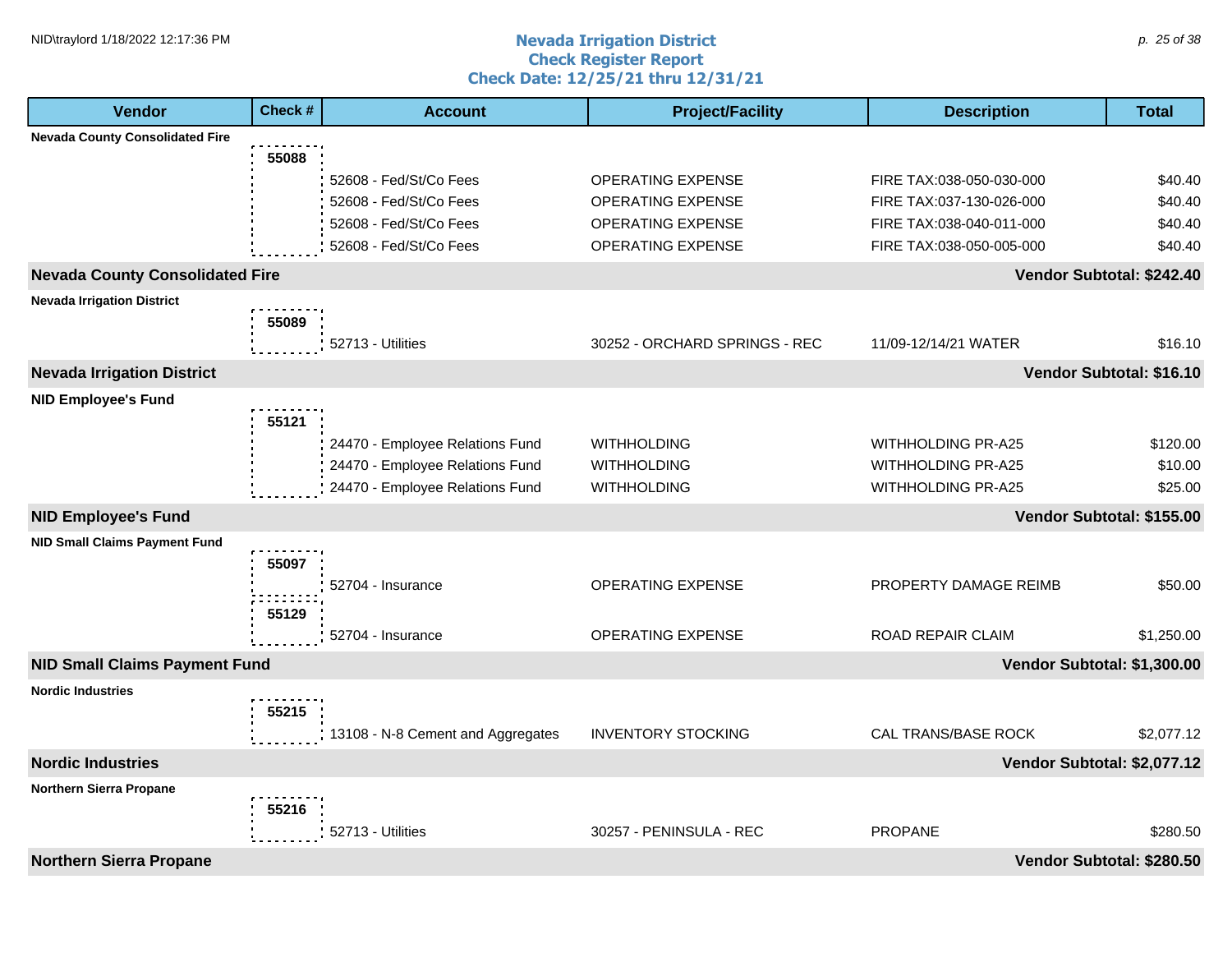#### **Nevada Irrigation District Check Register Report Check Date: 12/25/21 thru 12/31/21** NID\traylord 1/18/2022 12:17:36 PM p. 26 of 38 p. 26 of 38 p. 26 of 38 p. 26 of 38 p. 26 of 38 p. 26 of 38 p. 26 of 38 p. 26 p. 26 p. 26 p. 26 p. 26 p. 26 p. 26 p. 26 p. 26 p. 26 p. 26 p. 26 p. 27 p. 28 p. 28 p. 28 p. 28

| <b>Vendor</b>              | Check# | <b>Account</b>                   | <b>Project/Facility</b>          | <b>Description</b>         | <b>Total</b> |
|----------------------------|--------|----------------------------------|----------------------------------|----------------------------|--------------|
| <b>Office Depot</b>        |        |                                  |                                  |                            |              |
|                            | 55182  |                                  |                                  |                            |              |
|                            |        | 52710 - Supplies                 | <b>OPERATING EXPENSE</b>         | <b>GLUE STICKS/MARKERS</b> | \$37.61      |
|                            | 55217  |                                  |                                  |                            |              |
|                            |        | 52710 - Supplies                 | OPERATING EXPENSE                | <b>BUSINESS CARDS</b>      | \$61.60      |
|                            |        | 52710 - Supplies                 | <b>OPERATING EXPENSE</b>         | <b>BUSINESS CARDS</b>      | \$61.60      |
|                            |        | 52710 - Supplies                 | <b>OPERATING EXPENSE</b>         | <b>AWARD PLAQUES</b>       | \$130.31     |
| <b>Office Depot</b>        |        |                                  |                                  | Vendor Subtotal: \$291.12  |              |
| <b>O'Reilly Auto Parts</b> |        |                                  |                                  |                            |              |
|                            | 55183  |                                  |                                  |                            |              |
|                            |        | 52503 - Equipment Maintenance    | 2449 - FLEET MAINTENANCE - WATER | ROCKER SWITCH CREDIT       | (\$18.43)    |
|                            |        | 52503 - Equipment Maintenance    | 2449 - FLEET MAINTENANCE - WATER | <b>OIL FILTER</b>          | \$6.48       |
|                            |        | 52503 - Equipment Maintenance    | 2449 - FLEET MAINTENANCE - WATER | <b>ROCKER SWITCH</b>       | \$18.43      |
|                            | 55218  |                                  |                                  |                            |              |
|                            |        | 52503 - Equipment Maintenance    | 2450 - FLEET MAINTENANCE - REC   | DOOR ROD CLIP              | \$5.63       |
|                            |        | 52503 - Equipment Maintenance    | 2449 - FLEET MAINTENANCE - WATER | <b>FUEL PUMP</b>           | \$50.77      |
|                            |        | 52503 - Equipment Maintenance    | 2449 - FLEET MAINTENANCE - WATER | <b>HEATER CORE</b>         | \$65.94      |
|                            |        | 52503 - Equipment Maintenance    | 2449 - FLEET MAINTENANCE - WATER | OIL-AIR-FUEL FILTERS/PAD   | \$205.79     |
| <b>O'Reilly Auto Parts</b> |        |                                  |                                  | Vendor Subtotal: \$334.61  |              |
| <b>Pace Supply</b>         |        |                                  |                                  |                            |              |
|                            | 55155  |                                  |                                  |                            |              |
|                            |        | 52504 - Materials                | <b>OPERATING EXPENSE</b>         | <b>INTERNAL ADJUSTMENT</b> | \$0.01       |
|                            |        | 52611 - Discount                 | <b>DISCOUNT</b>                  | <b>DISCOUNT</b>            | (\$7.21)     |
|                            |        | 13116 - N-16 Pipe Fittings       | <b>INVENTORY STOCKING</b>        | 8" DI 9.05 X 6" DI 6.90    | \$284.56     |
|                            |        | 13119 - N-19 Brass Pipe Fittings | <b>INVENTORY STOCKING</b>        | C86-66-IDR7 FORD COUPLING  | \$75.72      |
|                            |        | 52611 - Discount                 | <b>DISCOUNT</b>                  | <b>DISCOUNT</b>            | (\$99.60)    |
|                            |        | 52611 - Discount                 | <b>DISCOUNT</b>                  | <b>DISCOUNT</b>            | (\$14.92)    |
|                            |        | 52611 - Discount                 | <b>DISCOUNT</b>                  | <b>DISCOUNT</b>            | (\$14.54)    |
|                            |        | 13110 - N-10 Meters              | <b>INVENTORY STOCKING</b>        | A-34 NL FORD MTR ADAPTER   | \$746.05     |
|                            |        | 13110 - N-10 Meters              | <b>INVENTORY STOCKING</b>        | A-34 NL FORD MTR ADAPTER   | \$2,072.35   |
|                            |        | 13110 - N-10 Meters              | <b>INVENTORY STOCKING</b>        | 1-1/2" 90 DEG ELBOW BRASS  | \$726.95     |
|                            |        | 13110 - N-10 Meters              | <b>INVENTORY STOCKING</b>        | 1-1/2" 90 DEG ELBOW BRASS  | \$2,907.80   |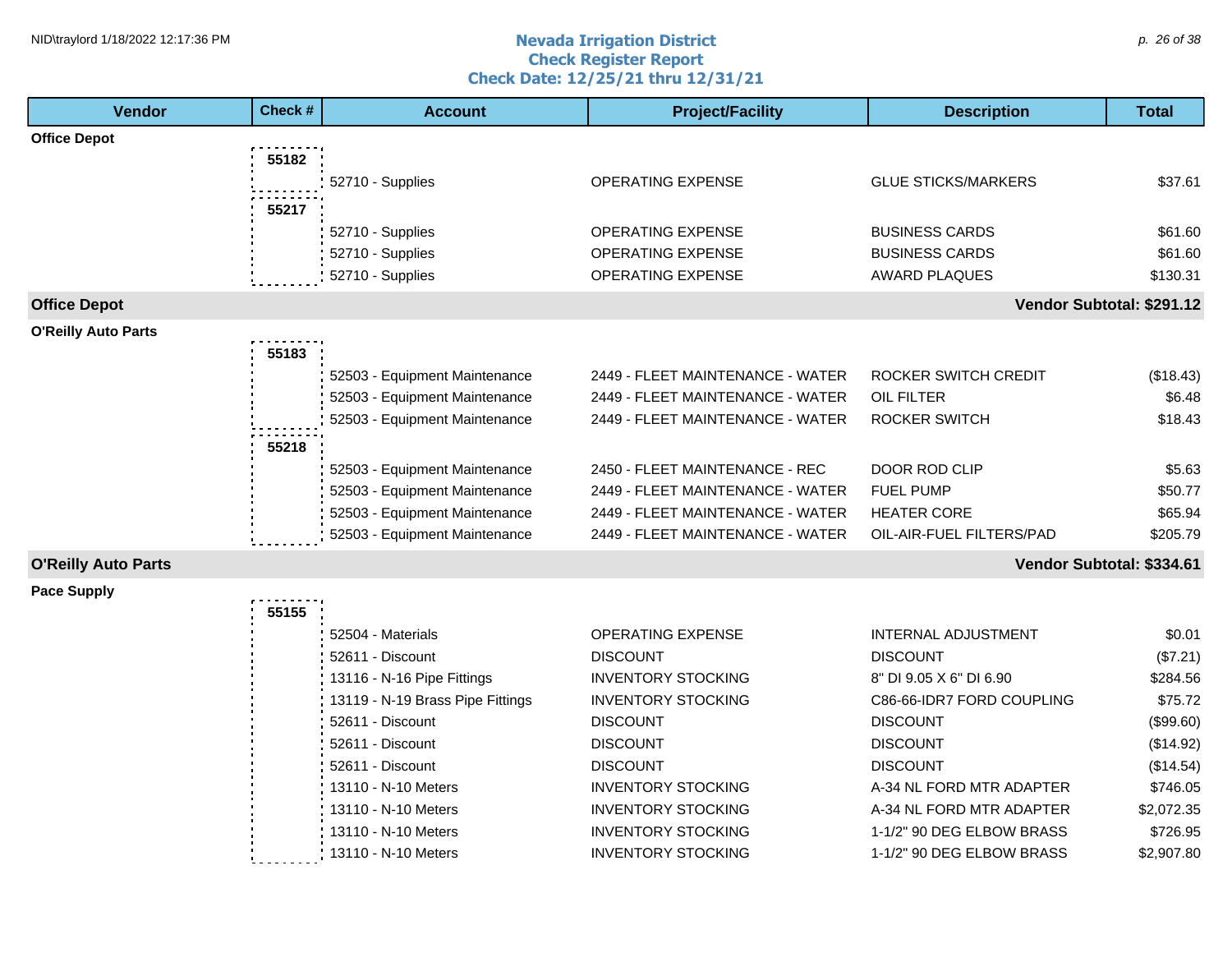#### **Nevada Irrigation District Check Register Report Check Date: 12/25/21 thru 12/31/21** NID\traylord 1/18/2022 12:17:36 PM p. 27 of 38 and  $\alpha$  and  $\alpha$  are  $\alpha$  and  $\alpha$  are  $\alpha$  are  $\alpha$  are  $\alpha$  are  $\alpha$  are  $\alpha$  are  $\alpha$  are  $\alpha$  are  $\alpha$  are  $\alpha$  are  $\alpha$  are  $\alpha$  are  $\alpha$  are  $\alpha$  are  $\alpha$  are  $\alpha$  are

| <b>Vendor</b>                     | Check # | <b>Account</b>         | <b>Project/Facility</b>                                | <b>Description</b>          | <b>Total</b> |
|-----------------------------------|---------|------------------------|--------------------------------------------------------|-----------------------------|--------------|
| <b>Pace Supply</b>                |         |                        |                                                        | Vendor Subtotal: \$6,677.17 |              |
| Pacific Gas & Electric            |         |                        |                                                        |                             |              |
|                                   | 55090   |                        |                                                        |                             |              |
|                                   |         | 52607 - Franchise Fees | 57200 - DUTCH FLAT POWERHOUSE                          | DEC-21 OWNERSHIP            | \$197.60     |
|                                   | 55091   |                        |                                                        |                             |              |
|                                   |         | 52607 - Franchise Fees | 57300 - CHICAGO PARK POWERHOUSE DEC-21 OWNERSHIP       |                             | \$296.40     |
|                                   | 55092   |                        |                                                        |                             |              |
|                                   |         | 52607 - Franchise Fees | 57900 - SCOTTS FLAT POWERHOUSE                         | DEC-21 OWNERSHIP            | \$493.30     |
|                                   | 55093   |                        |                                                        |                             |              |
|                                   |         | 52607 - Franchise Fees | 57600 - COMBIE NORTH POWERHOUSE DEC-21 OWNERSHIP       |                             | \$151.66     |
|                                   | 55094   |                        |                                                        |                             |              |
|                                   |         | 52607 - Franchise Fees | 57400 - ROLLINS POWERHOUSE                             | DEC-21 OWNERSHIP            | \$1,523.80   |
|                                   | 55095   |                        |                                                        |                             |              |
|                                   |         | 52607 - Franchise Fees | 57100 - BOWMAN POWERHOUSE                              | DEC-21 OWNERSHIP            | \$336.96     |
|                                   | 55096   |                        |                                                        |                             |              |
|                                   |         | 52607 - Franchise Fees | 57700 - COMBIE SOUTH POWERHOUSE DEC-21 OWNERSHIP       |                             | \$514.48     |
|                                   | 55122   |                        |                                                        |                             |              |
|                                   |         | 52713 - Utilities      | 30257 - PENINSULA - REC                                | 11/05-12/06/21 SERVICE      | \$225.99     |
|                                   | 55123   |                        |                                                        |                             |              |
|                                   |         | 52713 - Utilities      | 57400 - ROLLINS POWERHOUSE                             | 11/06-12/07/21 SERVICE      | \$186.55     |
|                                   | 55124   |                        |                                                        |                             |              |
|                                   |         | 52713 - Utilities      | 57300 - CHICAGO PARK POWERHOUSE 08/10-11/05/21 SERVICE |                             | \$575.19     |
|                                   | 55125   |                        |                                                        |                             |              |
|                                   |         | 52713 - Utilities      | 57900 - SCOTTS FLAT POWERHOUSE                         | 10/25-11/22/21 SERVICE      | \$538.87     |
|                                   | 55126   |                        |                                                        |                             |              |
|                                   |         | 52713 - Utilities      | 30253 - SCOTTS FLAT - REC                              | 09/30-10/28/21 SERVICE      | \$14.90      |
|                                   |         | 52713 - Utilities      | 30253 - SCOTTS FLAT - REC                              | CA CLIMATE CREDIT           | (\$17.20)    |
|                                   |         | 52713 - Utilities      | 30253 - SCOTTS FLAT - REC                              | 10/29-11/30/21 SERVICE      | \$17.37      |
| <b>Pacific Gas &amp; Electric</b> |         |                        |                                                        | Vendor Subtotal: \$5,055.87 |              |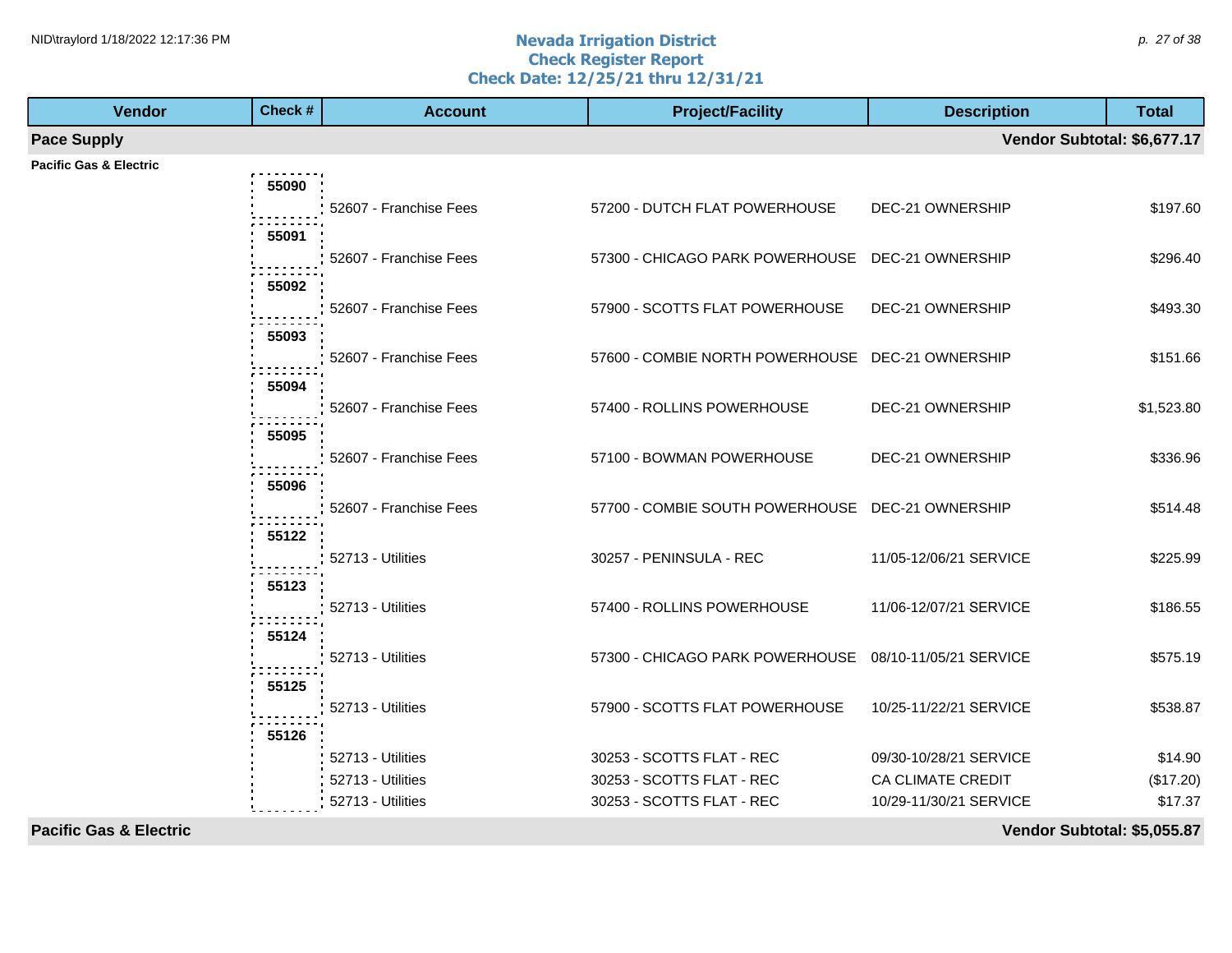#### **Nevada Irrigation District Check Register Report Check Date: 12/25/21 thru 12/31/21** NID\traylord 1/18/2022 12:17:36 PM p. 28 of 38 contract a contract the contract of the contract of the contract of the contract of the contract of the contract of the contract of the contract of the contract of the contra

| <b>Vendor</b>                             | Check # | <b>Account</b>                   | <b>Project/Facility</b>                      | <b>Description</b>           | <b>Total</b> |
|-------------------------------------------|---------|----------------------------------|----------------------------------------------|------------------------------|--------------|
| Packet360                                 |         |                                  |                                              |                              |              |
|                                           | 55156   |                                  |                                              |                              |              |
|                                           |         | 52503 - Equipment Maintenance    | <b>OPERATING EXPENSE</b>                     | <b>SYSTEM 365 MIGRATION</b>  | \$50,307.50  |
| Packet360                                 |         |                                  |                                              | Vendor Subtotal: \$50,307.50 |              |
| <b>Placer County Dept of Public Works</b> |         |                                  |                                              |                              |              |
|                                           | 55127   |                                  |                                              |                              |              |
|                                           |         | 52608 - Fed/St/Co Fees           | 10318 - NORTH AUBURN SYSTEM                  | PERMIT:ENCR21-00733          | \$55.00      |
|                                           |         | 52608 - Fed/St/Co Fees           | 10318 - NORTH AUBURN SYSTEM                  | PERMIT:ENCR21-00735          | \$55.00      |
| <b>Placer County Dept of Public Works</b> |         |                                  |                                              | Vendor Subtotal: \$110.00    |              |
| <b>Placer County Water Agency</b>         |         |                                  |                                              |                              |              |
|                                           | 55098   |                                  |                                              |                              |              |
|                                           |         | 52603 - Consultant Fees          | 10230 - MAIN OFFICE                          | SANITARY SURVEY AGREEMENT    | \$30,382.40  |
| <b>Placer County Water Agency</b>         |         |                                  |                                              | Vendor Subtotal: \$30,382.40 |              |
| <b>Platt Electric</b>                     |         |                                  |                                              |                              |              |
|                                           | 55157   |                                  |                                              |                              |              |
|                                           |         | 52920 - Program: PH Improvements | 2552 - SFPH FIRE DETECTION<br><b>UPGRADE</b> | <b>RETURN CREDIT</b>         | (\$5,767.20) |
|                                           |         | 52503 - Equipment Maintenance    | 57400 - ROLLINS POWERHOUSE                   | <b>EATON BREAKER</b>         | \$19.87      |
|                                           |         | 52920 - Program: PH Improvements | 2552 - SFPH FIRE DETECTION<br><b>UPGRADE</b> | <b>CONDUIT COUPLING</b>      | \$22.20      |
|                                           |         | 52503 - Equipment Maintenance    | 57010 - HYDRO FIELD OFFICE                   | <b>LIGHTING</b>              | \$277.11     |
|                                           |         | 52504 - Materials                | 57900 - SCOTTS FLAT POWERHOUSE               | TRANSFORMER STABS            | \$508.63     |
|                                           |         | 52920 - Program: PH Improvements | 2552 - SFPH FIRE DETECTION<br><b>UPGRADE</b> | CONDUITS/COUPLING/ELBOWS     | \$5,767.20   |
|                                           |         | 52503 - Equipment Maintenance    | 10304 - LOMA RICA TRMT PLANT                 | <b>COVER ASSEMBLY</b>        | \$619.58     |
|                                           |         | 52503 - Equipment Maintenance    | 10304 - LOMA RICA TRMT PLANT                 | <b>FREIGHT</b>               | \$37.73      |
|                                           |         | 52920 - Program: PH Improvements | 2552 - SFPH FIRE DETECTION<br><b>UPGRADE</b> | 2" DIAMETER, 90° ELBOW       | \$182.45     |
|                                           |         | 52920 - Program: PH Improvements | 2552 - SFPH FIRE DETECTION<br><b>UPGRADE</b> | 2" PVC CONDUIT COUPLING      | \$10.83      |
|                                           |         | 52920 - Program: PH Improvements | 2552 - SFPH FIRE DETECTION<br><b>UPGRADE</b> | 2" DIAMETER, 45° ELBOW       | \$51.48      |
|                                           |         | 52920 - Program: PH Improvements | 2552 - SFPH FIRE DETECTION<br><b>UPGRADE</b> | 2" DIAMETER, NON-METALLIC    | \$5,492.04   |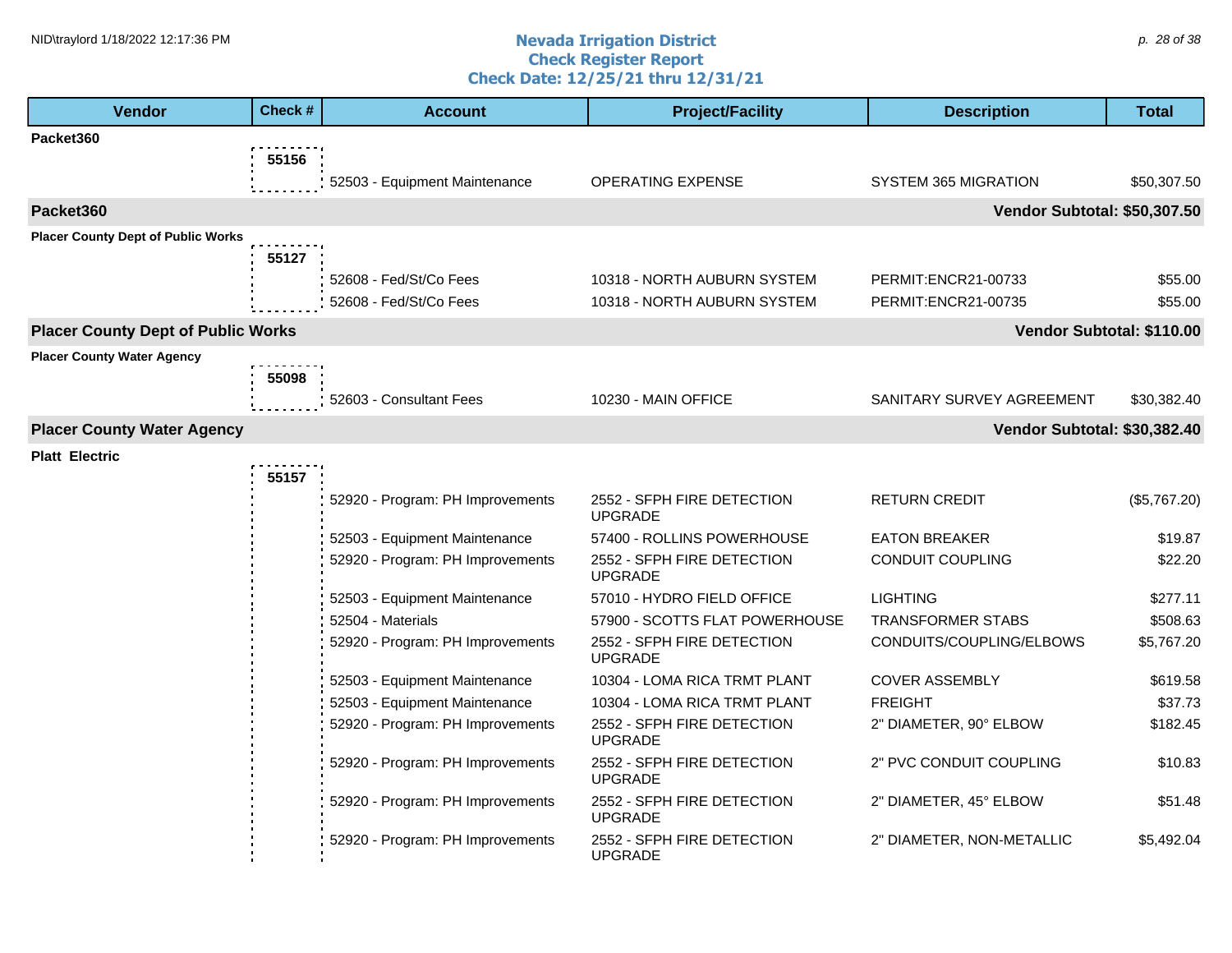## **1HD**\traylord 1/18/2022 12:17:36 PM p. 29 of 38 p. 29 of 38 p. 29 of 38 p. 29 of 38 p. 29 of 38 p. 29 of 38 p. 29 of 38 p. 29 of 38 p. 29 of 38 p. 29 of 38 p. 29 of 38 p. 29 of 38 p. 29 of 38 p. 29 of 38 p. 29 p. 29 of 38 **Check Register Report Check Date: 12/25/21 thru 12/31/21**

| <b>Vendor</b>                             | Check#    | <b>Account</b>                   | <b>Project/Facility</b>                      | <b>Description</b>          | <b>Total</b> |
|-------------------------------------------|-----------|----------------------------------|----------------------------------------------|-----------------------------|--------------|
| <b>Platt Electric</b>                     |           |                                  |                                              |                             |              |
|                                           | 55157     |                                  |                                              |                             |              |
|                                           |           | 52920 - Program: PH Improvements | 2552 - SFPH FIRE DETECTION<br><b>UPGRADE</b> | <b>PVC CEMENT</b>           | \$30.19      |
|                                           |           | 52920 - Program: PH Improvements | 2552 - SFPH FIRE DETECTION<br><b>UPGRADE</b> | <b>INTERNAL ADJUSTMENT</b>  | (\$0.04)     |
|                                           | 55184     |                                  |                                              |                             |              |
|                                           |           | 52920 - Program: PH Improvements | 2351 - RPH OCB REPLACEMENT                   | DOUBLE PAYMENT CREDIT       | (\$700.08)   |
|                                           |           | 52504 - Materials                | 57900 - SCOTTS FLAT POWERHOUSE               | PORTABLE CORD               | \$23.75      |
|                                           |           | 52504 - Materials                | <b>OPERATING EXPENSE</b>                     | <b>SERVICE CHARGE</b>       | \$46.37      |
|                                           |           | 52503 - Equipment Maintenance    | 10230 - MAIN OFFICE                          | <b>BREAKERS</b>             | \$248.20     |
|                                           |           | 52920 - Program: PH Improvements | 2168 - CSPH ELECTRICAL UPGRADES              | <b>CONDUIT</b>              | \$1,380.22   |
| <b>Platt Electric</b>                     |           |                                  |                                              | Vendor Subtotal: \$8,250.53 |              |
| <b>Plaza Tire &amp; Auto Service</b>      |           |                                  |                                              |                             |              |
|                                           | 55185     |                                  |                                              |                             |              |
|                                           |           | 52503 - Equipment Maintenance    | 2449 - FLEET MAINTENANCE - WATER             | <b>SMOG INSPECTION</b>      | \$49.95      |
|                                           |           | 52503 - Equipment Maintenance    | 2449 - FLEET MAINTENANCE - WATER             | <b>SMOG INSPECTION</b>      | \$49.95      |
|                                           |           | 52503 - Equipment Maintenance    | 2450 - FLEET MAINTENANCE - REC               | <b>SMOG INSPECTION</b>      | \$49.95      |
|                                           |           | 52503 - Equipment Maintenance    | 2449 - FLEET MAINTENANCE - WATER             | <b>SMOG INSPECTION</b>      | \$49.95      |
|                                           |           | 52503 - Equipment Maintenance    | 2450 - FLEET MAINTENANCE - REC               | <b>SMOG INSPECTION</b>      | \$49.95      |
|                                           |           | 52503 - Equipment Maintenance    | 2449 - FLEET MAINTENANCE - WATER             | <b>TIRES</b>                | \$475.23     |
|                                           |           | 52503 - Equipment Maintenance    | 2449 - FLEET MAINTENANCE - WATER             | <b>TIRES</b>                | \$1,131.86   |
| <b>Plaza Tire &amp; Auto Service</b>      |           |                                  |                                              | Vendor Subtotal: \$1,856.84 |              |
| <b>Public Employees Retirement System</b> |           |                                  |                                              |                             |              |
|                                           | :20210505 |                                  |                                              |                             |              |
|                                           |           | 24410 - PERS-Employee Contrib    | <b>WITHHOLDING</b>                           | EE PERS CONTRIB PR-A26      | \$34,323.53  |
|                                           |           | 24410 - PERS-Employee Contrib    | <b>WITHHOLDING</b>                           | EE PERS CONTRIB PR-A26      | \$1,632.60   |
|                                           |           | 24410 - PERS-Employee Contrib    | <b>WITHHOLDING</b>                           | EE PERS CONTRIB PR-A26      | \$8,191.08   |
|                                           |           | 24420 - PERS-Survivor Benefit    | <b>WITHHOLDING</b>                           | EE SURVIVOR BEN PR-A26      | \$145.08     |
|                                           |           | 24420 - PERS-Survivor Benefit    | <b>WITHHOLDING</b>                           | EE SURVIVOR BEN PR-A26      | \$6.51       |
|                                           |           | 24420 - PERS-Survivor Benefit    | <b>WITHHOLDING</b>                           | EE SURVIVOR BEN PR-A26      | \$25.11      |
|                                           |           | 20023 - PR Clearing-PERS ER      | <b>OPERATING EXPENSE</b>                     | ER PERS CONTRIB PR-A26      | \$47,355.59  |
|                                           |           | 20023 - PR Clearing-PERS ER      | <b>OPERATING EXPENSE</b>                     | ER PERS CONTRIB PR-A26      | \$2,175.09   |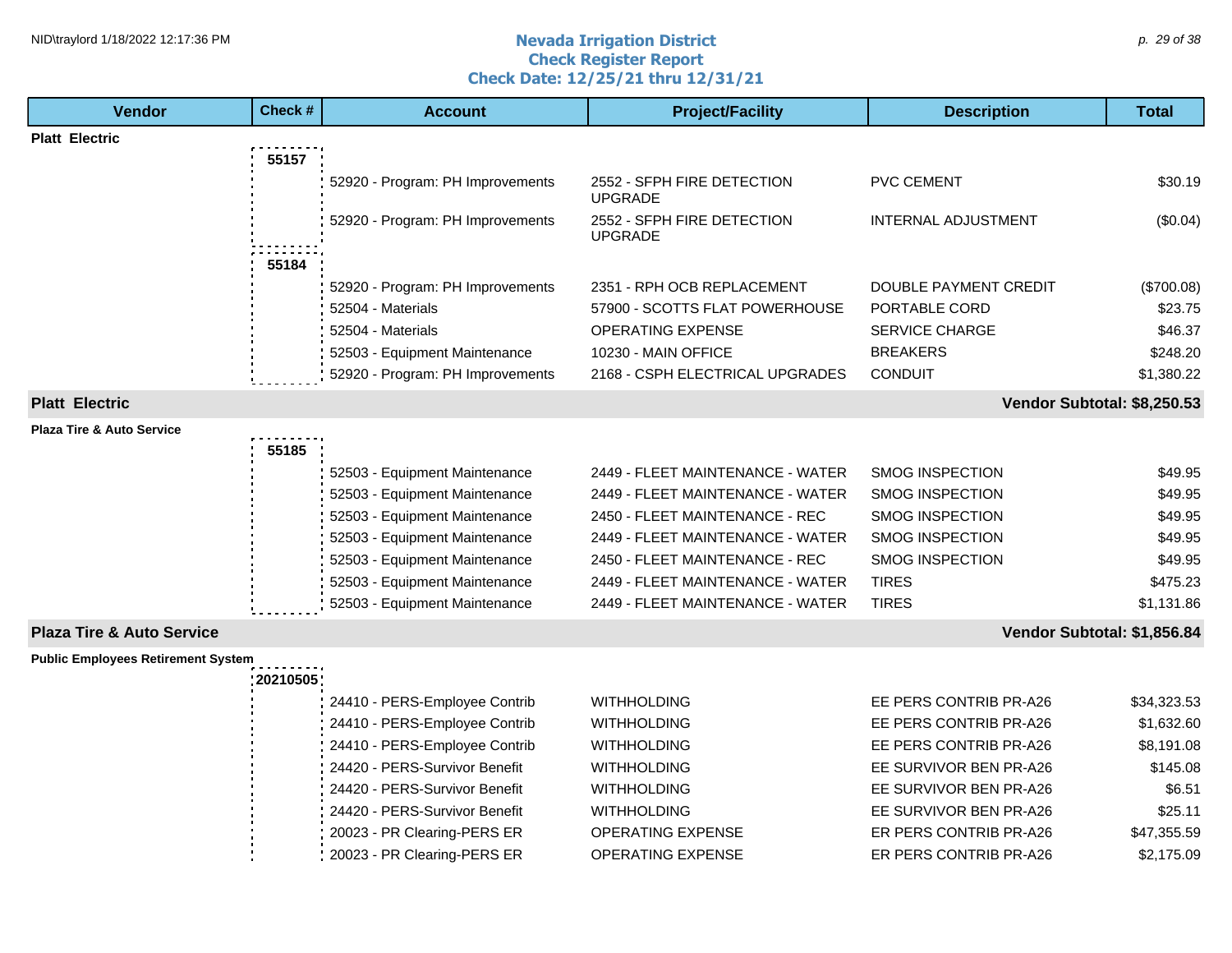#### **Nevada Irrigation District Check Register Report Check Date: 12/25/21 thru 12/31/21** NID\traylord 1/18/2022 12:17:36 PM p. 30 of 38 p. 30 of 38 p. 30 of 38 p. 30 of 38 p. 30 of 38 p. 30 of 38 p. 30 of 38 p. 30 of 38 p. 30 of 38 p. 30 of 38 p. 30 of 38 p. 30 of 38 p. 30 of 38 p. 30 of 38 p. 30 of 38 p. 30

| <b>Vendor</b>                             | Check #  | <b>Account</b>                | <b>Project/Facility</b>          | <b>Description</b>                   | <b>Total</b>              |
|-------------------------------------------|----------|-------------------------------|----------------------------------|--------------------------------------|---------------------------|
| <b>Public Employees Retirement System</b> |          |                               |                                  |                                      |                           |
|                                           | 20210505 |                               |                                  |                                      |                           |
|                                           |          | 20023 - PR Clearing-PERS ER   | <b>OPERATING EXPENSE</b>         | ER PERS CONTRIB PR-A26               | \$11,223.41               |
|                                           |          | 24410 - PERS-Employee Contrib | <b>WITHHOLDING</b>               | EE CONTRIB ADJ PR-A26                | (\$93.84)                 |
|                                           |          | 24410 - PERS-Employee Contrib | <b>WITHHOLDING</b>               | DEF BUYBACK PR-A26                   | \$95.27                   |
|                                           | 20210506 |                               |                                  |                                      |                           |
|                                           |          | 24410 - PERS-Employee Contrib | WITHHOLDING                      | EE PERS CONTRIB PR-A26               | \$97.20                   |
|                                           |          | 24420 - PERS-Survivor Benefit | <b>WITHHOLDING</b>               | EE SURVIVOR BEN PR-A26               | \$0.93                    |
|                                           |          | 20023 - PR Clearing-PERS ER   | OPERATING EXPENSE                | ER PERS CONTRIB PR-A26               | \$146.59                  |
|                                           |          |                               |                                  |                                      |                           |
| <b>Public Employees Retirement System</b> |          |                               |                                  | <b>Vendor Subtotal: \$105,324.15</b> |                           |
| <b>Recology Auburn Placer</b>             |          |                               |                                  |                                      |                           |
|                                           | 55128    |                               |                                  |                                      |                           |
|                                           |          | 52713 - Utilities             | 10232 - PLACER YARD              | NOV-21 WASTE SERVICE                 | \$199.76                  |
| <b>Recology Auburn Placer</b>             |          |                               |                                  |                                      | Vendor Subtotal: \$199.76 |
| <b>Riebes Auburn-Bart Industries</b>      |          |                               |                                  |                                      |                           |
|                                           | 55186    |                               |                                  |                                      |                           |
|                                           |          | 52503 - Equipment Maintenance | 2449 - FLEET MAINTENANCE - WATER | <b>BATTERY</b>                       | \$163.17                  |
|                                           | 55188    |                               |                                  |                                      |                           |
|                                           |          | 52504 - Materials             | 57207 - RUCKER CREEK DIVERSION   | <b>BATTERIES</b>                     | \$1,193.57                |
|                                           | 55220    |                               |                                  |                                      |                           |
|                                           |          | 52503 - Equipment Maintenance | 2451 - FLEET MAINTENANCE - HYDRO | <b>WIPERS</b>                        | \$24.67                   |
|                                           |          |                               |                                  |                                      |                           |
| <b>Riebes Auburn-Bart Industries</b>      |          |                               |                                  | Vendor Subtotal: \$1,381.41          |                           |
| <b>Riebes GV-Bart Industries</b>          |          |                               |                                  |                                      |                           |
|                                           | 55187    |                               |                                  |                                      |                           |
|                                           |          | 52503 - Equipment Maintenance | 2449 - FLEET MAINTENANCE - WATER | OIL FILTER CREDIT                    | (\$4.81)                  |
|                                           |          | 52503 - Equipment Maintenance | 2449 - FLEET MAINTENANCE - WATER | <b>OIL FILTER</b>                    | \$4.81                    |
|                                           |          | 52503 - Equipment Maintenance | 2449 - FLEET MAINTENANCE - WATER | <b>OIL FILTER</b>                    | \$4.81                    |
|                                           |          | 52503 - Equipment Maintenance | 2451 - FLEET MAINTENANCE - HYDRO | <b>OIL FILTER</b>                    | \$4.81                    |
|                                           |          | 52503 - Equipment Maintenance | 2449 - FLEET MAINTENANCE - WATER | <b>OIL FILTER</b>                    | \$4.81                    |
|                                           |          | 52503 - Equipment Maintenance | 2449 - FLEET MAINTENANCE - WATER | <b>COUPLING</b>                      | \$6.34                    |
|                                           |          | 52503 - Equipment Maintenance | 2449 - FLEET MAINTENANCE - WATER | OIL FILTER                           | \$6.63                    |
|                                           |          | 52503 - Equipment Maintenance | 2451 - FLEET MAINTENANCE - HYDRO | OIL FILTER                           | \$6.63                    |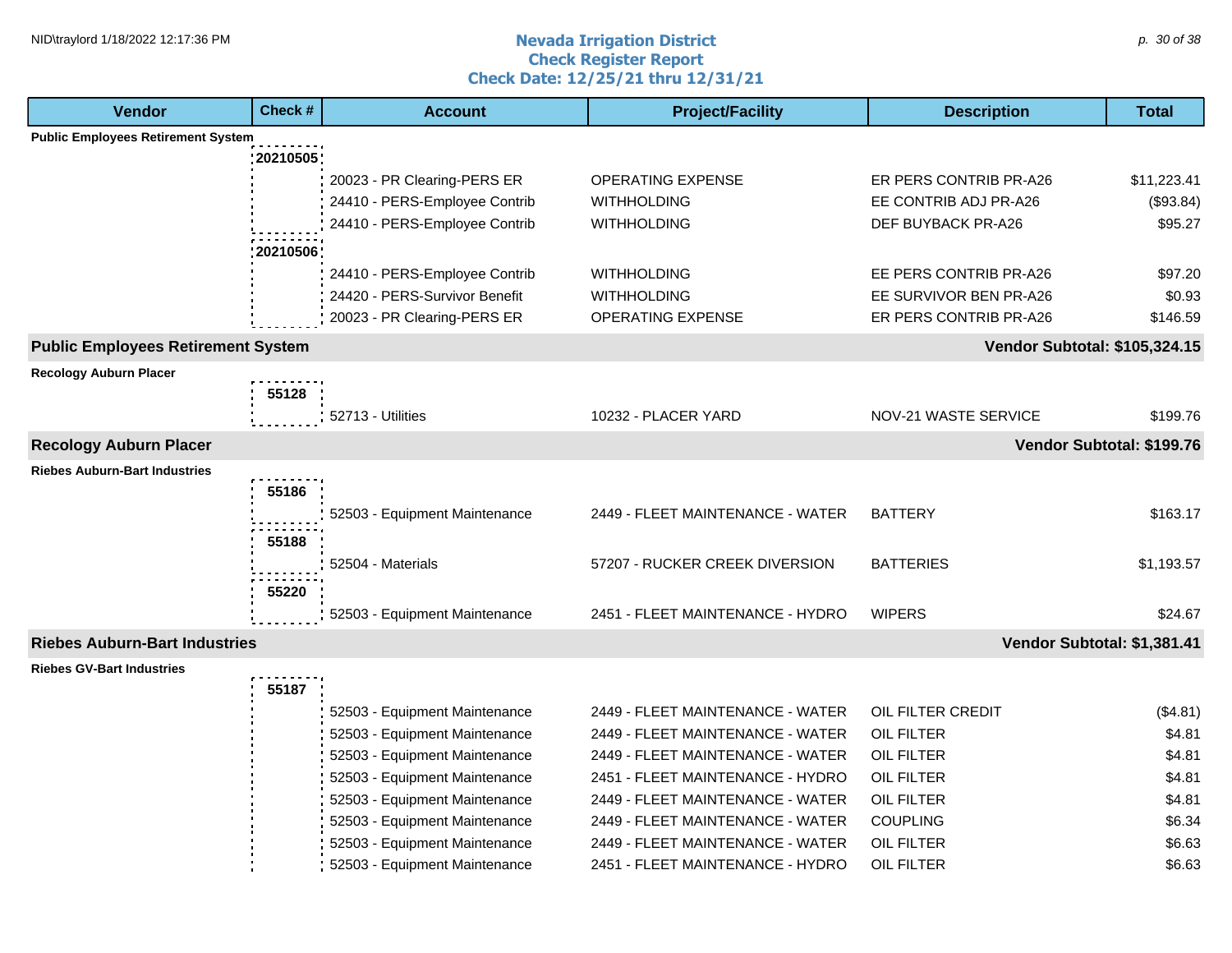## **1HD**\traylord 1/18/2022 12:17:36 PM p. 31 of 38 p. 31 of 38 p. 31 of 38 p. 31 of 38 p. 31 of 38 p. 31 of 38 p. 31 of 38 p. 31 of 38 p. 31 of 38 p. 31 of 38 p. 31 of 38 p. 31 of 38 p. 31 of 38 p. 31 of 38 p. 31 of 38 p. 31 **Check Register Report Check Date: 12/25/21 thru 12/31/21**

| <b>Vendor</b>                    | Check # | <b>Account</b>                | <b>Project/Facility</b>          | <b>Description</b>           | <b>Total</b> |
|----------------------------------|---------|-------------------------------|----------------------------------|------------------------------|--------------|
| <b>Riebes GV-Bart Industries</b> |         |                               |                                  |                              |              |
|                                  | 55187   |                               |                                  |                              |              |
|                                  |         | 52503 - Equipment Maintenance | 2449 - FLEET MAINTENANCE - WATER | <b>SWITCH</b>                | \$23.26      |
|                                  |         | 52501 - Chemicals             | 2449 - FLEET MAINTENANCE - WATER | <b>EXHAUST FLUID</b>         | \$27.10      |
|                                  |         | 52503 - Equipment Maintenance | 2449 - FLEET MAINTENANCE - WATER | OIL FILTER/AIR FILTER        | \$36.13      |
|                                  |         | 52503 - Equipment Maintenance | 2449 - FLEET MAINTENANCE - WATER | OIL FILTER/AIR FILTER        | \$39.57      |
|                                  |         | 52503 - Equipment Maintenance | 2449 - FLEET MAINTENANCE - WATER | OIL FILTER/AIR FILTER        | \$39.93      |
|                                  |         | 52503 - Equipment Maintenance | 2449 - FLEET MAINTENANCE - WATER | PLATINUM K                   | \$45.70      |
|                                  |         | 52503 - Equipment Maintenance | 2449 - FLEET MAINTENANCE - WATER | <b>ALARM</b>                 | \$47.19      |
|                                  |         | 52503 - Equipment Maintenance | 2449 - FLEET MAINTENANCE - WATER | <b>FUEL FILTER</b>           | \$61.94      |
|                                  |         | 52503 - Equipment Maintenance | 2449 - FLEET MAINTENANCE - WATER | OIL FILTER/FUEL FILTER       | \$78.60      |
|                                  |         | 52503 - Equipment Maintenance | 2449 - FLEET MAINTENANCE - WATER | <b>OIL/TRANS FILTER</b>      | \$141.78     |
|                                  |         | 52503 - Equipment Maintenance | 2449 - FLEET MAINTENANCE - WATER | OIL FILTER/MOTOR OIL         | \$143.60     |
|                                  |         | 52504 - Materials             | 2449 - FLEET MAINTENANCE - WATER | <b>HANDPUMP</b>              | \$213.75     |
|                                  |         | 52503 - Equipment Maintenance | 2451 - FLEET MAINTENANCE - HYDRO | <b>BRAKE PAD SETS/ROTORS</b> | \$367.49     |
|                                  | 55219   |                               |                                  |                              |              |
|                                  |         | 52503 - Equipment Maintenance | 2449 - FLEET MAINTENANCE - WATER | ATP FILTER CREDIT            | (\$31.11)    |
|                                  |         | 52503 - Equipment Maintenance | 2449 - FLEET MAINTENANCE - WATER | FUEL LINE HOSE               | \$2.69       |
|                                  |         | 52503 - Equipment Maintenance | 2449 - FLEET MAINTENANCE - WATER | <b>OIL FILTER</b>            | \$4.81       |
|                                  |         | 52501 - Chemicals             | OPERATING EXPENSE                | <b>WINDSHIELD WASH</b>       | \$7.99       |
|                                  |         | 52503 - Equipment Maintenance | 2450 - FLEET MAINTENANCE - REC   | <b>INTERIOR DOOR HANDLE</b>  | \$13.04      |
|                                  |         | 52503 - Equipment Maintenance | 2450 - FLEET MAINTENANCE - REC   | <b>AIR FILTER</b>            | \$14.45      |
|                                  |         | 52503 - Equipment Maintenance | 30253 - SCOTTS FLAT - REC        | <b>SNOW CHAINS REPAIR</b>    | \$17.06      |
|                                  |         | 52503 - Equipment Maintenance | 2449 - FLEET MAINTENANCE - WATER | <b>WHEEL NUTS</b>            | \$29.92      |
|                                  |         | 52503 - Equipment Maintenance | 2449 - FLEET MAINTENANCE - WATER | OIL-FUEL-AIR FILTERS/OIL     | \$36.88      |
|                                  |         | 52503 - Equipment Maintenance | 2449 - FLEET MAINTENANCE - WATER | BATTERY ACCESSORIES          | \$37.19      |
|                                  |         | 52503 - Equipment Maintenance | 2450 - FLEET MAINTENANCE - REC   | SPARK PLUGS/COIL/OIL FILTER  | \$52.28      |
|                                  |         | 52503 - Equipment Maintenance | 2449 - FLEET MAINTENANCE - WATER | <b>WHEEL NUTS</b>            | \$55.57      |
|                                  |         | 52504 - Materials             | 2449 - FLEET MAINTENANCE - WATER | TOWEYE RECEIVER MOUNT        | \$77.57      |
|                                  |         | 52503 - Equipment Maintenance | 2449 - FLEET MAINTENANCE - WATER | OIL/FUEL/AIR FILTERS         | \$102.00     |
|                                  |         | 52503 - Equipment Maintenance | 2449 - FLEET MAINTENANCE - WATER | <b>WHEEL NUTS</b>            | \$121.74     |

**Riebes GV-Bart Industries Vendor Subtotal: \$1,842.15**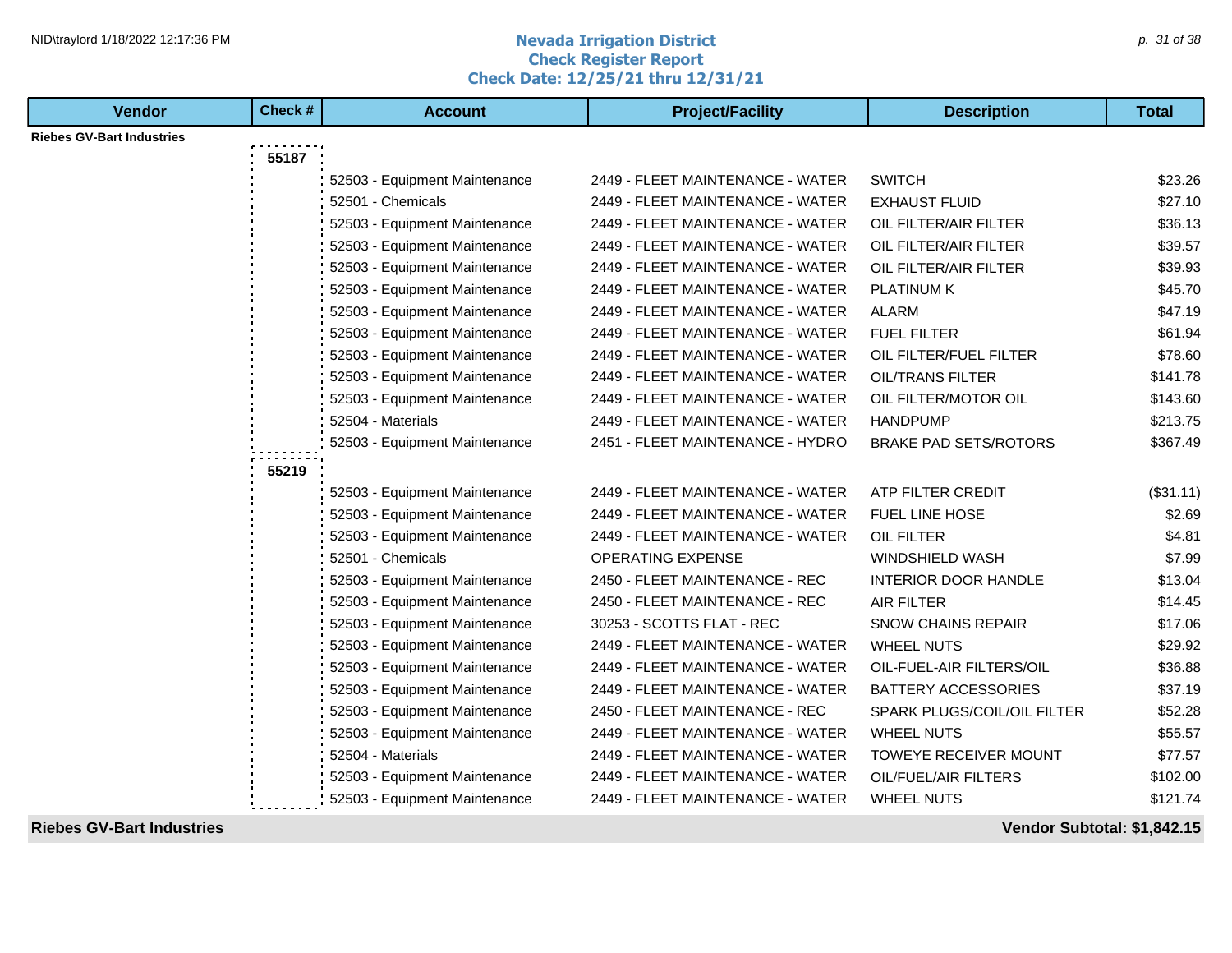#### **Nevada Irrigation District Check Register Report Check Date: 12/25/21 thru 12/31/21** NID\traylord 1/18/2022 12:17:36 PM p. 32 of 38 p. 32 of 38 p. 32 of 38 p. 32 of 38 p. 32 of 38 p. 32 of 38 p. 32 of 38 p. 32 of 38 p. 32 of 38 p. 32 of 38 p. 32 of 38 p. 32 of 38 p. 32 of 38 p. 32 of 38 p. 32 of 38 p. 32

| <b>Vendor</b>                            | Check # | <b>Account</b>                                                                                                                                                                        | <b>Project/Facility</b>                                                                                                                                                                                             | <b>Description</b>                                                                                                                            | <b>Total</b>                                                                |
|------------------------------------------|---------|---------------------------------------------------------------------------------------------------------------------------------------------------------------------------------------|---------------------------------------------------------------------------------------------------------------------------------------------------------------------------------------------------------------------|-----------------------------------------------------------------------------------------------------------------------------------------------|-----------------------------------------------------------------------------|
| <b>Ritz Safety dba Slate Rock Safety</b> |         |                                                                                                                                                                                       |                                                                                                                                                                                                                     |                                                                                                                                               |                                                                             |
|                                          | 55189   | 52505 - Safety Supplies<br>52505 - Safety Supplies<br>52505 - Safety Supplies                                                                                                         | <b>OPERATING EXPENSE</b><br>OPERATING EXPENSE<br>OPERATING EXPENSE                                                                                                                                                  | FR CLOTHING<br>FR CLOTHING<br>FR CLOTHING                                                                                                     | \$367.60<br>\$733.22<br>\$483.65                                            |
| <b>Ritz Safety dba Slate Rock Safety</b> |         |                                                                                                                                                                                       |                                                                                                                                                                                                                     | Vendor Subtotal: \$1,584.47                                                                                                                   |                                                                             |
| <b>Sierra Plumbing Supply</b>            | 55158   | 13105 - N-5 Valves                                                                                                                                                                    | <b>INVENTORY STOCKING</b>                                                                                                                                                                                           | 3/4" WATTS LF007M3-QT DBL                                                                                                                     | \$4,976.05                                                                  |
| <b>Sierra Plumbing Supply</b>            |         |                                                                                                                                                                                       |                                                                                                                                                                                                                     | Vendor Subtotal: \$4,976.05                                                                                                                   |                                                                             |
| <b>Simpson &amp; Simpson</b>             |         |                                                                                                                                                                                       |                                                                                                                                                                                                                     |                                                                                                                                               |                                                                             |
|                                          | 55159   | 52941 - Program: Road Rstrtn                                                                                                                                                          | 2616 - LOMA RICA TP ACCESS RD                                                                                                                                                                                       | LOMA RICA TP ACCESS RD                                                                                                                        | \$22,088.00                                                                 |
| <b>Simpson &amp; Simpson</b>             |         |                                                                                                                                                                                       |                                                                                                                                                                                                                     | Vendor Subtotal: \$22,088.00                                                                                                                  |                                                                             |
| <b>Smarter Broadband</b>                 | 55100   | 52713 - Utilities<br>52713 - Utilities                                                                                                                                                | OPERATING EXPENSE<br><b>OPERATING EXPENSE</b>                                                                                                                                                                       | 12/25-12/31/21 SERVICE<br>01/01-03/24/22 SERVICE                                                                                              | \$8.85<br>\$105.00                                                          |
| <b>Smarter Broadband</b>                 |         |                                                                                                                                                                                       |                                                                                                                                                                                                                     | Vendor Subtotal: \$113.85                                                                                                                     |                                                                             |
| <b>SPD Saw Shop</b>                      | 55190   | 52504 - Materials<br>52503 - Equipment Maintenance<br>52504 - Materials<br>52504 - Materials<br>52503 - Equipment Maintenance<br>52503 - Equipment Maintenance<br>52506 - Small Tools | <b>OPERATING EXPENSE</b><br>2449 - FLEET MAINTENANCE - WATER<br>30253 - SCOTTS FLAT - REC<br>30253 - SCOTTS FLAT - REC<br>2449 - FLEET MAINTENANCE - WATER<br>2451 - FLEET MAINTENANCE - HYDRO<br>OPERATING EXPENSE | 3 PACK STONES<br><b>AIR FILTER</b><br>LINE TRIMMER<br><b>KWIK LOADER</b><br>SPARK PLUGS/FILTERS/CHAIN<br><b>CARBURETOR</b><br><b>CHAINSAW</b> | \$8.40<br>\$30.08<br>\$48.76<br>\$71.51<br>\$108.08<br>\$145.86<br>\$419.40 |
| <b>SPD Saw Shop</b>                      |         |                                                                                                                                                                                       |                                                                                                                                                                                                                     | Vendor Subtotal: \$832.09                                                                                                                     |                                                                             |
| <b>Staples</b>                           | 55191   | 52710 - Supplies                                                                                                                                                                      | <b>OPERATING EXPENSE</b>                                                                                                                                                                                            | <b>CHARGER</b>                                                                                                                                | \$20.11                                                                     |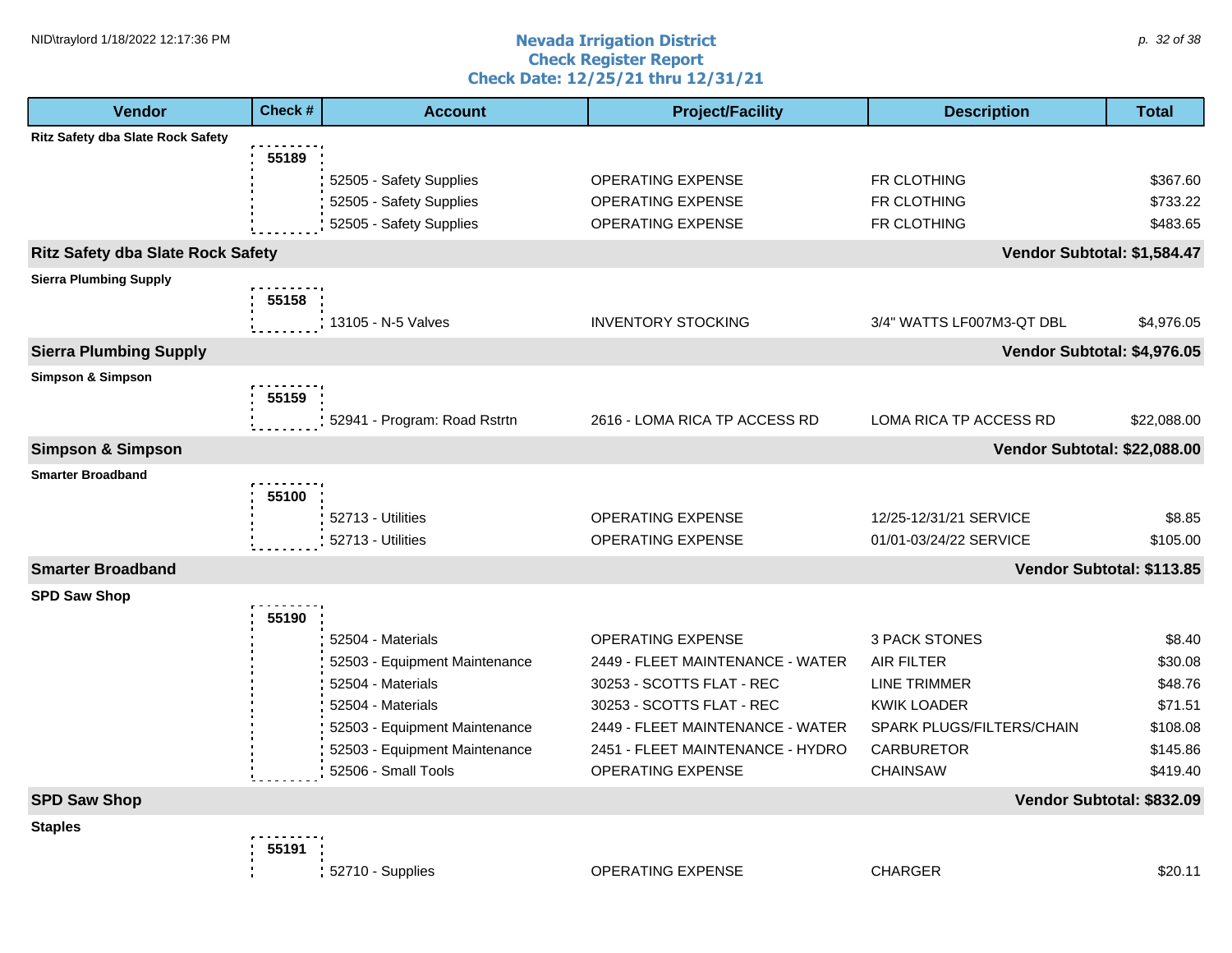#### **Nevada Irrigation District Check Register Report Check Date: 12/25/21 thru 12/31/21** NID\traylord 1/18/2022 12:17:36 PM p. 33 of 38 contract a set of the **Nevada Irrigation District** contract p. 33 of 38 contract p. 33 of 38 contract p. 33 of 38 contract p. 33 of 38 contract p. 33 of 38 contract p. 33 con

| Check #<br><b>Vendor</b>                   | <b>Account</b>                    | <b>Project/Facility</b>      | <b>Description</b>            | <b>Total</b>             |
|--------------------------------------------|-----------------------------------|------------------------------|-------------------------------|--------------------------|
| <b>Staples</b>                             |                                   |                              |                               |                          |
| 55191                                      |                                   |                              |                               |                          |
|                                            | 52710 - Supplies                  | <b>OPERATING EXPENSE</b>     | 2022 CALENDARS                | \$250.54                 |
| <b>Staples</b>                             |                                   |                              | Vendor Subtotal: \$270.65     |                          |
| <b>State Water Resources Control Board</b> |                                   |                              |                               |                          |
| 20210503                                   | 52703 - Debt Service              | OPERATING EXPENSE            | 01/01/22 DEBT SERVICE         | \$305,590.23             |
|                                            |                                   |                              |                               |                          |
| 55070                                      | 52608 - Fed/St/Co Fees            | 30253 - SCOTTS FLAT - REC    | 07/01-12/31/21 PERMIT FEE     | \$5,994.87               |
|                                            | 14030 - Prepaid - Other           | OPERATING EXPENSE            | 01/01-06/30/22 PERMIT FEE     | \$5,897.13               |
|                                            |                                   |                              |                               |                          |
| 55101                                      | 52608 - Fed/St/Co Fees            | 30256 - LONG RAVINE - REC    | 07/01-12/31/21 PERMIT FEE     | \$5,994.87               |
|                                            | 14030 - Prepaid - Other           | OPERATING EXPENSE            | 01/01-06/30/22 PERMIT FEE     | \$5,897.13               |
| 79924                                      |                                   |                              |                               |                          |
|                                            | 52915 - Project: Non-Programmatic | VOIDED CHECK - EG-CASCADE TX | 04/01-03/31/18 PERMIT FEE     | (\$670.00)               |
|                                            |                                   | <b>MAIN</b>                  |                               |                          |
| <b>State Water Resources Control Board</b> |                                   |                              | Vendor Subtotal: \$328,704.23 |                          |
| <b>TengoInternet</b>                       |                                   |                              |                               |                          |
| 55130                                      |                                   |                              |                               |                          |
|                                            | 52713 - Utilities                 | 30253 - SCOTTS FLAT - REC    | DEC-21 NETWORK ASSURANCE      | \$115.00                 |
|                                            | 46302 - Expense Reimbursements    | 30253 - SCOTTS FLAT - REC    | NOV-21 TENGO INTERNET         | (\$36.10)                |
|                                            | 52713 - Utilities                 | 30253 - SCOTTS FLAT - REC    | <b>BALANCE ADJUSTMENT</b>     | (\$0.01)                 |
| <b>TengoInternet</b>                       |                                   |                              |                               | Vendor Subtotal: \$78.89 |
| <b>Thatcher Company of California</b>      |                                   |                              |                               |                          |
| 55160                                      |                                   |                              |                               |                          |
|                                            | 52501 - Chemicals                 | 10303 - E GEORGE TRMT PLANT  | ALUMINUM SULFATE              | \$3,014.13               |
| <b>Thatcher Company of California</b>      |                                   |                              | Vendor Subtotal: \$3,014.13   |                          |
| <b>The Tool Shed</b>                       |                                   |                              |                               |                          |
| 55221                                      |                                   |                              |                               |                          |
|                                            | 52506 - Small Tools               | OPERATING EXPENSE            | BATTERY/GRINDER/SAW           | \$787.71                 |
| <b>The Tool Shed</b>                       |                                   |                              | Vendor Subtotal: \$787.71     |                          |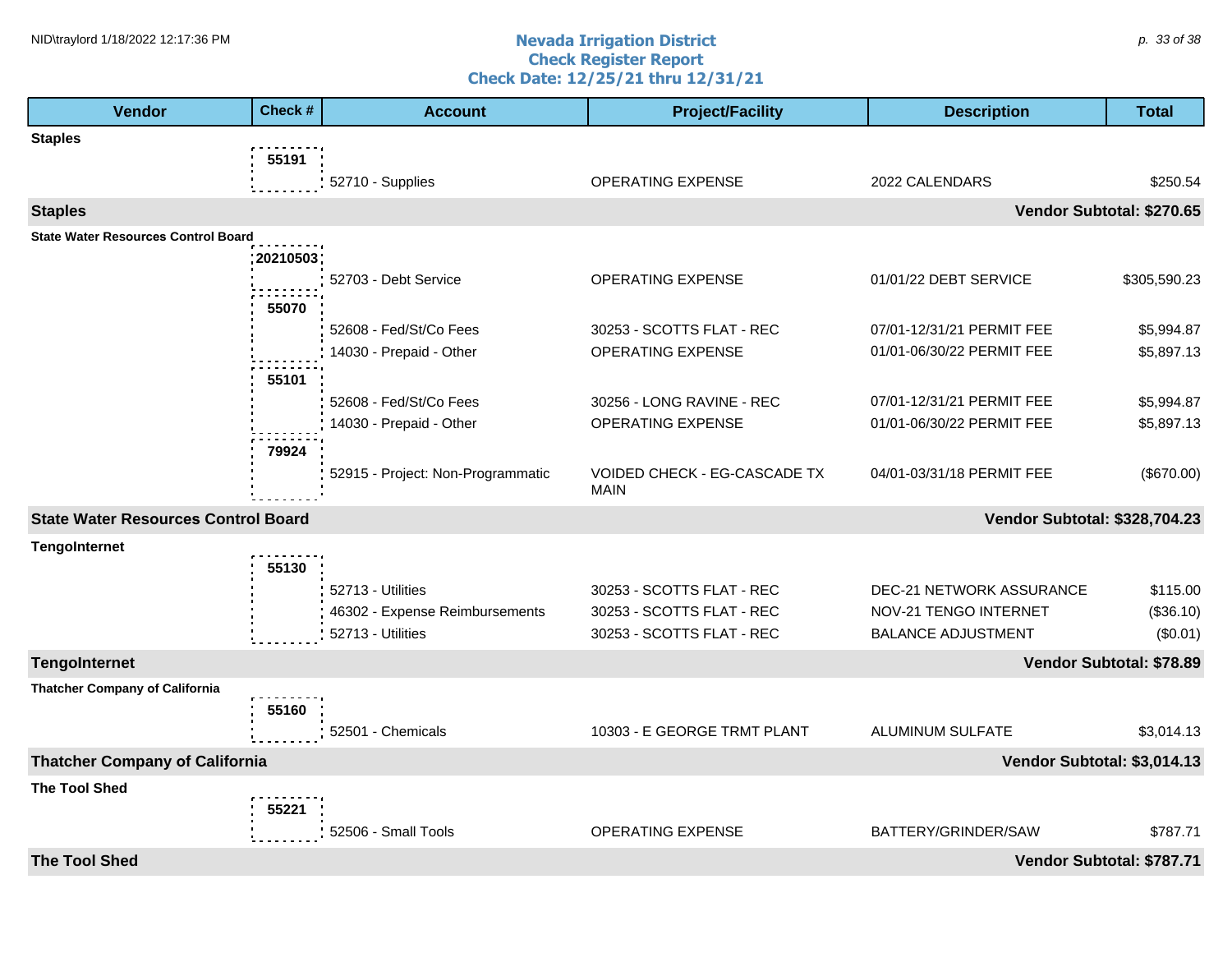#### **Nevada Irrigation District Check Register Report Check Date: 12/25/21 thru 12/31/21** NID\traylord 1/18/2022 12:17:36 PM p. 34 of 38 p. 34 of 38 p. 34 of 38 p. 34 of 38 p. 34 of 38 p. 34 of 38 p. 34 of 38 p. 34 of 38 p. 34 of 38 p. 34 of 38 p. 34 of 38 p. 34 of 38 p. 34 of 38 p. 34 of 38 p. 34 of 38 p. 34

| <b>Vendor</b>                                       | Check #  | <b>Account</b>                    | <b>Project/Facility</b>                      | <b>Description</b>          | <b>Total</b>             |
|-----------------------------------------------------|----------|-----------------------------------|----------------------------------------------|-----------------------------|--------------------------|
| <b>TJ/H2b Analytical Service</b>                    |          |                                   |                                              |                             |                          |
|                                                     | 55192    |                                   |                                              |                             |                          |
|                                                     |          | 52603 - Consultant Fees           | 57700 - COMBIE SOUTH POWERHOUSE OIL SAMPLING |                             | \$50.00                  |
| <b>TJ/H2b Analytical Service</b>                    |          |                                   |                                              |                             | Vendor Subtotal: \$50.00 |
| <b>Trigon dba Sunrise Environmental</b>             |          |                                   |                                              |                             |                          |
|                                                     | 55222    | 52501 - Chemicals                 | OPERATING EXPENSE                            | ARMOUR/AEROSOL/SHIMMER      | \$755.18                 |
|                                                     |          |                                   |                                              |                             |                          |
| <b>Trigon dba Sunrise Environmental</b>             |          |                                   |                                              | Vendor Subtotal: \$755.18   |                          |
| <b>Tytanium Ideas</b>                               |          |                                   |                                              |                             |                          |
|                                                     | 55161    | 52603 - Consultant Fees           | OPERATING EXPENSE                            | NID DIGITIAL MARKETING      | \$4,125.00               |
|                                                     |          |                                   |                                              |                             |                          |
| <b>Tytanium Ideas</b><br><b>US Pipe Fabrication</b> |          |                                   |                                              | Vendor Subtotal: \$4,125.00 |                          |
|                                                     | 55223    |                                   |                                              |                             |                          |
|                                                     |          | 52504 - Materials                 | 2590 - RIVER FIRE                            | STEEL MANIFOLD/FLANGE       | \$400.00                 |
|                                                     |          | 52910 - Program: Raw Water Rplc   | 1098 - SANTINI SIPHON 1&2 RPLMT              | PIPE SPOOL                  | \$900.00                 |
| <b>US Pipe Fabrication</b>                          |          |                                   |                                              | Vendor Subtotal: \$1,300.00 |                          |
| <b>Utility Crane &amp; Equipment</b>                |          |                                   |                                              |                             |                          |
|                                                     | 55162    |                                   |                                              |                             |                          |
|                                                     |          | 52904 - Equipment Purchases       | OPERATING EXPENSE                            | AQUAPHON PRO PLUS KIT       | \$9,087.96               |
| <b>Utility Crane &amp; Equipment</b>                |          |                                   |                                              | Vendor Subtotal: \$9,087.96 |                          |
| <b>VALIC</b>                                        |          |                                   |                                              |                             |                          |
|                                                     | 20210499 |                                   |                                              |                             |                          |
|                                                     |          | 24464 - Deferred Comp Withholding | <b>WITHHOLDING</b>                           | <b>VALIC 457 PR-A26</b>     | \$6,968.84               |
|                                                     |          | 24465 - Deferred Comp Withholding | <b>WITHHOLDING</b>                           | <b>VALIC 457 PR-A26</b>     | \$40.00                  |
|                                                     | 20210500 | 24465 - Deferred Comp Withholding | <b>WITHHOLDING</b>                           | VALIC ROTH 457 PR-A26       | \$353.77                 |
|                                                     |          | 24464 - Deferred Comp Withholding | <b>WITHHOLDING</b>                           | VALIC ROTH 457 PR-A26       | \$1,842.28               |
| <b>VALIC</b>                                        |          |                                   |                                              | Vendor Subtotal: \$9,204.89 |                          |
|                                                     |          |                                   |                                              |                             |                          |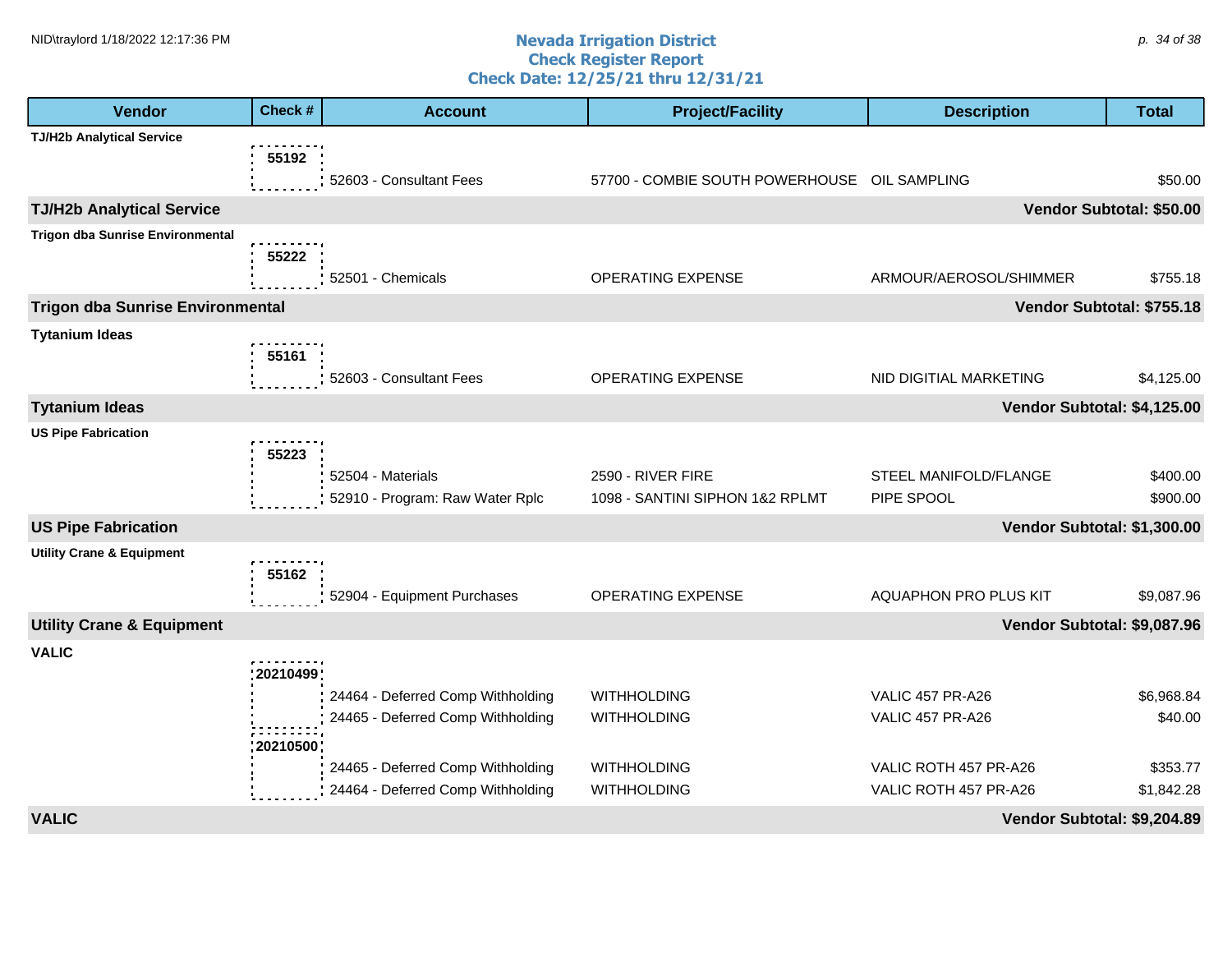#### **Nevada Irrigation District Check Register Report Check Date: 12/25/21 thru 12/31/21** NID\traylord 1/18/2022 12:17:36 PM p. 35 of 38 contract a set of the set of the set of the set of the set of the set of the set of the set of the set of the set of the set of the set of the set of the set of the set of th

| <b>Vendor</b>                       | Check #   | <b>Account</b>                    | <b>Project/Facility</b>          | <b>Description</b>           | <b>Total</b> |
|-------------------------------------|-----------|-----------------------------------|----------------------------------|------------------------------|--------------|
| <b>Valley Truck &amp; Tractor</b>   |           |                                   |                                  |                              |              |
|                                     | 55193     |                                   |                                  |                              |              |
|                                     |           | 52503 - Equipment Maintenance     | 2449 - FLEET MAINTENANCE - WATER | <b>CLUTCH</b>                | \$503.04     |
| <b>Valley Truck &amp; Tractor</b>   |           |                                   |                                  | Vendor Subtotal: \$503.04    |              |
| <b>Vantagepoint Transfer Agents</b> |           |                                   |                                  |                              |              |
|                                     | :20210501 |                                   |                                  |                              |              |
|                                     |           | 24464 - Deferred Comp Withholding | <b>WITHHOLDING</b>               | <b>ICMA 457 PR-A26</b>       | \$7,965.52   |
|                                     |           | 24465 - Deferred Comp Withholding | <b>WITHHOLDING</b>               | <b>ICMA 457 PR-A26</b>       | \$620.00     |
|                                     |           | 24465 - Deferred Comp Withholding | <b>WITHHOLDING</b>               | <b>ICMA 457 PR-A26</b>       | \$1,700.00   |
| <b>Vantagepoint Transfer Agents</b> |           |                                   |                                  | Vendor Subtotal: \$10,285.52 |              |
| <b>Verizon Wireless</b>             |           |                                   |                                  |                              |              |
|                                     | 55131     |                                   |                                  |                              |              |
|                                     |           | 52713 - Utilities                 | 10230 - MAIN OFFICE              | 11/02-12/01/21 SERVICE       | \$272.67     |
| <b>Verizon Wireless</b>             |           |                                   |                                  | Vendor Subtotal: \$272.67    |              |
| <b>Vulcan Materials</b>             |           |                                   |                                  |                              |              |
|                                     | 55224     |                                   |                                  |                              |              |
|                                     |           | 52504 - Materials                 | 10317 - LAKE OF THE PINES SYSTEM | ST 3/8/AGG & ASPHALT         | \$714.71     |
|                                     |           | 52504 - Materials                 | 10230 - MAIN OFFICE              | COLD MIX/AGG & ASPHALT       | \$1,098.08   |
|                                     |           |                                   |                                  |                              |              |
| <b>Vulcan Materials</b>             |           |                                   |                                  | Vendor Subtotal: \$1,812.79  |              |
| Wageworks                           |           |                                   |                                  |                              |              |
|                                     | 20210502  |                                   |                                  |                              |              |
|                                     |           | 20055 - HRA Reimbursement         | <b>OPERATING EXPENSE</b>         | 12/05-12/11/21 HRA ACTIVE    | \$12,822.60  |
|                                     |           | 20055 - HRA Reimbursement         | OPERATING EXPENSE                | 12/05-12/11/21 HRA ACTIVE    | \$586.73     |
|                                     |           | 20055 - HRA Reimbursement         | OPERATING EXPENSE                | 12/05-12/11/21 HRA ACTIVE    | \$2,424.36   |
|                                     |           | 20055 - HRA Reimbursement         | <b>OPERATING EXPENSE</b>         | 12/05-12/11/21 HRA RETIREE   | \$2,440.80   |
|                                     |           | 20055 - HRA Reimbursement         | OPERATING EXPENSE                | 12/05-12/11/21 HRA RETIREE   | \$55.83      |
|                                     |           | 20055 - HRA Reimbursement         | OPERATING EXPENSE                | 12/05-12/11/21 SPENDDOWN     | \$915.33     |
|                                     |           | 24443 - Flex Healthcare Plan      | <b>WITHHOLDING</b>               | 12/05-12/11/21 FSA           | \$190.18     |
|                                     | 20210507  |                                   |                                  |                              |              |
|                                     |           | 20055 - HRA Reimbursement         | <b>OPERATING EXPENSE</b>         | 12/12-12/18/21 ACTIVE        | \$10,810.21  |
|                                     |           | 20055 - HRA Reimbursement         | <b>OPERATING EXPENSE</b>         | 12/12-12/18/21 ACTIVE        | \$16.24      |
|                                     |           | 20055 - HRA Reimbursement         | <b>OPERATING EXPENSE</b>         | 12/12-12/18/21 ACTIVE        | \$1,683.67   |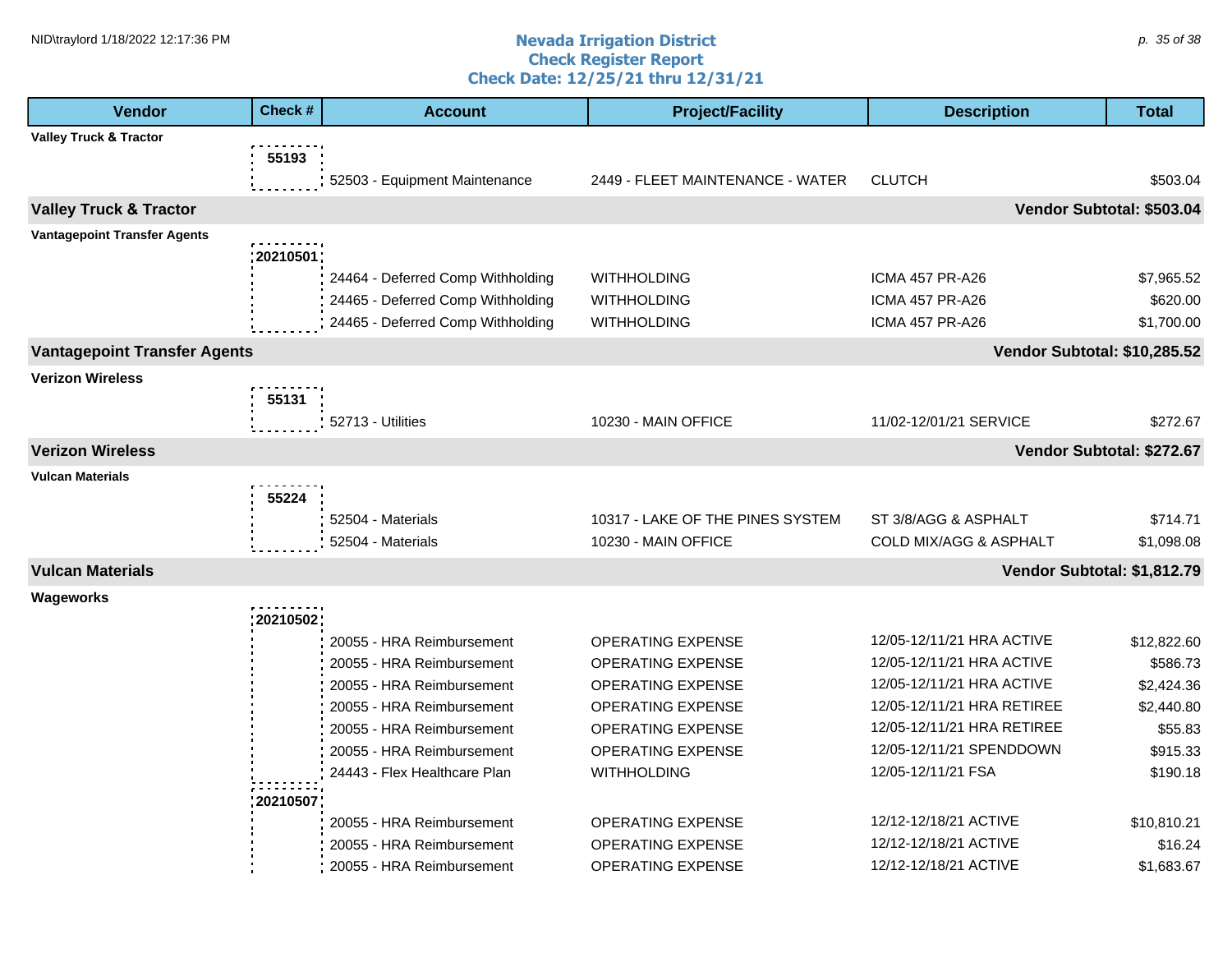#### **Nevada Irrigation District Check Register Report Check Date: 12/25/21 thru 12/31/21** NID\traylord 1/18/2022 12:17:36 PM p. 36 of 38 p. 36 of 38 p. 36 of 38 p. 36 of 38 p. 36 of 38 p. 36 of 38 p. 36 p. 36 p. 36 p. 36 p. 36 p. 36 p. 36 p. 36 p. 36 p. 36 p. 36 p. 36 p. 36 p. 36 p. 37 p. 38 p. 38 p. 38 p. 38

| <b>Vendor</b>                            | Check #    | <b>Account</b>               | <b>Project/Facility</b>           | <b>Description</b>           | <b>Total</b> |
|------------------------------------------|------------|------------------------------|-----------------------------------|------------------------------|--------------|
| Wageworks                                |            |                              |                                   |                              |              |
|                                          | :20210507: |                              |                                   |                              |              |
|                                          |            | 20055 - HRA Reimbursement    | OPERATING EXPENSE                 | 12/12-12/18/21 RETIREE       | \$29.96      |
|                                          |            | 20055 - HRA Reimbursement    | <b>OPERATING EXPENSE</b>          | 12/12-12/18/21 SPENDOWN      | \$261.19     |
|                                          |            | 20055 - HRA Reimbursement    | <b>OPERATING EXPENSE</b>          | 12/12-12/18/21 RETIREE       | \$2,826.28   |
|                                          |            | 24443 - Flex Healthcare Plan | <b>WITHHOLDING</b>                | 12/12-12/18/21 FSA           | \$916.72     |
|                                          | 20210508   |                              |                                   |                              |              |
|                                          |            | 20055 - HRA Reimbursement    | <b>OPERATING EXPENSE</b>          | 12/19-12/25/21 RETIREE       | \$2,989.97   |
|                                          |            | 20055 - HRA Reimbursement    | <b>OPERATING EXPENSE</b>          | 12/19-12/25/21 RETIREE       | \$20.00      |
|                                          |            | 20055 - HRA Reimbursement    | <b>OPERATING EXPENSE</b>          | 12/19-12/25/21 SPENDDOWN     | \$912.95     |
|                                          |            | 20055 - HRA Reimbursement    | <b>OPERATING EXPENSE</b>          | 12/19-12/25/21 SPENDDOWN     | \$57.41      |
|                                          |            | 20055 - HRA Reimbursement    | <b>OPERATING EXPENSE</b>          | 12/19-12/25/21 ACTIVE        | \$2,265.69   |
|                                          |            | 20055 - HRA Reimbursement    | <b>OPERATING EXPENSE</b>          | 12/19-12/25/21 ACTIVE        | \$1,330.43   |
|                                          |            | 20055 - HRA Reimbursement    | <b>OPERATING EXPENSE</b>          | 12/19-12/25/21 ACTIVE        | \$4,775.22   |
|                                          | 55132      |                              |                                   |                              |              |
|                                          |            | 52603 - Consultant Fees      | <b>OPERATING EXPENSE</b>          | NOV-21 COBRA ADMIN FEE       | \$50.00      |
| <b>Wageworks</b>                         |            |                              |                                   | Vendor Subtotal: \$48,381.77 |              |
| <b>Waste Management of Nevada County</b> |            |                              |                                   |                              |              |
|                                          | 55133      |                              |                                   |                              |              |
|                                          |            | 52504 - Materials            | 10354 - D/S (DEER CREEK SO CANAL) | NOV-21 WASTE SERVICE         | \$308.56     |
|                                          |            | 52713 - Utilities            | 10230 - MAIN OFFICE               | <b>DEC-21 WASTE SERVICE</b>  | \$1,632.80   |
|                                          |            |                              |                                   |                              |              |
|                                          | 81405      | 52713 - Utilities            | VOIDED CHECK - PENINSULA - REC    | <b>DEC-17 WASTE SERVICE</b>  | (\$291.39)   |
|                                          |            |                              |                                   |                              |              |
| <b>Waste Management of Nevada County</b> |            |                              |                                   | Vendor Subtotal: \$1,649.97  |              |
| <b>Wave Broadband</b>                    |            |                              |                                   |                              |              |
|                                          | 55102      |                              |                                   |                              |              |
|                                          |            | 52713 - Utilities            | <b>OPERATING EXPENSE</b>          | 12/09-12/31/21 SERVICE       | \$88.92      |
|                                          |            | 52713 - Utilities            | <b>OPERATING EXPENSE</b>          | 01/01-01/08/22 SERVICE       | \$30.93      |
|                                          |            | 52713 - Utilities            | <b>OPERATING EXPENSE</b>          | <b>INFRASTRUCTURE FEE</b>    | \$6.97       |
| <b>Wave Broadband</b>                    |            |                              |                                   | Vendor Subtotal: \$126.82    |              |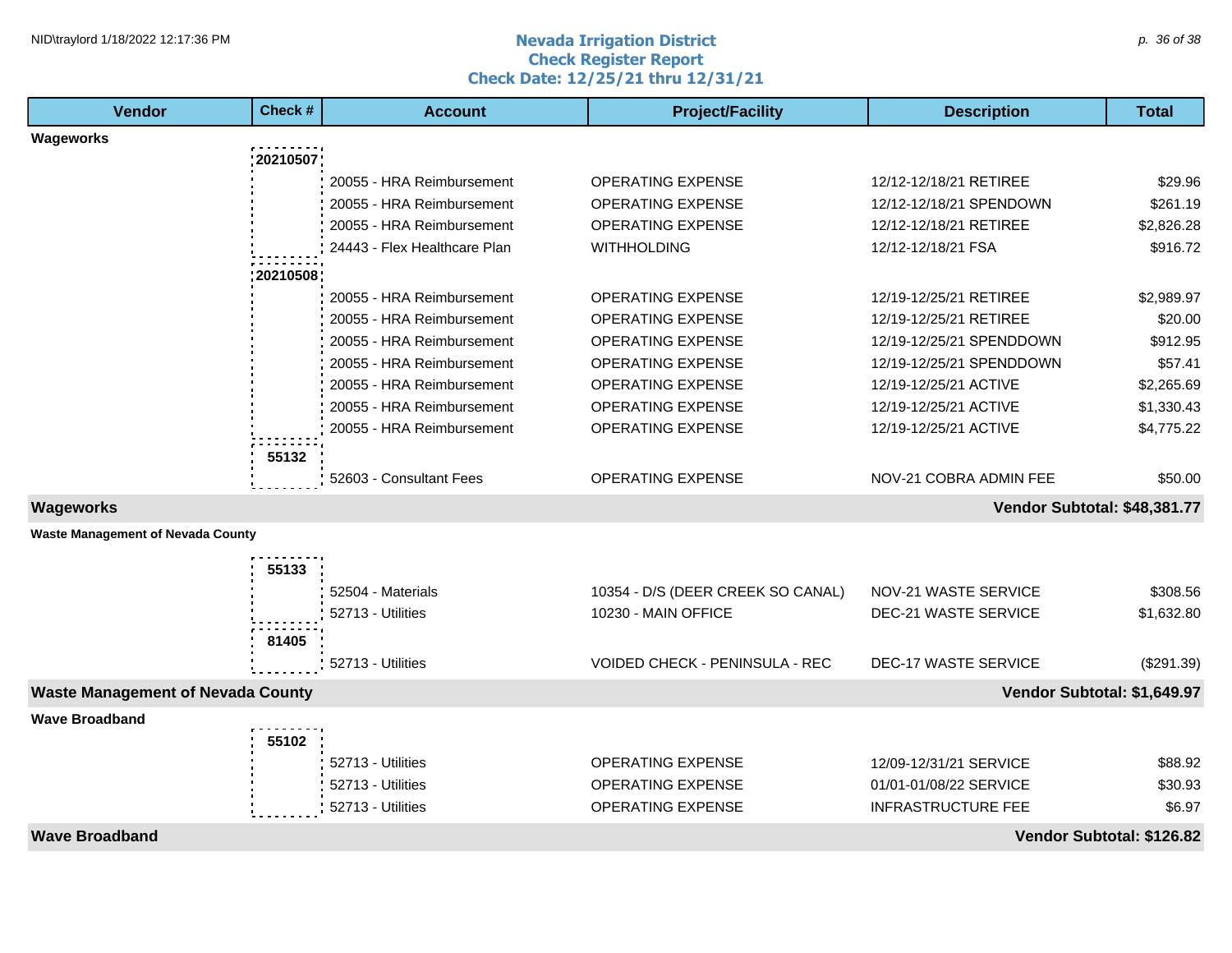#### **Nevada Irrigation District Check Register Report Check Date: 12/25/21 thru 12/31/21** NID\traylord 1/18/2022 12:17:36 PM p. 37 of 38 p. 37 of 38 p. 37 of 38 p. 37 of 38 p. 37 of 38 p. 37 of 38 p. 37 of 38 p. 37 of 38 p. 37 of 38 p. 37 of 38 p. 37 of 38 p. 37 of 38 p. 37 of 38 p. 37 of 38 p. 37 of 38 p. 37

| <b>Vendor</b>                           | Check #    | <b>Account</b>                   | <b>Project/Facility</b>         | <b>Description</b>                | <b>Total</b>             |
|-----------------------------------------|------------|----------------------------------|---------------------------------|-----------------------------------|--------------------------|
| <b>Wells Fargo Bank</b>                 |            |                                  |                                 |                                   |                          |
|                                         | :20210510; |                                  |                                 |                                   |                          |
|                                         |            | 52710 - Supplies                 | <b>OPERATING EXPENSE</b>        | <b>BOD FRAMES/MATTING</b>         | \$292.75                 |
|                                         |            | 52711 - Education/Training/Meals | <b>OPERATING EXPENSE</b>        | <b>BOD MEETING REFRESHMENTS</b>   | \$65.14                  |
|                                         |            | 52504 - Materials                | 10232 - PLACER YARD             | <b>ICE</b>                        | \$64.24                  |
|                                         |            | 52505 - Safety Supplies          | 10232 - PLACER YARD             | <b>RAIN GEAR</b>                  | \$53.61                  |
|                                         |            | 52713 - Utilities                | 30252 - ORCHARD SPRINGS - REC   | 12/13-12/31/21 WIRELESS           | \$91.32                  |
|                                         |            | 52713 - Utilities                | 30252 - ORCHARD SPRINGS - REC   | 01/01-01/12/22 WIRELESS           | \$57.68                  |
|                                         |            | 52503 - Equipment Maintenance    | 30253 - SCOTTS FLAT - REC       | <b>BAIT STATION/OIL/FLUID</b>     | \$81.38                  |
|                                         |            | 52503 - Equipment Maintenance    | 30256 - LONG RAVINE - REC       | <b>BAIT STATION/OIL/FLUID</b>     | \$81.38                  |
|                                         |            | 52713 - Utilities                | 30253 - SCOTTS FLAT - REC       | 12/15-12/31/21 WIRELESS           | \$81.71                  |
|                                         |            | 52713 - Utilities                | 30253 - SCOTTS FLAT - REC       | 01/01-01/14/22 WIRELESS           | \$67.29                  |
|                                         |            | 52504 - Materials                | <b>OPERATING EXPENSE</b>        | <b>FEMALE SOLDERLESS CONN</b>     | \$102.92                 |
|                                         |            | 52710 - Supplies                 | <b>OPERATING EXPENSE</b>        | CREATIVE CLOUD SUBSCRIPTION       | \$79.99                  |
|                                         |            | 52504 - Materials                | <b>OPERATING EXPENSE</b>        | <b>MAILING FROM HACH</b>          | \$27.13                  |
|                                         |            | 52503 - Equipment Maintenance    | 10303 - E GEORGE TRMT PLANT     | <b>MAILING FROM T&amp;T VALVE</b> | \$29.14                  |
| <b>Wells Fargo Bank</b>                 |            |                                  |                                 | Vendor Subtotal: \$1,175.68       |                          |
| <b>Western Electricity Coordinating</b> |            |                                  |                                 |                                   |                          |
|                                         | 55134      |                                  |                                 |                                   |                          |
|                                         |            | 52608 - Fed/St/Co Fees           | 57100 - BOWMAN POWERHOUSE       | <b>RENEW ENERGY CERT</b>          | \$5.54                   |
|                                         |            | 52608 - Fed/St/Co Fees           | 57200 - DUTCH FLAT POWERHOUSE   | <b>RENEW ENERGY CERT</b>          | \$15.26                  |
|                                         |            | 52608 - Fed/St/Co Fees           | 57400 - ROLLINS POWERHOUSE      | <b>RENEW ENERGY CERT</b>          | \$16.67                  |
|                                         |            | 52608 - Fed/St/Co Fees           | 57600 - COMBIE NORTH POWERHOUSE | <b>RENEW ENERGY CERT</b>          | \$1.34                   |
|                                         |            | 52608 - Fed/St/Co Fees           | 57700 - COMBIE SOUTH POWERHOUSE | <b>RENEW ENERGY CERT</b>          | \$0.15                   |
| <b>Western Electricity Coordinating</b> |            |                                  |                                 |                                   | Vendor Subtotal: \$38.96 |
| <b>Western Truck Parts &amp; Equip</b>  |            |                                  |                                 |                                   |                          |
|                                         | 55163      |                                  |                                 |                                   |                          |
|                                         |            | 52902 - Vehicle Purchases        | <b>OPERATING EXPENSE</b>        | 2021 PETERBILT 10-YARD            | \$163,449.18             |
| <b>Western Truck Parts &amp; Equip</b>  |            |                                  |                                 | Vendor Subtotal: \$163,449.18     |                          |
| <b>White Cap</b>                        |            |                                  |                                 |                                   |                          |
|                                         | 55225      |                                  |                                 |                                   |                          |
|                                         |            | 52921 - Program: Res, Dam, Wtrwy | 2360 - FRENCH DAM UPGRADES      | PARAGRANULAR TREMCO               | \$766.17                 |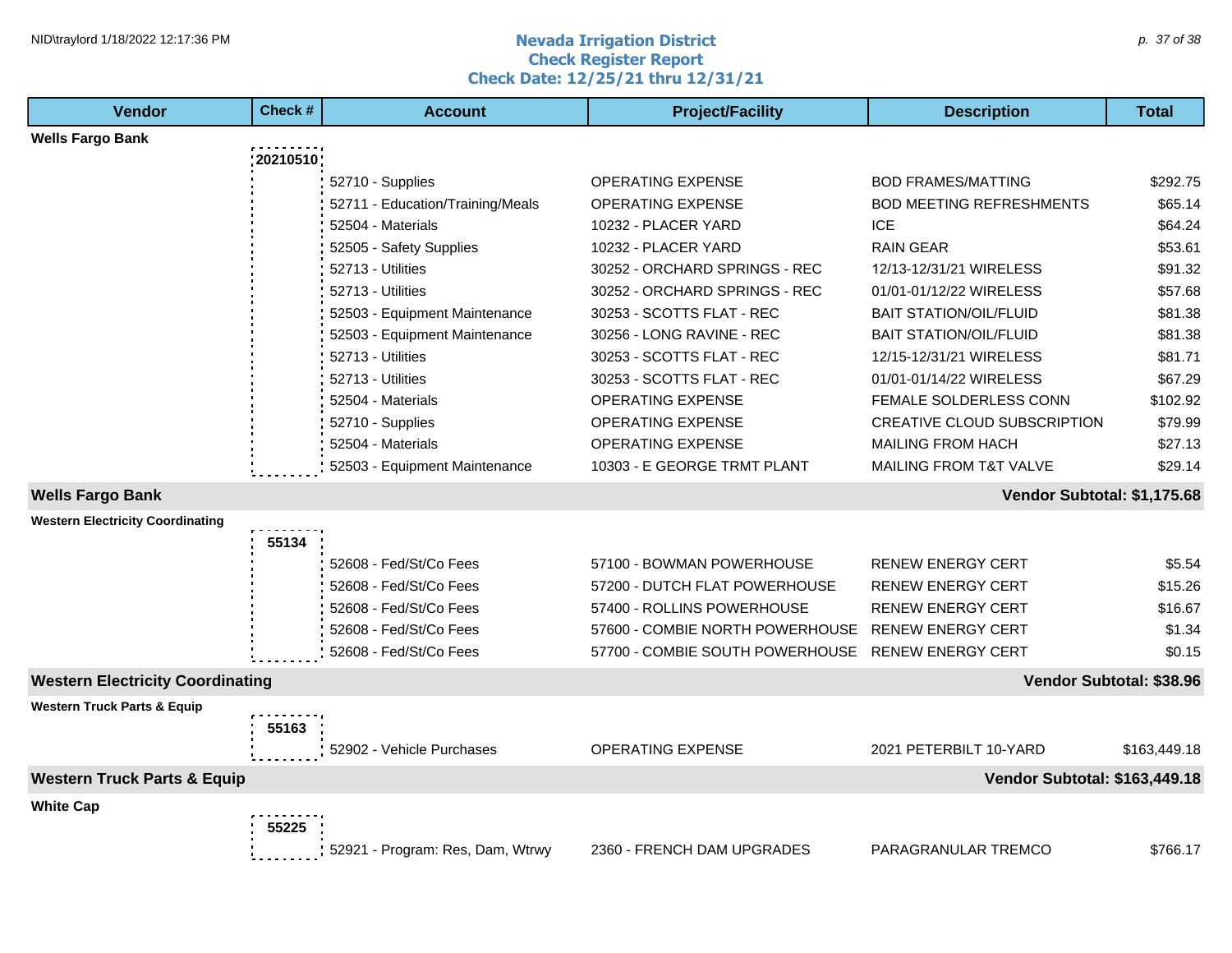#### **Nevada Irrigation District Check Register Report Check Date: 12/25/21 thru 12/31/21** NID\traylord 1/18/2022 12:17:36 PM p. 38 of 38 cm  $\sim$  and  $\sim$  Nevada Irrigation District

| <b>Vendor</b>                           | Check # | <b>Account</b>                | <b>Project/Facility</b>                             | <b>Description</b>        | <b>Total</b>              |
|-----------------------------------------|---------|-------------------------------|-----------------------------------------------------|---------------------------|---------------------------|
| <b>White Cap</b>                        |         |                               |                                                     |                           | Vendor Subtotal: \$766.17 |
| <b>Winner Chevrolet</b>                 |         |                               |                                                     |                           |                           |
|                                         | 55194   |                               |                                                     |                           |                           |
|                                         |         | 52503 - Equipment Maintenance | 2449 - FLEET MAINTENANCE - WATER                    | <b>GASKET/BOLT CREDIT</b> | (\$16.23)                 |
|                                         |         | 52503 - Equipment Maintenance | 2451 - FLEET MAINTENANCE - HYDRO                    | <b>HOUSING</b>            | \$34.13                   |
|                                         |         | 52503 - Equipment Maintenance | 2451 - FLEET MAINTENANCE - HYDRO                    | <b>SOLENOID</b>           | \$44.85                   |
|                                         | 55226   |                               |                                                     |                           |                           |
|                                         |         | 52503 - Equipment Maintenance | 2451 - FLEET MAINTENANCE - HYDRO                    | <b>HUB</b>                | \$157.81                  |
| <b>Winner Chevrolet</b>                 |         |                               |                                                     |                           | Vendor Subtotal: \$220.56 |
| <b>World Oil Environmental Services</b> |         |                               |                                                     |                           |                           |
|                                         | 55195   |                               |                                                     |                           |                           |
|                                         |         | 52603 - Consultant Fees       | OPERATING EXPENSE                                   | USSD/MIXED OILS           | \$160.00                  |
| <b>World Oil Environmental Services</b> |         |                               |                                                     |                           | Vendor Subtotal: \$160.00 |
| Yuba Lock & Safe                        |         |                               |                                                     |                           |                           |
|                                         | 55196   |                               |                                                     |                           |                           |
|                                         |         | 52902 - Vehicle Purchases     | <b>OPERATING EXPENSE</b>                            | DOUBLE SIDED KEY          | \$21.16                   |
| Yuba Lock & Safe                        |         |                               |                                                     |                           | Vendor Subtotal: \$21.16  |
| Zanjero                                 |         |                               |                                                     |                           |                           |
|                                         | 55164   |                               |                                                     |                           |                           |
|                                         |         | 52603 - Consultant Fees       | 2468 - ENERGY RESOURCES SERVICES PROJECT MANAGEMENT |                           | \$4,500.00                |
|                                         |         | 52603 - Consultant Fees       | <b>VOIDED CHECK - ENERGY</b><br>RESOURCES SERVICES  | PROJECT MANAGEMENT        | (\$4,500.00)              |
| Zanjero                                 |         |                               |                                                     |                           | Vendor Subtotal: \$0.00   |
|                                         |         |                               |                                                     |                           |                           |

Grand Total **\$1,819,677.40**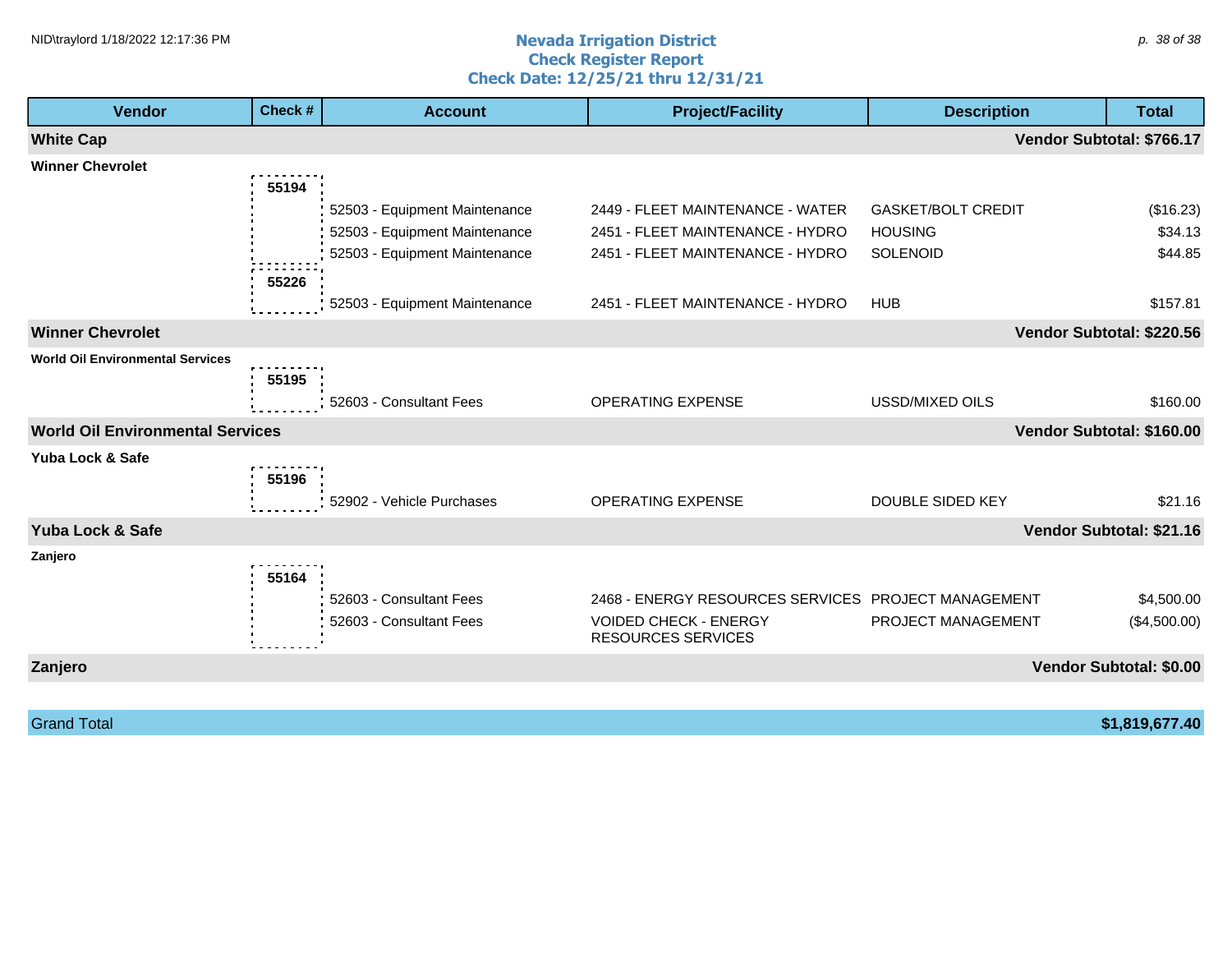#### **Nevada Irrigation District Check Register Report Check Date: 01/01/22 thru 01/14/22** NID\traylord 1/18/2022 12:19:09 PM p. 1 of 7 contract the contract of  $\sim$  **Nevada Irrigation District** contract to the contract of  $p$ . 1 of 7

| Vendor                              | Check # | <b>Account</b>                   | <b>Project/Facility</b>          | <b>Description</b>          |                           |  |
|-------------------------------------|---------|----------------------------------|----------------------------------|-----------------------------|---------------------------|--|
| <b>Afman Supply</b>                 |         |                                  |                                  |                             |                           |  |
|                                     | 55228   |                                  |                                  |                             |                           |  |
|                                     |         | 13111 - N-11 Miscellaneous       | <b>INVENTORY STOCKING</b>        | PADLOCKS/MASTER LOCKS       | \$2,100.65                |  |
| <b>Afman Supply</b>                 |         |                                  |                                  | Vendor Subtotal: \$2,100.65 |                           |  |
| <b>Anixter</b>                      |         |                                  |                                  |                             |                           |  |
|                                     | 55229   |                                  |                                  |                             |                           |  |
|                                     |         | 52920 - Program: PH Improvements | 2351 - RPH OCB REPLACEMENT       | ALUMINUM BOLTED TERM CONS   | \$156.59                  |  |
|                                     |         | 52920 - Program: PH Improvements | 2351 - RPH OCB REPLACEMENT       | ALUMINUM BOLTED TERM CONS   | \$890.44                  |  |
| <b>Anixter</b>                      |         |                                  |                                  | Vendor Subtotal: \$1,047.03 |                           |  |
| <b>Black Dog Enterprises</b>        |         |                                  |                                  |                             |                           |  |
|                                     | 55230   |                                  |                                  |                             |                           |  |
|                                     |         | 60110 - Interest Expense         | OPERATING EXPENSE                | <b>RETENTION INTEREST</b>   | \$0.71                    |  |
|                                     |         | 24310 - Retention Payable        | 2380 RETENTION PAYOFF            | <b>RETENTION PAYOFF</b>     | \$4,200.00                |  |
| <b>Black Dog Enterprises</b>        |         |                                  |                                  | Vendor Subtotal: \$4,200.71 |                           |  |
| <b>Buckmaster Business Machines</b> |         |                                  |                                  |                             |                           |  |
|                                     | 55231   |                                  |                                  |                             |                           |  |
|                                     |         | 52503 - Equipment Maintenance    | 10230 - MAIN OFFICE              | RICOH C5200S COPIER         | \$335.16                  |  |
|                                     |         | 52503 - Equipment Maintenance    | 10230 - MAIN OFFICE              | RICOH C5200S COPIER         | \$335.17                  |  |
| <b>Buckmaster Business Machines</b> |         |                                  |                                  |                             | Vendor Subtotal: \$670.33 |  |
| <b>Core &amp; Main</b>              |         |                                  |                                  |                             |                           |  |
|                                     | 55232   |                                  |                                  |                             |                           |  |
|                                     |         | 13105 - N-5 Valves               | <b>INVENTORY STOCKING</b>        | <b>MUELLER 6" EXT KIT</b>   | \$1,605.80                |  |
|                                     |         | 13113 - N-13 Fittings, Plastic   | <b>INVENTORY STOCKING</b>        | 3" CAP PVC                  | \$58.59                   |  |
|                                     |         | 13116 - N-16 Pipe Fittings       | <b>INVENTORY STOCKING</b>        | 10" SADDLE                  | \$301.63                  |  |
| <b>Core &amp; Main</b>              |         |                                  |                                  | Vendor Subtotal: \$1,966.02 |                           |  |
| <b>Cyrus Tree Service</b>           |         |                                  |                                  |                             |                           |  |
|                                     | 55233   |                                  |                                  |                             |                           |  |
|                                     |         | 52615 - Contractor Fees          | 57111 - BOWMAN TRANSMISSION LINE | HAZARD TREE REMOVAL         | \$4,560.00                |  |
| <b>Cyrus Tree Service</b>           |         |                                  |                                  | Vendor Subtotal: \$4,560.00 |                           |  |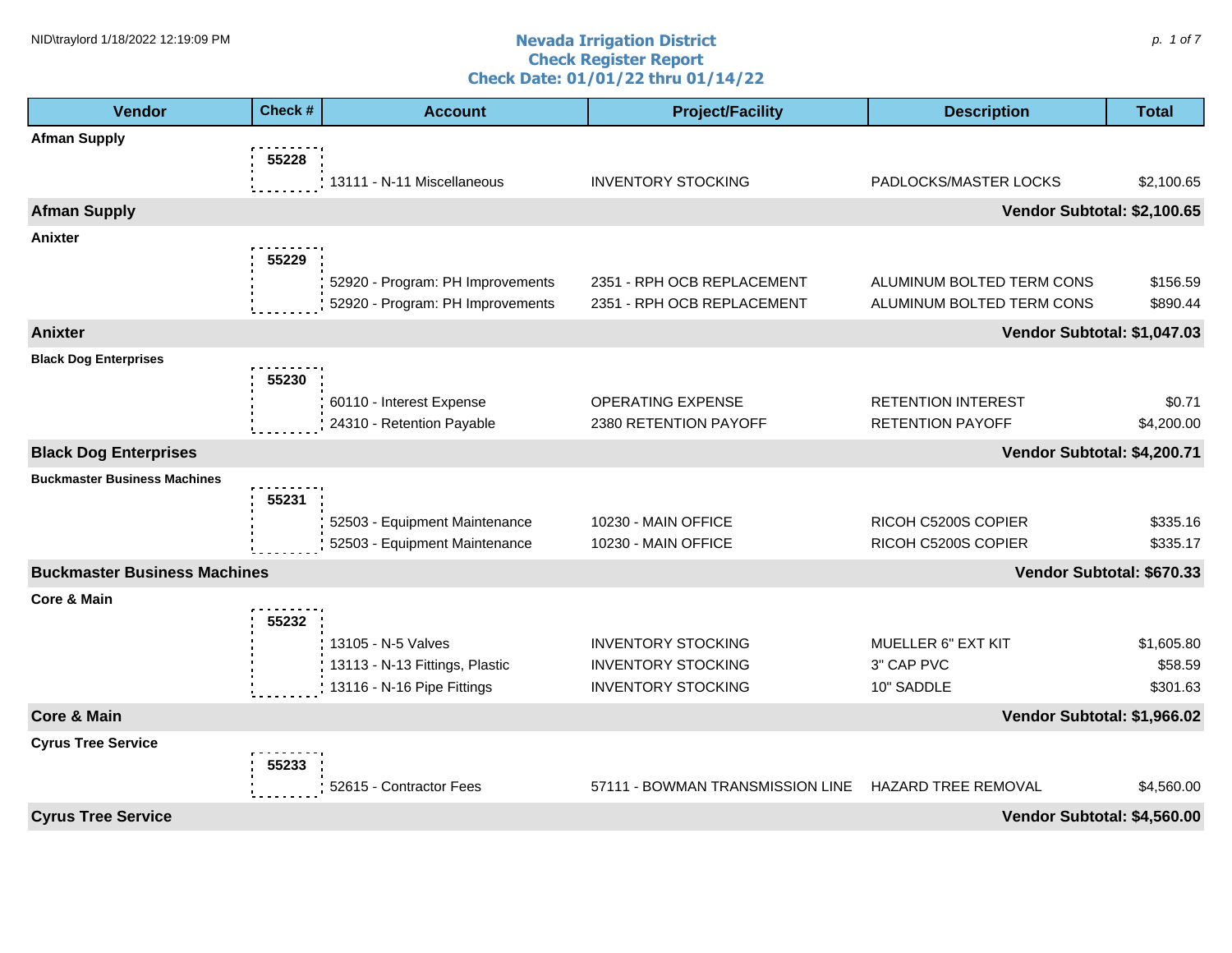#### **Nevada Irrigation District Check Register Report Check Date: 01/01/22 thru 01/14/22** NID\traylord 1/18/2022 12:19:09 PM p. 2 of 7 and 2 of 7 and 2 of 7 and 2 of 7 and 2 of 7 and 2 of 7 and 2 of 7

| <b>Vendor</b>                          | Check# | <b>Account</b>                    | <b>Project/Facility</b>        | <b>Description</b>           | <b>Total</b>              |  |
|----------------------------------------|--------|-----------------------------------|--------------------------------|------------------------------|---------------------------|--|
| <b>Data Tree</b>                       |        |                                   |                                |                              |                           |  |
|                                        | 55234  |                                   |                                |                              |                           |  |
|                                        |        | 52706 - Dues, Publctns, Spnsrshp  | OPERATING EXPENSE              | MONTHLY DOCUMENT SERVICE     | \$200.00                  |  |
|                                        |        | 52706 - Dues, Publctns, Spnsrshp  | OPERATING EXPENSE              | MONTHLY DOCUMENT SERVICE     | \$206.43                  |  |
|                                        |        | 52706 - Dues, Publctns, Spnsrshp  | <b>OPERATING EXPENSE</b>       | MONTHLY DOCUMENT SERVICE     | \$339.67                  |  |
| <b>Data Tree</b>                       |        |                                   |                                |                              | Vendor Subtotal: \$746.10 |  |
| <b>Dell Marketing</b>                  |        |                                   |                                |                              |                           |  |
|                                        | 55235  |                                   |                                |                              |                           |  |
|                                        |        | 52710 - Supplies                  | <b>OPERATING EXPENSE</b>       | POWEREDGE R650XS             | \$9,994.12                |  |
|                                        |        | 52710 - Supplies                  | <b>OPERATING EXPENSE</b>       | <b>INTERNAL ADJUSTMENT</b>   | (\$0.02)                  |  |
| <b>Dell Marketing</b>                  |        |                                   |                                | Vendor Subtotal: \$9,994.10  |                           |  |
| <b>Deluxe dba PTM Document Systems</b> |        |                                   |                                |                              |                           |  |
|                                        | 55227  |                                   |                                |                              |                           |  |
|                                        |        | 52710 - Supplies                  | <b>OPERATING EXPENSE</b>       | <b>FREIGHT</b>               | \$26.15                   |  |
|                                        |        | 52710 - Supplies                  | OPERATING EXPENSE              | W2-FORMS                     | \$53.15                   |  |
|                                        |        | 52710 - Supplies                  | OPERATING EXPENSE              | <b>ENVELOPES</b>             | \$42.32                   |  |
|                                        |        | 52710 - Supplies                  | OPERATING EXPENSE              | 1099-NEC FORMS               | \$8.68                    |  |
|                                        |        | 52710 - Supplies                  | OPERATING EXPENSE              | 1099-MISC FORMS              | \$3.26                    |  |
|                                        |        | 52710 - Supplies                  | <b>OPERATING EXPENSE</b>       | <b>ENVELOPES</b>             | \$3.80                    |  |
|                                        |        | 52710 - Supplies                  | <b>OPERATING EXPENSE</b>       | 1099-INT FORMS               | \$3.26                    |  |
|                                        |        | 52710 - Supplies                  | <b>OPERATING EXPENSE</b>       | 1099-INT FORMS               | \$3.26                    |  |
|                                        |        | 52710 - Supplies                  | <b>OPERATING EXPENSE</b>       | <b>ENVELOPES</b>             | \$10.85                   |  |
| <b>Deluxe dba PTM Document Systems</b> |        |                                   |                                |                              | Vendor Subtotal: \$154.73 |  |
| <b>Ecorp Consulting</b>                |        |                                   |                                |                              |                           |  |
|                                        | 55236  |                                   |                                |                              |                           |  |
|                                        |        | 52915 - Project: Non-Programmatic | 7032 - HEMPHILL DIVERSION/FISH | ENVIRONMENTAL PERMITTING     | \$3,775.00                |  |
|                                        |        | 52915 - Project: Non-Programmatic | 7032 - HEMPHILL DIVERSION/FISH | ENVIRONMENTAL PERMITTING     | \$5,388.75                |  |
|                                        |        | 52915 - Project: Non-Programmatic | 7032 - HEMPHILL DIVERSION/FISH | FINAL MONITORING/REPORTING   | \$7,920.00                |  |
| <b>Ecorp Consulting</b>                |        |                                   |                                | Vendor Subtotal: \$17,083.75 |                           |  |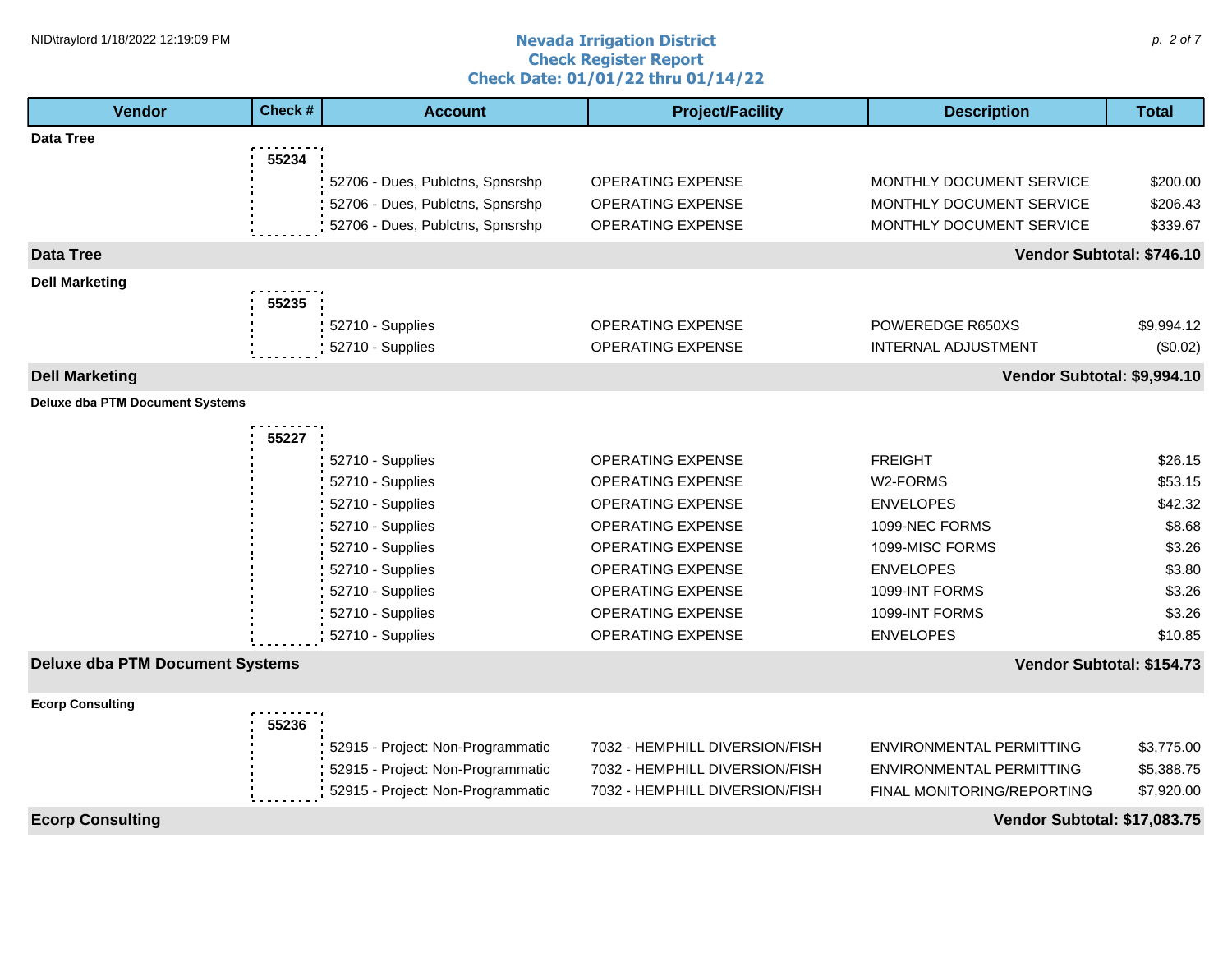#### **Nevada Irrigation District Check Register Report Check Date: 01/01/22 thru 01/14/22** NID\traylord 1/18/2022 12:19:09 PM p. 3 of 7 and 2012 and 2013 **Nevada Irrigation District** the person of  $p$ . 3 of 7

| <b>Vendor</b>                             | Check # | <b>Account</b>                                                | <b>Project/Facility</b>                           | <b>Description</b>                         | <b>Total</b>              |
|-------------------------------------------|---------|---------------------------------------------------------------|---------------------------------------------------|--------------------------------------------|---------------------------|
| <b>Glissman Excavating</b>                |         |                                                               |                                                   |                                            |                           |
|                                           | 55237   |                                                               |                                                   |                                            |                           |
|                                           |         | 52921 - Program: Res, Dam, Wtrwy<br>24310 - Retention Payable | 2360 - FRENCH DAM UPGRADES<br>2360 - 5% RETENTION | <b>FRENCH DAM UPGRADES</b><br>5% RETENTION | \$14,168.23<br>(\$708.41) |
|                                           |         |                                                               |                                                   |                                            |                           |
| <b>Glissman Excavating</b>                |         |                                                               |                                                   | Vendor Subtotal: \$13,459.82               |                           |
| <b>GRIDSME</b>                            | 55238   |                                                               |                                                   |                                            |                           |
|                                           |         | 52603 - Consultant Fees                                       | 57300 - CHICAGO PARK POWERHOUSE                   | NERC COMPLIANCE SUPPORT                    | \$109.37                  |
|                                           |         | 52603 - Consultant Fees                                       | 57200 - DUTCH FLAT POWERHOUSE                     | NERC COMPLIANCE SUPPORT                    | \$109.38                  |
|                                           |         | 52603 - Consultant Fees                                       | 2469 - ELECTRIC RELIABILITY SVCS                  | <b>CAISO SUPPORT SERVICES</b>              | \$2,437.50                |
|                                           |         | 52603 - Consultant Fees                                       | 57300 - CHICAGO PARK POWERHOUSE                   | NERC / WECC COMPLIANCE                     | \$171.87                  |
|                                           |         | 52603 - Consultant Fees                                       | 57200 - DUTCH FLAT POWERHOUSE                     | NERC / WECC COMPLIANCE                     | \$171.88                  |
| <b>GRIDSME</b>                            |         |                                                               |                                                   | Vendor Subtotal: \$3,000.00                |                           |
| <b>GS Engineering</b>                     |         |                                                               |                                                   |                                            |                           |
|                                           | 55252   |                                                               |                                                   |                                            |                           |
|                                           |         | 52920 - Program: PH Improvements                              | 2351 - RPH OCB REPLACEMENT                        | <b>ENGINEERING SUPPORT SERVICES</b>        | \$181.50                  |
|                                           |         | 52920 - Program: PH Improvements                              | 2483 - DF#2 PH STANDBY GENERATOR                  | <b>ENGINEERING SUPPORT SERVICES</b>        | \$6,426.00                |
|                                           |         | 52920 - Program: PH Improvements                              | 2351 - RPH OCB REPLACEMENT                        | OIL CIRCUIT BREAKER REPL                   | \$535.50                  |
| <b>GS Engineering</b>                     |         |                                                               |                                                   | Vendor Subtotal: \$7,143.00                |                           |
| Hach                                      |         |                                                               |                                                   |                                            |                           |
|                                           | 55239   |                                                               |                                                   |                                            |                           |
|                                           |         | 52504 - Materials                                             | <b>OPERATING EXPENSE</b>                          | <b>HANDLING FEE</b>                        | \$19.01                   |
|                                           |         | 13122 - N-22 Trmnt Plt Spare Prts                             | <b>INVENTORY STOCKING</b>                         | <b>REAGENT SET</b>                         | \$1,199.53                |
| Hach                                      |         |                                                               |                                                   | Vendor Subtotal: \$1,218.54                |                           |
| <b>Hinman &amp; Associates Consulting</b> |         |                                                               |                                                   |                                            |                           |
|                                           | 55240   |                                                               |                                                   |                                            |                           |
|                                           |         | 52603 - Consultant Fees                                       | 57013 - UPPER DIVISION WATERWAYS                  | EAP UPDATES & SUPPORT SERVICES \$3,500.00  |                           |
|                                           |         | 52603 - Consultant Fees                                       | 57014 - LOWER DIVISION WATERWAYS                  | EAP UPDATES & SUPPORT SERVICES \$3,500.00  |                           |
|                                           |         | 52603 - Consultant Fees                                       | 57013 - UPPER DIVISION WATERWAYS                  | CAL OES RESPONSE COMMENTS                  | \$2,612.50                |
|                                           |         | 52603 - Consultant Fees                                       | 57014 - LOWER DIVISION WATERWAYS                  | CAL OES RESPONSE COMMENTS                  | \$2,612.50                |
| <b>Hinman &amp; Associates Consulting</b> |         |                                                               |                                                   | Vendor Subtotal: \$12,225.00               |                           |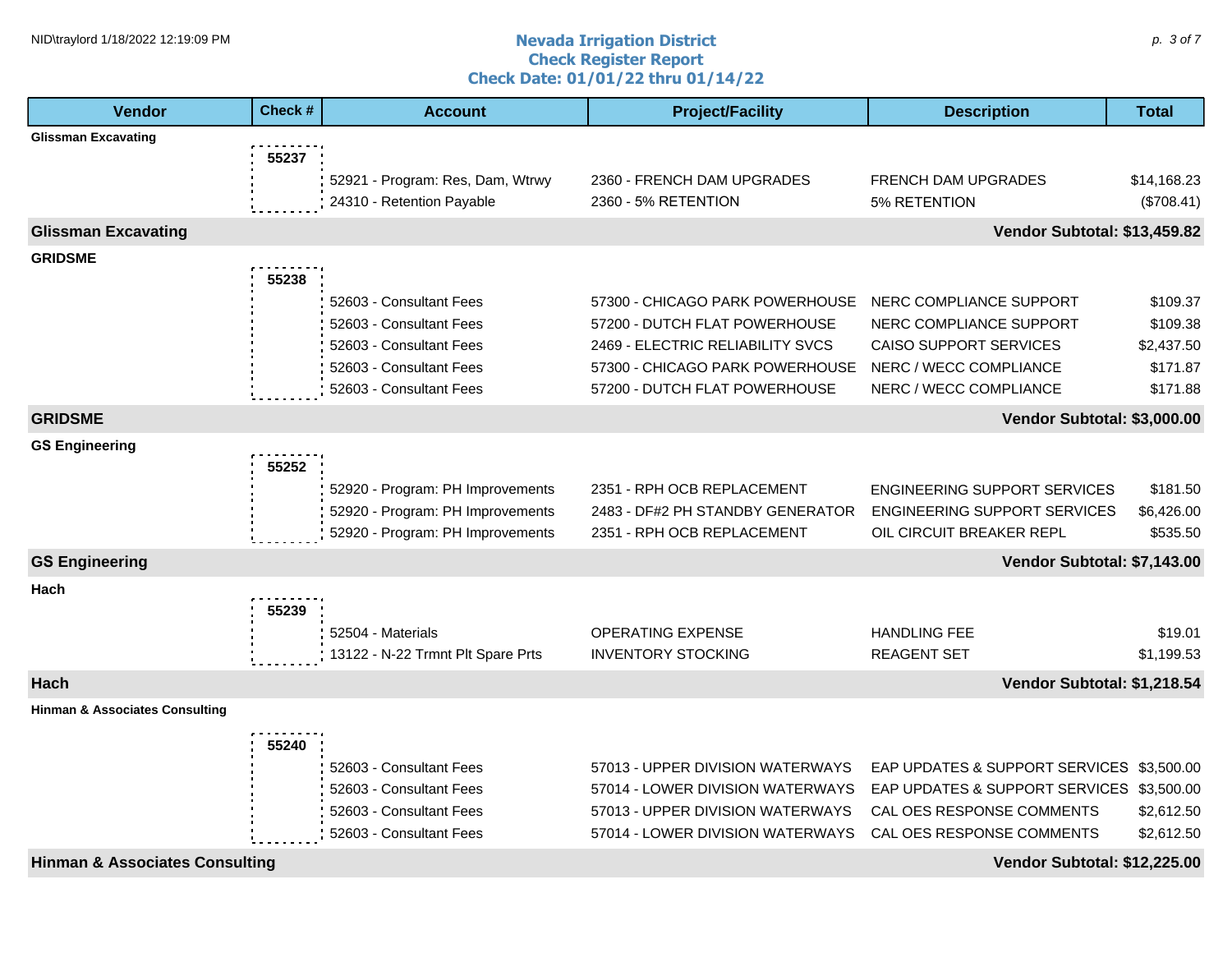#### **Nevada Irrigation District Check Register Report Check Date: 01/01/22 thru 01/14/22** NID\traylord 1/18/2022 12:19:09 PM p. 4 of 7 and 2012 and 2013 **Nevada Irrigation District** compared to the p. 4 of 7 and 2013 and 2014 and 2013 and 2014 and 2013 and 2014 and 2013 and 2014 and 2013 and 2014 and 2014 and

| <b>Vendor</b>                         | Check # | <b>Account</b>               | <b>Project/Facility</b>        | <b>Description</b>             | <b>Total</b>              |
|---------------------------------------|---------|------------------------------|--------------------------------|--------------------------------|---------------------------|
| <b>Industrial Scientific</b>          |         |                              |                                |                                |                           |
|                                       | 55241   |                              |                                |                                |                           |
|                                       |         | 52603 - Consultant Fees      | 10231 - PLACER OFFICE          | <b>GAS DETECTING SERVICE</b>   | \$206.09                  |
|                                       |         | 52603 - Consultant Fees      | 10232 - PLACER YARD            | <b>GAS DETECTING SERVICE</b>   | \$206.09                  |
|                                       |         | 52603 - Consultant Fees      | 10230 - MAIN OFFICE            | <b>GAS DETECTING SERVICE</b>   | \$345.97                  |
|                                       |         | 52603 - Consultant Fees      | 10230 - MAIN OFFICE            | <b>GAS DETECTING SERVICE</b>   | \$300.14                  |
|                                       |         | 52603 - Consultant Fees      | 57010 - HYDRO FIELD OFFICE     | <b>GAS DETECTING SERVICE</b>   | \$455.19                  |
|                                       |         | 52603 - Consultant Fees      | 57400 - ROLLINS POWERHOUSE     | <b>GAS DETECTING SERVICE</b>   | \$162.09                  |
| <b>Industrial Scientific</b>          |         |                              |                                | Vendor Subtotal: \$1,675.57    |                           |
| <b>Janelle Nolan &amp; Associates</b> |         |                              |                                |                                |                           |
|                                       |         |                              |                                |                                |                           |
|                                       | 55242   |                              |                                |                                |                           |
|                                       |         | 52603 - Consultant Fees      | 57104 - WILSON CREEK DIVERSION | ON CALL SUPPORT SERVICES       | \$2,475.00                |
| <b>Janelle Nolan &amp; Associates</b> |         |                              |                                | Vendor Subtotal: \$2,475.00    |                           |
| <b>Mission Linen Supply</b>           |         |                              |                                |                                |                           |
|                                       | 55243   |                              |                                |                                |                           |
|                                       |         | 52615 - Contractor Fees      | 10230 - MAIN OFFICE            | <b>DEC-21 UNIFORM SERVICES</b> | \$504.99                  |
|                                       |         | 52615 - Contractor Fees      | 10231 - PLACER OFFICE          | <b>DEC-21 UNIFORM SERVICES</b> | \$54.29                   |
|                                       |         | 52615 - Contractor Fees      | 10231 - PLACER OFFICE          | <b>DEC-21 UNIFORM SERVICES</b> | \$54.29                   |
|                                       |         | 52615 - Contractor Fees      | 10232 - PLACER YARD            | <b>DEC-21 UNIFORM SERVICES</b> | \$99.69                   |
|                                       |         | 52615 - Contractor Fees      | 10232 - PLACER YARD            | <b>DEC-21 UNIFORM SERVICES</b> | \$99.69                   |
|                                       |         | 52615 - Contractor Fees      | 57010 - HYDRO FIELD OFFICE     | <b>DEC-21 UNIFORM SERVICES</b> | \$59.74                   |
|                                       |         | 52615 - Contractor Fees      | 57010 - HYDRO FIELD OFFICE     | <b>DEC-21 UNIFORM SERVICES</b> | \$59.74                   |
|                                       |         | 52615 - Contractor Fees      | 30253 - SCOTTS FLAT - REC      | <b>DEC-21 UNIFORM SERVICES</b> | \$17.47                   |
| <b>Mission Linen Supply</b>           |         |                              |                                |                                | Vendor Subtotal: \$949.90 |
| <b>Mutual of Omaha Insurance</b>      |         |                              |                                |                                |                           |
|                                       | 55244   |                              |                                |                                |                           |
|                                       |         | 20027 - PR Clearing-Life Ins | <b>OPERATING EXPENSE</b>       | JAN-22 LIFE                    | \$10,725.40               |
|                                       |         | 20027 - PR Clearing-Life Ins | <b>OPERATING EXPENSE</b>       | JAN-22 LIFE                    | \$460.20                  |
|                                       |         | 20027 - PR Clearing-Life Ins | <b>OPERATING EXPENSE</b>       | JAN-22 LIFE                    | \$2,197.83                |
|                                       |         | 51313 - Life Insurance       | <b>OPERATING EXPENSE</b>       | JAN-22 LIFE                    | \$17.85                   |
|                                       |         | 51313 - Life Insurance       | <b>OPERATING EXPENSE</b>       | JAN-22 LIFE                    | \$197.62                  |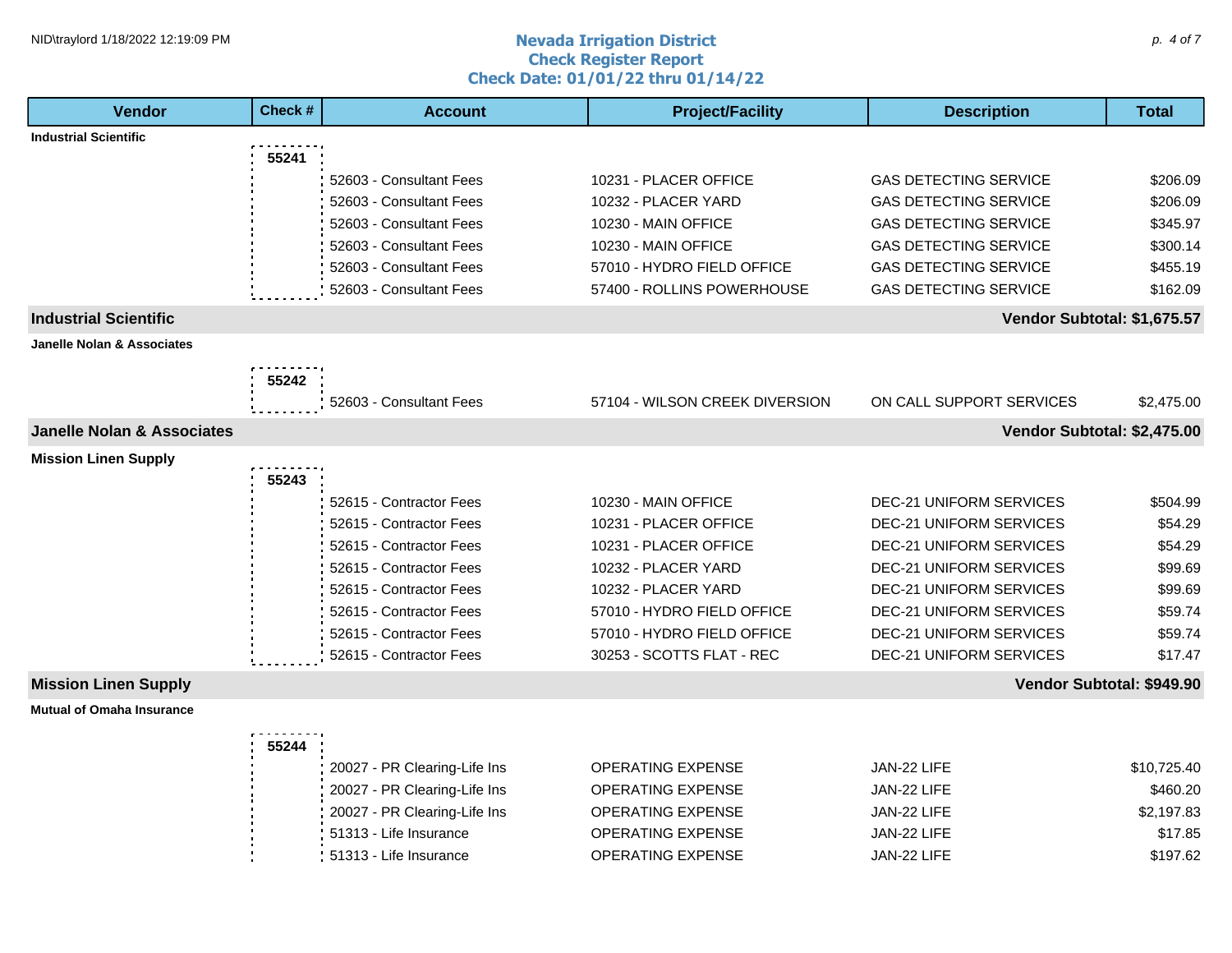#### **Nevada Irrigation District Check Register Report Check Date: 01/01/22 thru 01/14/22** NID\traylord 1/18/2022 12:19:09 PM p. 5 of 7 and  $\alpha$  and  $\alpha$  are all the contract of  $P$  is the contract of  $p$ . 5 of 7 and  $p$  is the contract of  $p$  is the contract of  $p$ . 5 of 7 and  $p$  is the contract of  $p$  is the

| Vendor                             | Check # | <b>Account</b>                   | <b>Project/Facility</b>   | <b>Description</b>           | <b>Total</b> |
|------------------------------------|---------|----------------------------------|---------------------------|------------------------------|--------------|
| <b>Mutual of Omaha Insurance</b>   |         |                                  |                           |                              |              |
|                                    | 55244   |                                  |                           |                              |              |
|                                    |         | 20021 - Short Term Disability-ER | <b>OPERATING EXPENSE</b>  | JAN-22 STD (ER)              | \$2,258.32   |
|                                    |         | 24445 - Short Term Disability-EE | <b>WITHHOLDING</b>        | JAN-22 STD (EE)              | \$2,258.32   |
|                                    |         | 20021 - Short Term Disability-ER | <b>OPERATING EXPENSE</b>  | JAN-22 STD (ER)              | \$15.15      |
|                                    |         | 24445 - Short Term Disability-EE | <b>WITHHOLDING</b>        | JAN-22 STD (EE)              | \$15.15      |
|                                    |         | 20021 - Short Term Disability-ER | <b>OPERATING EXPENSE</b>  | JAN-22 STD (ER)              | \$338.90     |
|                                    |         | 24445 - Short Term Disability-EE | <b>WITHHOLDING</b>        | JAN-22 STD (EE)              | \$338.90     |
|                                    |         | 20026 - PR Clearing-LTD          | OPERATING EXPENSE         | JAN-22 LTD                   | \$1,974.50   |
|                                    |         | 20026 - PR Clearing-LTD          | OPERATING EXPENSE         | JAN-22 LTD                   | \$77.14      |
|                                    |         | 20026 - PR Clearing-LTD          | <b>OPERATING EXPENSE</b>  | JAN-22 LTD                   | \$338.00     |
|                                    |         | 51313 - Life Insurance           | OPERATING EXPENSE         | JAN-22 LIFE                  | \$1,247.81   |
| <b>Mutual of Omaha Insurance</b>   |         |                                  |                           | Vendor Subtotal: \$22,461.09 |              |
| Nathin Jensen dba Jensen Tree Care |         |                                  |                           |                              |              |
|                                    |         |                                  |                           |                              |              |
|                                    | 55245   |                                  |                           |                              |              |
|                                    |         | 60110 - Interest Expense         | <b>OPERATING EXPENSE</b>  | <b>RETENTION INTEREST</b>    | \$0.30       |
|                                    |         | 24310 - Retention Payable        | 2590 - 5% RETENTION       | <b>RETENTION PAYOFF</b>      | \$2,400.00   |
| Nathin Jensen dba Jensen Tree Care |         |                                  |                           | Vendor Subtotal: \$2,400.30  |              |
| <b>Office Depot</b>                |         |                                  |                           |                              |              |
|                                    | 55246   |                                  |                           |                              |              |
|                                    |         | 52710 - Supplies                 | <b>OPERATING EXPENSE</b>  | <b>WINDOW ENVELOPES</b>      | \$484.34     |
| <b>Office Depot</b>                |         |                                  |                           | Vendor Subtotal: \$484.34    |              |
| <b>Pace Supply</b>                 |         |                                  |                           |                              |              |
|                                    | 55247   |                                  |                           |                              |              |
|                                    |         | 13116 - N-16 Pipe Fittings       | <b>INVENTORY STOCKING</b> | <b>CREDIT</b>                | (\$0.39)     |
|                                    |         | 13116 - N-16 Pipe Fittings       | <b>INVENTORY STOCKING</b> | 2" FLEX COUPLING             | \$533.43     |
|                                    |         | 13110 - N-10 Meters              | <b>INVENTORY STOCKING</b> | L31-24-NL FIRE SRV ANGLE     | \$325.50     |
|                                    |         | 52611 - Discount                 | <b>DISCOUNT</b>           | <b>DISCOUNT</b>              | (\$6.51)     |
|                                    |         | 52611 - Discount                 | <b>DISCOUNT</b>           | <b>DISCOUNT</b>              | (\$3.32)     |
|                                    |         | 13110 - N-10 Meters              | <b>INVENTORY STOCKING</b> | A-34 NL FORD MTR ADAPTER     | \$165.79     |
| <b>Pace Supply</b>                 |         |                                  |                           | Vendor Subtotal: \$1,014.50  |              |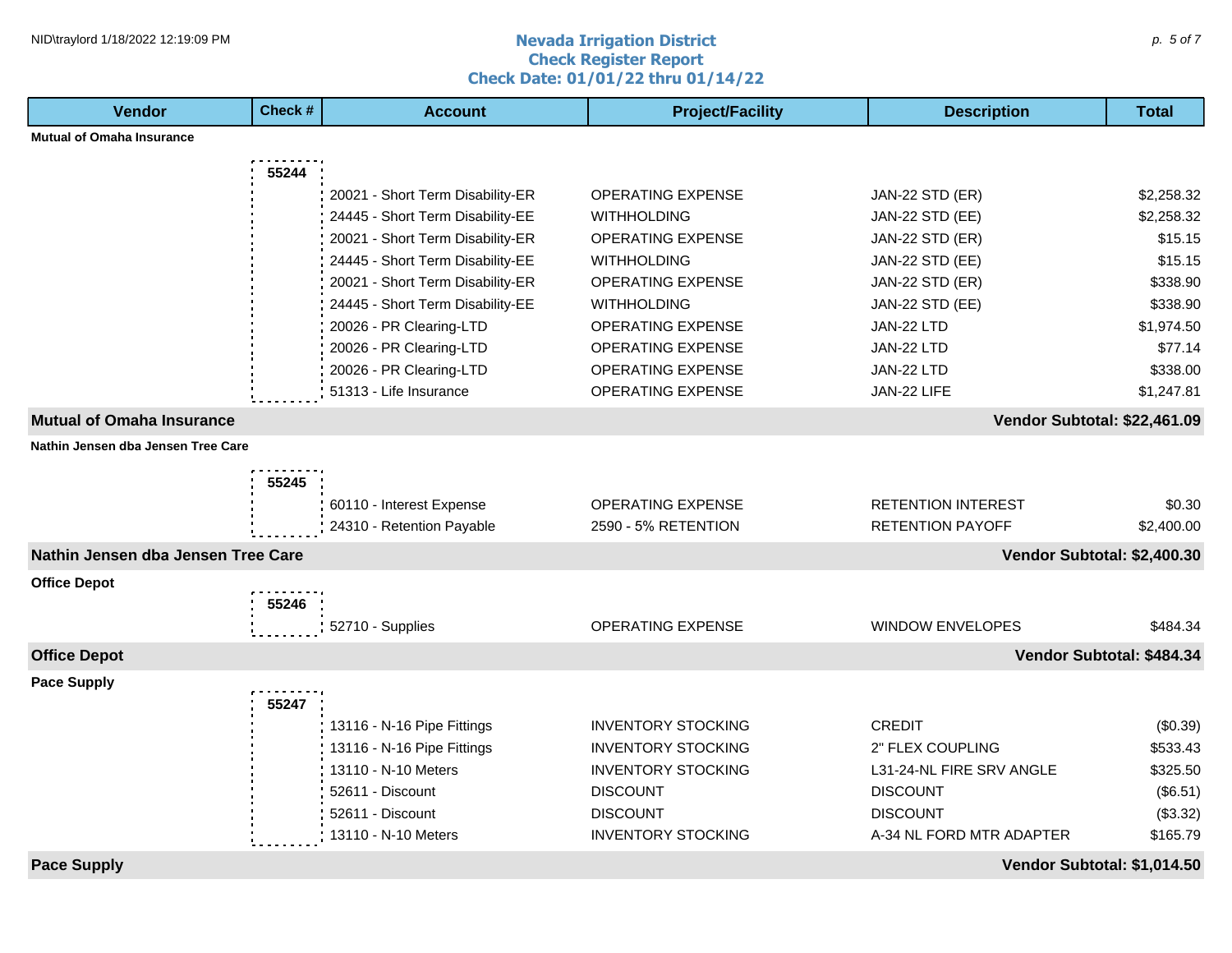#### **Nevada Irrigation District Check Register Report Check Date: 01/01/22 thru 01/14/22** NID\traylord 1/18/2022 12:19:09 PM p. 6 of 7 and  $\alpha$  and  $\alpha$  are contracted by  $\rho$  and  $\rho$  and  $\rho$  and  $\rho$  and  $\rho$  and  $\rho$  and  $\rho$  and  $\rho$  and  $\rho$  and  $\rho$  and  $\rho$  and  $\rho$  and  $\rho$  and  $\rho$  and  $\rho$  and  $\rho$

| <b>Vendor</b>                         | Check # | <b>Account</b>                   | <b>Project/Facility</b>                               | <b>Description</b>           | <b>Total</b> |
|---------------------------------------|---------|----------------------------------|-------------------------------------------------------|------------------------------|--------------|
| <b>Palo Alto Networks</b>             |         |                                  |                                                       |                              |              |
|                                       | 55248   |                                  |                                                       |                              |              |
|                                       |         | 52503 - Equipment Maintenance    | <b>OPERATING EXPENSE</b>                              | FORENSIC ANALYSIS CONSULTING | \$39,141.25  |
| <b>Palo Alto Networks</b>             |         |                                  |                                                       | Vendor Subtotal: \$39,141.25 |              |
| <b>PBM Supply &amp; Manufacturing</b> |         |                                  |                                                       |                              |              |
|                                       | 55249   |                                  |                                                       |                              |              |
|                                       |         | 52503 - Equipment Maintenance    | <b>OPERATING EXPENSE</b>                              | <b>SPRAY HOSE CREDIT</b>     | (\$257.15)   |
|                                       |         | 52506 - Small Tools              | <b>OPERATING EXPENSE</b>                              | VALVES/NOZZELS               | \$308.08     |
|                                       |         | 52504 - Materials                | <b>OPERATING EXPENSE</b>                              | JD9-CT SPRAY GUN, TAPPED     | \$410.60     |
| <b>PBM Supply &amp; Manufacturing</b> |         |                                  |                                                       | Vendor Subtotal: \$461.53    |              |
| <b>Platt Electric</b>                 |         |                                  |                                                       |                              |              |
|                                       | 55250   |                                  |                                                       |                              |              |
|                                       |         | 52503 - Equipment Maintenance    | 10314 - LOMA RICA SYSTEM                              | <b>LED LIGHT</b>             | \$63.99      |
|                                       |         | 52503 - Equipment Maintenance    | 10314 - LOMA RICA SYSTEM                              | <b>LED LIGHT</b>             | \$63.99      |
|                                       |         | 52503 - Equipment Maintenance    | 10354 - D/S (DEER CREEK SO CANAL)                     | LIGHTING/BALLASTS            | \$128.74     |
|                                       |         | 52920 - Program: PH Improvements | 2552 - SFPH FIRE DETECTION<br><b>UPGRADE</b>          | WALL-MOUNT, TYPE 12/13       | \$1,723.00   |
|                                       |         | 52920 - Program: PH Improvements | 2552 - SFPH FIRE DETECTION<br><b>UPGRADE</b>          | <b>FREIGHT</b>               | \$105.17     |
| <b>Platt Electric</b>                 |         |                                  |                                                       | Vendor Subtotal: \$2,084.89  |              |
| <b>Red Mountain Resource</b>          |         |                                  |                                                       |                              |              |
|                                       | 55251   |                                  |                                                       |                              |              |
|                                       |         | 52615 - Contractor Fees          | 2380 - SCOTTS FLAT SNC GRANT 4                        | FIRE FUELS REDUCTION         | \$13,500.00  |
|                                       |         | 24310 - Retention Payable        | 2380 - 5% RETENTION                                   | 5% RETENTION                 | (\$675.00)   |
| <b>Red Mountain Resource</b>          |         |                                  |                                                       | Vendor Subtotal: \$12,825.00 |              |
| <b>Simpson &amp; Simpson</b>          |         |                                  |                                                       |                              |              |
|                                       | 55253   |                                  |                                                       |                              |              |
|                                       |         | 52908 - Program: PRV             | 2370 - BERGGREN LANE PRV RPLCMNT FINAL ASPHALT PAVING |                              | \$46,634.00  |
| <b>Simpson &amp; Simpson</b>          |         |                                  |                                                       | Vendor Subtotal: \$46,634.00 |              |
| <b>Transcon Environmental</b>         |         |                                  |                                                       |                              |              |
|                                       | 55254   |                                  |                                                       |                              |              |
|                                       |         | 52921 - Program: Res, Dam, Wtrwy | 2360 - FRENCH DAM UPGRADES                            | <b>FRENCH DAM UPGRADES</b>   | \$7,475.63   |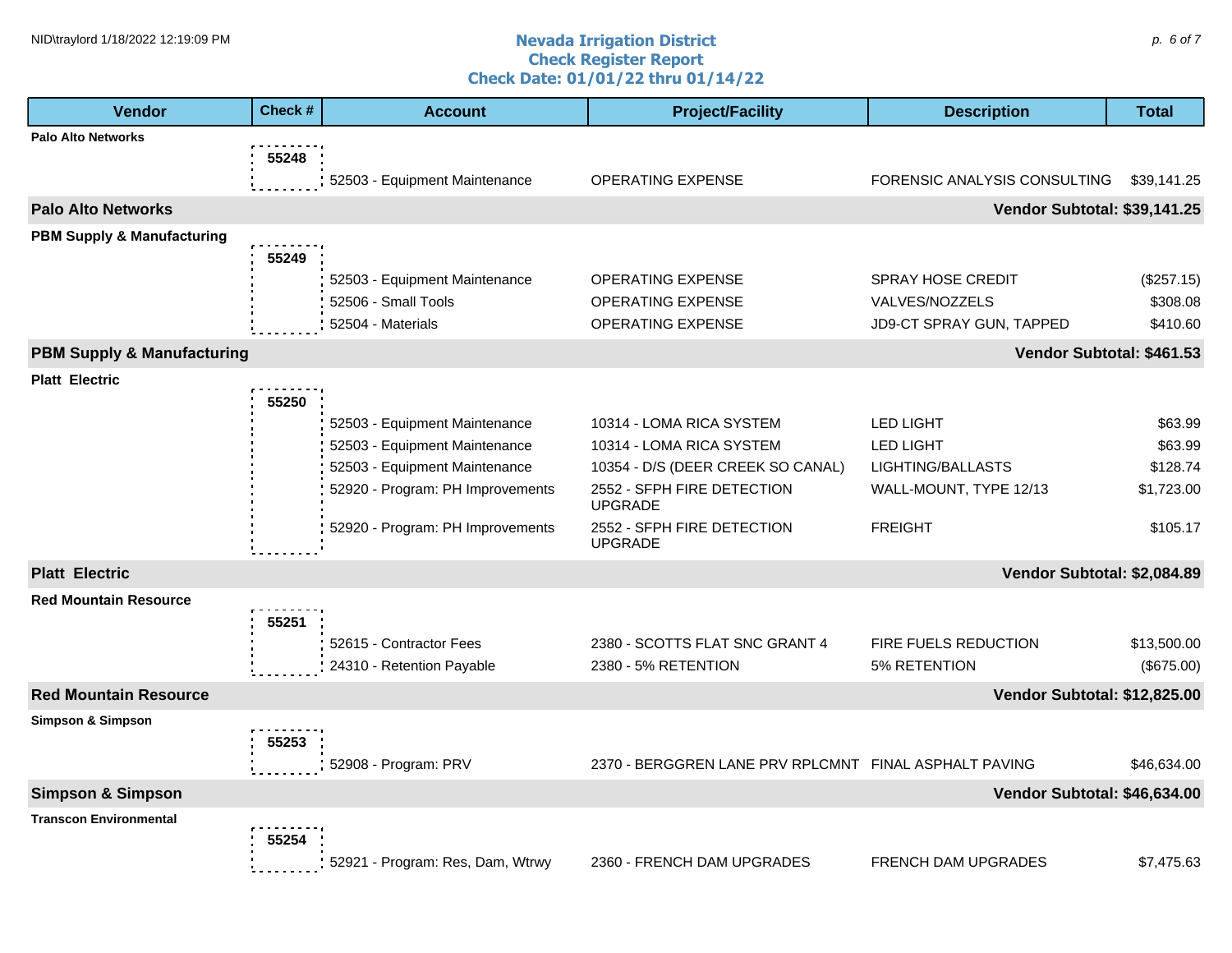#### **Nevada Irrigation District Check Register Report Check Date: 01/01/22 thru 01/14/22** NID\traylord 1/18/2022 12:19:09 PM p. 7 of 7

| <b>Vendor</b>           | Check # | <b>Account</b>            | <b>Project/Facility</b><br><b>Description</b> |                                  |            |
|-------------------------|---------|---------------------------|-----------------------------------------------|----------------------------------|------------|
| Transcon Environmental  |         |                           |                                               | Vendor Subtotal: \$7,475.63      |            |
| <b>Ulteig Engineers</b> | .       |                           |                                               |                                  |            |
|                         | 55255   |                           |                                               |                                  |            |
|                         |         | 52603 - Consultant Fees   | 57200 - DUTCH FLAT POWERHOUSE                 | CAISO RIG TELEMETRY POINT        | \$598.00   |
|                         |         | 52603 - Consultant Fees   | 57300 - CHICAGO PARK POWERHOUSE               | CAISO RIG TELEMETRY POINT        | \$598.00   |
|                         |         | 52603 - Consultant Fees   | 57400 - ROLLINS POWERHOUSE                    | <b>CAISO RIG TELEMETRY POINT</b> | \$598.00   |
|                         |         | : 52603 - Consultant Fees | 57100 - BOWMAN POWERHOUSE                     | ON CALL CAISO METER SERVICES     | \$4,964.00 |
| <b>Ulteig Engineers</b> |         |                           |                                               | Vendor Subtotal: \$6,758.00      |            |
|                         |         |                           |                                               |                                  |            |

Grand Total **\$226,410.78**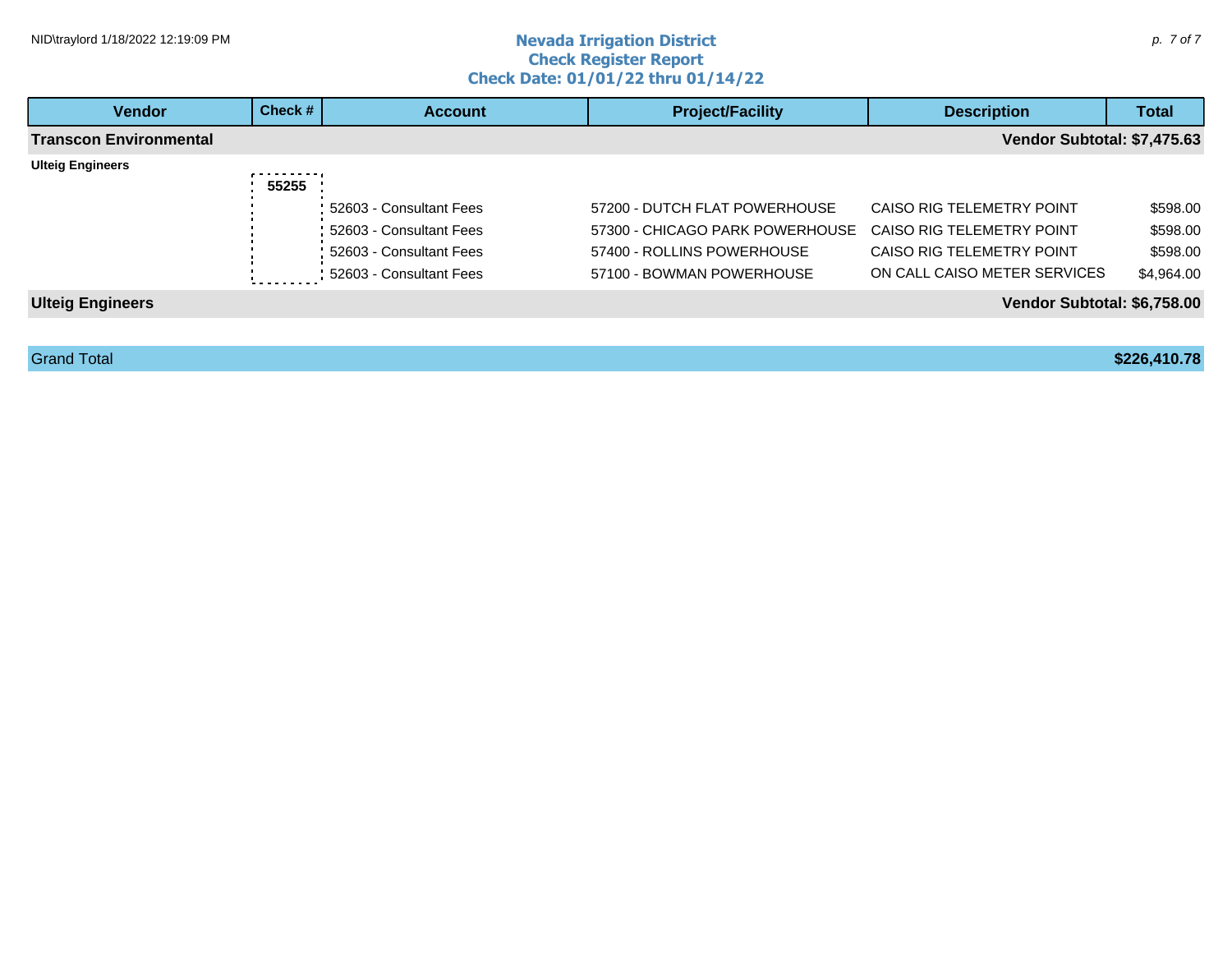| <b>Project/Facility Description</b>                        | $Jan-21$        | <b>Feb-21</b> | <b>Mar-21</b>            | Apr-21       | <b>May-21</b>  | <b>Jun-21</b>   | $Jul-21$       | <b>Aug-21</b>  | <b>Sep-21</b>  | <b>Oct-21</b>  | <b>Nov-21</b>  | <b>Dec-21</b>  | <b>YTD Total</b> |
|------------------------------------------------------------|-----------------|---------------|--------------------------|--------------|----------------|-----------------|----------------|----------------|----------------|----------------|----------------|----------------|------------------|
| 1031 - DOTY N.CANAL REPL SIPHON1                           | 3.626           | 394.644       | 3,256                    | 40.598       | 1,825          | $\mathbf 0$     | 255            | $\mathbf 0$    | $\Omega$       | $\overline{0}$ | $\Omega$       | (26)           | 444.177          |
| 1034 - URBAN AG WTR MGMT PLAN                              | 21,352          | 29,864        | 3,803                    | 2,663        | 18,485         | 38,555          | 3,492          | 18,909         | 275            | 19,210         | $\Omega$       | $\Omega$       | 156,606          |
| 1039 - SCADA UPGRADE STDY 201502                           | $\Omega$        |               | $\Omega$                 |              | $\Omega$       |                 | $\Omega$       | $\Omega$       | $\Omega$       | 0              | $\Omega$       | $\Omega$       | 6                |
| 1071 - MEADE CANAL ENCASEMENT                              | $\Omega$        | $\Omega$      | 177                      | $\Omega$     | $\mathbf 0$    | 5.365           | $\Omega$       | 339            | (5,059)        | 401            | 2.654          | 825            | 4,701            |
| 1098 - SANTINI SIPHON 1&2 RPLMT                            | 59,546          | 32,080        | 14,999                   | 5,564        | 10,309         | 25,679          | 37,492         | 61,892         | 54,522         | 21,397         | 73,586         | 18,835         | 415,902          |
| 2007 - HYDRO GAGING STN DESIGN                             | 100             |               | 4,331                    | 2,789        | 2,033          | 1,732           | 430            | 2,136          | 192            | 101            | $\Omega$       |                | 13,845           |
| 201307 - BWMN-SPAULDING LAND ACQ                           | $\mathbf 0$     | 32            | $\mathbf{0}$             | (32)         | $\mathbf 0$    | $\mathbf 0$     | $\Omega$       | 128            | $\mathbf 0$    | $\overline{0}$ | $\mathbf 0$    | $\Omega$       | 128              |
| 201308 - HYD LWR DIV PROP ACQ                              | $\Omega$        | $\Omega$      | $\mathbf{0}$             | $\sqrt{ }$   | $\mathbf 0$    | $\Omega$        | $\Omega$       | 35             | $\Omega$       | 0              | $\Omega$       |                | 35               |
| 201402 - COMBIESO SCOUR COUNTER ME                         | 1,600           | 21,276        | 7,829                    | 1,705        | $\mathbf 0$    | 15,525          | $\Omega$       | $\Omega$       | $\Omega$       | $\overline{0}$ | $\mathbf 0$    | $\Omega$       | 47,934           |
| 2021 - EV648 WARMKE CULVT REMVL                            | 207             | O             | $\mathbf{0}$             | -C           | $\overline{0}$ | $\Omega$        | $\Omega$       | $\mathbf 0$    | $\Omega$       | $\overline{0}$ | $\mathbf 0$    | $\Omega$       | 207              |
| 2039 - ENGLISH MEADOWS RSTRTN                              | 5,528           | 4,824         | 6,840                    | 27,924       | 48,485         | 18,883          | 15,244         | 20,966         | 184            | <sub>0</sub>   | $\mathbf 0$    | 10,523         | 159,401          |
| 2071 - LIDSTER/COUNTRY CLUB                                | 134             | 1,907         | 1,208                    | 40           | $\Omega$       | $\Omega$        | 93,015         | $\Omega$       | 250            | $\overline{0}$ | $\Omega$       | $\Omega$       | 96,554           |
| 2073 - TUNNEL CANAL DIVERSION                              | $\Omega$        | $\Omega$      | $\mathbf 0$              | $\Omega$     | $\mathbf 0$    | $\mathbf 0$     | $\Omega$       | $\mathbf 0$    | 1,817          | 0              | $\mathbf 0$    | $\Omega$       | 1,817            |
| 2090 - LOMA RICA RES SDMNT RMVL                            | 181             | 165           | $\mathbf 0$              | 256          | 1,274          | 100             | 42,655         | 1,428          | $\Omega$       | <sub>0</sub>   | $\Omega$       |                | 46,058           |
| 2094 - SF SPILLWAY REPAIR                                  | 212             | 4,808         | 49,144                   | (3, 441)     | 126,966        | 40,514          | 443            | 2.076          | 4,871          | 5,804          | 1.485          | 63.028         | 295.910          |
| 2108 - BLAIR CT WTRLN EXT                                  | 78              | $\Omega$      | 177                      | $\Omega$     | $\mathbf 0$    | $\Omega$        | $\Omega$       | $\mathbf 0$    | $\Omega$       | $\overline{0}$ | $\mathbf 0$    | $\Omega$       | 255              |
| 2117 - TIMBERLINE @AUBURN PHASE2                           | $\Omega$        | O             | $\mathbf{0}$             | $\sqrt{ }$   | $\mathbf 0$    | 3,416           | 2,881          | 63             | $\Omega$       | $\Omega$       | $\overline{0}$ | $\Omega$       | 6,359            |
| 2135 - COMBIE RES DWR GRANT-MERC                           | 5.227           | 167.768       | 62.021                   | (209, 640)   | 12.941         | 7,712           | 84.826         | 741            | 6.777          | 36,215         | $\Omega$       |                | 174.590          |
| 2141 - LEGISLATIVE ADVOCACY                                | $\mathbf 0$     | 4,106         | 2,037                    | (4, 444)     | 175            | $\Omega$        | 1,980          | 3,226          | $\mathbf 0$    | 1,659          | $\mathbf 0$    | 5,602          | 14,340           |
| 2164 - CPPH FIRE SUPPRESSION UPG                           | 1,631           | 28,918        | 25,306                   | 3,626        | 1,748          | 2,280           | 8,405          | 93,572         | 938            | 280            | 4,839          |                | 171,542          |
| 2168 - CSPH ELECTRICAL UPGRADES                            | 1.211           | 2.184         | 1.066                    | 928          | 500            | 6.366           | 2.237          | 9.490          | 20.150         | 30.971         | 15,059         | 5,474          | 95.636           |
| 2175 - TIMBERLINE-LOT 20 DEV PRJ                           | $\mathbf 0$     | $\Omega$      | $\mathbf{0}$             | $\mathsf{C}$ | $\mathbf 0$    | $\Omega$        | 322            | 445            | $\mathbf 0$    | 606            | $\mathbf 0$    | -0             | 1,374            |
| 2177 - KLOVE TOWER UPGRADES                                | $\mathbf 0$     | $\Omega$      | 430                      | 3.009        | 3,846          | 84              | $\Omega$       | $\Omega$       | $\Omega$       | $\Omega$       | $\Omega$       | 211            | 7,580            |
| 2181 - LOMA RICA DRIVE DFWLE                               | 274             | 285           | 372                      | 8,844        | 8,608          | 6,917           | 1,421          | 3,847          | 576            | 3,440          | 332,753        | 246,641        | 613,977          |
| 2182 - N DAY RD PIPELINE RPLCMNT                           | $\mathbf 0$     | $\mathbf 0$   | $\mathbf 0$              | 12,218       | 419            | 113             | 150            | 958            | 10,367         | 3,030          | 0              | 365            | 27,621           |
| 2202 - TRUCK ACCIDENT HWY 20@R&R                           | 314             | $\Omega$      | $\Omega$                 | $\sqrt{ }$   | $\Omega$       | $\Omega$        | $\Omega$       | $\Omega$       | $\Omega$       | $\overline{0}$ | $\Omega$       | $\Omega$       | 314              |
| 2205 - BEAR VALLEY SITE DEVELOP.                           | 1,228           | $\Omega$      | 686                      | 32,856       | 20,497         | 57,334          | 3,941          | 4,712          | 3,075          | 2,988          | $\mathbf 0$    | $\Omega$       | 127,318          |
| 2212 - NEVADA COUNTY FAIR                                  | $\mathbf 0$     | $\Omega$      | $\mathbf 0$              | C            | $\mathbf 0$    | $\Omega$        | O              | $\Omega$       | $\Omega$       | $\overline{0}$ | $\mathbf 0$    | 4,995          | 4,995            |
| 2222 - VALLEY VIEW RSVR ACCESS                             | $\Omega$        | 739           | 4,378                    | 6.447        | 87             | 2,207           | 28,539         | 18,266         | 33,868         | 59,633         | 10,926         | $\Omega$       | 165.089          |
| 2231 - CABY JPA                                            | 1,810           | 4,796         | 1,658                    | 314          | 2,944          | $\Omega$        | $\Omega$       | $\overline{0}$ | $\Omega$       | $\Omega$       | $\Omega$       | $\Omega$       | 11,523           |
| 2240 - DF PH FIRE SUPP UPGRADE                             | 620             | 2,678         | 6,058                    | (660)        | $\Omega$       | $\overline{0}$  | $\Omega$       | 0              | $\Omega$       | 10             | $\mathbf 0$    | $\overline{0}$ | 8,706            |
| 2250 - WALCRAFT CABINETRY PFS                              | 39              |               | 265                      |              | $\Omega$       | $\Omega$        | $\Omega$       | $\Omega$       | $\Omega$       | 0              | $\Omega$       |                | 304              |
| 2255 - E GEORGE TO LWW BEP                                 | 172,209         | 1,122         | 18,802                   | 163,713      | 118,592        | 22,125          | 3,761          | 301            | $\Omega$       | $\Omega$       | 332            | (36, 316)      | 464,641          |
| 225502 - HOPE ST TO R&R BEP                                | $\Omega$        | $\Omega$      | $\mathbf{0}$             | $\Omega$     | $\mathbf 0$    | $\Omega$        | $\Omega$       | $\Omega$       | $\Omega$       | $\overline{0}$ | 280            | 1.445          | 1.725            |
| 225507 - SIERRA COLLEGE-RIDGE BEP                          | $\Omega$        | $\Omega$      | $\mathbf 0$              | $\mathsf{C}$ | $\mathbf 0$    | $\overline{0}$  | 705            | 6,932          | 1,245          | 456            | 55,610         | $\Omega$       | 64,948           |
| 2266 - 2019 DAM SAFETY SUPPORT                             | $\Omega$        | 79            | 26                       | 379          | $\mathbf 0$    | $\overline{0}$  | $\Omega$       | $\Omega$       |                | $\overline{0}$ | $\Omega$       | $\Omega$       | 484              |
| 2270 - LONG RAVINE WATER SYSTEM                            | $\mathbf 0$     | 55            | $\mathbf{0}$             | $\Omega$     | $\mathbf 0$    | $\overline{0}$  | $\Omega$       | $\Omega$       | $\Omega$       | $\overline{0}$ | $\overline{0}$ | $\Omega$       | 55               |
| 2275 - CASEY LONEY HEADWORKS                               | $\Omega$        | $\mathbf 0$   | $\Omega$                 | $\mathsf{C}$ | $\Omega$       | $\Omega$        | $\Omega$       | 292            | $\Omega$       | 0              | $\Omega$       |                | 292              |
| 2289 - SY/CHALK BLUFF CANAL TXFR                           | 445             | $\Omega$      | 1,083                    | 505          | $\Omega$       | 80              | $\Omega$       | $\Omega$       | $\Omega$       | 0              | $\Omega$       | 1,626          | 3,739            |
| 2290 - DEER CREEK PH UPGRADES                              | 7.605           | $\Omega$      | 1.540                    | (5, 724)     | 1,124          | 7,107           | 63             | 52             | 13             | $\overline{0}$ | 11.550         | 15,335         | 38.665           |
| 2294 - SF LOWER CONNECTOR TRAIL                            | 325             | 14,522        | 34,987                   | 2,745        | 5,887          | 7,791           | 4,009          | 119            | 443            | $\Omega$       |                | $\Omega$       | 70,828           |
| 2295 - FINANCIAL SYSTEMS IMPLMNT                           | 60,424          | 63,682        | 70,819                   | (72, 140)    | 44,221         | 71,717          | 50,460         | 25,301         | 67,755         | 11,110         | 20,298         | $\Omega$       | 413,649          |
| 2297 - STANDARD DETAILS REVISION                           | $\mathbf 0$     | $\Omega$      | $\mathbf{0}$             | $\Omega$     | $\mathbf 0$    | $\Omega$        | 2.360          | 115            | 4,823          | 7.025          | 862            | $\Omega$       | 15.184           |
| 2302 - GREENHORN SEWER RPLCMNT                             | $\mathbf 0$     | $\Omega$      | $\mathbf{0}$             |              | $\mathbf 0$    | 16,125          | $\Omega$       | $\mathbf 0$    | $\Omega$       | 0              | $\overline{0}$ |                | 16,125           |
| 2318 - EAST RIDGE PRV R/R                                  | $\Omega$        |               | $\mathbf{0}$             | 647          | 1,591          |                 | $\Omega$       | $\Omega$       | $\Omega$       | $\Omega$       | $\Omega$       |                | 2,239            |
| 2322 - DAVID WAY PS R/R                                    | 821             | 5,051         | 2,706                    | 4,914        | 3,655          | 4,219           | 1,878          | 102            | 870            | 1,976          | 7,355          | 220,895        | 254,442          |
| 2323 - WILLAURA ACRES PLINE RPLC                           | 1,359           | 11,177        | 2,693                    | 5,469        | 4,432          | 90              | 2,698          | 286            | 211            | 0              | $\overline{0}$ |                | 28,415           |
| 2324 - MDWBRK-AUBURN P-LINE RPLC                           | 650             | $\Omega$      | $\mathbf{0}$             | $\sqrt{ }$   | 1,553          | 8,216           | 2,972          | $\Omega$       | $\Omega$       | $\Omega$       | $\Omega$       | $\Omega$       | 13,390           |
| 2329 - CHINA DROP PIPE RPLCMNT                             | $\mathbf 0$     | $\mathbf 0$   | $\overline{0}$           | $\Omega$     | 4,539          | 1,282           | $\Omega$       |                | $\Omega$       | $\overline{0}$ | $\mathbf 0$    | $\Omega$       | 5,822            |
| 2339 - RUCKER SPILL GATE RPLCMNT                           | 921             | $\Omega$      |                          | $\Omega$     | 295            |                 | 671            | $\mathbf 0$    | $\Omega$       | 56             | 96             | 541            | 3,672            |
| 2342 - DCPH CONTROLS/AUTOMATION                            | 374             | $\Omega$      | $\mathbf{0}$<br>$\Omega$ | $\Omega$     | $\Omega$       | 992<br>$\Omega$ | $\Omega$       | 99<br>$\Omega$ | $\Omega$       | $\Omega$       | $\Omega$       |                | 374              |
|                                                            |                 |               |                          |              |                |                 | $\overline{0}$ | $\Omega$       | $\Omega$       |                | $\Omega$       |                |                  |
| 2348 - DFPH BALANCE OF PLANT<br>2351 - RPH OCB REPLACEMENT | 1,245           | 739           | 1,686                    | 672          | 295            | 3,570           |                |                |                | $\overline{0}$ |                | $\mathbf 0$    | 8,208<br>224.665 |
|                                                            | 192<br>$\Omega$ | 6,712         | 8,429                    | 3,740<br>813 | 16,785         | 7,981           | 2,683          | 3,851          | 118,305        | 25,070         | 26,322         | 4,594<br>32    |                  |
| 2353 - CPPH TURBINE OVERHAUL                               |                 | 185           | 125                      |              | 2,030          | 4,425           | 4.662          | 2.311          | 63             | 119            | 495            |                | 15,260           |
| 2354 - BOWMAN INTERTIE BRKR RPLC                           | $\mathbf 0$     | $\mathbf 0$   | $\overline{0}$           | $\mathbf 0$  | $\mathbf 0$    | $\mathbf 0$     | $\overline{0}$ | $\mathbf 0$    | $\overline{0}$ | $\overline{0}$ | 1,853          | <sub>0</sub>   | 1,853            |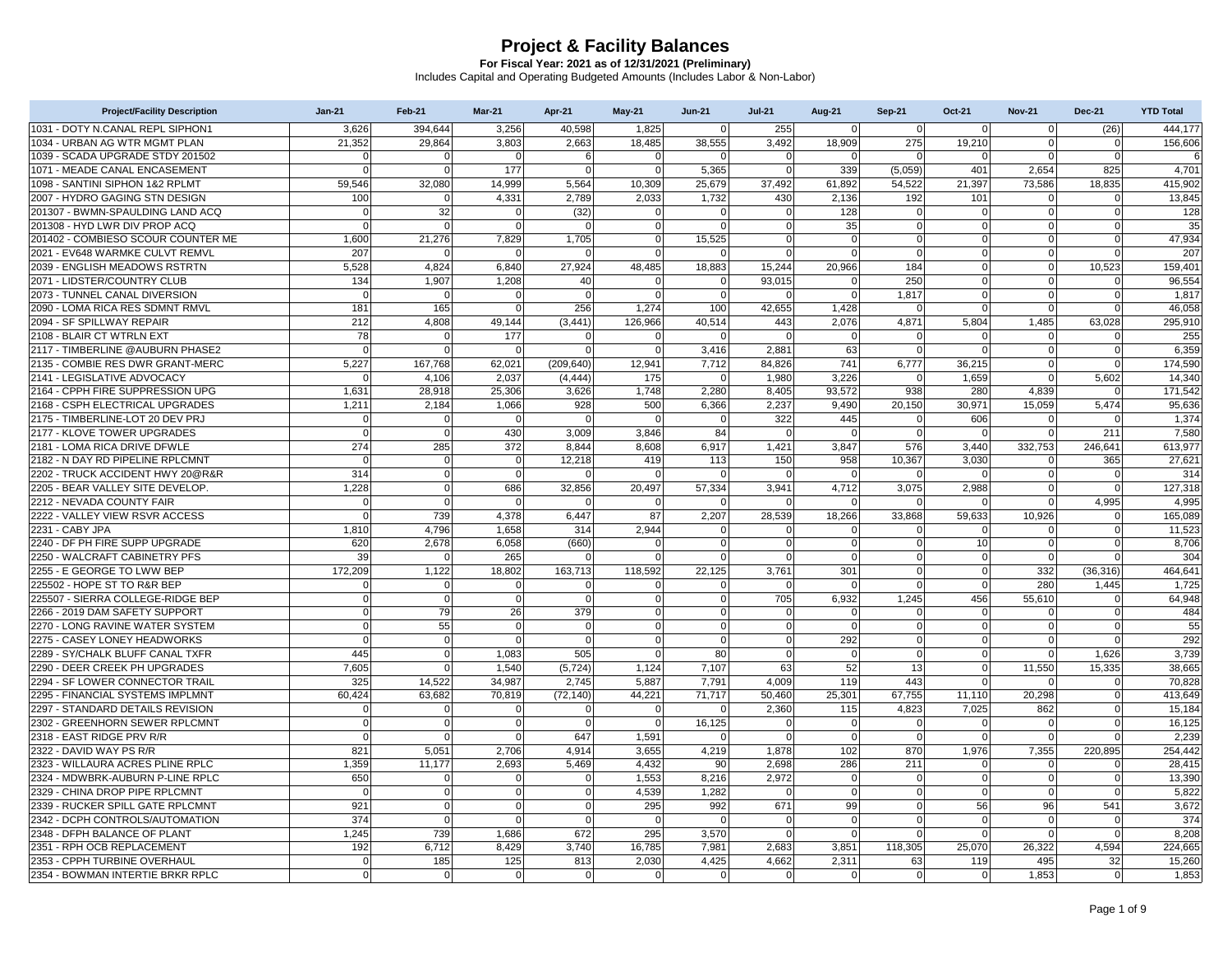| <b>Project/Facility Description</b> | <b>Jan-21</b> | Feb-21         | <b>Mar-21</b>  | Apr-21         | $May-21$       | <b>Jun-21</b>  | <b>Jul-21</b>   | <b>Aug-21</b>  | <b>Sep-21</b>  | Oct-21         | <b>Nov-21</b>  | <b>Dec-21</b> | <b>YTD Total</b> |
|-------------------------------------|---------------|----------------|----------------|----------------|----------------|----------------|-----------------|----------------|----------------|----------------|----------------|---------------|------------------|
| 2357 - SAWMILL DAM FACE IMPRVMNT    | $\mathbf 0$   | $\mathbf 0$    | 129            | $\mathbf{0}$   | $\overline{0}$ | 6,497          | $\overline{0}$  | $\mathbf 0$    | $\overline{0}$ | 0              | $\mathbf 0$    | $\mathbf 0$   | 6,626            |
| 2359 - BOWMAN N/S DAM LINING        | $\mathbf{0}$  | $\overline{0}$ | $\Omega$       | $\Omega$       | $\mathbf 0$    | $\Omega$       | 304             | 417            | 5.124          | 3.230          | 1,621          | 38.630        | 49.327           |
| 2360 - FRENCH DAM UPGRADES          | 3,166         | 103            | 1,351          | 89             | $\mathbf 0$    | 1,142          | 5,126           | 15,874         | 200,189        | 356,533        | 47,104         | 545,319       | 1,175,996        |
| 2361 - JACKSON LAKE SPILLWAY IMP    | 4,469         | $\overline{0}$ | 0              | $\overline{0}$ | $\mathbf 0$    | $\Omega$       | $\Omega$        | $\Omega$       | $\overline{0}$ | $\Omega$       | 0              | $\Omega$      | 4,469            |
| 2362 - CPPH TRANSFORMER RPLCMNT     | $\mathbf{0}$  | 61             | 143            | 520            | 1.791          | 4,484          | 4.682           | 2.281          | 83             | 57             | 495            | 64            | 14.660           |
| 2363 - LR RANCH LANDSLIDE           | 53            | $\sqrt{ }$     | 128            | (64)           | 160            |                | 32 <sub>1</sub> | 1,856          | $\Omega$       | 1,085          | $\Omega$       | 210           | 3,460            |
| 2370 - BERGGREN LANE PRV RPLCMNT    | 56,651        | 4,490          | 732            | 2,554          | 2,930          | 48,162         | 60,609          | 66,605         | 24,202         | 775            | 333            | (6, 116)      | 261,928          |
| 2373 - PET HILL CANAL EXT REPAIR    | 442           | $\Omega$       | $\Omega$       | $\Omega$       | $\mathbf 0$    | $\Omega$       | $\Omega$        | $\Omega$       | $\Omega$       |                | $\Omega$       |               | 442              |
| 2376 - NO. AUBURN WTP HL PUMPS      | 181           | $\Omega$       | 51             | 506            | 50             | $\Omega$       | $\Omega$        | 102            | $\Omega$       | 35,660         | 11,116         | $\Omega$      | 47,667           |
| 2380 - SCOTTS FLAT SNC GRANT 4      | 2,022         | 5,033          | 93,594         | 692            | 4,758          | 74,674         | 89,680          | 7,086          | 4,869          | 121,609        | 9,573          | 95,955        | 509,546          |
| 2393 - RPH BALANCE OF PLANT         | 91            | 902            | 20.673         | 2.246          | 1.700          | 21,537         | 3.274           | 9.281          | 194,753        | 14.547         | 36,134         | 18,625        | 323.763          |
| 2394 - RPH RELAY PROTECTION UPGR    | $\mathbf{0}$  | 118            | 14,259         | 1,467          | 8,945          | 2,032          | 1,033           | 1,295          | 1,589          | 1,302          | 210            |               | 32,249           |
| 2402 - CPPH GOVERNOR RPLC & INST    | 303           | 966            | 43,577         | 44,417         | 37,507         | 35,037         | 8,660           | 24,191         | 46,705         | 55,821         | 1,301          | 1,521         | 300,005          |
| 2404 - FALL CREEK FLUME IMPRVMNT    | 87            | $\Omega$       | $\Omega$       | 296            | 263            | 88             | $\Omega$        | $\Omega$       | 249            | 440            | 821            |               | 2.243            |
| 2405 - HYDRO OFFICE RADIO TOWER     | 1,609         | 263            | 179            | 646            | 5,449          | 10,060         | 136             | 728            | 38,108         | $\Omega$       | 4,372          | $\Omega$      | 61,548           |
| 2418 - EV853 WABASH AVE CULVERT     | $\mathbf 0$   | (221)          | $\overline{0}$ | $\Omega$       | $\mathbf 0$    | $\Omega$       | $\Omega$        | $\Omega$       | $\overline{0}$ | $\overline{0}$ | $\Omega$       | $\Omega$      | (221)            |
| 2419 - SOUTH YUBA CANAL EVAL        | $\mathbf{0}$  | 5,948          | 18,229         | 23,390         | $\mathbf 0$    | 15,755         | 14,568          | 3,108          | $\Omega$       | 13,068         | 14,118         | 563           | 108,747          |
| 2422 - ZAP MANUFACTURING PFS        | $\Omega$      | $\Omega$       | $\overline{0}$ | 341            | 61             | $\Omega$       | $\Omega$        | $\Omega$       | $\Omega$       | $\Omega$       | $\Omega$       | $\Omega$      | 402              |
| 2423 - CALTRANS HWY 174 WIDENING    | $\mathbf 0$   | 471            | $\overline{0}$ | (111)          | $\mathbf 0$    | $\overline{0}$ | $\overline{0}$  | $\Omega$       | $\overline{0}$ | $\Omega$       | $\Omega$       | $\mathbf 0$   | 359              |
| 2428 - 2020 METER REPLACEMENT       | 1,110         | $\Omega$       | $\Omega$       | 6.256          | 4,779          | 1,321          | $\Omega$        | 270            | $\Omega$       | $\Omega$       | $\Omega$       | $\Omega$      | 13,736           |
| 2429 - LINCOLN MDW CANAL ENCSMNT    | $\Omega$      | 377            | 194            | 1,270          | $\Omega$       | $\Omega$       | $\Omega$        | 478            | $\Omega$       | $\Omega$       | $\Omega$       | 339           | 2,659            |
| 2432 - HYDRO OFFICE DESIGN/CONST    | 4,620         | 2,042          | 4,100          | (2,991)        | 123            | $\overline{0}$ | $\overline{0}$  | $\Omega$       | $\overline{0}$ | $\overline{0}$ | $\Omega$       | $\Omega$      | 7,894            |
| 2446 - PACHAUD/RAINEY LEGAL SUIT    | $\mathbf{0}$  | 9.737          | 5,338          | (13.027)       | 3,359          | 1,130          | 5,275           | 16.255         | $\Omega$       | 18.966         | 1,940          | 251           | 49.224           |
| 2448 - LABOR NEGOTIATIONS           | 471           | 750            | 1,304          | 2,721          | 5,620          | 9,571          | 10,257          | 6,984          | 11,352         | 5,220          | $\Omega$       |               | 54,250           |
| 2449 - FLEET MAINTENANCE - WATER    | 24,872        | 28,974         | 28,493         | (17, 152)      | 14,938         | 27,199         | 14,888          | 14,989         | 13,499         | 6,058          | 29,331         | 22,121        | 208,210          |
| 2450 - FLEET MAINTENANCE - REC      | 172           | 2.126          | 324            | (336)          | 2.127          | 506            | 54              | 562            | 1.791          | 504            | 2.428          | 1,681         | 11.938           |
| 2451 - FLEET MAINTENANCE - HYDRO    | 3,195         | 4,308          | 7,544          | (876)          | 1,516          | 6,440          | 2,160           | 3,791          | 5,627          | 223            | 3,114          | 3,043         | 40,087           |
| 2455 - HAZARD VEG/TREE REMOVAL      | 6,967         | 716            | 6,050          | (6, 380)       | 31,000         | $\Omega$       | 0               | 0              | 0              | $\overline{0}$ | $\mathbf 0$    | $\mathbf 0$   | 38,353           |
| 2457 - RPLC TARR CANAL CULVERTS     | $\mathbf{0}$  |                | $\Omega$       | $\Omega$       | $\mathbf 0$    | $\Omega$       | $\overline{0}$  | $\Omega$       | $\Omega$       | 379            | $\mathbf 0$    | $\Omega$      | 379              |
| 2462 - COVID-19                     | 18,676        | 26,856         | 12,554         | 98,226         | 33,132         | 38,805         | 13,544          | 42,048         | 103,490        | 38,835         | 20,321         | 19,851        | 466,339          |
| 2466 - GLYPHOSATE COST STUDY        | $\mathbf{0}$  | 11,433         | 788            | (2,583)        | 4,751          | 4,230          | $\Omega$        | $\overline{0}$ | $\overline{0}$ | $\overline{0}$ | $\overline{0}$ | $\Omega$      | 18,619           |
| 2468 - ENERGY RESOURCES SVCS        | 1,437         | 1.500          | 1,250          | (1,250)        | $\mathbf 0$    | 2,750          | $\Omega$        | $\Omega$       | 1,500          | $\overline{0}$ | 1,500          | $\Omega$      | 8.687            |
| 2469 - ELECTRIC RELIABILITY SVCS    | 3,699         | 6,522          | 3,678          | 4,339          | 3,453          | 557            | 1,107           | 675            | 3,444          | 1,710          | 3,217          |               | 32,402           |
| 2473 - PCGC WLE & CANAL ENCSMNT     | 97            | 1,261          | 669            | 6,901          | 4,758          | 1,767          | 196             | 512            | $\overline{0}$ | 439            | 636            | 2,189         | 19,425           |
| 2474 - HAYT SIPHON REPLACEMENTS     | 373           | 875            | 4,746          | $\Omega$       | $\mathbf 0$    | 95             | $\overline{0}$  | $\overline{0}$ | $\Omega$       | $\mathbf 0$    | $\mathbf 0$    |               | 6.090            |
| 2476 - COMFORT PLUMBING SYS PFS     | $\mathbf 0$   | $\Omega$       | $\Omega$       | 183            | $\mathbf 0$    | 773            | 61              | 378            | $\Omega$       | 94             | $\mathbf 0$    | $\Omega$      | 1,489            |
| 2478 - DF#2PH ELECTRICAL DRAWING    | $\mathbf{0}$  | $\mathbf 0$    | $\overline{0}$ | 164            | 116            | 17,042         | $\overline{0}$  | $\Omega$       | $\overline{0}$ | $\overline{0}$ | $\mathbf 0$    | $\mathbf 0$   | 17,322           |
| 2483 - DF#2PH STANDBY GENERATOR     | 426           | $\Omega$       | $\Omega$       | 258            | 696            | 20             | 164             | 641            | $\Omega$       | $\overline{0}$ | 225            | 2,704         | 5,135            |
| 2487 - CROWN POINT COURT PFS        | 117           | $\Omega$       | $\Omega$       | $\Omega$       | $\Omega$       | $\Omega$       | $\Omega$        | 39             | $\Omega$       | 119            | $\Omega$       |               | 275              |
| 2490 - KESSNER V SANTA CLARA        | $\mathbf 0$   | $\overline{0}$ | 16,180         | (27, 400)      | 14,968         | 0              | 1,348           | 1,767          | $\overline{0}$ | 445            | $\mathbf 0$    | 987           | 8,296            |
| 2492 - APPLE/ANNEX AVE PIPE RPLC    | $\mathbf{0}$  | 1.946          | $\Omega$       | -0             | $\mathbf 0$    | $\mathbf 0$    | $\Omega$        | $\Omega$       | $\Omega$       | $\overline{0}$ | $\mathbf 0$    | $\Omega$      | 1.946            |
| 2495 - PFS BRNSWK COMMONS APTS      | $\Omega$      | 195            | 383            | 92             | 122            | 949            | 159             | 462            | 192            | $\Omega$       | 124            | $\Omega$      | 2,679            |
| 2497 - ROUGH & READY ROUNDABOUT     | $\mathbf{0}$  | 325            | $\mathbf 0$    | $\overline{0}$ | $\mathbf 0$    | $\mathbf 0$    | $\overline{0}$  | 263            | $\mathbf 0$    | $\overline{0}$ | $\mathbf 0$    | $\mathbf 0$   | 588              |
| 2500 - RESERVOIRS SEDIMENT STUDY    | 7,190         | 3.364          | 127,608        | (62, 260)      | $\mathbf 0$    | 4,033          | 1,731           | $\overline{0}$ | $\overline{0}$ | $\overline{0}$ | $\mathbf 0$    | $\Omega$      | 81.666           |
| 2508 - ABANDONMENT-NID RW&FAC       | $\Omega$      | 719            | 1,726          | 265            | 3,212          | $\Omega$       | 3,296           | 256            | $\Omega$       | $\Omega$       | $\Omega$       |               | 9,474            |
| 2511 - CP FOREBAY/CANAL RELINING    | 1,042         | 1,808          | $\Omega$       | $\overline{0}$ | $\mathbf 0$    | $\Omega$       | 20              | $\overline{0}$ | $\overline{0}$ | 0              | $\mathbf 0$    | $\mathbf 0$   | 2,870            |
| 2513 - CALFIRE CFIP GRANT           | $\mathbf{0}$  | 3.120          | 2,875          | 5,164          | 71,101         | 119,305        | $\overline{0}$  | 51             | $\Omega$       | $\overline{0}$ | $\mathbf 0$    | $\Omega$      | 201.617          |
| 2520 - BATTERY INSTALLATIONS        | 2,856         | 1,563          | 655            | 3.789          | 1,074          | 1,941          | 882             | 920            | 1,487          | 789            | 225            | 282           | 16,462           |
| 2521 - COLFAX HWY BORING            | $\mathbf{0}$  | $\Omega$       | $\mathbf{0}$   | $\Omega$       | $\mathbf 0$    | 299            | $\overline{0}$  | $\Omega$       | $\Omega$       | $\overline{0}$ | $\Omega$       | $\Omega$      | 299              |
| 2525 - TEXAS CREEK FLUME REPAIR     | $\mathbf{0}$  | $\Omega$       | $\Omega$       | 66             | $\mathbf 0$    | 2,523          | 3.077           | 1.931          | 421            | 2,299          | 1,521          | 91,261        | 103.099          |
| 2526 - LWW TP CLARIFIER TANK R/M    | $\mathbf{0}$  | $\Omega$       | $\Omega$       | 7.066          | 2,605          | 2,722          | 3,462           | 2,592          | 3,018          | 4,532          | 1,475          | 2,955         | 30,425           |
| 2529 - LOMA RICA DAM REPAIR         | $\mathbf{0}$  | 125            | 337            | 308            | 69             | $\Omega$       | $\overline{0}$  | $\Omega$       | 0              | 243            | $\mathbf 0$    | $\mathbf 0$   | 1,081            |
| 2531 - E GEORGE TANKPAD RETROFIT    | $\mathbf{0}$  | 44.663         | 3,207          | (3,207)        | $\mathbf 0$    | $\Omega$       | $\Omega$        | $\Omega$       | $\Omega$       | $\Omega$       | $\Omega$       |               | 44.663           |
| 2538 - 2725 CHINA WELL RD-CAUCHI    | 298           | 1.244          | 768            | 1,458          | 969            | 800            | $\Omega$        | 352            | $\Omega$       | $\Omega$       | $\Omega$       |               | 5,890            |
| 2539 - SF MARINA RETAINING WALL     | 27,840        | 19,029         | 10,150         | (239)          | 23             | 295            | 203             | 1,110          | 497            | $\overline{0}$ | 431            | <sub>0</sub>  | 59,340           |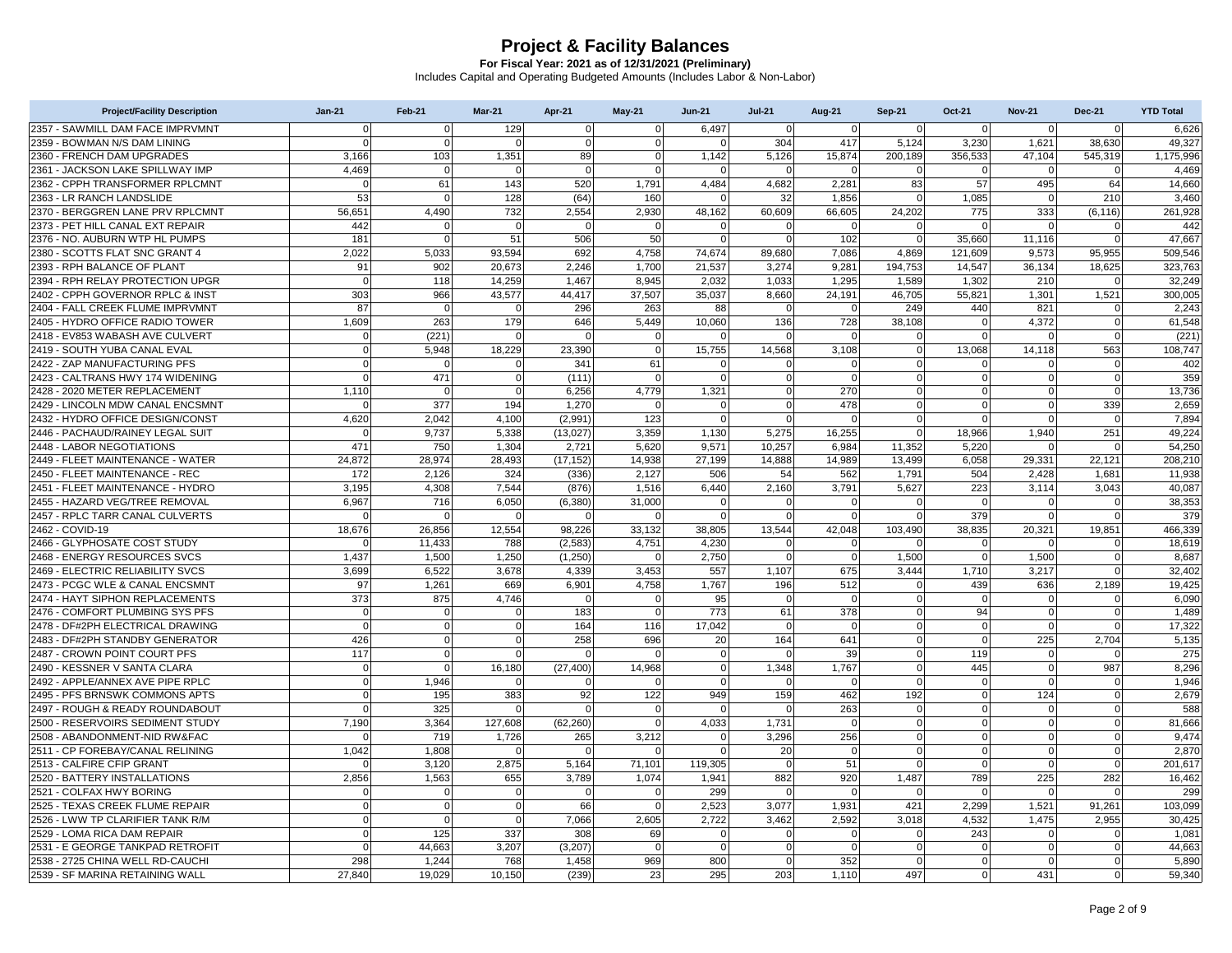| <b>Project/Facility Description</b> | <b>Jan-21</b>  | Feb-21         | Mar-21      | Apr-21       | $May-21$    | <b>Jun-21</b>  | <b>Jul-21</b>  | <b>Aug-21</b>  | <b>Sep-21</b>  | Oct-21         | <b>Nov-21</b> | <b>Dec-21</b>  | <b>YTD Total</b> |
|-------------------------------------|----------------|----------------|-------------|--------------|-------------|----------------|----------------|----------------|----------------|----------------|---------------|----------------|------------------|
| 2540 - DORSEY TRANS MAIN REPAIR     | $\Omega$       | 210            | 79.681      | (79.890)     | $\mathbf 0$ | $\Omega$       | $\Omega$       | 27             | $\Omega$       | $\Omega$       | $\mathbf 0$   | $\Omega$       | 27               |
| 2541 - FINANCIAL AUDIT              | 2,218          | 3,596          | 7,653       | 18,827       | 16,571      | 33,315         | 24,551         | 15,985         | 56,027         | 1,396          | $\mathbf 0$   | 15,120         | 195,260          |
| 2543 - LOMA RICA RANCH WLE PH1      | 689            | 1.012          | 2,866       | 1,795        | 1,014       | 2,280          | 354            | 2.079          | 327            | 1,575          | $\mathbf 0$   | 315            | 14,305           |
| 2546 - WILSON CREEK DIV REHAB       | $\Omega$       | 216            | $\Omega$    | 145          | $\Omega$    | 217            | 20             | 148            | 28             | $\Omega$       | $\Omega$      | $\Omega$       | 774              |
| 2547 - RIDGE VILLAGE SUBD WLE       | $\mathbf 0$    | 442            | 435         | 1,027        | 109         | 211            | 322            | 4,178          | $\overline{0}$ | 6,774          | 137           | 272            | 13,907           |
| 2548 - FERC PART 12D INSPECTIONS    | 1,719          | 4.437          | 1,104       | 5.286        | 2,437       | 4,255          | 22,765         | 42.258         | 35,223         | 70.816         | 886           | 53,136         | 244,322          |
| 2549 - CPPH CAISO METER RESET       | 738            |                | $\Omega$    | $\Omega$     | $\Omega$    | $\Omega$       | $\Omega$       | $\Omega$       | $\Omega$       | $\Omega$       | $\Omega$      | $\Omega$       | 738              |
| 2550 - SUGAR LOAF DAM FAILURE       | 1,732          | 1,294          | 4,861       | 2,989        | $\mathbf 0$ | $\overline{0}$ | 0              | 51             | $\overline{0}$ | $\overline{0}$ | $\mathbf 0$   | $\Omega$       | 10,927           |
| 2551 - CPPH TAILRACE REPAIR         | $\Omega$       |                |             | $\Omega$     | $\Omega$    | 20             | $\Omega$       | $\Omega$       | $\Omega$       |                | $\mathbf 0$   |                | 20               |
| 2552 - SFPH FIRE DETECTION UPGRD    | 242            | 61             | 362         | 288          | 145         | 2,162          | 2,552          | 50             | 2,547          | 12,527         | 739           | 22.517         | 44,192           |
| 2553 - CNPH FIRE DETECTION UPGRD    | $\overline{0}$ | 61             | 362         | 525          | 116         | 2,182          | 2,552          | 50             | 2,507          | 30             | 110           | 874            | 9,368            |
| 2554 - CSPH FIRE DETECTION UPGRD    | $\Omega$       | 61             | 333         | 397          | 116         | 2,221          | 2,562          | $\Omega$       | 2,527          | 12,537         | 110           | 731            | 21,593           |
| 2556 - JAN-21 BTL WIND STORM RPR    | 9,969          | 124.104        | 467         | $\mathbf 0$  | $\Omega$    | $\mathbf 0$    | $\Omega$       | $\Omega$       | $\overline{0}$ | $\mathbf 0$    | $\mathbf 0$   | $\overline{0}$ | 134,539          |
| 2557 - EV928 PILOT PEAK LN CLVRT    | $\overline{0}$ | 886            | 741         | $\Omega$     | $\mathbf 0$ | 447            | $\overline{0}$ | 681            | $\Omega$       | $\mathbf 0$    | 3,782         | $\Omega$       | 6,537            |
| 2558 - NJUHSD WATERLINE EXT         | $\Omega$       | 868            | 1,352       | $\Omega$     | $\Omega$    | $\Omega$       | $\mathbf 0$    | $\mathbf 0$    | 211            | 247            | $\Omega$      | $\Omega$       | 2,677            |
| 2559 - DRY CREEK RD HYDRANT RPR     | $\overline{0}$ | $\Omega$       | 517         | $\mathbf 0$  | $\mathbf 0$ | $\overline{0}$ | 0l             | $\Omega$       | $\overline{0}$ | $\overline{0}$ | $\mathbf 0$   | $\Omega$       | 517              |
| 2560 - PGE TCE@BANNER TAYLOR RES    | $\overline{0}$ | 365            | 448         | 448          | $\mathbf 0$ | $\Omega$       | $\overline{0}$ | $\Omega$       | 76             | $\overline{0}$ | $\Omega$      |                | 1,337            |
| 2561 - PGE HELIPAD TCE@CPPH         | $\Omega$       | 365            | 359         | 1,147        | $\Omega$    | $\Omega$       | 0              | $\Omega$       | $\overline{0}$ | $\overline{0}$ | $\Omega$      | $\Omega$       | 1,871            |
| 2565 - NAT HAZARD MITIGATION        | $\overline{0}$ | $\overline{0}$ | $\Omega$    | 491          | $\mathbf 0$ | $\overline{0}$ | 0              | $\Omega$       | $\overline{0}$ | 0              | $\mathbf 0$   | $\Omega$       | 491              |
| 2566 - QUEEN LIL PLACE WLE          | $\Omega$       | $\mathbf 0$    | $\Omega$    | 564          | 50          | $\Omega$       | $\overline{0}$ | $\Omega$       | $\Omega$       | $\Omega$       | $\mathbf 0$   |                | 614              |
| 2567 - SSWD HYDRO SUPPORT CFWPH     | $\Omega$       | $\Omega$       | $\Omega$    | $\Omega$     | $\Omega$    | $\overline{0}$ | 940            | 4.581          | $\Omega$       | 149            | 1,279         | 2,796          | 9,746            |
| 2568 - LWW TP UPGRADES              | $\overline{0}$ | $\overline{0}$ | $\mathbf 0$ | $\mathbf 0$  | $\mathbf 0$ | $\Omega$       | 2.830          | 4.329          | 2.392          | 1.096          | $\mathbf 0$   | $\Omega$       | 10.646           |
| 2569 - JAYHAWK TANK RESTORATION     | $\Omega$       | $\Omega$       | $\Omega$    | 2,486        | 1,916       | 180            | 11,400         | 55             | 89,552         | $\overline{0}$ | $\mathbf 0$   | 81,648         | 187,236          |
| 2570 - CHINA UNION PARSHALLFLUME    | $\Omega$       | $\Omega$       | $\Omega$    | $\Omega$     | 974         | 509            | $\Omega$       | 51             | $\Omega$       | $\Omega$       | $\mathbf 0$   |                | 1,533            |
| 2571 - MILLER PLACE ROW ESMT ACQ    | $\Omega$       | $\overline{0}$ | $\Omega$    | 148          | 4.948       | 87             | 259            | $\Omega$       | $\Omega$       | 78             | $\mathbf 0$   | 1.605          | 7.125            |
| 2572 - FLICKER DR ROW ESMT ACQ      | $\Omega$       | $\Omega$       | $\Omega$    | 498          | 3,939       | 1,270          | 807            | 1,156          | 1,168          | 1,480          | 4,678         | 40             | 15,037           |
| 2573 - CASHIN'S FIELD PFS           | $\overline{0}$ | $\overline{0}$ | $\Omega$    | 277          | 570         | 1,275          | 706            | 967            | 3,473          | 244            | 438           | 1,598          | 9,548            |
| 2574 - 100YR ANNIV CELEBRATION      | $\Omega$       | $\mathbf 0$    | $\Omega$    | 31           | 62          | 48             | $\overline{0}$ | $\Omega$       | 3,502          | $\Omega$       | $\mathbf 0$   | $\Omega$       | 3,643            |
| 2575 - 100YR ANNIV OUTREACH/FAIR    | $\Omega$       | $\Omega$       | $\Omega$    | $\mathbf 0$  | 753         | 214            | 2,155          | 19,019         | 1,644          | 1,527          | $\mathbf 0$   |                | 25,312           |
| 2576 - FALL CREEK DIVERSION IMP     | $\Omega$       | $\Omega$       | $\Omega$    | $\Omega$     | 89          | 88             | 116            |                | $\Omega$       | 30             | $\Omega$      | $\Omega$       | 323              |
| 2577 - YUBA FISH REINTRODUCTION     | $\overline{0}$ | $\mathbf 0$    | $\Omega$    | $\mathbf 0$  | 689         | 353            | $\overline{0}$ | 1,216          | $\overline{0}$ | $\overline{0}$ | $\mathbf 0$   | $\mathbf 0$    | 2,258            |
| 2578 - SNOW MTN TP BURGLARY         | $\Omega$       | $\Omega$       | $\Omega$    | $\mathbf 0$  | 1,135       | $\overline{0}$ | 194            | $\Omega$       | $\Omega$       | $\Omega$       | $\Omega$      |                | 1,330            |
| 2579 - BEST FRIENDS VET RP REIMB    | $\Omega$       | $\Omega$       | $\Omega$    | $\Omega$     | 656         | $\overline{0}$ | $\Omega$       | $\Omega$       | $\Omega$       | $\Omega$       | $\Omega$      | $\Omega$       | 656              |
| 2581 - CNPH CAPACITOR BANK UPGRD    | $\Omega$       | $\overline{0}$ | $\Omega$    | $\mathbf 0$  | 30          | 29             | $\mathbf 0$    | 59             | $\Omega$       | 30             | $\mathbf 0$   | $\Omega$       | 148              |
| 2582 - CHAPADE INDIAN HEALTH PFS    | $\Omega$       | $\Omega$       | $\Omega$    | $\Omega$     | $\Omega$    | 191            | 547            | 834            | 1,345          | 2,056          | 39            | 175            | 5,187            |
| 2583 - SONTAG CANAL REPAIR/REIMB    | $\Omega$       | $\Omega$       | $\Omega$    | $\Omega$     | $\Omega$    | 1,732          | $\Omega$       | 37             | $\Omega$       |                | $\Omega$      |                | 1,769            |
| 2584 - CASCADE MEASURING STATION    | $\overline{0}$ | $\overline{0}$ | $\Omega$    | $\Omega$     | $\mathbf 0$ | $\mathbf 0$    | 2.254          | 14             | 35             | $\overline{0}$ | $\mathbf 0$   | $\Omega$       | 2,303            |
| 2585 - SNOW MT MEASURING STATION    | $\Omega$       | $\Omega$       | $\Omega$    | $\Omega$     | $\mathbf 0$ | $\overline{0}$ | 1.206          | 14             | 105            | $\Omega$       | $\Omega$      |                | 1,325            |
| 2586 - TARR MEASURING STATION       | $\overline{0}$ | $\Omega$       | $\Omega$    | $\Omega$     | $\Omega$    | $\overline{0}$ | $\overline{7}$ | $\Omega$       | $\overline{0}$ | $\overline{0}$ | $\Omega$      | $\Omega$       | $\overline{7}$   |
| 2587 - COMBIE MEASURING STATION     | $\Omega$       | $\overline{0}$ | $\Omega$    | $\mathbf 0$  | $\mathbf 0$ | $\overline{0}$ | $\overline{7}$ | $\Omega$       | $\overline{0}$ | $\overline{0}$ | $\mathbf 0$   | $\Omega$       | $\overline{7}$   |
| 2589 - LR CAMP HOST HVAC RPLCMNT    | $\Omega$       | $\Omega$       | $\Omega$    | $\mathbf 0$  | $\Omega$    | $\Omega$       | $\overline{0}$ | $\Omega$       | $\Omega$       | $\Omega$       | 7,475         |                | 7.475            |
| 2590 - RIVER FIRE                   | $\overline{0}$ | $\Omega$       | $\Omega$    | $\Omega$     | $\Omega$    | $\overline{0}$ | 0              | 13,610         | 10,619         | 95,964         | 133,799       | 89,297         | 343,289          |
| 2591 - FARM CANAL ENCASEMENT        | $\Omega$       | $\overline{0}$ | $\Omega$    | $\mathbf 0$  | $\mathbf 0$ | $\Omega$       | 0              | 2.632          | 389            | 9.226          | 493           | (2,632)        | 10.108           |
| 2592 - ENGLISH MEADOW WCB GRANT     | $\Omega$       | $\Omega$       | $\Omega$    | $\Omega$     | $\Omega$    | $\Omega$       | 0              | 684            | 18,469         | 11,383         | 11,772        | 9,621          | 51,928           |
| 2593 - PCGC INFRASTRUCTURE TIER1    | $\overline{0}$ | $\Omega$       | $\Omega$    | $\Omega$     | $\Omega$    | $\overline{0}$ | 0              | $\Omega$       | $\Omega$       | 218            | $\Omega$      | $\Omega$       | 218              |
| 2596 - SAWMILL DAM OUTLET REHAB     | $\overline{0}$ | $\overline{0}$ | $\Omega$    | $\mathbf 0$  | $\mathbf 0$ | $\Omega$       | 0              | $\Omega$       | $\Omega$       | $\Omega$       | 142           | $\Omega$       | 142              |
| 2597 - JK LK DAM TOE SLOPE IMPRV    | $\Omega$       | $\Omega$       | $\Omega$    | $\Omega$     | $\mathbf 0$ | $\overline{0}$ | $\mathbf 0$    | $\Omega$       | $\overline{0}$ | 1,235          | 348           |                | 1,583            |
| 2602 - DS CANAL SHOTGUN CULVERTS    | $\Omega$       | $\Omega$       | $\Omega$    | $\Omega$     | $\Omega$    | $\overline{0}$ | $\overline{0}$ | $\Omega$       | $\Omega$       | $\Omega$       | $\Omega$      | 1,007          | 1,007            |
| 2603 - BANNER TANK ISO VALVES/BP    | $\Omega$       | $\mathbf 0$    | $\Omega$    | $\Omega$     | $\mathbf 0$ | $\Omega$       | 0              | $\Omega$       | $\Omega$       | $\Omega$       | 1,906         | 3,193          | 5,099            |
| 2605 - EV859 BALD HILL CULVERT      | $\Omega$       | $\overline{0}$ | $\Omega$    | $\mathbf 0$  | $\mathbf 0$ | $\overline{0}$ | 0              | $\overline{0}$ | $\overline{0}$ | 237            | 11,427        |                | 11.664           |
| 2606 - GV MATERIALS BINS SLAB       | $\Omega$       | $\Omega$       | $\Omega$    | $\Omega$     | $\Omega$    | $\Omega$       | $\Omega$       | $\Omega$       | $\Omega$       | 14,373         | 4,801         | 79             | 19,253           |
| 2607 - GV PARKING FOUNDATION        | $\Omega$       | $\overline{0}$ | $\Omega$    | $\Omega$     | $\mathbf 0$ | $\overline{0}$ | 0              | $\Omega$       | $\overline{0}$ | $\overline{0}$ | 8,283         | 12,614         | 20,898           |
| 2608 - HEMPHILL CANAL ENCSMNT       | $\Omega$       | $\Omega$       | $\Omega$    | $\Omega$     | $\Omega$    | $\Omega$       | $\Omega$       | $\Omega$       | $\Omega$       | 383            | $\Omega$      | 895            | 1,278            |
| 2609 - MCDONALDS GV PFS             | $\Omega$       | $\Omega$       | $\Omega$    | $\Omega$     | $\Omega$    | $\Omega$       | $\Omega$       | $\Omega$       | $\Omega$       | 505            | 751           | 930            | 2,187            |
| 2610 - JCC INTERNATIONAL PFS        | $\overline{0}$ | $\mathbf 0$    | $\mathbf 0$ | $\mathbf{0}$ | $\mathbf 0$ | $\overline{0}$ | 0              | $\mathbf 0$    | $\overline{0}$ | 98             | $\mathbf 0$   | $\overline{0}$ | 98               |
|                                     |                |                |             |              |             |                |                |                |                |                |               |                |                  |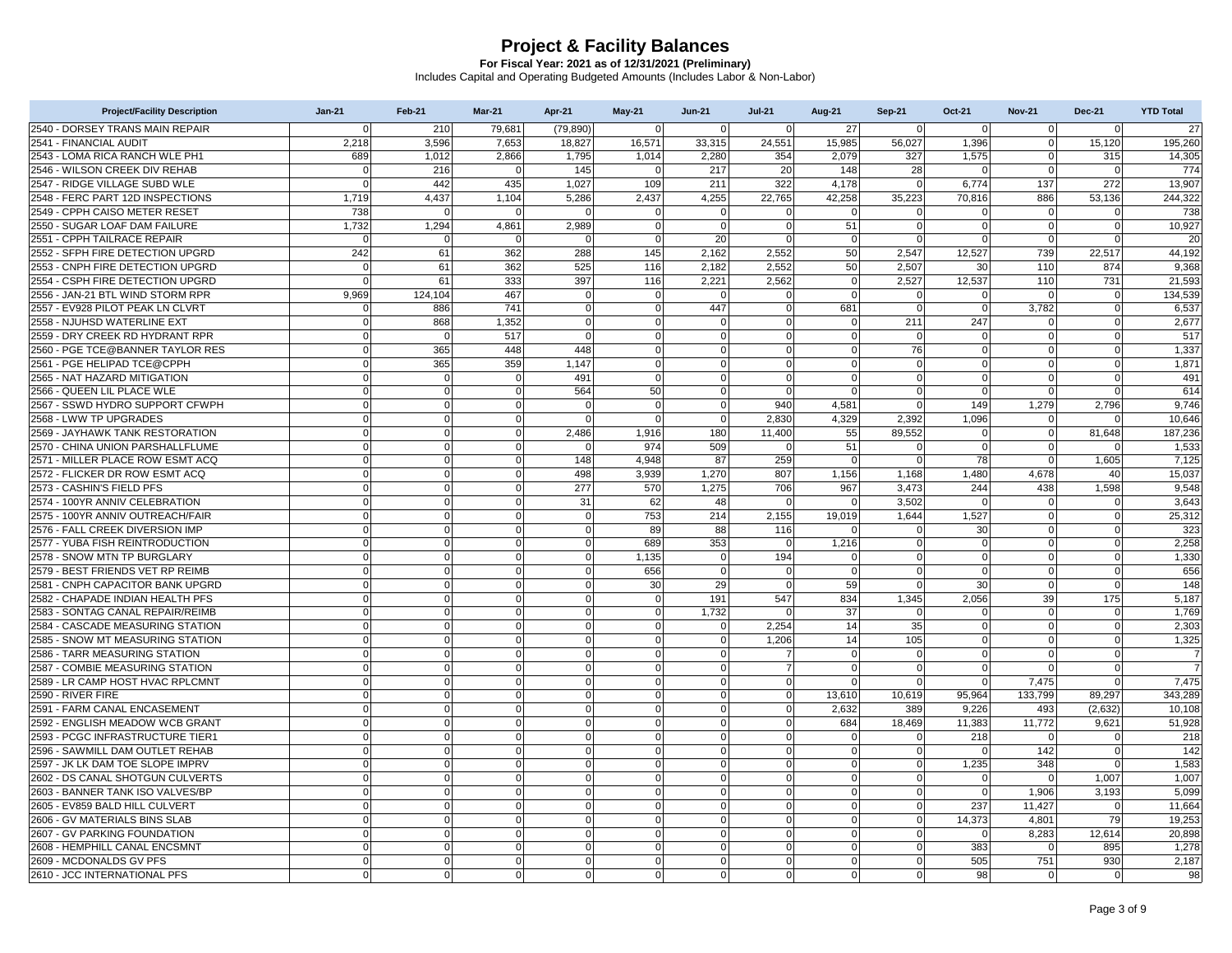**For Fiscal Year: 2021 as of 12/31/2021 (Preliminary)** Includes Capital and Operating Budgeted Amounts (Includes Labor & Non-Labor)

| <b>Project/Facility Description</b>     | $Jan-21$        | Feb-21      | Mar-21      | Apr-21      | $May-21$  | <b>Jun-21</b>                       | <b>Jul-21</b> | <b>Aug-21</b> | <b>Sep-21</b> | Oct-21    | <b>Nov-21</b>                                             | <b>Dec-21</b> | <b>YTD Total</b> |
|-----------------------------------------|-----------------|-------------|-------------|-------------|-----------|-------------------------------------|---------------|---------------|---------------|-----------|-----------------------------------------------------------|---------------|------------------|
| 2611 - PLAN FOR WATER PROCESS           |                 |             |             |             |           |                                     |               |               |               |           | $\Omega$                                                  | 1.146         | 1,146            |
| 2612 - IT SECURITY BREACH               |                 |             |             |             |           |                                     |               |               |               | 7,978     | 88,426                                                    | 24,113        | 120,517          |
| 2613 - TOWNTALK VILLAGE WLE             |                 |             |             |             |           |                                     |               |               |               |           | 98                                                        |               | 98               |
| 2614 - SMITHY'S PL SERVICE LINE         |                 |             |             |             | $\Omega$  |                                     | $\Omega$      |               |               |           | 457                                                       | 402           | 859              |
| 2615 - METER DAMAGE LAST MILE DR        |                 |             |             |             | $\Omega$  |                                     |               |               |               |           | 264                                                       | 2.893         | 3,157            |
| 2616 - LOMA RICA TP ACCESS RD           |                 |             |             |             |           |                                     |               |               |               |           |                                                           | 22.088        | 22,088           |
| 2617 - RPLC HYDRANT 2469-N BLOOM        |                 |             |             |             |           |                                     |               |               |               |           |                                                           | 2.720         | 2,720            |
| 2619 - PLACER YARD GATE REPAIR          |                 |             |             |             |           |                                     |               |               |               |           |                                                           | 723           | 723              |
| 6108 - RAW WTR OPERATION MAPPING        | 6,019           | 6,526       | 6,882       | 10.249      | 6,930     | 6,501                               | 2.779         | 7,377         | 6,250         | 6,969     | 3.291                                                     | 2,896         | 72,668           |
| 6593-2 - BANNER CASCADE EXT CEOA        |                 |             |             |             |           |                                     |               |               |               |           | 16,954                                                    |               | 16,954           |
| 6746 - COMBIE PHASE 1 BYPASS            | 8.424           | 1,343,201   | 8.778       | 1,719,019   | 197,333   | 102,269                             | 4.172         | 785           | 86,020        | 497,928   | 435                                                       | 2.313         | 3,970,678        |
| 6877 - CP PWRHSE ACCESS ROAD            | 4,955           | 34,678      | 15,759      | (20, 250)   | 4,544     | 1,510                               | 6,168         | 4.135         | 2,676         | 3,669     | 178                                                       | 14.979        | 73,000           |
| 6913 - BWMN-SPAULDING LAND ACO          |                 |             | 32          | 328         |           |                                     | 428           | 990           |               | 78        |                                                           |               | 1,856            |
| 6927 - HYD LWR DIV PROP ACQ             |                 | 268         | 14          | 75          | 540       |                                     |               | 711           |               |           |                                                           |               | 1,607            |
| 6943 - COMBIE SO ACCESS RD              | 7,535           | 573         | 400         | 3.731       | 8.785     | 979                                 | 504           | 3,471         | 1,914         | 1,958     | 536                                                       | 6.471         | 36,856           |
| 6947 - LOMA RICA HYDROELECTRIC          | 120             | 2,330       | 160         | (2,490)     |           |                                     |               |               |               |           |                                                           |               | 120              |
| 6962 - H49/CHRISTIANLIFE PLN RPL        |                 |             |             |             | 707       |                                     |               |               |               | 808       | 202                                                       |               | 1,717            |
| 6971 - ALTA SIERRA TANK REPLCMNT        | 5,376           | 13,354      | 758,524     | (269, 663)  | 607.367   | 7,514                               | 302,503       | 10.879        | 7.878         | 10,592    | 5,739                                                     | 1,903,265     | 3,363,330        |
| 6994 - E.G.-CASCADE TX MAIN             |                 |             |             |             |           |                                     |               |               |               |           |                                                           | (670)         | (670)            |
| 7013 - CENTENNIAL WATER SUPPLY EXPENSES | 7.161           | 6.857       | 6,069       | 5,957       | 5,866     | 12,008                              | 4,201         | 12.944        | 7,483         | 10.615    | 17,837                                                    | 20,779        | 117,778          |
| 7013 - CENTENNIAL WATER SUPPLY REVENUES | (18, 395)       | (22, 245)   | (20, 895)   | (15, 447)   | (17, 848) | (24, 287)                           | (15, 100)     | (23, 463)     | (19, 850)     | (16, 575) | (19, 325)                                                 | (13, 575)     | (227,005)        |
| 7032 - HEMPHILL DIVERSION/FISH          | 1.560           | 16.533      | 19.876      | 31,826      | 2.739     | 58,092                              | 9.043         | 61.981        | 12,007        | 10.711    | 33,688                                                    | 46.224        | 304,279          |
| 7038 - LWW DSCHG RECORDER               | 175             |             |             |             | 1.403     | 380                                 | 341           | 507           | 309           | 794       | 72                                                        |               | 3,982            |
| 8017 - AQUATIC HERBICIDE MONITOR        |                 |             |             | 1.278       | 210       | 383                                 | 762           | 481           | 960           | 1,058     | 90                                                        |               | 5,221            |
| 8099-4 - MABEN REHAB PHASE IV           | 5.610           | 5.145       |             | 1.406       | (61)      | 37                                  | $\Omega$      | 10.517        |               |           |                                                           |               | 22652.9          |
| 8144 - FERC RELICENSING                 | 8,748           | 68,329      | 67,485      | (41, 936)   | 76,813    | 50,450                              | 63,954        | 20,258        | 7,146         | 45,766    | 74,138                                                    | 60,156        | 501,308          |
| 8464 - DEER CRK/SO YUBA CNL ACQ         | 30 <sup>1</sup> | 30          | 606         | (80)        | 608       | 835                                 | 2.128         | 608           | 41            |           | 1.015                                                     | 3.583         | 9,403            |
| ** PROJECTS SUBTOTAL:                   | \$580.644       | \$2,611,663 | \$1,738,134 | \$1,496,597 |           | \$1,666,523 \$1,122,999 \$1,115,629 |               |               |               |           | \$740,089 \$1,333,718 \$1,745,105 \$1,177,529 \$3,803,396 |               | \$19,132,025     |

| <b>Project/Facility Description</b> | $Jan-21$ | <b>Feb-21</b> | $Mar-21$ | Apr-21 | $Mav-21$ | $Jun-21$ | <b>Jul-21</b> | <b>Aug-21</b> | <b>Sep-21</b> | Oct-21  | <b>Nov-21</b> | <b>Dec-21</b> | <b>YTD Total</b> |
|-------------------------------------|----------|---------------|----------|--------|----------|----------|---------------|---------------|---------------|---------|---------------|---------------|------------------|
| 10230 - MAIN OFFICE                 | \$50.317 | 60,106        | 66.706   | 36.849 | 52,372   | 55.426   | 57,945        | 62.467        | 56,173        | 49.945  | 65.172        | 75.211        | 688,688          |
| 10231 - PLACER OFFICE               | \$648    | 813           | 1.300    | 422    | 1.295    | 1.169    | 484           | 754           | 745           | 772     | 811           | 1.291         | 10,504           |
| 10232 - PLACER YARD                 | \$15,485 | 19.834        | 21.979   | 1.571  | 15.605   | 11.090   | 23,592        | 26.696        | 14.016        | 15.254  | 16.618        | 16.750        | 198,491          |
| 10301 - CASCADE SHORES TRMT PLT     | \$0      |               |          |        |          |          |               |               |               |         |               | (39)          | (39)             |
| 10302 - SNOW MOUNTAIN TRMT PLT      | \$0      |               |          |        |          |          |               |               |               |         |               | (21)          | (21)             |
| 10303 - E. GEORGE TRMT PLT          | \$37,779 | 50.016        | 50,201   | 53.888 | 71.607   | 68,724   | 62,582        | 46.498        | 49.653        | 51.704  | 39.712        | 40.573        | 622,938          |
| 10304 - LOMA RICA TRMT PLT          | \$19,714 | 32.244        | 26.775   | 19.572 | 18,768   | 25,589   | 23,213        | 27,050        | 31,399        | 30,865  | 20,528        | 25,634        | 301,351          |
| 10305 - LAKE WILDWOOD TRMT PLT      | \$18.525 | 26,115        | 36.835   | 26,922 | 19,364   | 28,315   | 35.102        | 38.672        | 30.668        | 25.673  | 12,879        | 17.905        | 316,976          |
| 10306 - SMARTVILLE TRMT PLT         | \$8,389  | 7.801         | 17.144   | 13.824 | 7.497    | 8.812    | 7.997         | 11.828        | 9.888         | 12.810  | 9,564         | 11.341        | 126,896          |
| 10307 - LAKE OF THE PINES TRMT PL   | \$11.318 | 23,631        | 50.914   | 27.347 | 25,450   | 42,240   | 56,906        | 32.136        | (36, 586)     | 41.773  | 24.011        | 35,285        | 334,424          |
| 10308 - NORTH AUBURN TRMT PLT       | \$31.875 | 74.596        | 43.786   | 17.994 | 23,404   | 41.312   | 52.177        | 47.840        | 56.216        | 49.179  | 28.786        | 67.559        | 534,724          |
| 10313 - E GEORGE SYSTEM             | \$84,209 | 99,531        | 82,738   | 85.549 | 117,109  | 88,803   | 126,938       | 95,491        | 137.859       | 134.667 | 86,153        | 87.707        | ,226,755         |
| 10314 - LOMA RICA SYSTEM            | \$75,704 | 58.889        | 55.438   | 77.827 | 86.616   | 86.644   | 67.147        | 89.450        | 92.174        | 89.974  | 64,500        | 42.556        | 886,920          |
| 10315 - LAKE WILDWOOD SYSTEM        | \$30.858 | 35.740        | 62.285   | 63.587 | 32,376   | 37.210   | 63.923        | 54.899        | 78.848        | 97.539  | 36,364        | 23.929        | 617,559          |
| 10316 - SMARTVILLE SYSTEM           | \$999    | 1.047         | 3,476    | 4.190  | 1,699    | 990      | 770           | 807           | 305           | 955     | 1,962         | 448           | 17,648           |
| 10317 - LAKE OF THE PINES SYSTEM    | \$52,087 | 49.863        | 56,573   | 99.072 | 48,588   | 35,810   | 40.178        | 33.553        | 41.150        | 39.100  | 36,696        | 23.834        | 556,503          |
| 10318 - NORTH AUBURN SYSTEM         | \$67.685 | 34.482        | 30,752   | 12,559 | 45,984   | 41,515   | 49.260        | 43.430        | 30,261        | 46,533  | 49,387        | 33,610        | 485,460          |
| 10319 - NID WATER LABORATORY        | \$3,942  | 3,906         | 1.022    | 3,327  | 1,639    | 1,099    | 1.136         | 1,004         | 1,400         | 1.292   | 1.077         | 673           | 21,516           |
| 10320 - CASCADE CANAL               | \$10,985 | 25,938        | 13,645   | 17,505 | 10,710   | 19,611   | 13,897        | 19,152        | 7,756         | 11.773  | 7,221         | 28,054        | 186,247          |
| 10321 - SNOW MOUNTAIN CANAL         | \$3,780  | 10.426        | 3.082    | 10.217 | 3.455    | 3,575    | 4.616         | 3.730         | 2.748         | 3.698   | 3,562         | 3.581         | 56,470           |
| 10322 - WILLOW VALLEY CANAL         | \$0      |               |          |        |          |          |               |               |               |         | 85            | 2.556         | 2,640            |
| 10323 - CEMENT HILL CANAL           | \$343    | 25,814        | (138)    | 4,061  | 238      | 2.412    | 248           | 829           |               | 4.702   | 4.639         | 10.373        | 53,521           |
| 10324 - LAKE VERA PIPE              | \$0      | 302           |          |        |          |          |               |               |               |         |               |               | 302              |
| 10325 - SUGAR LOAF RESERVOIR/PIPE   | \$1,409  |               | 2,038    |        |          |          | 2,560         | 527           |               | 377     |               |               | 6,910            |
| 10326 - RED HILL CANAL              | \$1,375  | 17.615        | 3.379    | 436    | 1.483    | 1.032    | 1.546         | 840           | 1.429         | 1.737   | 2.901         | 2.845         | 36,617           |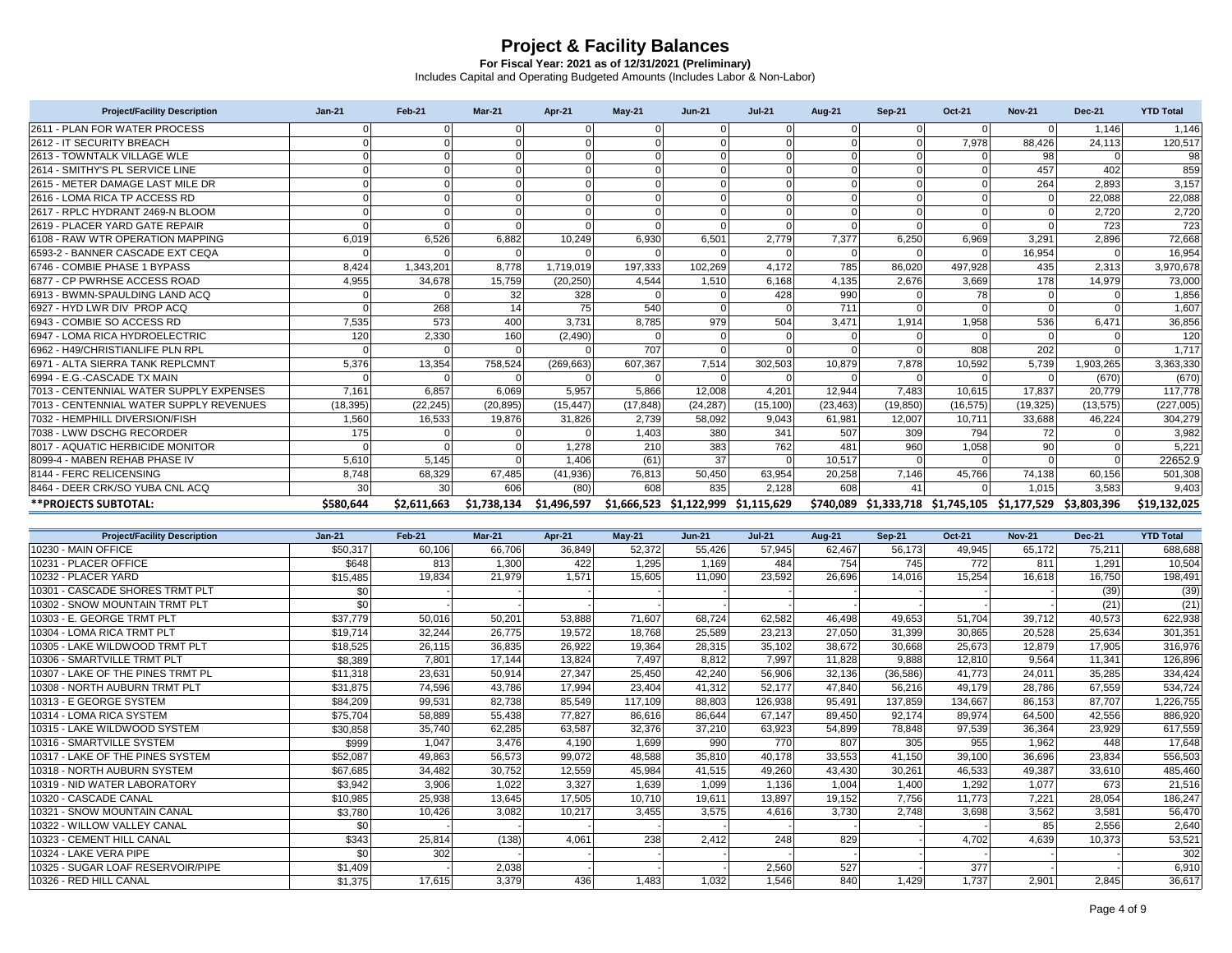| <b>Project/Facility Description</b> | $Jan-21$ | Feb-21 | <b>Mar-21</b> | Apr-21   | <b>May-21</b> | <b>Jun-21</b> | <b>Jul-21</b> | <b>Aug-21</b> | <b>Sep-21</b> | Oct-21 | <b>Nov-21</b> | <b>Dec-21</b> | <b>YTD Total</b> |
|-------------------------------------|----------|--------|---------------|----------|---------------|---------------|---------------|---------------|---------------|--------|---------------|---------------|------------------|
| 10327 - RED HILL RESERVOIR/PIPE     | \$0      |        |               |          |               |               | 224           |               |               |        |               |               | 224              |
| 10329 - UPPER GRASS VALLEY CANAL    | \$30     |        |               |          |               |               |               |               |               |        | 121           |               | 150              |
| 10330 - LOMA RICA RESERVOIR         | \$935    | 11,283 | 5,918         | (7, 762) | 5,549         | 1,375         | 789           | 97            |               | 1,699  | 2,583         | 9,530         | 31,996           |
| 10331 - CHICAGO PARK CANAL          | \$10.439 | 10.482 | 9.442         | 13.376   | 7.411         | 6.164         | 9.829         | 5.074         | 6.162         | 9.601  | 7,175         | 6.375         | 101.528          |
| 10332 - SUNSHINE VALLEY CANAL       | \$0      |        |               | 3,336    | 258           | 1,200         | 1,369         | 778           | 1,219         | 1,094  | 846           | 1,679         | 11,780           |
| 10333 - SONTAG CANAL                | \$633    | 995    | 5,314         | 1,609    | 559           | 1,355         | 1,979         | 1,479         | 1,148         | 1,214  | 1,349         | 718           | 18,354           |
| 10334 - RIPKIN CANAL                | \$876    |        |               | 610      |               |               |               |               |               |        | 42            |               | 1,527            |
| 10335 - RUESS RESERVOIR             | \$331    | 184    |               |          |               | 1,038         |               |               |               |        | 246           |               | 1,800            |
| 10336 - CHICAGO PARK EAST CANAL     | \$1,161  |        | 3,348         | 1.058    | 169           | 1,311         | 28            | 305           | 953           | 1,088  | 926           | 1,386         | 11,734           |
| 10337 - CHICAGO PARK PIPE           | \$1,999  |        | 392           |          |               |               |               |               |               |        |               |               | 2,392            |
| 10338 - CHICAGO PARK WEST CANAL     | \$159    | 1,350  | 3,872         | 1,795    | 2,902         | 2,002         | 372           | 410           | 20            | 504    | 981           | 1,180         | 15,547           |
| 10339 - MEYER-BIERWAGEN PIPE        | \$548    |        | 219           |          | 324           | (1)           |               |               |               |        |               |               | 1,090            |
| 10340 - BLUM PIPE                   | \$0      |        |               | 63       |               |               |               |               | 158           |        | 58            |               | 279              |
| 10341 - SMITH MOULTON RES & PIPE    | \$0      |        |               |          |               | 371           |               |               |               |        |               |               | 371              |
| 10342 - JOHN HENRY MEYERS CANAL     | \$0      |        | 531           | 155      |               |               |               | 716           | 12            | 330    |               | 569           | 2,314            |
| 10343 - RATTLESNAKE CANAL           | \$12.123 | 11,468 | 19,493        | 14,318   | 7,329         | 11,132        | 9,239         | 9,137         | 8,334         | 13,562 | 11,283        | 9,428         | 136,845          |
| 10344 - WOODPECKER CANAL            | \$212    | 1,182  | 1,612         | 1,127    | 376           | 951           |               |               |               | 583    | 3,123         | 1,339         | 10.504           |
| 10345 - FOREST SPRINGS CANAL        | \$555    | 5,572  | 417           | 1,978    | 757           | 701           | 165           | 327           | 27            | 779    | 759           | 58            | 12,095           |
| 10346 - MABEN CANAL                 | \$1.837  | 76     | 210           | 1,123    | 2,287         | 422           | 6,446         | 28,215        | 41,781        | 28,697 | 2,403         | 379           | 113,876          |
| 10347 - KYLER CANAL                 | \$0      |        | 114           | 974      | 284           | 101           | 485           | 11            | 841           | 722    | 505           | 67            | 4,104            |
| 10348 - MABEN RESERVOIR & PIPE      | \$0      |        | 313           | 938      | 301           |               | 66            |               | 778           | 1,430  | 1,421         | 1,012         | 6,258            |
| 10349 - CUNNINGHAM RESERVOIR        | \$0      |        |               |          |               |               | 850           |               |               |        |               |               | 850              |
| 10350 - GROVE CANAL                 | \$7,082  | 1,325  | 2,489         | 1,034    | 3,660         | 921           | 296           | 123           |               | 1,108  | 774           | 700           | 19,511           |
| 10351 - CHERRY CREEK CANAL          | \$114    |        |               |          |               | 666           |               |               |               |        |               |               | 780              |
| 10352 - SCOTTS FLAT RESERVOIR       | \$1.564  | 436    | 207           | 368      |               |               | 240           |               | 123           | 465    |               |               | 3,402            |
| 10353 - LOWER SCOTTS FLAT RES       | \$2,533  | 2.414  | 2,056         | 2,272    | 11,225        | 1,802         |               | 2,136         | 725           | 1,752  | 770           | 327           | 28,013           |
| 10354 - D/S (DEER CREEK SO CANAL)   | \$14,915 | 24,995 | 11,303        | 14,302   | 11,326        | 12,679        | 18,331        | 22,174        | 14,731        | 10,062 | 14,810        | 12,788        | 182,417          |
| 10355 - RED DOG CANAL               | \$1,117  |        |               |          |               | 247           |               |               |               |        | 131           | 120           | 1,616            |
| 10356 - LOWER GRASS VALLEY CANAL    | \$3,763  | 3,554  | 2,626         | 6,149    | 3,253         | 1,758         | 2,619         | 2,578         | 437           | 2,622  | 3,008         | 2,060         | 34,427           |
| 10357 - ALTA HILL RESERVOIR         | \$3,339  | 16.327 | 37,226        | 10.015   | 3,569         | 7,155         | 8,234         | 1,928         | 5,634         | 16,248 | 461           | 280           | 110,417          |
| 10358 - ALLISON RANCH CANAL         | \$5,004  | 4,900  | 1,875         | 3,146    | 1,528         | 2,003         | 1,563         | 1,103         | 2,228         | 4,773  | 3,364         | 2,072         | 33,560           |
| 10359 - COREY CANAL                 | \$2,461  | 333    |               | 1,390    | 550           | 743           | 657           |               | 294           | 230    | 636           | 128           | 7,421            |
| 10360 - LAFAYETTE CANAL             | \$0      |        |               |          |               |               |               |               | 294           | 161    |               |               | 455              |
| 10361 - ROUGH & READY CANAL         | \$4,101  | 5,826  | 4,470         | 4,015    | 2,588         | 293           | 2,527         | 16,471        | 4,770         | 2,131  | 1,583         | 1,747         | 50,521           |
| 10362 - SAZARAC CANAL               | \$0      | 92     |               |          |               |               | 184           |               |               |        | 336           | 222           | 833              |
| 10363 - ROUGH & READY RESERVOIR     | \$29     | 733    | 145           | 260      | 272           | 28            | 227           | 224           |               |        |               | 160           | 2,078            |
| 10364 - WOLF CREEK NATURAL          | \$0      |        |               | 239      | 1,023         | 152           | 149           | 68            | 77            | 219    | 183           |               | 2,110            |
| 10365 - TARR CANAL                  | \$20,450 | 12.077 | 12,892        | 32,757   | 20,007        | 25,496        | 34,431        | 35,179        | 24,432        | 33,104 | 24,344        | 18,056        | 293,224          |
| 10366 - BRECKENRIDGE CANAL          | \$172    |        |               |          | 141           |               |               |               |               | 810    |               | 135           | 1,257            |
| 10367 - CLEAR CREEK CANAL           | \$1,815  | 333    | 3,524         | 3,495    | 2,730         | 1,031         | 993           | 2,199         | 3,166         | 5,189  | 961           | 2,732         | 28,169           |
| 10368 - BEYERS CANAL                | \$640    |        |               | 1.054    | 1,173         | 296           | 296           | 1.064         | 581           | 159    | 116           | 226           | 5.606            |
| 10369 - SMITH GORDON CANAL          | \$10,805 | 5,196  | 1,570         | 3,144    | 18,556        | 2,015         | 1,098         | 1,573         | 2,176         | 1,770  | 3,408         | 1,773         | 53,084           |
| 10370 - CASEY LONEY CANAL           | \$1,377  | 337    | 478           | 468      | 597           | 1,339         | 182           | 983           | 569           | 172    | 266           | 264           | 7,032            |
| 10371 - STINSON PIPE                | \$0      |        |               |          |               | 442           |               | 259           |               | 621    | 650           | 307           | 2.280            |
| 10372 - PET HILL CANAL              | \$2,825  | 1,935  | 789           | 356      | 855           | 995           | 2,009         | 1,677         | 2,922         | 1,009  | 1,799         | 1,092         | 18,263           |
| 10373 - PET HILL CANAL EXTENSION    | \$1,070  |        | 422           |          | 479           | 557           | 557           |               | 290           |        |               | 127           | 3.501            |
| 10374 - BALD HILL CANAL             | \$3,240  | 1,652  |               | 94       | 581           | 1,895         | 427           | 331           | 1,075         | 810    | 1,409         | 557           | 12,072           |
| 10375 - B CANAL                     | \$2,350  | 2.116  | 3,085         | 7.035    | 29,049        | 32,771        | 4,051         | 7,132         | 6,060         | 6,495  | 4,431         | 8,738         | 113,313          |
| 10376 - COLE VIET CANAL             | \$0      |        | 4,610         | 2.964    | 3,529         | 745           | 2.547         | 695           | 1.256         | 800    | 2,423         | 4,124         | 23,695           |
| 10377 - MILLER CANAL                | \$10,272 | 735    | 440           | (172)    | 259           | 259           | 240           | 396           | 1,200         | 153    | 807           | 74            | 14,663           |
| 10378 - WOLF CANAL                  | \$225    |        | 141           | 1,271    | 3,757         | 1,987         | 3,200         | 1.423         | 2,373         | 1,207  | 1,933         | 1,951         | 19,468           |
| 10379 - PEARL BARNES CANAL          | \$4,500  |        | 753           | 1,343    | 1,769         | 163           | 735           | 707           | 392           | 231    |               | 271           | 10,865           |
| 10380 - CARPENTER CANAL             | \$849    |        | 150           | 277      | 372           | 779           | 809           | 199           | 646           | 474    | 439           | 3,502         | 8,496            |
| 10381 - COLE CANAL                  | \$626    | 457    | 1,320         | 1.869    | 2.497         | 1.279         | 476           | 691           | 441           | 575    | 288           | 1.186         | 11,706           |
| 10382 - DEER CREEK NATURAL          | \$0      |        | 478           | 355      | 533           |               | 112           | 350           | 240           |        |               |               | 2,066            |
|                                     |          |        |               |          |               |               |               |               |               |        |               |               |                  |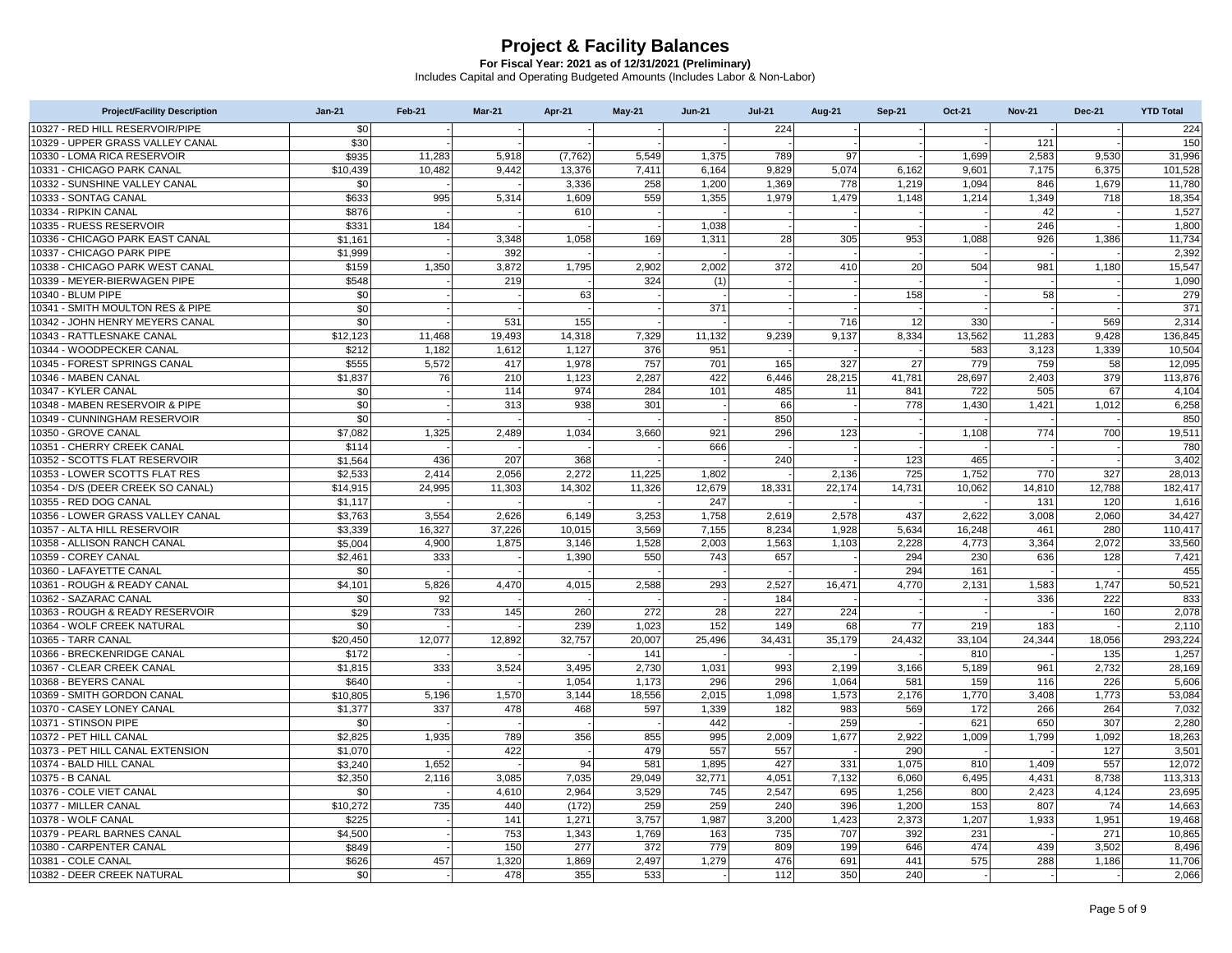| <b>Project/Facility Description</b> | $Jan-21$ | Feb-21 | Mar-21 | Apr-21 | <b>May-21</b> | <b>Jun-21</b>    | <b>Jul-21</b> | <b>Aug-21</b> | <b>Sep-21</b> | Oct-21 | <b>Nov-21</b> | <b>Dec-21</b> | <b>YTD Total</b> |
|-------------------------------------|----------|--------|--------|--------|---------------|------------------|---------------|---------------|---------------|--------|---------------|---------------|------------------|
| 10383 - NEWTOWN CANAL               | \$8,469  | 10,701 | 30,331 | 30,939 | 13,853        | 9,572            | 13,562        | 7,466         | 8,346         | 14,640 | 9,644         | 21,311        | 178,834          |
| 10384 - NEWTOWN RESERVOIR           | \$0      | 62     | 88     | 77     | 477           | 313              | 50            |               |               |        | 791           | 2,326         | 4,183            |
| 10385 - LESTER CANAL                | \$173    | 1,144  | 601    | 1,154  | 1,385         | 38               | 882           | 947           | 757           | 650    |               | 406           | 8,137            |
| 10386 - TUNNEL CANAL                | \$5,150  | 3,903  | 8,308  | 11,294 | 8,602         | 7,474            | 10,805        | 6,603         | 5,554         | 18,662 | 21,661        | 6,686         | 114,701          |
| 10387 - RIFFLE BOX CANAL            | \$12,660 | 1,163  | 2,166  | 146    | 964           | 2,133            | 3,405         | 2.067         | 438           | 1,388  | 3,055         | 946           | 30.530           |
| 10388 - TUNNEL CANAL EXTENSION      | \$1,106  | 1,942  | 2,417  | 308    | 1,437         | 1,382            | 1,392         | 1,412         | 1,375         | 2,871  | 985           | 109           | 16,736           |
| 10389 - REX CANAL                   | \$1,941  | 1,683  | 680    | 1,623  | 691           | 490              | 607           | 387           | 1,186         | 881    | 746           | 1.617         | 12,533           |
| 10390 - PORTUGUESE CANAL            | \$0      | 183    | 5,039  |        |               |                  |               | 139           | 264           | 733    |               |               | 6,357            |
| 10391 - REX RESERVOIR               | \$0      |        |        |        |               | 97               |               | 188           | 122           |        | 207           | 882           | 1,497            |
| 10392 - QUINCY CANAL                | \$0      | 1,860  |        |        | 72            |                  |               |               | 140           |        |               |               | 2,072            |
| 10393 - QUINCY PIPE                 | \$0      | 115    | 561    | 310    | 38            | 53               |               |               | 149           |        |               |               | 1,226            |
| 10394 - SQUIRREL CREEK NATURAL      | \$0      |        |        |        |               |                  | 186           |               |               |        |               |               | 186              |
| 10395 - CHINA/UNION CANAL           | \$6,366  | 12,950 | 9,429  | 12,994 | 9,312         | 10,564           | 11,169        | 10,144        | 8,543         | 9,806  | 9,514         | 6,114         | 116,904          |
| 10396 - SPENCEVILLE CANAL           | \$0      | 957    | 292    | 70     | 751           | 1,431            | 838           | 784           | 1,245         | 599    | 409           |               | 7,375            |
| 10397 - MEADE CANAL                 | \$824    |        |        | 132    | 31            | 31               | 167           | 150           | 790           | 495    | 5,814         | 142           | 8,575            |
| 10399 - OUSLEY BAR CANAL            | \$2,679  |        |        | 173    | 741           | 858              | 662           | 557           | 886           | 817    | 503           |               | 7,877            |
| 10400 - TOWN CANAL                  | \$0      |        |        | 1.698  | 339           | 254              | 631           | 471           | 179           | 750    | 434           |               | 4,755            |
| 10401 - FARM CANAL                  | \$0      | 5,522  | 430    | 230    | 1,423         | 2,297            | 1,267         | 3,692         | 612           | 2,271  | 3,133         | 443           | 21,320           |
| 10402 - SMARTVILLE IRRIGATION       | \$175    |        |        |        |               | 1,112            | 1.445         |               | 94            | 14     | 3,167         |               | 6,008            |
| 10403 - KEYSTONE CANAL              | \$5,771  | 1,689  | 56     | 1,733  | 435           | 731              | 331           | 392           | 1,351         | 973    |               |               | 13,463           |
| 10404 - OLEARY PIPE                 | \$0      |        |        |        |               | 325              | 43            |               |               |        |               |               | 368              |
| 10410 - COMBIE RESERVOIR            | \$0      | 362    | 138    | 699    | 450           | 125              |               | 254           | 559           | 134    |               | 365           | 3,087            |
| 10411 - COMBIE PHASE I              | \$351    | 829    | 1,365  | 1,446  | 533           | 1,286            | 1,114         | 221           | 995           | 797    | 4,083         | 440           | 13,460           |
| 10412 - MAGNOLIA III PUMPS          | \$1,119  | 1,258  | 3,337  | 685    | 1,122         | 17,654           |               | 432           |               | 2,149  | 5,382         | 486           | 33,624           |
| 10413 - MAGNOLIA III RESERVOIR      | \$0      |        |        |        |               |                  |               |               | 235           |        |               |               | 235              |
| 10414 - MAGNOLIA III CANAL          | \$399    | 8,010  | 4,777  | 4,262  | 9,496         | 13,585           | 20,325        | 9,666         | 37,940        | 19,961 | 9,996         | 8,221         | 146,639          |
| 10415 - MAGNOLIA III CANAL EXT      | \$100    | 131    | 123    | 563    |               |                  |               |               |               |        |               | 1,190         | 2,107            |
| 10416 - COMBIE PHASE II & III       | \$4,300  | 1,677  | 2,406  | 33,148 | 13,032        | 9,351            | 8,114         | 11,077        | 10,155        | 9,737  | 5,200         | 5,965         | 114,161          |
| 10417 - MAGNOLIA I CANAL            | \$0      | 211    |        | 381    | 512           | 23               | 598           | 23            | 204           | 127    |               | 1,347         | 3,426            |
| 10418 - WEEKS CANAL                 | \$1,743  | 4,020  | 252    |        | 632           | 456              | 595           |               | 678           | 491    |               | 704           | 9,570            |
| 10419 - MAGNOLIA II SOUTH CANAL     | \$0      |        | 2,866  | 444    | 649           | 479              | 175           | 69            | 1,076         | 720    |               | 2.457         | 8,935            |
| 10420 - MAGNOLIA II NORTH CANAL     | \$0      |        | 104    | 965    | 2,380         | 1,362            | 605           | 307           | 444           | 1,509  | 695           | 2,484         | 10,856           |
| 10421 - MARKWELL CANAL              | \$4,368  | 2,171  |        | 1,204  | 4,319         | 836              | 473           | 553           | 893           | 1,698  | 2,156         | 523           | 19,194           |
| 10422 - WOLF HANNAMAN CANAL I&II    | \$98     | 600    | 671    | 3,019  | 2,355         | 2,706            | 3,347         | 2,299         | 2,219         | 2,718  | 646           | 4,727         | 25,404           |
| 10423 - SANFORD STRUCKMAN CANAL     | \$66     | 13,212 | 13,618 | 257    | 727           | 3,386            | 3,766         | 654           | 757           | 839    | 1,234         | 1,234         | 39,750           |
| 10424 - COMBIE OPHIR I              | \$150    |        | 658    | 1,883  | 2,079         | 819              | 782           | 317           | 466           | 616    | 1,023         | 374           | 9,166            |
| 10425 - LONE STAR CANAL             | \$3,537  | 5,881  | 14,125 | 6,325  | 6,510         | 4,167            | 4,771         | 6,195         | 4,497         | 6,886  | 6,260         | 8,037         | 77,190           |
| 10426 - RUUD CANAL                  | \$0      |        | 45     | 119    | 74            |                  |               | 71            |               |        |               | 26            | 335              |
| 10427 - RAINEY CANAL                | \$0      | 352    |        |        | 931           | 65               |               | 71            |               |        |               | 26            | 1,446            |
| 10428 - OEST CANAL                  | \$0      |        |        | 593    | 320           | 153              | 122           | 287           | 258           | 1,523  | 201           | 3,294         | 6,751            |
| 10429 - WILLITS CANAL               | \$0      | 729    | 2,131  | 1,568  | 582           | 140              | 426           | 234           | 281           | 860    |               | 2,921         | 9,871            |
| 10430 - ORR/COON CREEK NATURAL      | \$0      | 99     |        |        | 173           |                  |               |               | 403           | 604    | 136           |               | 1,415            |
| 10431 - ORR CREEK RESERVOIR         | \$0      |        |        |        | 38            |                  |               |               |               |        | 699           |               | 737              |
| 10432 - GOLD HILL I                 | \$13,107 | 11,346 | 4,352  | 5,870  | 3,393         | 5,152            | 5,056         | 6,813         | 5,883         | 7,372  | 6,199         | 8,311         | 82,854           |
| 10433 - CAMP FAR WEST CANAL         | \$10,815 | 24,166 | 14,280 | 13.870 | 14,794        | 11,473           | 12,399        | 17.263        | 15,314        | 18,088 | 10,648        | 8,856         | 171,965          |
| 10434 - LATERAL 5 CANAL (CFW)       | \$0      | 978    | 656    | 197    | 250           | 225              | 194           | 793           | 340           | 152    | 383           | 76            | 4,242            |
| 10435 - LATERAL 4 CANAL (CFW)       | \$0      | 1,958  | 463    | 159    | 227           | $\overline{773}$ | 295           | 454           | 590           | 1,901  |               | 984           | 7,802            |
| 10436 - LATERAL 2 CANAL (CFW)       | \$0      | 3,086  | 13,755 | 3,046  | 215           | 206              | 47            | 328           | 351           | 17     |               | 4,484         | 25,533           |
| 10437 - LATERAL 1 CANAL (CFW)       | \$0      | 2,125  | 741    | 74     | 630           | 322              | 608           | 938           | 599           | 140    | 786           |               | 6,963            |
| 10438 - WISWELL GLADDING CANAL      | \$0      | 798    | 293    | 105    | 275           | 181              | 239           | 282           | 495           | 135    |               |               | 2,804            |
| 10439 - CHURCH CANAL                | \$536    | 2,417  | 1,107  | 32     | 364           | 967              | 847           | 628           | 289           | 213    | 762           | 1,306         | 9,468            |
| 10440 - FORBES CANAL                | \$0      |        | 928    | 536    | 144           | 422              | 139           | 2,570         | 274           | 191    | 383           | 244           | 5,830            |
| 10441 - RENKEN CANAL                | \$1,129  | 60     | 295    | 722    | 277           | 286              | 395           | 438           | 393           | 183    | 850           | 1,244         | 6,270            |
| 10442 - BOGDANOFF CANAL             | \$0      |        | 3,610  | 80     | 762           | 338              | 356           | 666           | 1,112         | 280    | 896           | 331           | 8,432            |
| 10443 - CAMP FAR WEST CANAL EXT     | \$0      | 1,922  | 1,418  | 216    | 2,529         | 591              | 363           | 285           | 1,144         | 196    | 861           | 1,221         | 10,745           |
|                                     |          |        |        |        |               |                  |               |               |               |        |               |               |                  |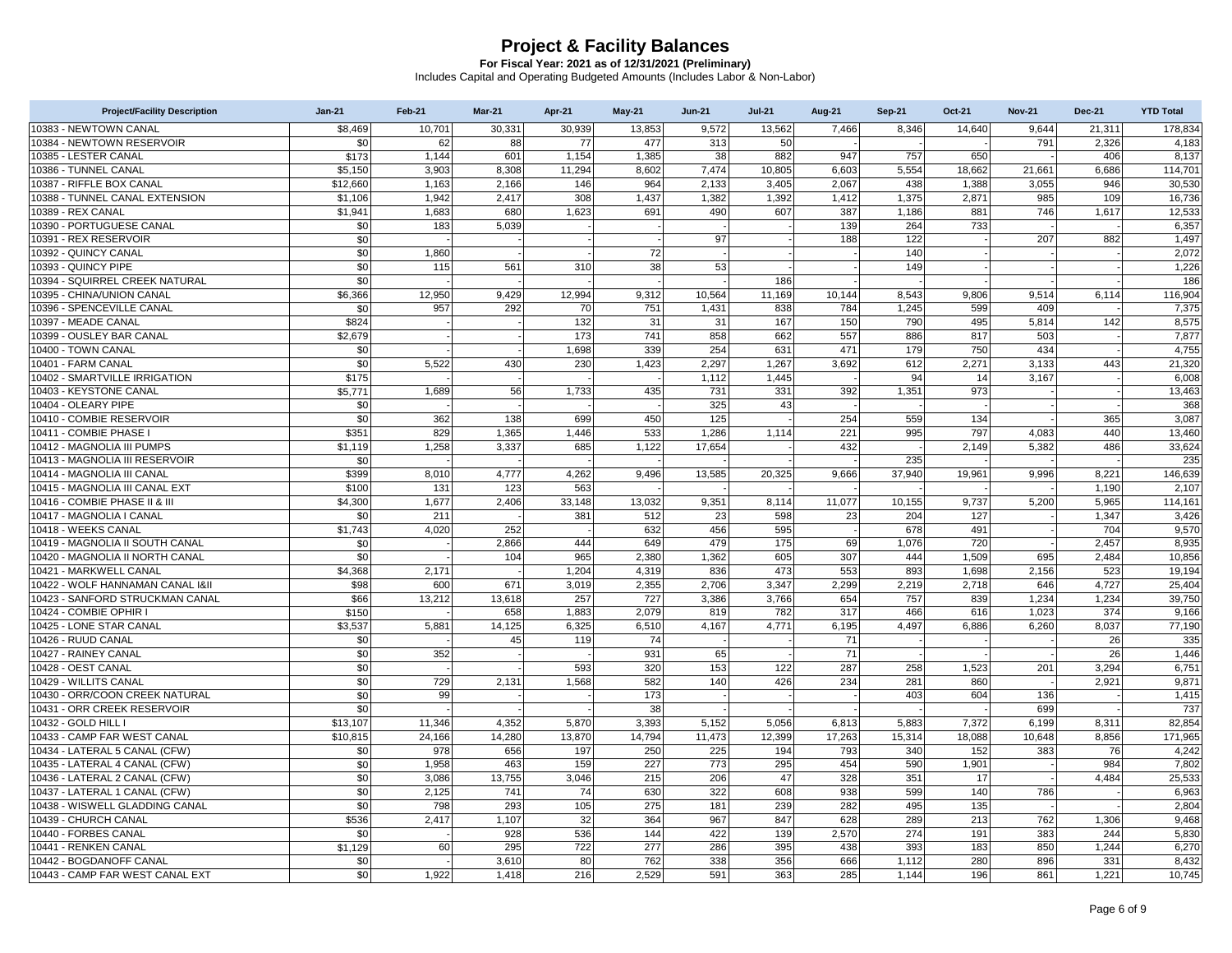| <b>Project/Facility Description</b> | $Jan-21$ | Feb-21 | Mar-21 | Apr-21 | May-21 | <b>Jun-21</b> | <b>Jul-21</b> | <b>Aug-21</b> | <b>Sep-21</b> | Oct-21 | <b>Nov-21</b> | <b>Dec-21</b> | <b>YTD Total</b> |
|-------------------------------------|----------|--------|--------|--------|--------|---------------|---------------|---------------|---------------|--------|---------------|---------------|------------------|
| 10444 - COMBIE OPHIR II             | \$6.677  | 6.978  | 15,630 | 15.226 | 8,537  | 4,529         | 5.748         | 5,816         | 7,894         | 7.888  | 8,104         | 7,020         | 100,046          |
| 10445 - PICKETT CANAL               | \$1,415  | 372    | 2,112  | 2,269  | 1,503  | 1,082         | 979           | 341           | 1,432         | 1,057  | 640           | 2,459         | 15,659           |
| 10446 - BECK CANAL                  | \$730    |        | 437    | 737    | 156    |               |               |               |               | 272    | 236           | 799           | 3,367            |
| 10447 - PICKETT RESERVOIR           | \$0      |        |        |        |        |               |               | 664           |               |        |               | 226           | 890              |
| 10448 - PICKETT NORTH CANAL         | \$2,234  | 207    | 1,821  | 11,363 | 591    | 802           | 21            | 162           | 186           | 711    |               | 982           | 19,080           |
| 10449 - PICKETT SOUTH CANAL         | \$585    |        | 244    | 779    | 158    |               |               |               |               |        | 250           |               | 2,017            |
| 10450 - ROCK CREEK/GOLD HILL I      | \$0      |        |        | 120    |        |               |               |               | 895           | 104    |               |               | 1,119            |
| 10451 - COMBIE OPHIR III            | \$477    | 233    | 127    | 874    |        |               | 302           |               | 188           | 111    | 58            | 440           | 2,810            |
| 10452 - COLUMBIA EAST               | \$1,629  | 168    | 385    | 255    | 389    | 208           | 992           | 361           | 499           | 227    |               | 2.976         | 8,089            |
| 10453 - COLUMBIA WEST               | \$1,082  |        | 164    | 551    | 5      | 594           | 16            | 164           | 2,523         |        |               | 81            | 5,181            |
| 10454 - COMBIE OPHIR IV             | \$6,567  | 17,709 | 10,105 | 15,236 | 7,717  | 6,150         | 6,860         | 6,133         | 7,665         | 11,098 | 9,076         | 8,154         | 112,469          |
| 10455 - VERNON CANAL                | \$2,343  | 2,894  | 9,537  | 902    | 1,376  | 1,115         | 924           | 1,046         | 387           | 630    | 871           | 130           | 22,154           |
| 10456 - ROHR SHANLEY PIPE           | \$0      |        |        | 275    |        | 469           |               | 827           |               |        |               |               | 1,571            |
| 10457 - HERKOMER PIPE               | \$152    |        |        | 216    |        |               |               |               |               |        |               |               | 368              |
| 10458 - DUDLEY CANAL                | \$3,035  | 5,821  | 5,965  | 6,177  | 9,135  | 5,240         | 3,856         | 4,809         | 4,690         | 6,225  | 5,729         | 4,422         | 65,104           |
| 10459 - GOLD BLOSSON CANAL          | \$2.431  | 2,715  | 6,218  | 16,632 | 1,459  | 2,492         | 1,614         | 3,564         | 1,595         | 3,538  | 3,568         | 3,765         | 49,589           |
| 10460 - ST PATRICKS CANAL           | \$0      | 186    | 1,075  | 529    | 207    | 121           | 46            | 46            | 179           | 568    |               | 126           | 3,082            |
| 10461 - LITTLE OPHIR CANAL          | \$0      |        | 103    | 3,375  | 159    | 852           | 327           | 1,425         | 360           | 559    | 161           | 609           | 7,929            |
| 10462 - HYMAS CANAL                 | \$0      |        |        |        |        |               |               |               | 94            |        | 125           |               | 219              |
| 10463 - GOLD HILL II                | \$5,681  | 5.448  | 323    | 5,280  | 3,734  | 1,367         | 1,132         | 2,292         | 1,258         | 1,119  | 2,272         | 3,118         | 33,023           |
| 10464 - DEADMANS RAVINE CANAL       | \$0      | 568    | 218    | 169    | 66     |               |               |               | 210           | 392    | 727           | 1,248         | 3,599            |
| 10465 - WHISKEY DIGGINS CANAL       | \$0      | 2,839  | 1,085  | 732    | 590    | 772           | 1,249         | 985           | 2,521         | 1,237  |               | 174           | 12,185           |
| 10466 - OLD WHISKEY DIGGINS CANAL   | \$0      |        | 4,383  | 151    | 411    | 412           |               | 43            | 1,282         | 412    |               |               | 7,095            |
| 10467 - VALLEY VIEW CANAL           | \$6,025  | 11,036 | 15,534 | 14,648 | 10,301 | 11,657        | 7,445         | 13,176        | 10,935        | 13,476 | 9,149         | 6,817         | 130,197          |
| 10468 - FILES CANAL                 | \$0      | 235    | 45     | 239    | 180    | 148           |               |               | 205           |        |               |               | 1,051            |
| 10469 - VALLEY VIEW RESERVOIR       | \$343    | 121    |        | (271)  | 136    | 532           |               | 44            |               | 3,427  | 77            | 422           | 4,830            |
| 10470 - KILAGA SPRINGS CANAL        | \$475    | 1,882  | 144    | 535    | 226    | 695           |               | 191           | 780           | 992    |               | 116           | 6,036            |
| 10471 - NICKLAS CANAL               | \$0      | 785    | 45     | 239    |        | 291           |               |               | 205           |        |               |               | 1,565            |
| 10472 - LIVINGSTON CANAL            | \$0      | 60     | 2,568  | 1,534  | 922    | 828           | 329           | 1,235         | 280           | 231    |               |               | 7,987            |
| 10473 - RIELLI CANAL                | \$0      |        | 2,426  | 1,936  | 565    | 1,081         | 318           | 1,922         | 210           | 796    |               |               | 9,255            |
| 10474 - IRON CANYON CANAL           | \$248    | 646    | 2,213  | 417    |        | 666           | 56            | 239           | 247           | 190    |               | 577           | 5,500            |
| 10475 - THOMAS CANAL                | \$379    | 1.794  | 1,976  | 355    | 737    | 46            | 197           | 54            | 730           | 397    | 906           | 116           | 7.687            |
| 10476 - STRINGHAM CANAL             | \$0      |        | 1,562  | 142    | 1,622  | 255           |               | 56            | 325           | 859    |               | 174           | 4,995            |
| 10481 - ROCK CREEK RESERVOIR        | \$0      |        |        |        |        |               | 248           |               |               |        |               |               | 248              |
| 10482 - OPHIR CANAL                 | \$372    |        | 66     | 254    | 8      |               | 261           |               | 1,198         | 326    |               |               | 2,486            |
| 10483 - KEMPER CANAL                | \$0      | 774    | 105    |        | 408    | 208           | 184           | 43            | 88            | 113    |               |               | 1,923            |
| 10484 - KEMPER EAST CANAL           | \$0      | 2,269  | 1,030  | 1,395  | 2,043  | 1,979         | 2,778         | 2,645         | 2,835         | 2,677  |               |               | 19,652           |
| 10485 - KEMPER WEST CANAL           | \$0      | 504    | 546    | 151    |        |               |               |               |               |        |               |               | 1,201            |
| 10486 - BEAN CULLERS CANAL          | \$0      |        |        |        |        |               | 480           | 241           | 108           |        |               |               | 829              |
| 10487 - EDGEWOOD PUMP & PIPE        | \$0      |        |        | 441    | 79     |               |               |               |               |        |               |               | 520              |
| 10488 - EDGEWOOD RESERVOIR          | \$1.472  | 1,701  | 1,198  | 1,242  | 1,379  | 873           |               |               |               |        |               |               | 7,865            |
| 10489 - EDGEWOOD CANAL              | \$3.897  | 2.808  | 3.273  | 21.730 | 1.643  | 1.048         | 834           | 38            | 1,897         | 1.889  | 661           | 581           | 40.298           |
| 10490 - AUBURN RAVINE NATURAL       | \$225    | 500    | 403    | 1,775  | 5,165  | 788           | 566           | 486           | 1,111         | 3,463  | 205           | 166           | 14,853           |
| 10491 - AUBURN RAVINE CANAL I       | \$5,824  | 6,464  | 4,642  | 4,709  | 2,096  | 4,437         | 3,591         | 1,424         | 1,576         | 2,438  | 3,219         | 4,545         | 44,965           |
| 10492 - CHEVALLIER PIPE             | \$0      |        | 1,590  | 899    | 1,454  | 299           | 692           |               | 515           | 1,265  | 389           |               | 7,103            |
| 10493 - AUBURN RAVINE CANAL II      | \$10,567 | 21,749 | 12,942 | 15,269 | 10,979 | 10,671        | 13,459        | 13,803        | 11,710        | 10,360 | 7,978         | 8,093         | 147,581          |
| 10494 - LINCOLN CANAL               | \$8.177  | 3,817  | 2,169  | 7,393  | 3,303  | 2,024         | 923           | 615           | 2,032         | 233    | 654           | 5,699         | 37.039           |
| 10495 - MUSSER CANAL                | \$1,167  | 199    | 944    |        | 710    | 584           | 765           | 1,294         | 677           | 929    |               | 589           | 7,858            |
| 10496 - MARKELL CANAL               | \$0      | 2,561  | 740    | 43     | 809    | 760           | 130           | 672           | 376           | 213    | 603           | 191           | 7,098            |
| 10497 - FRUITVALE CANAL             | \$1,456  | 280    | 567    | 355    | 377    | 612           | 281           | 1,199         | 244           | 151    |               |               | 5,523            |
| 10498 - SOHIER AHART CANAL          | \$586    | 35     | 386    | 548    | 330    | 196           | 318           | 155           | 104           |        |               |               | 2,659            |
| 10499 - HAYT CANAL EXTENSION        | \$5,331  | 3,674  | 1,358  | 183    | 2,087  | 1,946         | 3,138         | 526           | 519           | 2,950  | 227           |               | 21,939           |
| 10500 - DOTY CANAL                  | \$90     | 133    | 191    | 1,099  | 329    | 1,524         | 78            | 561           |               | 528    |               |               | 4,532            |
| 10501 - DOTY NATURAL                | \$0      |        |        | 801    | 456    | 122           |               |               |               |        |               |               | 1,379            |
| 10502 - DOTY SO CANAL               | \$435    | 9,712  | 2,676  | 6,039  | 4,814  | 3,690         | 3,214         | 5,047         | 5,198         | 8,618  | 1,965         | 1,887         | 53,297           |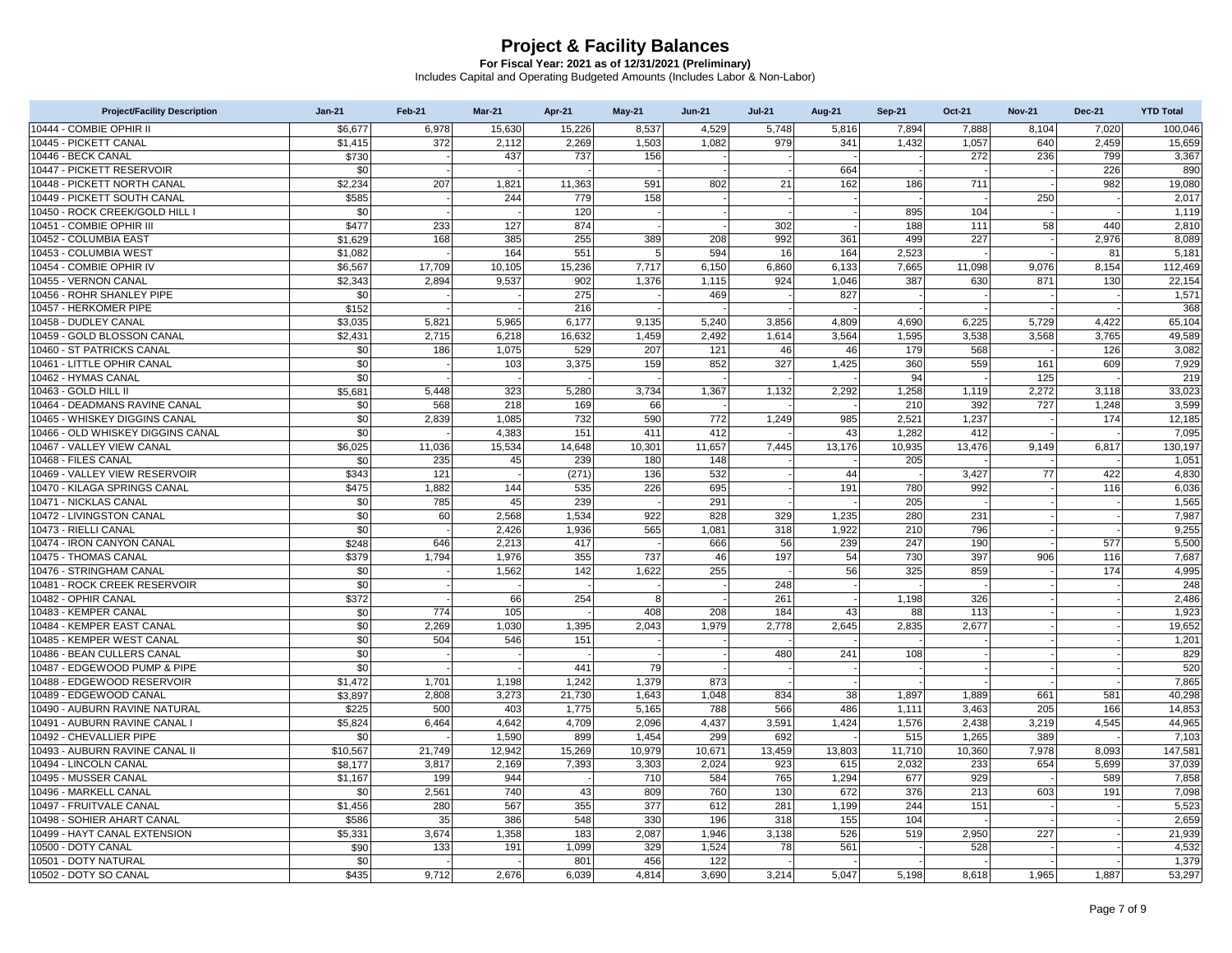| <b>Project/Facility Description</b> | $Jan-21$ | Feb-21 | <b>Mar-21</b> | Apr-21         | <b>May-21</b> | <b>Jun-21</b> | <b>Jul-21</b>  | <b>Aug-21</b> | <b>Sep-21</b>  | Oct-21 | <b>Nov-21</b> | <b>Dec-21</b> | <b>YTD Total</b> |
|-------------------------------------|----------|--------|---------------|----------------|---------------|---------------|----------------|---------------|----------------|--------|---------------|---------------|------------------|
| 10503 - DOTY NORTH CANAL            | \$7,355  | 10,115 | 6,508         | 28,361         | 29,183        | 10,038        | 8,166          | 6,888         | 12,950         | 38,997 | 4,717         | 7,963         | 171,241          |
| 10504 - COMSTOCK GLADDING CANAL     | \$0      | 137    | 990           | 199            | 518           | 447           | 1,181          | 558           | 814            | 581    | 144           | 2,322         | 7,892            |
| 10505 - CLARK JORSTAD CANAL         | \$3,872  |        | 2,384         | 1,381          | 992           | 1,195         | 424            | 797           | 1,596          | 167    | 384           | 5,439         | 18,631           |
| 10506 - HEMPHILL CANAL              | \$0      | 509    | 2,376         | 9.847          | 233           | 1,145         | 488            | 737           | 595            | 1,217  | 1,442         | 299           | 18,888           |
| 10508 - SUPPLEMENTAL/MISC           | \$0      |        |               |                | 381           |               |                |               |                |        |               |               | 381              |
| 10509 - INTERMITTENT FLOW-BEAR RV   | \$0      |        |               |                |               |               |                |               |                |        |               | 147           | 147              |
| 10604 - SOUTH YUBA CANAL            | \$0      | 5,722  | 1,477         | 32,595         | 749           | 312           |                | 505           |                | 250    |               | 384           | 41,994           |
| 10701 - ORCHARD SPRINGS WATER SYS   | \$0      |        | 192           |                | 8             | 33            | 401            |               |                | 2,082  | (177)         |               | 2,540            |
| 10702 - SF GATE 1 WATER SYSTEM      | \$732    | 800    | 2,950         | 1.757          | 1,159         | 2.221         | 859            | 2.391         | 484            | 1,639  | 649           | 441           | 16,082           |
| 10703 - SF GATE 2 WATER SYSTEM      | \$629    | 629    | 6,105         | 2,979          | 8,615         | 1,047         | 1,639          | 426           | 2,809          | 1,315  | 946           | 644           | 27,783           |
| 10704 - SF DITCH TENDER HOUSE       | \$0      |        |               |                | 396           | 85            |                |               |                |        |               |               | 481              |
| 10705 - LONG RAVINE WATER SYSTEM    | \$316    | 1,583  | 1,766         | 2,611          | 1,174         | 6,472         | 1,517          | 539           | 1,739          | 1,546  | 455           | 652           | 20,371           |
| 10706 - PENINSULA WATER SYSTEM      | \$5,628  | 796    | 1,001         | (1, 319)       | 6,706         | 7,486         | 522            | 849           | 519            | 5,493  | 4,151         | 683           | 32,517           |
| 10707 - JM ASPEN WATER SYSTEM       | \$0      |        |               |                | 700           | 5,900         | 2,154          | 3,330         | 381            | 367    | 1,155         |               | 13,987           |
| 10708 - JM WOODCAMP WATER SYSTEM    | \$0      |        |               |                | 1,090         | 3,628         | 2,868          | 1,769         | 866            | 373    | 608           |               | 11,203           |
| 30250 - GENERAL RECREATION          | \$0      | 703    |               | (483)          |               |               | 184            |               |                |        |               |               | 403              |
| 30251 - ROLLINS RECREATION          | \$655    | 869    | 709           | 550            | 372           | 557           | 1,064          | 759           | 672            |        |               | 1,107         | 7,313            |
| 30252 - ORCHARD SPRINGS - REC       | \$8,197  | 10,431 | 16,690        | 15,481         | 28,490        | 36,380        | 56,326         | 36,872        | 19,240         | 73,194 | 21,406        | 12,245        | 334,951          |
| 30253 - SCOTTS FLAT - REC           | \$38.835 | 37.042 | 36,598        | 46,921         | 47,993        | 94,109        | 84,058         | 83,163        | 43,110         | 47,439 | 33,209        | 25,254        | 617,732          |
| 30254 - UPPER DIVISION - REC        | \$3,829  | 15,299 | 10,296        | 7,566          | 13,367        | 39,935        | 128,913        | 42,813        | 44,034         | 32,771 | 13,786        | 11,979        | 364,586          |
| 30255 - COMBIE RECREATION           | \$655    | 377    | 283           | 550            | 466           | 557           | 1,006          | 947           | 767            | 134    |               |               | 5,741            |
| 30256 - LONG RAVINE - REC           | \$12,520 | 16,270 | 17,512        | 20,092         | 29,666        | 38,869        | 46,073         | 44,861        | 19,695         | 28,983 | 24,165        | 18,221        | 316,928          |
| 30257 - PENINSULA - REC             | \$5,831  | 5.407  | 4,150         | 18,055         | 10,067        | 21,360        | 22,462         | 21,106        | 15,150         | 6,467  | 3,940         | 3,641         | 137,636          |
| 57010 - HYDRO FIELD OFFICE          | \$23,250 | 26,429 | 12,833        | 10,955         | 10,992        | 14,803        | 15,322         | 10.582        | 17,567         | 15,705 | 16,390        | 44,631        | 219,459          |
| 57013 - UPPER DIVISION WATERWAYS    | \$9,945  | 25,141 | 32,323        | 20,506         | 9,405         | 18,546        | 7,590          | 7,692         | 25,218         | 4,450  | 13,541        | 6,945         | 181,301          |
| 57014 - LOWER DIVISION WATERWAYS    | \$14,165 | 14,153 | 13,132        | 8,313          | 14,753        | 7,429         | 12,029         | 6.496         | 30,476         | 3,592  | 8,929         | 34,653        | 168,120          |
| 57100 - BOWMAN POWERHOUSE           | \$12,028 | 16,881 | 29,790        | 45,877         | 11,214        | 112,255       | 30,103         | 27,918        | 14,268         | 15,582 | 41,688        | 12,872        | 370,475          |
| 57101 - JACKSON MEADOWS RESERVOIR   | \$17,421 | 11,956 | 9,225         | 980            | 92,787        | 43,416        | 19,494         | 26,090        | 6,016          | 8,069  | 16,605        | 4,889         | 256,946          |
| 57102 - MILTON RESERVOIR            | \$1,656  | 1,264  | 1,974         | 2,360          | 7,327         | 4,418         | 1,067          | 3.407         | 1,011          | 4.002  | 2,204         | 5,533         | 36.224           |
| 57103 - MILTON-BOWMAN CONDUIT       | \$524    | 578    | 892           | 1,001          | 611           | 1,026         | 656            | 1,022         | 514            | 2,140  | 1,754         | 2,390         | 13,108           |
| 57104 - WILSON CREEK DIVERSION      | \$79     | 182    | 584           | 751            | 898           | 3,149         | 11,897         | 6,194         | 6,906          | 6,380  | 11,480        | 112           | 48,612           |
| 57105 - JACKSON LAKE                | \$3,080  | 2,315  | 1,762         | 4.041          | 5,132         | 3,979         | 5,162          | 7.085         | 2,336          | 2.897  | 4,846         | 2,950         | 45.584           |
| 57106 - FRENCH LAKE                 | \$3,423  | 2,578  | 5,025         | 3,130          | 13,172        | 6,167         | 8,781          | 2,657         | 6,788          | 4,900  | 2,201         | 2,380         | 61,202           |
| 57107 - FAUCHERIE LAKE              | \$1,514  | 1,474  | 2,997         | 1.801          | 9,566         | 3,691         | 2,255          | 1,149         | 3,334          | 4,328  | 1,654         | 1,810         | 35,574           |
| 57108 - SAWMILL LAKE                | \$6,971  | 1,494  | 3,158         | (1,589)        | 7,775         | 2,467         | 3,316          | 19,578        | 4,588          | 6,094  | 1,776         | 1,821         | 57,448           |
| 57109 - BOWMAN LAKE                 | \$9,713  | 7,776  | 9,230         | 12,239         | 39,310        | 15,548        | 18,883         | 8,163         | 12,987         | 16,712 | 19,993        | 7,672         | 178,226          |
| 57110 - HAYPRESS INTERTIE           | \$0      | 115    | 3             | $\overline{4}$ | 6             | 167           | $\overline{0}$ | 116           | $\overline{0}$ |        |               | 129           | 539              |
| 57111 - BOWMAN TRANSMISSION LINE    | \$1,143  | 3,516  | 1,366         | 2,525          | 3,298         | 2,952         | 1,793          | 12,263        | 11,988         | 4,907  | 3,715         | 16,891        | 66,356           |
| 57112 - BOWMAN HOUSE                | \$290    |        | 37            | 51             |               | 298           | 646            | 1,159         | 730            | 985    | 724           | 537           | 5,465            |
| 57200 - DUTCH FLAT POWERHOUSE       | \$29,260 | 45,217 | 34,169        | 63,795         | 36,542        | 57,686        | 21,841         | 51,774        | 26,380         | 58,096 | 20,506        | 22,289        | 467,555          |
| 57201 - CANYON CREEK DIVERSION      | \$159    | 262    | 823           | 485            | 186           | 317           | 334            | 568           | 892            | 984    | 509           | 1,596         | 7,116            |
| 57202 - BOWMAN-SPAULDING CANAL      | \$11,583 | 20.181 | 9.080         | 10.710         | 10.791        | 64,803        | 13,085         | 5.494         | 4,525          | 6,990  | 5.492         | 9,968         | 172.701          |
| 57203 - TEXAS CREEK DIVERSION       | \$57     | 2,261  | 751           | 198            | 1,077         |               | 593            | 269           | 596            | 800    | 503           |               | 7,106            |
| 57204 - CLEAR CREEK DIVERSION       | \$114    |        | 54            | 389            | 393           |               |                | 55            |                |        |               |               | 1,005            |
| 57205 - FALL CREEK DIVERSION        | \$0      | 109    | 1,972         | 436            | 54            |               | 54             | 55            | 111            | 111    | 227           |               | 3,127            |
| 57206 - TRAP CREEK DIVERSION        | \$0      |        | 54            | 44             | 110           |               |                | 55            |                |        | 55            |               | 319              |
| 57207 - RUCKER CREEK DIVERSION      | \$270    | 163    | 54            | 44             | 54            |               |                | 55            |                |        | 862           | 1,194         | 2,696            |
| 57208 - FULLER LAKE BUILDING        | \$2,074  | 1,568  | 109           | 3,126          | 1,398         | 841           | 1,131          | 1,045         | 893            | 2,562  | 1,322         | 1,909         | 17,977           |
| 57209 - BEAR VALLEY HOUSE           | \$1,372  | 1,415  | 451           | 732            | 1,179         | 367           | 50             | 650           | 58             | 727    | 186           | 3,367         | 10,553           |
| 57210 - DUTCH FLAT #2 FLUME         | \$5,130  | 2,015  | 8,311         | 28,676         | 12,815        | 5,636         | 2,416          | 1,631         | 5,581          | 18,632 | 3,116         | 4,285         | 98,244           |
| 57211 - DUTCH FLAT #2 FOREBAY       | \$2,183  | 3,427  | 2,692         | 5,112          | 14.408        | 2,368         | 2,460          | 2,536         | 850            | 2,260  | 1,122         | 2,243         | 41,660           |
| 57300 - CHICAGO PARK POWERHOUSE     | \$45,846 | 51,142 | 60,058        | 81,412         | 32,634        | 53,441        | 30,305         | 69,262        | 44,232         | 69,398 | 17,459        | 17,825        | 573,015          |
| 57301 - DUTCH FLAT #2 AFTERBAY      | \$4,120  | 4,397  | 4,195         | 7,140          | 23,127        | 11,788        | 2,270          | 1,978         | 1,041          | 967    | 1,213         | 2,051         | 64,286           |
| 57302 - CHICAGO PARK FLUME          | \$2.515  | 2.043  | 8,546         | 16,430         | 1,180         | 535           | 879            | 2,167         | 1,908          | 5,993  | 1,182         | 1,617         | 44.995           |
| 57303 - LITTLE YORK BASIN           | \$317    | 666    | 467           | 629            | 99            | 161           | 129            | 99            | 189            | 238    | 569           | 362           | 3,925            |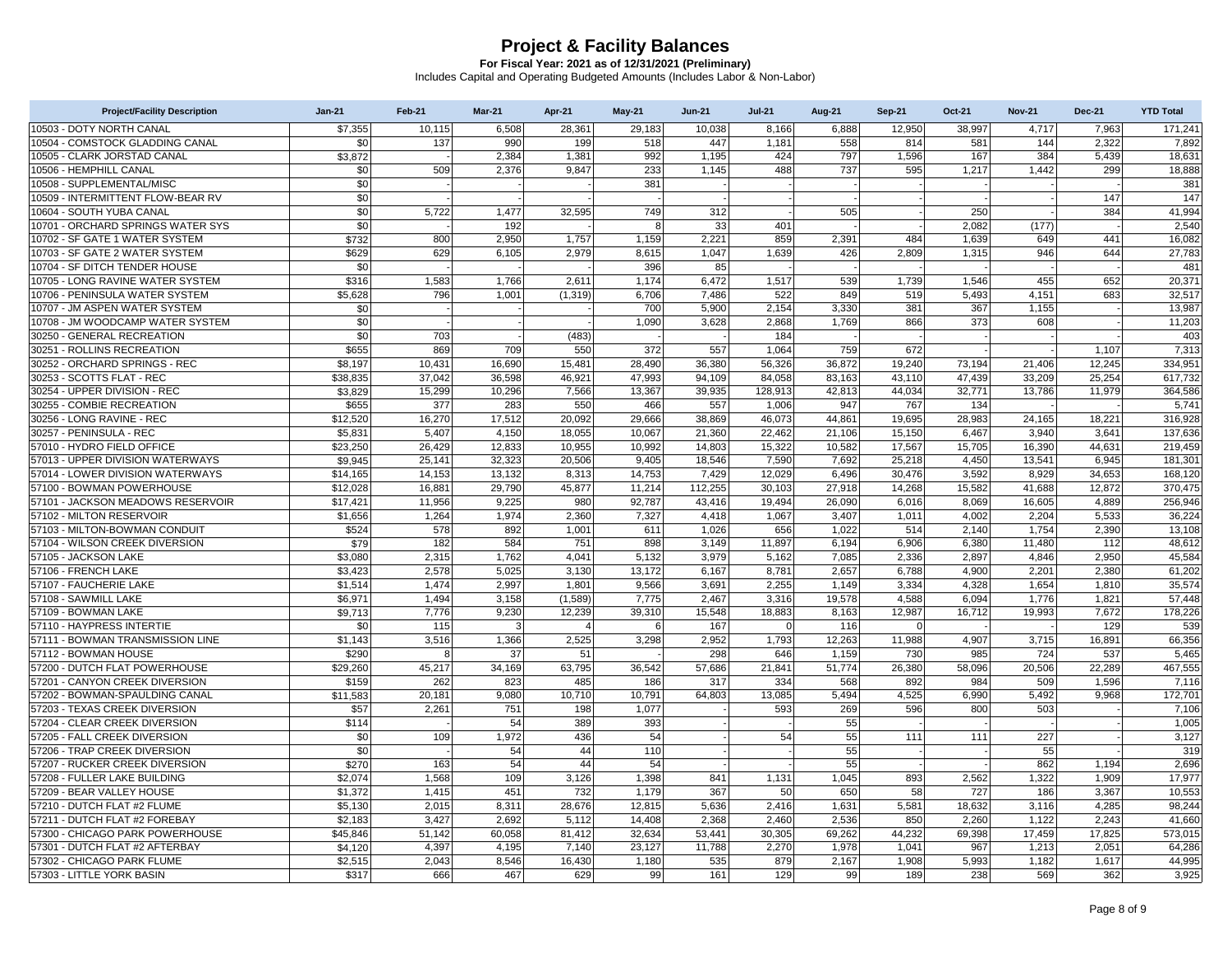**For Fiscal Year: 2021 as of 12/31/2021 (Preliminary)** Includes Capital and Operating Budgeted Amounts (Includes Labor & Non-Labor)

| <b>Project/Facility Description</b> | <b>Jan-21</b> | Feb-21            | $Mar-21$          | Apr-21      | $May-21$    | $Jun-21$           | <b>Jul-21</b>     | <b>Aug-21</b>     | <b>Sep-21</b> | <b>Oct-21</b>        | <b>Nov-21</b>     | <b>Dec-21</b>     | <b>YTD Total</b> |
|-------------------------------------|---------------|-------------------|-------------------|-------------|-------------|--------------------|-------------------|-------------------|---------------|----------------------|-------------------|-------------------|------------------|
| 57304 - CHICAGO PARK FOREBAY        | \$9,337       | 887               | 588               | 24.708      | 1.048       | 472                | 186               | 291               | 355           | 1.623                | 3,189             | 2.523             | 45,206           |
| 57400 - ROLLINS POWERHOUSE          | \$28,823      | 23.984            | 21.730            | 61.817      | 37.701      | 48.547             | 12.692            | 31.316            | 20.319        | 88,338               | 71.064            | 32,762            | 479,093          |
| 57401 - ROLLINS RESERVOIR           | \$11.738      | 9,835             | 10,989            | 14.206      | 47.617      | 8.829              | 5.573             | 4.140             | 1,788         | 4.219                | 9.419             | 4.673             | 133,027          |
| 57600 - COMBIE NORTH POWERHOUSE     | \$10,655      | 9.549             | 19,278            | 12.527      | 7.451       | 9,828              | 5,033             | 5,683             | 4,658         | 7,197                | 5,636             | 19,638            | 117,132          |
| 57700 - COMBIE SOUTH POWERHOUSE     | \$16,485      | 25,444            | 36,445            | 19.871      | 8.681       | 13,996             | 5.597             | 7.950             | 11,044        | 11.681               | 13,155            | 28,500            | 198,851          |
| 57701 - LAKE COMBIE                 | \$2,909       | 2.712             | 3,903             | 4.109       | 12,644      | 3,033              | 2,725             | 3.272             | 2.421         | 1.461                | 4.797             | 4.094             | 48,079           |
| 57800 - DEER CREEK POWERHOUSE       | \$2,498       | 2.274             | 1,251             |             |             |                    |                   |                   | 1,368         | 195                  |                   | 2.637             | 10,263           |
| 57801 - DEER CREEK FOREBAY          |               |                   |                   |             |             |                    |                   |                   |               |                      |                   | 402               | 402              |
| 57900 - SCOTTS FLAT POWERHOUSE      | \$46,338      | 24.991            | 10.069            | (5,053)     | 30.847      | 11.092             | 11.508            | 11.581            | 12.270        | 14.500               | 31.461            | 28.055            | 227,658          |
| 57901 - SCOTTS FLAT RESERVOIR       | \$13,970      | 6,166             | 8,202             | 10.172      | 34.492      | 6,352              | 3.670             | 3,199             | 1,919         | 2,293                | 3,655             | 3.122             | 97,214           |
| <b>FACILITIES SUBTOTAL:</b>         | \$1,277,745   | \$1,502,470       | \$1.524.920       | \$1.684.017 | \$1.665.414 | \$1.733.024        | \$1,611,024       | \$1,555,801       | \$1,397,044   | \$1.736.455          | \$1.248.387       | \$1,263,406       | \$18,199,708     |
|                                     |               |                   |                   |             |             |                    |                   |                   |               |                      |                   |                   |                  |
| Tatal fax 0004 Danast               | 0.4050300     | <b>CCP RPF RD</b> | <b>CO OCO OFO</b> | 0.400642    | 0.224027    | <b>COO DEC OOD</b> | <b>CO 700 CEO</b> | <b>CO ODE COO</b> |               | $0.720770$ $0.40470$ | <b>CO ADE OAC</b> | <b>CE OCC DOO</b> | 0.27.224.722     |

Total for 2021 Report \$1,858,390 \$4,114,133 \$3,263,053 \$3,180,613 \$3,331,937 \$2,856,023 \$2,726,653 \$2,295,890 \$2,730,762 \$3,481,561 \$2,425,916 \$5,066,802 \$37,331,733

Note: Changes to prior month project balances are a result of subsequent postings to the initial report

\*\*Changes to prior month project totals are a result of removing administrative projects from the report.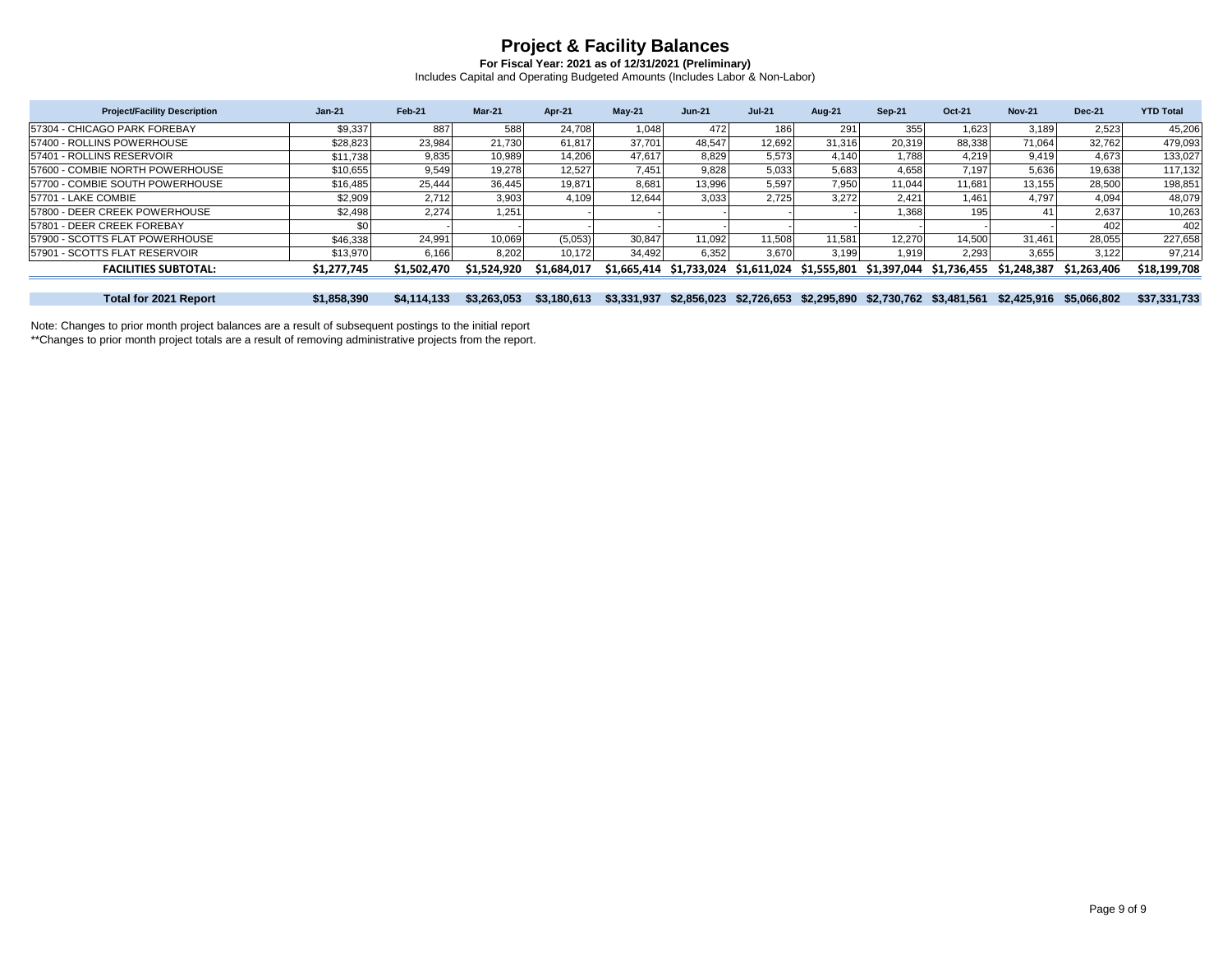**For Fiscal Year: 2022 as of 01/14/2022**

| <b>Project/Facility Description</b> | $Jan-22$  | <b>YTD Total</b> |
|-------------------------------------|-----------|------------------|
| 1098 - SANTINI SIPHON 1&2 RPLMT     | 18        | 18               |
| 2351 - RPH OCB REPLACEMENT          | 1,764     | 1,764            |
| 2360 - FRENCH DAM UPGRADES          | 21,644    | 21,644           |
| 2370 - BERGGREN LANE PRV RPLCMNT    | 46,634    | 46,634           |
| 2380 - SCOTTS FLAT SNC GRANT 4      | 13,500    | 13,500           |
| 2449 - FLEET MAINTENANCE - WATER    | 40        | 40               |
| 2462 - COVID-19                     | 3,296     | 3,296            |
| 2469 - ELECTRIC RELIABILITY SVCS    | 2,438     | 2,438            |
| 2483 - DF#2PH STANDBY GENERATOR     | 6,426     | 6,426            |
| 2552 - SFPH FIRE DETECTION UPGRD    | 3,043     | 3,043            |
| 7032 - HEMPHILL DIVERSION/FISH      | 17,084    | 17,084           |
| <b>**PROJECTS SUBTOTAL:</b>         | \$115,885 | \$115,885        |

| <b>Project/Facility Description</b> | $Jan-22$ | <b>YTD Total</b> |
|-------------------------------------|----------|------------------|
| 10230 - MAIN OFFICE                 | \$7,872  | 7,872            |
| 10231 - PLACER OFFICE               | \$315    | 315              |
| 10232 - PLACER YARD                 | \$405    | 405              |
| 10303 - E. GEORGE TRMT PLT          | \$369    | 369              |
| 10304 - LOMA RICA TRMT PLT          | \$143    | 143              |
| 10307 - LAKE OF THE PINES TRMT PL   | \$234    | 234              |
| 10308 - NORTH AUBURN TRMT PLT       | \$1,349  | 1,349            |
| 10313 - E GEORGE SYSTEM             | \$238    | 238              |
| 10314 - LOMA RICA SYSTEM            | \$457    | 457              |
| 10315 - LAKE WILDWOOD SYSTEM        | \$119    | 119              |
| 10316 - SMARTVILLE SYSTEM           | \$25     | 25               |
| 10317 - LAKE OF THE PINES SYSTEM    | \$250    | 250              |
| 10318 - NORTH AUBURN SYSTEM         | \$990    | 990              |
| 10320 - CASCADE CANAL               | \$112    | 112              |
| 10354 - D/S (DEER CREEK SO CANAL)   | \$129    | 129              |
| 10436 - LATERAL 2 CANAL (CFW)       | \$137    | 137              |
| 10706 - PENINSULA WATER SYSTEM      | \$25     | 25               |
| 30253 - SCOTTS FLAT - REC           | \$1,626  | 1,626            |
| 30254 - UPPER DIVISION - REC        | \$56     | 56               |
| 30256 - LONG RAVINE - REC           | \$314    | 314              |
| 30257 - PENINSULA - REC             | \$667    | 667              |
| 57010 - HYDRO FIELD OFFICE          | \$4,537  | 4,537            |
| 57013 - UPPER DIVISION WATERWAYS    | \$6,113  | 6,113            |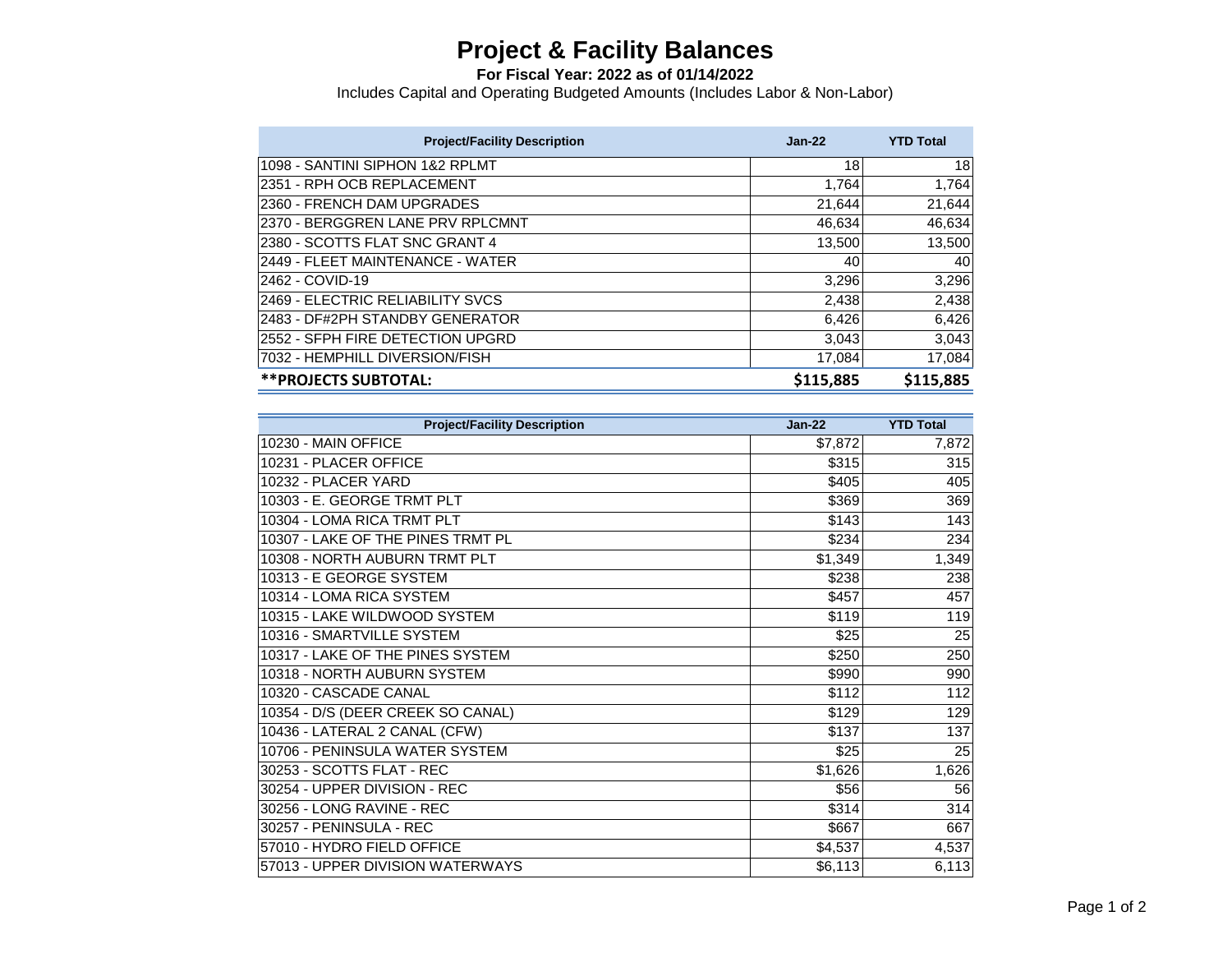**For Fiscal Year: 2022 as of 01/14/2022**

Includes Capital and Operating Budgeted Amounts (Includes Labor & Non-Labor)

| $Jan-22$ | <b>YTD Total</b> |
|----------|------------------|
| \$6,139  | 6,139            |
| \$5,160  | 5,160            |
| \$2,475  | 2,475            |
| \$4,851  | 4,851            |
| \$1,064  | 1,064            |
| \$37     | 37               |
| \$1,482  | 1,482            |
| \$976    | 976              |
| \$506    | 506              |
| \$692    | 692              |
| \$122    | 122              |
| \$339    | 339              |
| \$50,324 | \$50,324         |
|          | \$166,209        |
|          | \$166,209        |

Note: Changes to prior month project balances are a result of subsequent postings to the initial report \*\*Changes to prior month project totals are a result of removing administrative projects from the report.